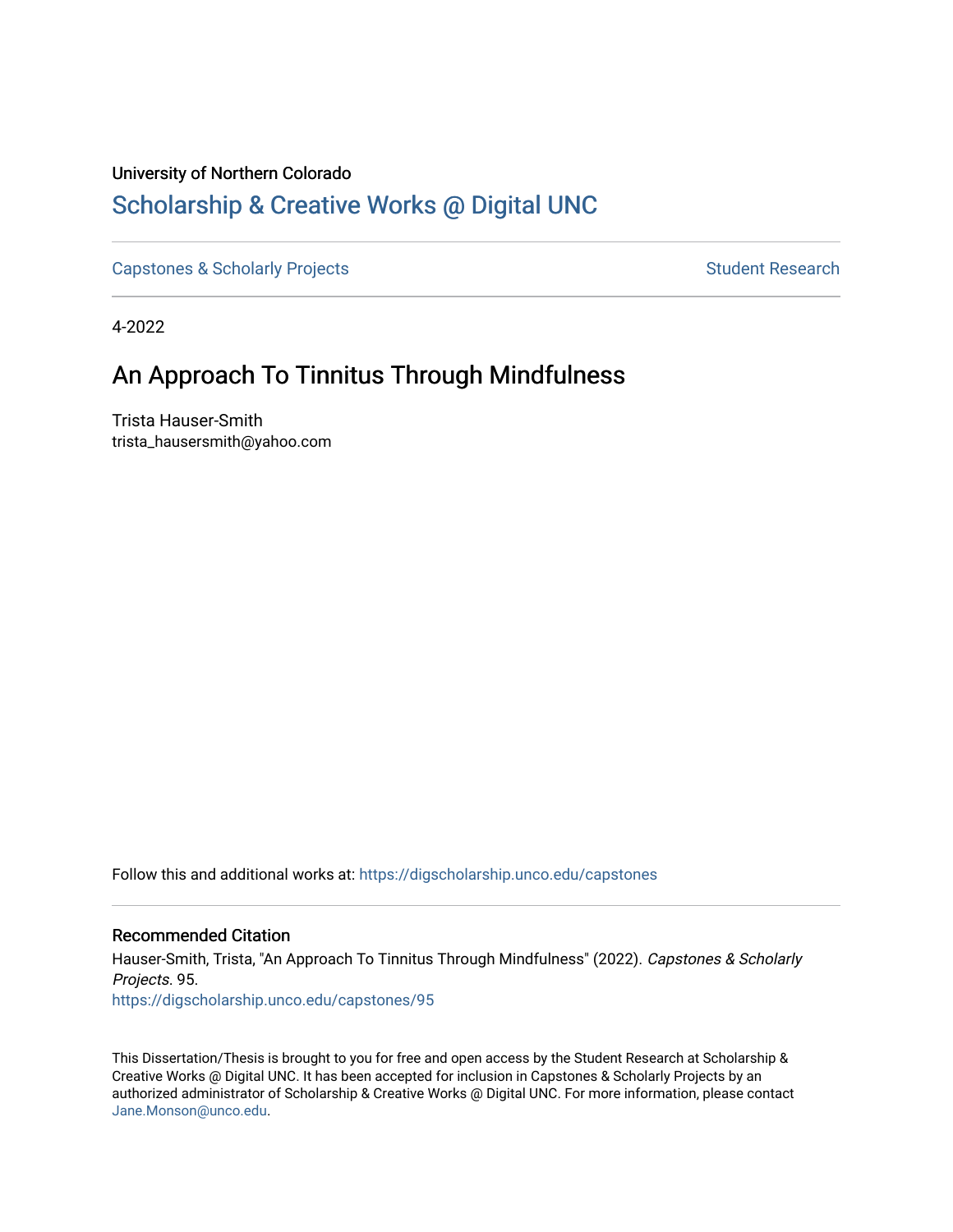# © 2022

## TRISTA ANN HAUSER-SMITH

## ALL RIGHTS RESERVED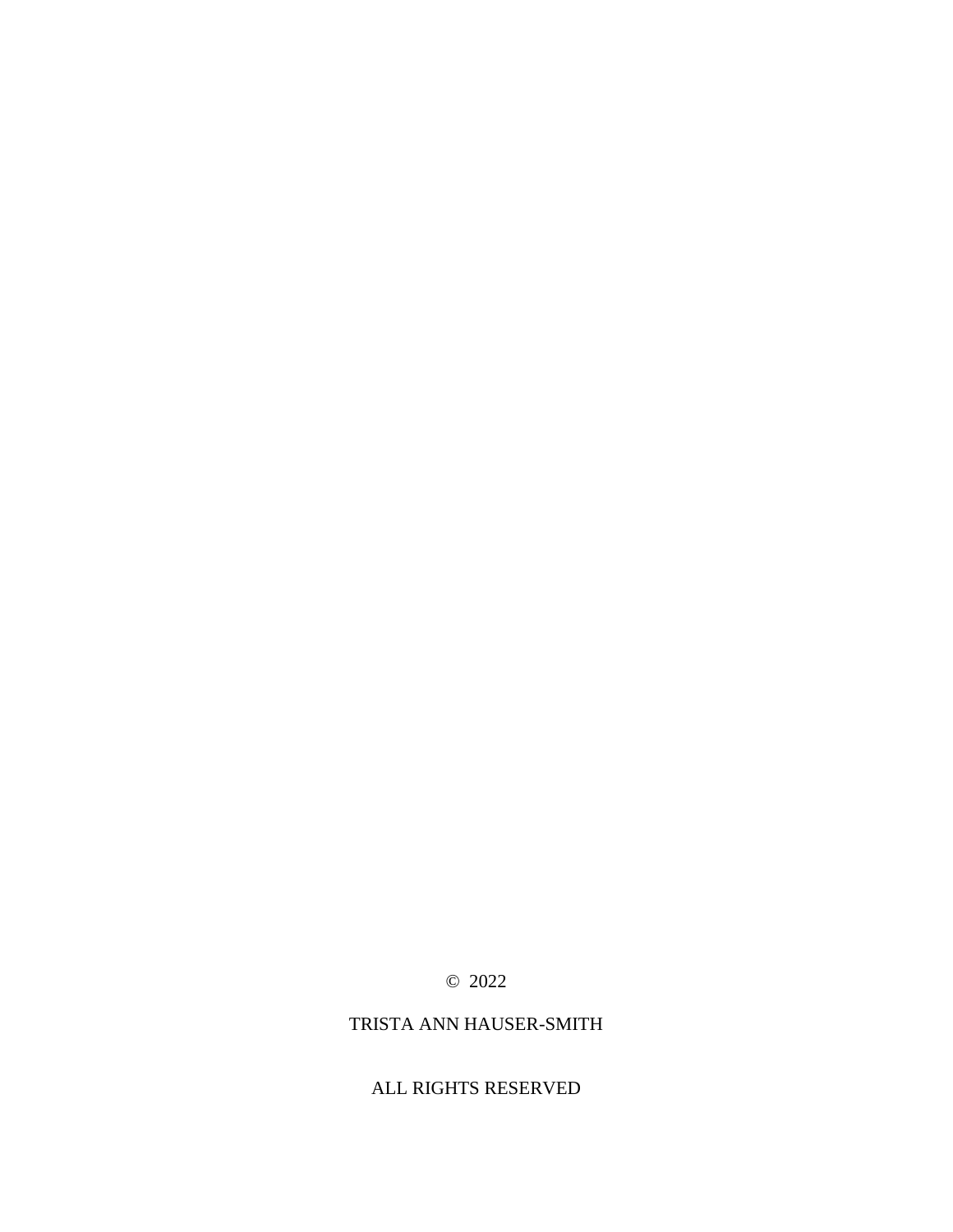## UNIVERSITY OF NORTHERN COLORADO

Greeley, Colorado

The Graduate School

# AN APPROACH TO TINNITUS THROUGH MINDFULNESS

## A Doctoral Scholarly Project Submitted in Partial Fulfillment Of the Requirements for the Degree of Doctor of Audiology

Trista Ann Hauser-Smith

College of Natural and Health Sciences School of Human Services Audiology and Speech-Language

May 2022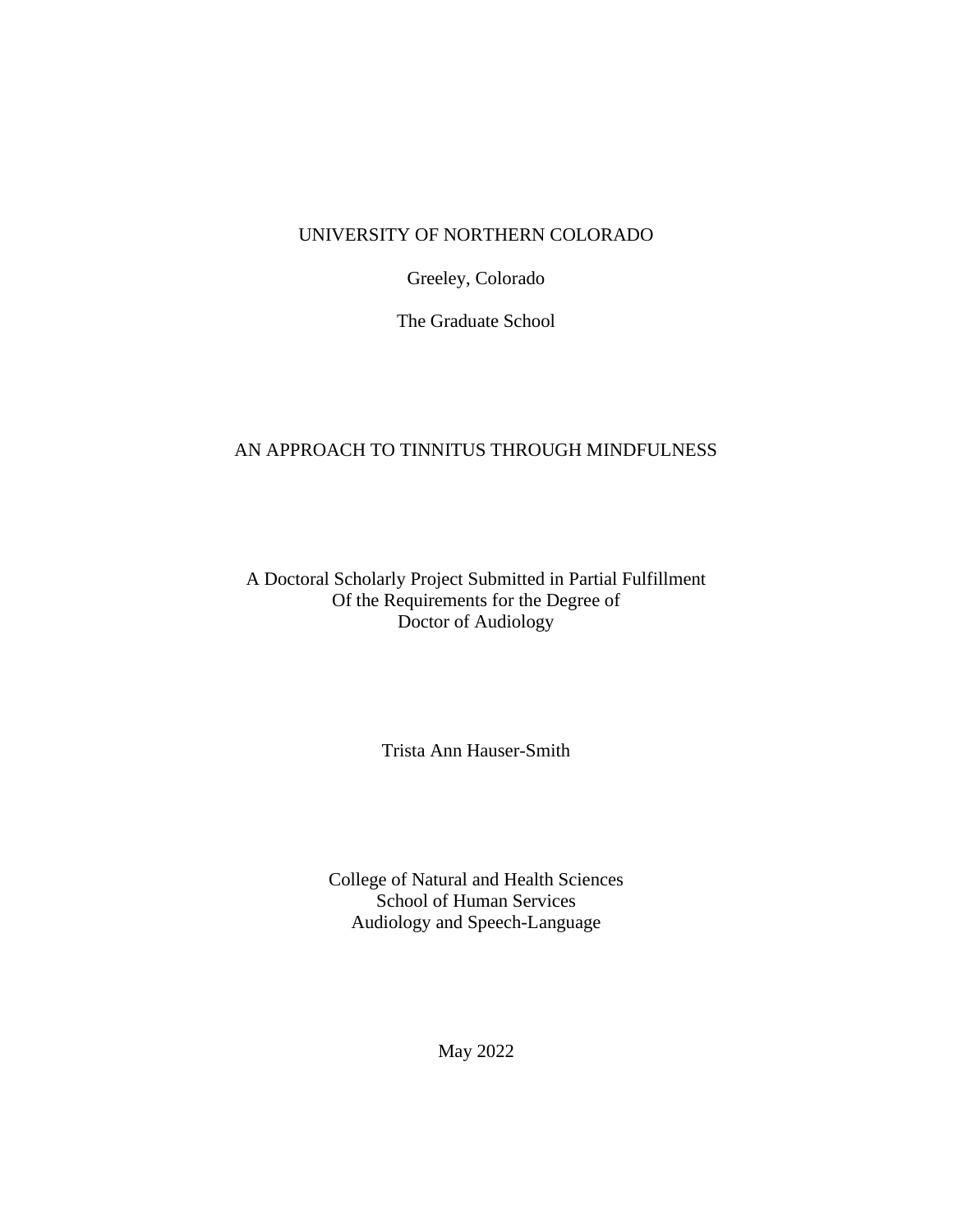This Scholarly Project by: Trista Ann Hauser-Smith

Entitled: *An Approach to Tinnitus Through Mindfulness*

has been approved as meeting the requirement for the Degree of Doctor of Audiology in the College of Natural and Health Sciences in the School of Human Sciences, Program of Audiology and Speech-Language Sciences.

Accepted by the Scholarly Project Research Committee

\_\_\_\_\_\_\_\_\_\_\_\_\_\_\_\_\_\_\_\_\_\_\_\_\_\_\_\_\_\_\_\_\_\_\_\_\_\_\_\_\_\_\_\_\_\_\_\_\_\_\_\_

\_\_\_\_\_\_\_\_\_\_\_\_\_\_\_\_\_\_\_\_\_\_\_\_\_\_\_\_\_\_\_\_\_\_\_\_\_\_\_\_\_\_\_\_\_\_\_\_\_\_\_\_

\_\_\_\_\_\_\_\_\_\_\_\_\_\_\_\_\_\_\_\_\_\_\_\_\_\_\_\_\_\_\_\_\_\_\_\_\_\_\_\_\_\_\_\_\_\_\_\_\_\_\_\_

Deanna K. Meinke, Ph.D., Research Advisor

Kathryn Bright, Au.D., Committee Member

Erinn Jimmerson, Au.D, Committee Member

Date of Scholarly Project Defense

Accepted by the Graduate School

Jeri-Anne Lyons, Ph.D. Dean of the Graduate School Associate Vice President for Research

\_\_\_\_\_\_\_\_\_\_\_\_\_\_\_\_\_\_\_\_\_\_\_\_\_\_\_\_\_\_\_\_\_\_\_\_\_\_\_\_\_\_\_\_\_\_\_\_\_\_\_\_\_\_\_\_\_\_\_\_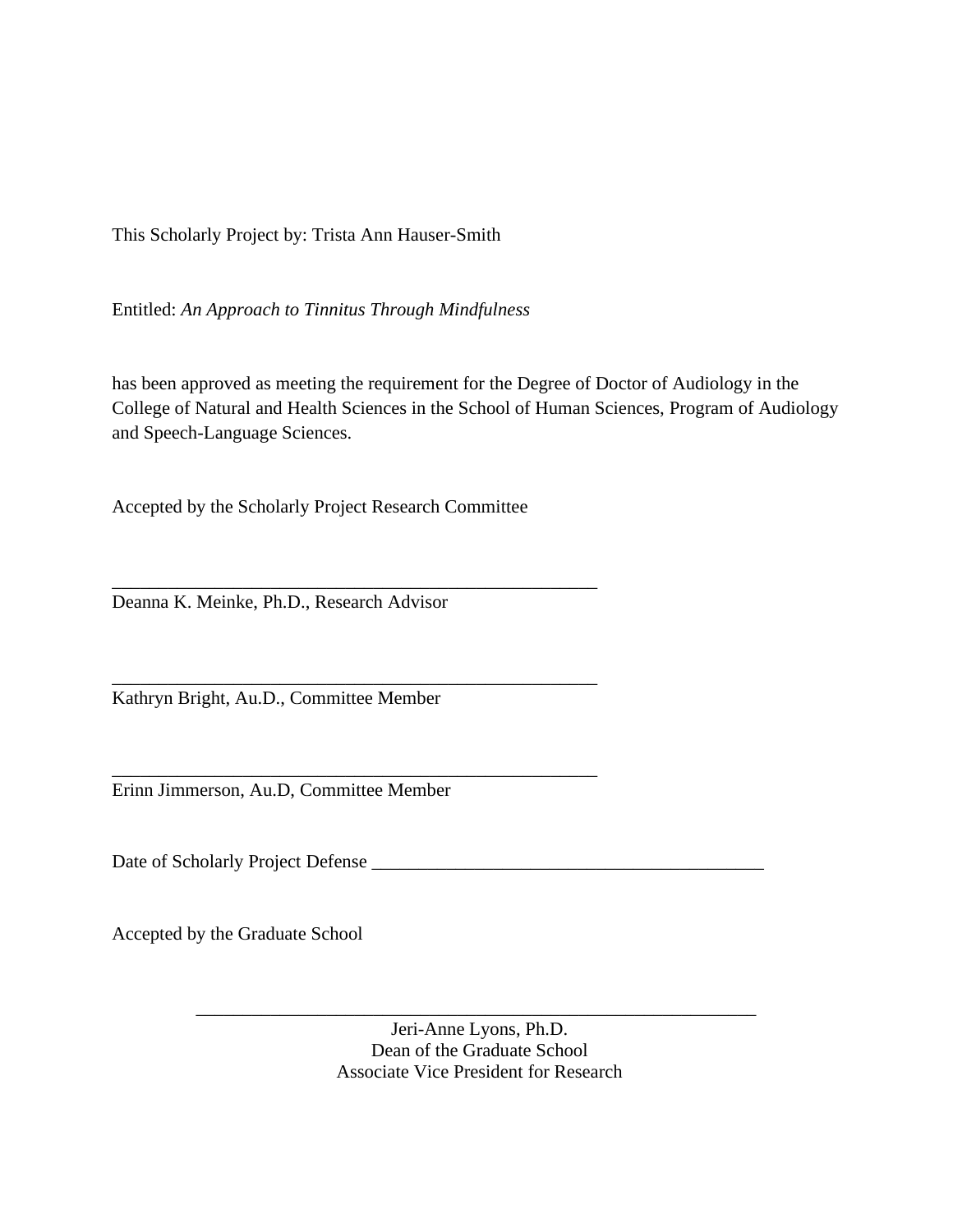### **ABSTRACT**

Hauser-Smith, Trista Ann. *An approach to tinnitus through mindfulness.* Published Doctor of Audiology dissertation (Scholarly project), University of Northern Colorado, 2022.

Tinnitus is the perception of sound when there is no external source. It is also known as "ringing in the ears." Those who experience the effects of bothersome tinnitus may suffer from a multitude of symptoms that may include depression, anxiety, suicidal thoughts, sleep disturbances, anger, etc. Bothersome tinnitus has further been compared to chronic pain (both are phantom symptoms and occur from reorganization of the central nervous system). With a multitude of symptoms, management of tinnitus may be difficult. For this reason, a whole-health approach using a multidisciplinary team may be warranted. An audiologist may be able to help a patient with bothersome tinnitus by evaluating the health of the auditory and/or balance systems to recommend an appropriate management option. It is recommended by the American Academy of Otolaryngology-Head and Neck Surgery Foundation (AAO-HNSF) that an audiologist provide tinnitus counseling, fit and adjust hearing aids, if needed, and/or recommend the use of a sound machine (Tunkel et al., 2014). For some patients with bothersome tinnitus, these strategies may be enough to provide relief from the tinnitus; however, for others these management options may not be sufficient and thus finding another option to manage the effects of tinnitus will be vital to their quality of life.

The research literature addresses many management options for tinnitus. One emerging approach to managing the effects of tinnitus is mindfulness. Mindfulness focuses on creating awareness in the present moment with acknowledgment of thoughts, feelings, and bodily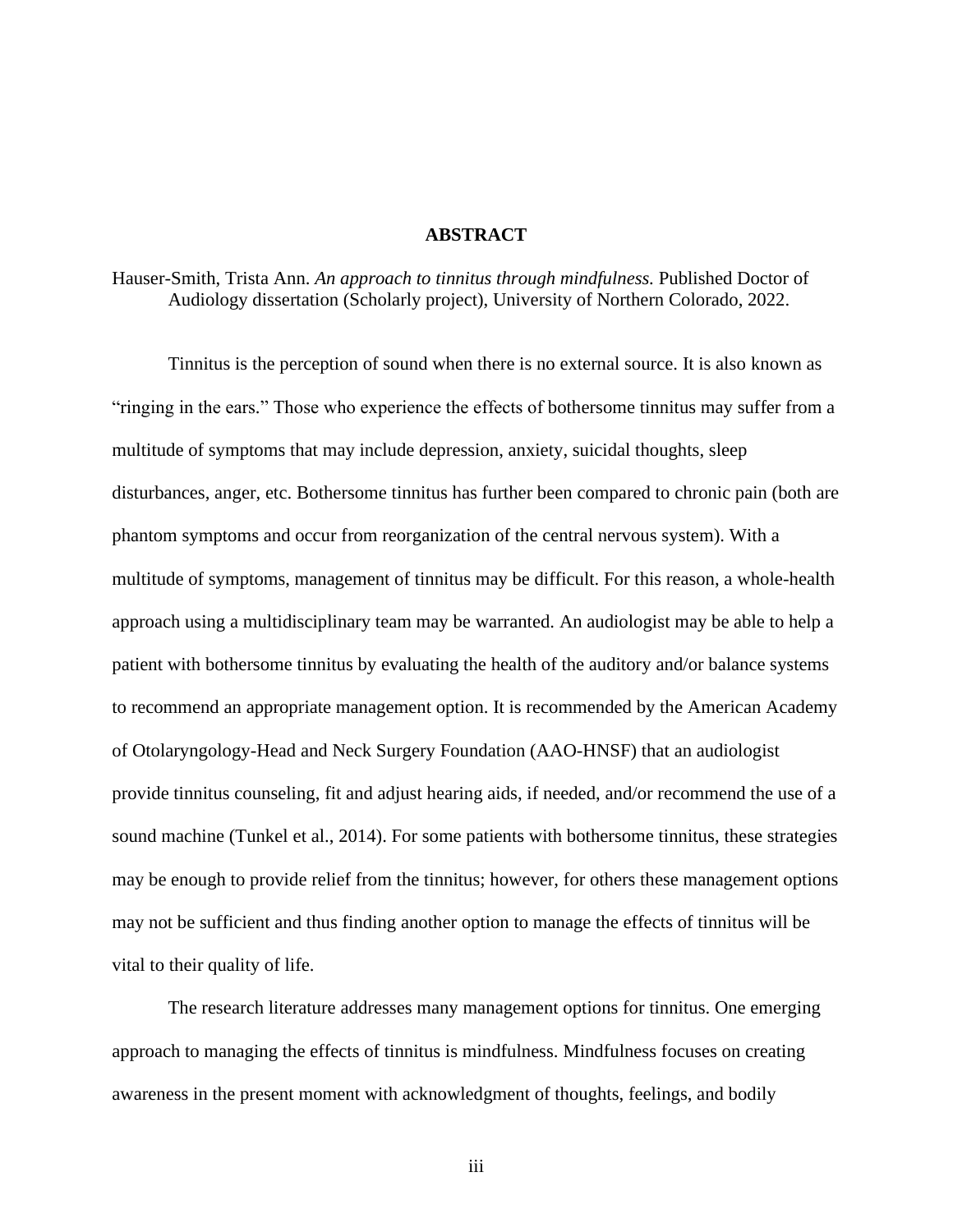sensations. Mindfulness refocuses the individual's awareness back to the present moment through the shifting of attention so that negative thoughts will become less emotionally destructive. The review of literature in this area suggests that a mindfulness approach to tinnitus may be beneficial to those who suffer from associated depression, anxiety, sleep disturbances, and chronic pain.

Mindfulness-based stress reduction (MBSR) is a mindfulness course that is typically presented as an eight-week program. Preliminary results with the use of an MBSR course focused on tinnitus have shown a reduction in negative emotion, irritability, and rumination as well as decrease in tinnitus distress, psychological distress, and tinnitus awareness, and improvements in tinnitus acceptance. For sustained benefit, daily mindfulness practice is encouraged. While evidence for the use of mindfulness as a management option for tinnitus is not as strong as that for other management options, preliminary evidence is promising, and an audiologist may recommend the use of mindfulness as an adjunct to other evidence-based management options for tinnitus. Mindfulness may one day prove to be a tool that audiologists could recommend as the sole management option for a patient with tinnitus. Audiologists are encouraged to better understand the role mindfulness may play in patient care, now and in the future.

iv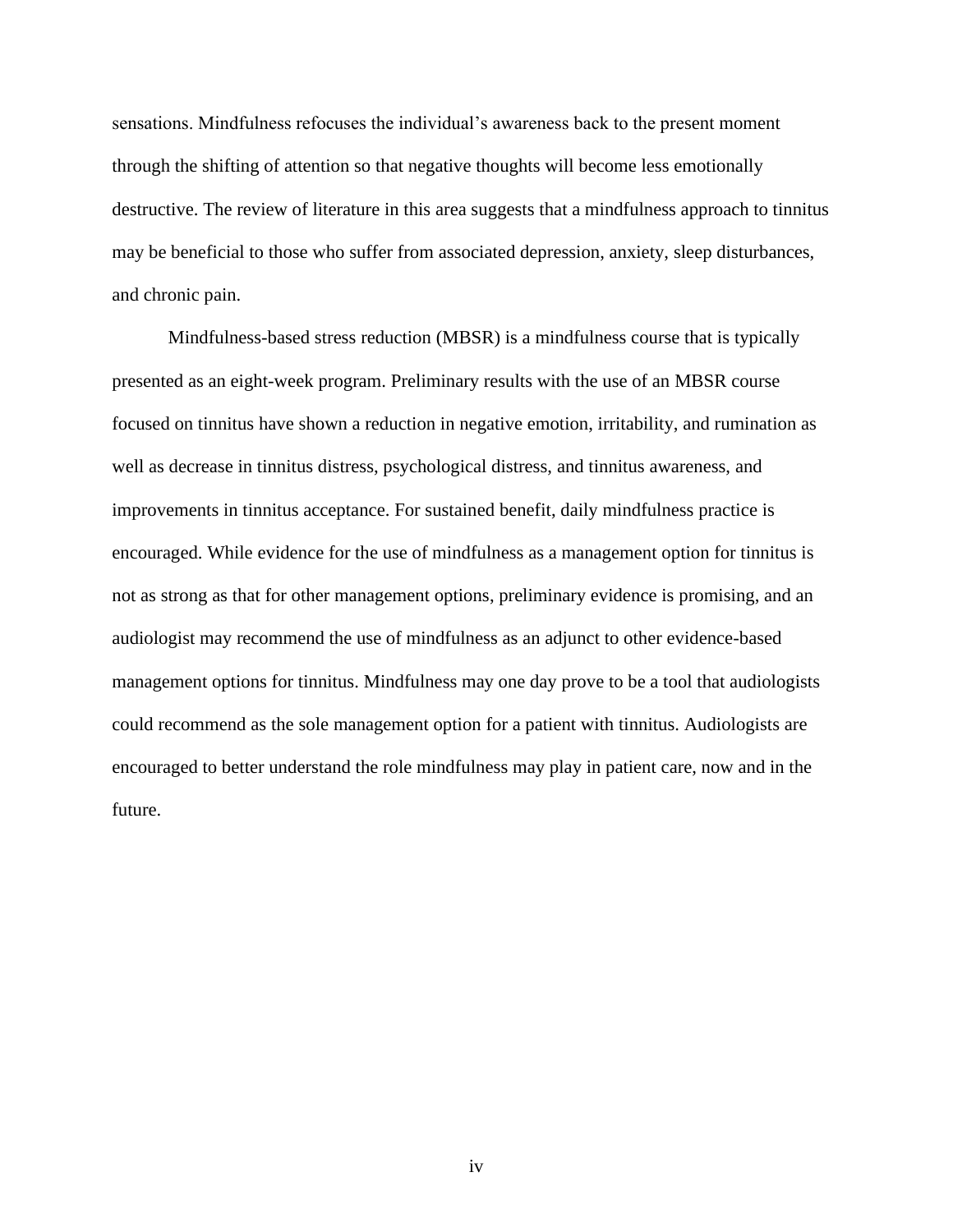### **ACKNOWLEDGEMENTS**

I would first like to sincerely thank my committee. Their guidance, feedback, and expertise in helping me write this doctoral scholarly project, as well as with their continued encouragement, support, and understanding throughout my academic career, has been so invaluable to me. I could not have made it this far without that.

I would also like to express my sincerest appreciation to my husband who has been extremely supportive throughout this process. Thank you to my kids, who have also sacrificed and offered so many laughs to get through the past several years. Thank you to my family and my friends for all of their continued support and encouragement. None of this would have been possible without all of the support I have received over the past several years.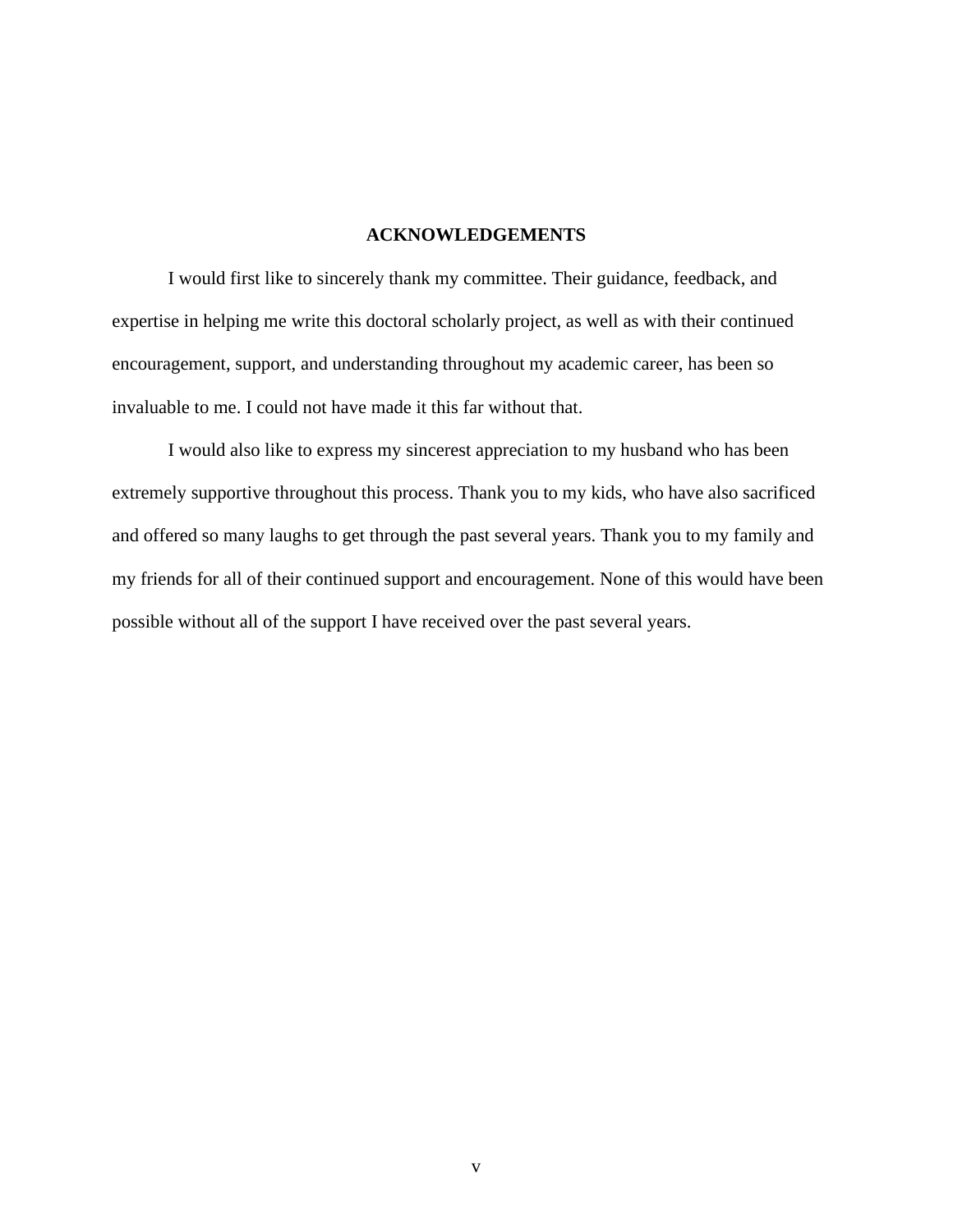# **TABLE OF CONTENTS**

| <b>CHAPTER</b> |                                                                         |
|----------------|-------------------------------------------------------------------------|
| I.             |                                                                         |
|                |                                                                         |
| II.            |                                                                         |
|                |                                                                         |
|                |                                                                         |
|                |                                                                         |
|                |                                                                         |
|                |                                                                         |
|                |                                                                         |
|                |                                                                         |
|                |                                                                         |
|                |                                                                         |
|                |                                                                         |
|                |                                                                         |
|                |                                                                         |
|                |                                                                         |
|                |                                                                         |
|                |                                                                         |
|                |                                                                         |
|                |                                                                         |
|                |                                                                         |
|                |                                                                         |
|                |                                                                         |
|                |                                                                         |
|                | Other Mindfulness Training Programs Specifically Focused on Tinnitus.41 |
|                |                                                                         |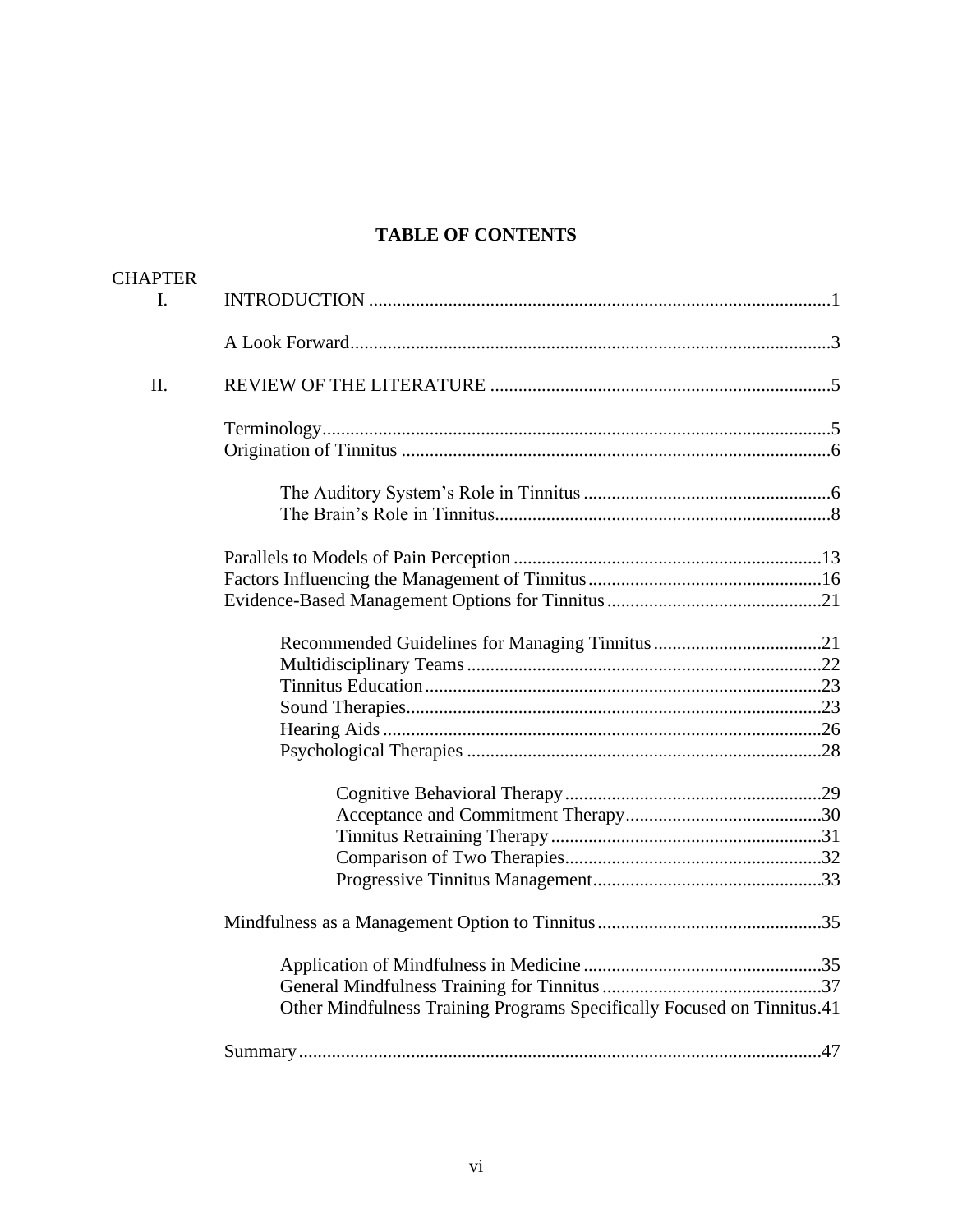# **CHAPER**

| Ш.  | CLINICAL CHALLENGES IN THE MANAGEMENT OF PATIENTS          |  |
|-----|------------------------------------------------------------|--|
|     |                                                            |  |
|     |                                                            |  |
|     |                                                            |  |
|     |                                                            |  |
|     |                                                            |  |
|     |                                                            |  |
|     |                                                            |  |
|     |                                                            |  |
|     |                                                            |  |
|     |                                                            |  |
| IV. | FUNDAMENTALS OF MINDFULNESS AND MINDFULNESS                |  |
|     |                                                            |  |
|     |                                                            |  |
|     |                                                            |  |
|     |                                                            |  |
|     | Finding and Evaluating Mindfulness- Based Stress Reduction |  |
|     |                                                            |  |
|     |                                                            |  |
|     |                                                            |  |
|     |                                                            |  |
|     |                                                            |  |
|     |                                                            |  |
|     |                                                            |  |
|     |                                                            |  |
|     |                                                            |  |
| V.  | SELF-REFLECTION ON PARTICIPATION IN A MINDFULNESS-         |  |
|     |                                                            |  |
|     |                                                            |  |
|     |                                                            |  |
|     |                                                            |  |
|     |                                                            |  |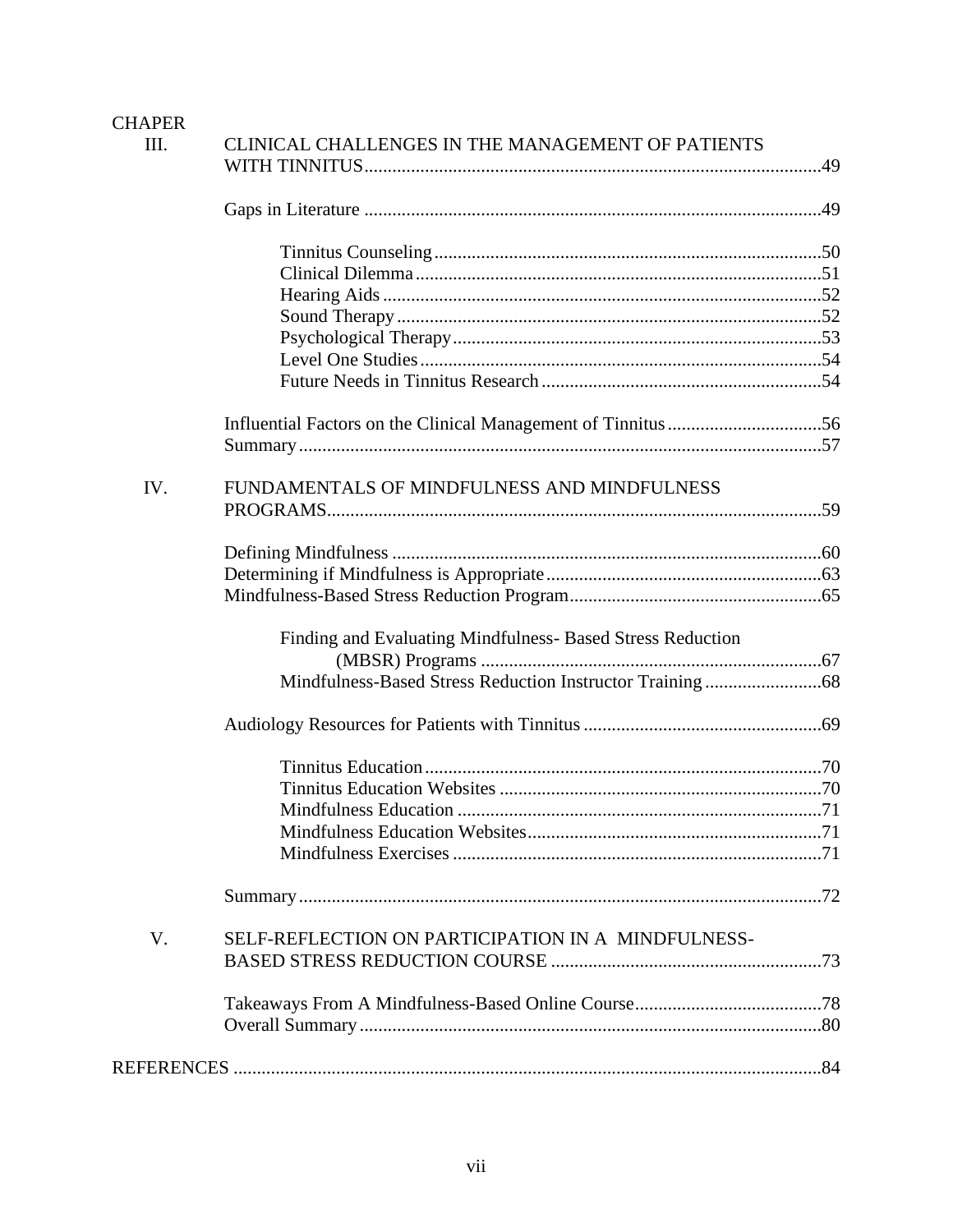# APPENDICES

| A.          |  |
|-------------|--|
| <b>B.</b>   |  |
| $C_{\cdot}$ |  |
| D.          |  |
| E.          |  |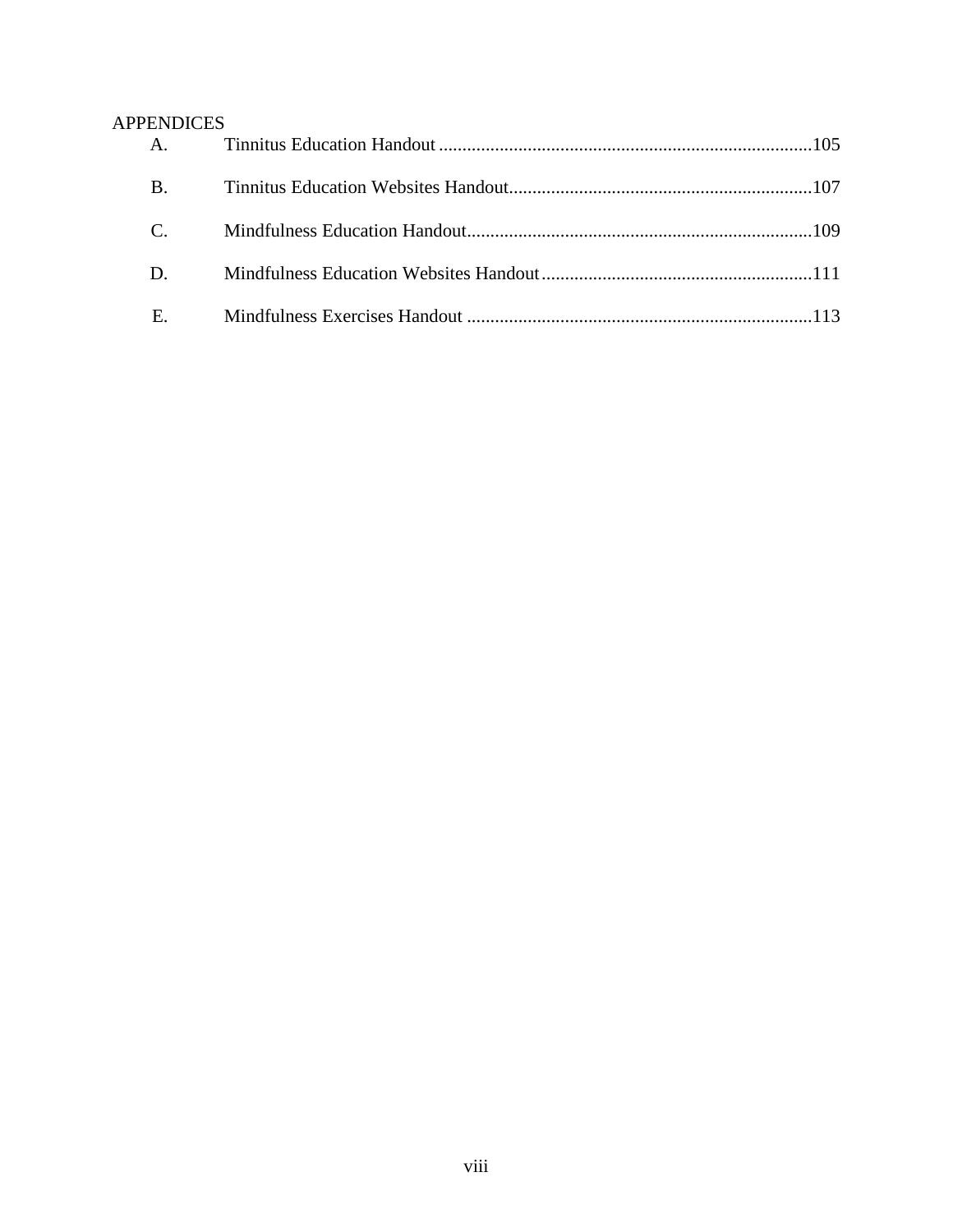# **LIST OF TABLES**

| Table<br>1. | Magnetic Resonance Imaging Measurements Using Voxel-Based           |  |
|-------------|---------------------------------------------------------------------|--|
|             |                                                                     |  |
| 2.          |                                                                     |  |
| 3.          | Pre- and Post-Mindfulness-Based Tinnitus Stress Reduction (MBTSR)   |  |
| 4.          | Audiologist Considerations for Implementation of Mindfulness in the |  |
| 5.          |                                                                     |  |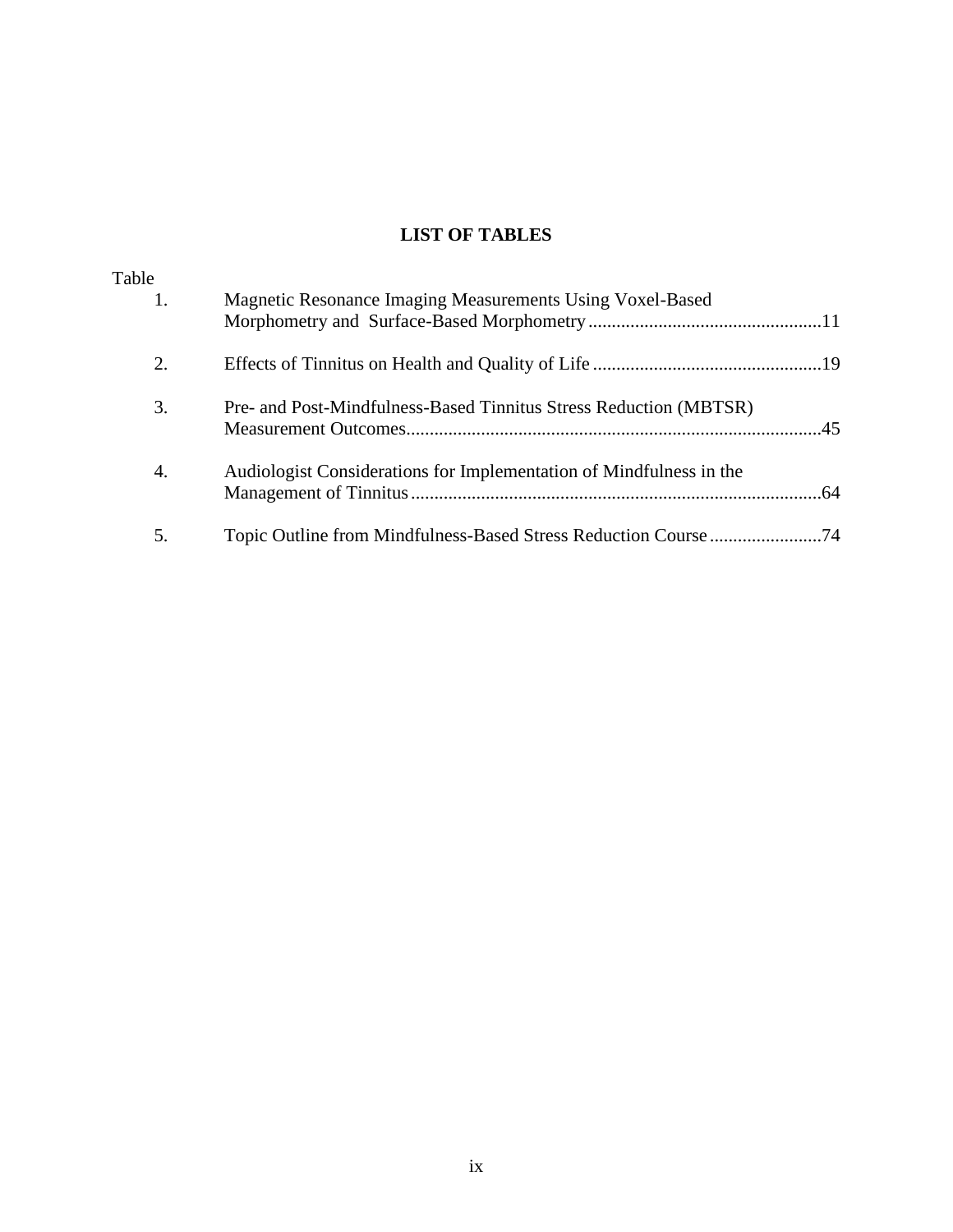# **LIST OF FIGURES**

| Figure |                                                              |
|--------|--------------------------------------------------------------|
|        | Tinnitus Handicap Inventory One Year After Mindfulness-Based |
|        |                                                              |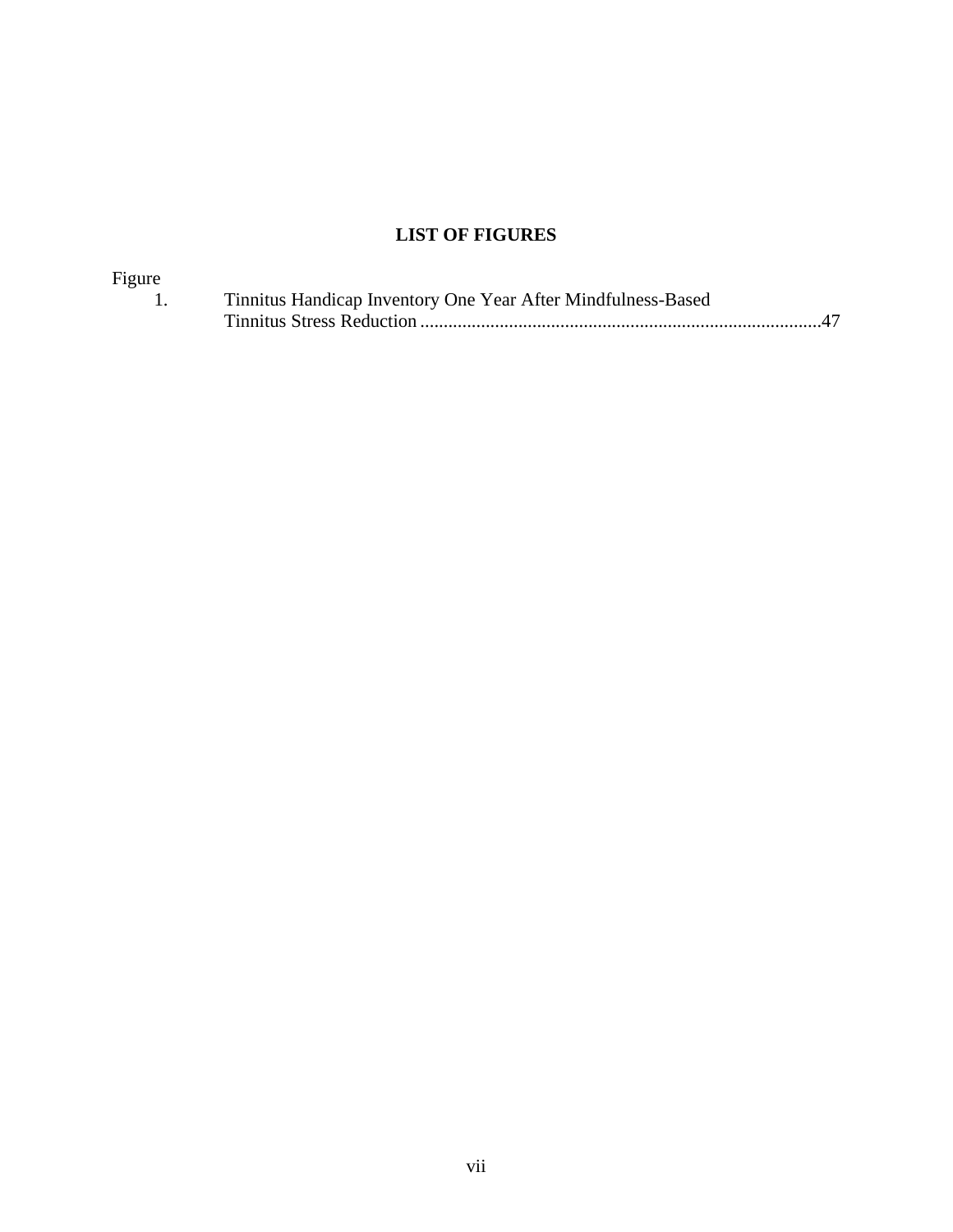# **LIST OF ABBREVIATIONS**

| <b>AAA</b>      | The American Academy of Audiology                            |  |  |
|-----------------|--------------------------------------------------------------|--|--|
| <b>AAO-HNSF</b> | The American Academy of Otolaryngology-Head and Neck Surgery |  |  |
|                 | Foundation                                                   |  |  |
| ABA             | <b>American Board of Audiology</b>                           |  |  |
| AC              | <b>Auditory Cortex</b>                                       |  |  |
| <b>ACT</b>      | Acceptance and Commitment Therapy                            |  |  |
| <b>ASHA</b>     | The American Speech-Language-Hearing Association             |  |  |
| <b>ATA</b>      | <b>American Tinnitus Association</b>                         |  |  |
| <b>BA41</b>     | Brodmann's Area 41                                           |  |  |
| <b>BDI</b>      | <b>Beck Depression Inventory</b>                             |  |  |
| <b>BSI</b>      | <b>Brief Symptom Inventory</b>                               |  |  |
| <b>CBT</b>      | Cognitive-Behavioral Therapy                                 |  |  |
| CCC-A           | Certificate of Clinical Competence-Audiology                 |  |  |
| CGI-I           | The Clinical Global Impression-Improvement                   |  |  |
| CN              | <b>Cochlear Nucleus</b>                                      |  |  |
| <b>CNS</b>      | <b>Central Nervous System</b>                                |  |  |
| <b>CORE-NR</b>  | Clinical Outcomes in Routine Evaluation-Non-Risk             |  |  |
| <b>CORE-OM</b>  | Clinical Outcomes in Routine Evaluation - Outcome Measure    |  |  |
| <b>CT</b>       | <b>Chronic Tinnitus</b>                                      |  |  |
| CTAQ-G          | Chronic Tinnitus Acceptance Questionnaire-German version     |  |  |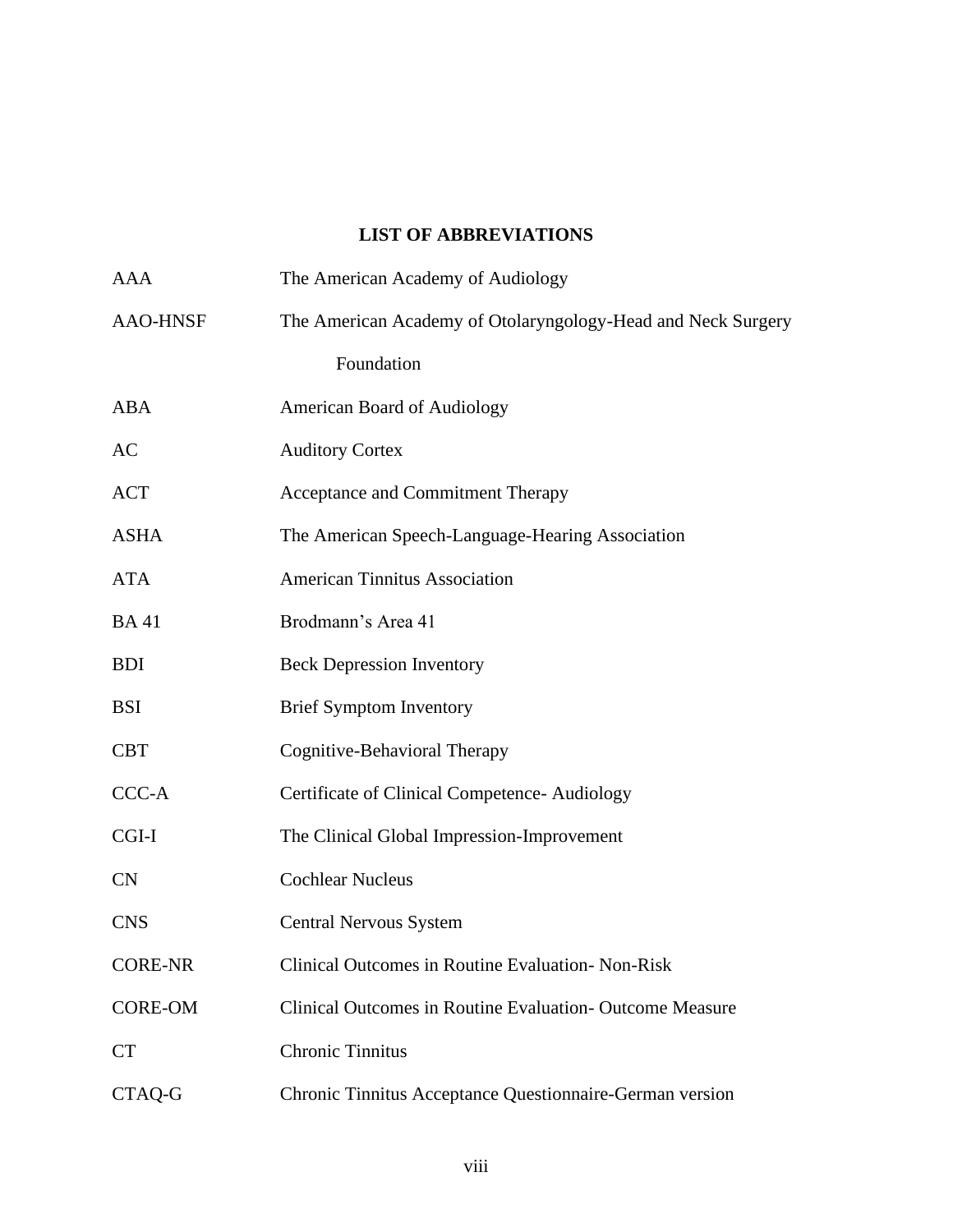| <b>DMN</b>   | Default Mode Network                                  |  |  |
|--------------|-------------------------------------------------------|--|--|
| EEG          | Electroencephalogram                                  |  |  |
| ES           | <b>Effect Sizes</b>                                   |  |  |
| FFMQ         | <b>Five-Facet Mindfulness Questionnaire</b>           |  |  |
| GABA         | Gamma-Aminobutyric Acid                               |  |  |
| <b>GM</b>    | <b>Gray Matter</b>                                    |  |  |
| $GM-M$       | <b>Gray Matter Modulated</b>                          |  |  |
| GM-U         | <b>Gray Matter Unmodulated</b>                        |  |  |
| <b>HADS</b>  | The Hospital Anxiety and Depression Scale             |  |  |
| HG           | Heschl's Gyrus                                        |  |  |
| HQ           | <b>Hyperacusis Questionnaire</b>                      |  |  |
| IFG          | <b>Inferior Frontal Gyrus</b>                         |  |  |
| IHC          | <b>Inner Hair Cells</b>                               |  |  |
| <b>IMTA</b>  | <b>International Mindfulness Teachers Association</b> |  |  |
| ISI          | Insomnia Severity Index                               |  |  |
| <b>MAAS</b>  | <b>Mindful Attention Awareness Scale</b>              |  |  |
| MBCT         | Mindfulness-Based Cognitive Therapy                   |  |  |
| <b>MBRE</b>  | Mindfulness-Based Relationship Enhancement            |  |  |
| <b>MBRP</b>  | Mindfulness-Based Relapse Prevention                  |  |  |
| MBSR         | <b>Mindfulness-Based Stress Reduction</b>             |  |  |
| <b>MBTSR</b> | Mindfulness-Based Tinnitus Stress Reduction           |  |  |
| <b>MGN</b>   | <b>Medial Geniculate Nucleus</b>                      |  |  |
| MRI          | <b>Magnetic Resonance Image</b>                       |  |  |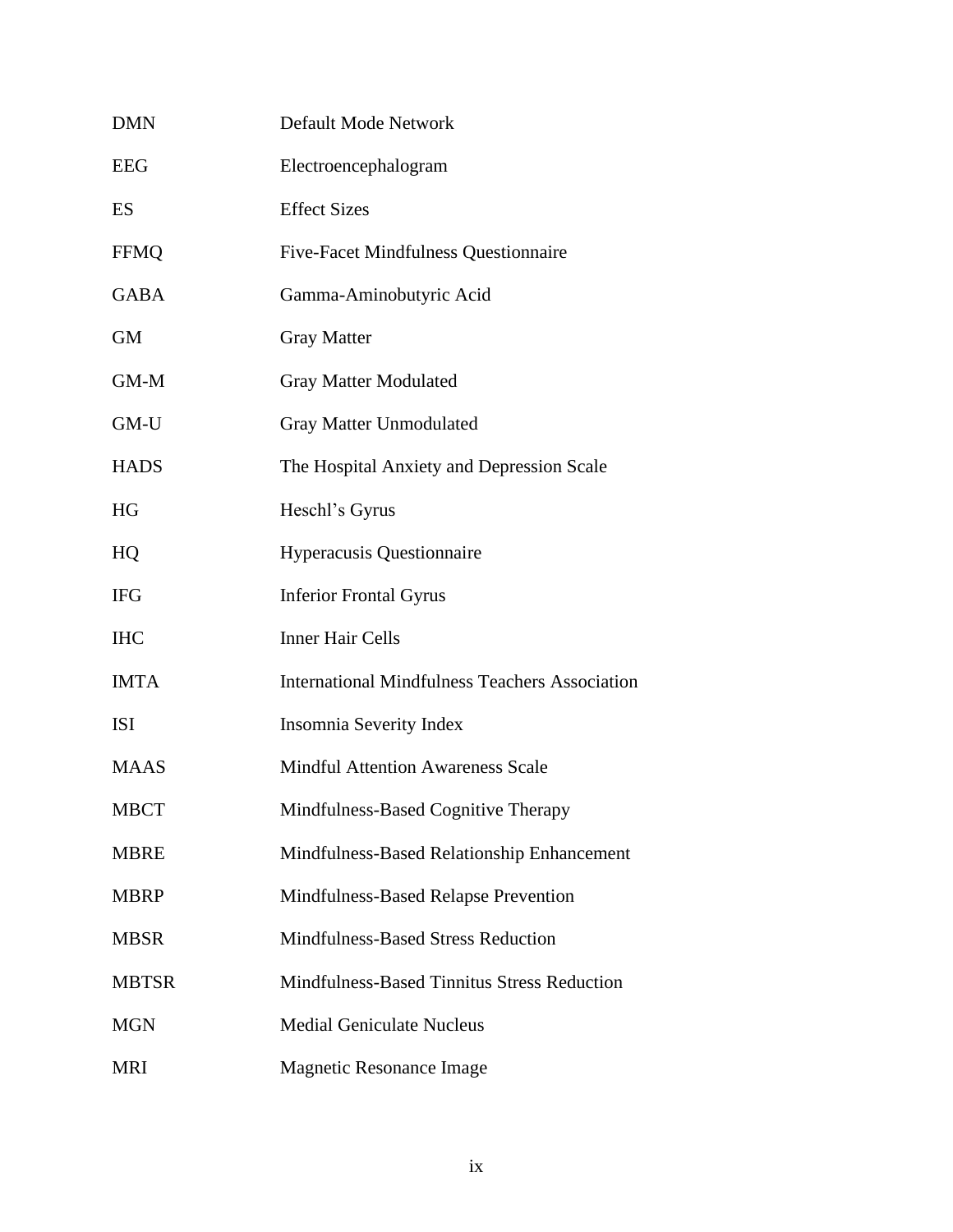| <b>NCRAR</b>    | National Center for Rehabilitative Auditory Research               |  |  |
|-----------------|--------------------------------------------------------------------|--|--|
| <b>NIH</b>      | National Institutes of Health                                      |  |  |
| OHC             | <b>Outer Hair Cells</b>                                            |  |  |
| <b>PAS</b>      | <b>Percent of Awareness Scale</b>                                  |  |  |
| <b>PIFF</b>     | <b>Post-Intervention Feedback Form</b>                             |  |  |
| <b>PMR</b>      | Progressive Muscle Relaxation                                      |  |  |
| <b>PTM</b>      | Progressive Tinnitus Management                                    |  |  |
| <b>PTSD</b>     | <b>Post-Traumatic Stress Disorder</b>                              |  |  |
| <b>PVAQ</b>     | The Pain Vigilance & Awareness Questionnaire                       |  |  |
| <b>QIPA</b>     | Tinnitus Psychological Impact Questionnaire                        |  |  |
| QoL             | Quality of Life                                                    |  |  |
| QOLI            | Quality of Life Inventory                                          |  |  |
| <b>RCT</b>      | <b>Random Control Trials</b>                                       |  |  |
| <b>SBM</b>      | <b>Surface-Based Morphometry</b>                                   |  |  |
| <b>SCL-90-R</b> | Symptom Checklist-90-Revised                                       |  |  |
| $SF-36$         | Short Form Health Survey                                           |  |  |
| <b>SMRT</b>     | The Self-Efficacy for Managing Reactions to Tinnitus Questionnaire |  |  |
| <b>SOC</b>      | <b>Superior Olivary Complex</b>                                    |  |  |
| <b>STAI</b>     | <b>State-Trait Anxiety Inventory</b>                               |  |  |
| <b>STG</b>      | <b>Superior Temporal Gyrus</b>                                     |  |  |
| <b>STS</b>      | <b>Superior Temporal Sulcus</b>                                    |  |  |
| <b>TFI</b>      | <b>Tinnitus Functional Index</b>                                   |  |  |
| <b>THI</b>      | Tinnitus Handicap Inventory                                        |  |  |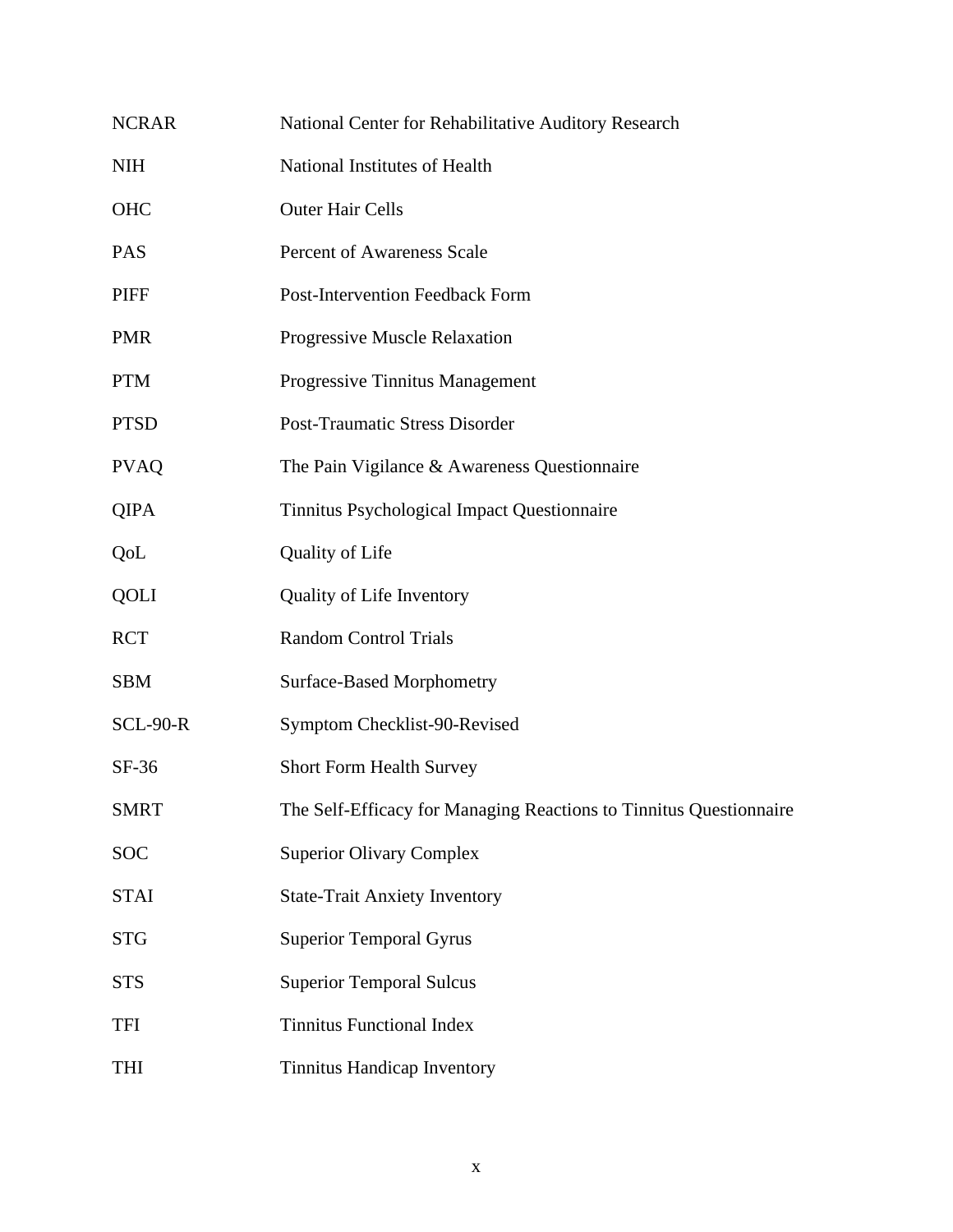| <b>THQ</b>  | <b>Tinnitus Handicap Questionnaire</b>  |  |
|-------------|-----------------------------------------|--|
| <b>TQ</b>   | <b>Tinnitus Questionnaire</b>           |  |
| <b>TRQ</b>  | <b>Tinnitus Reaction Questionnaire</b>  |  |
| <b>TRT</b>  | <b>Tinnitus Retraining Therapy</b>      |  |
| <b>VAMC</b> | <b>Veterans Affairs Medical Centers</b> |  |
| <b>VAS</b>  | <b>Visual Analog Scale</b>              |  |
| <b>VBM</b>  | <b>Voxel-Based Morphometry</b>          |  |
| vmPFC       | <b>Ventromedial Prefrontal Cortex</b>   |  |
| <b>WHO</b>  | The World Health Organization           |  |
| <b>WLC</b>  | <b>Wait-List Control</b>                |  |
| WM          | <b>White Matter</b>                     |  |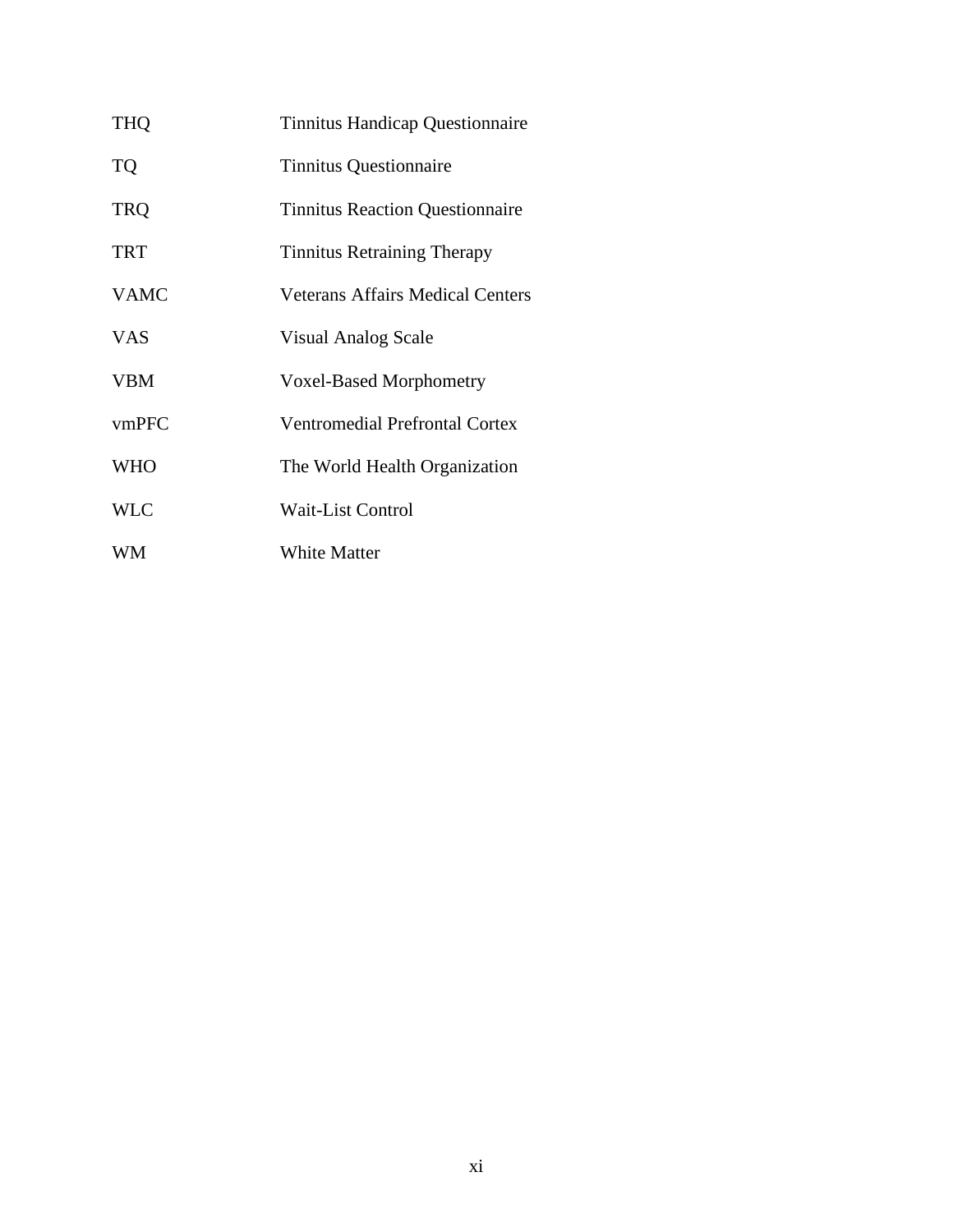## **CHAPTER I**

## **INTRODUCTION**

When sound vibrations from the air enter the auditory system through the ear canal, the signals become coded through the firing of nerve fibers, which the brain interprets as sound. Tinnitus is the perception of sound without an external source. It is commonly referred to as a "ringing" in the ears. Tinnitus is derived from the Latin word *tinnire* which means "to ring" (Dietrich, 2004). Tinnitus occurs when nerve fibers in the auditory pathway fire abnormally in the absence of external sound vibrations. The brain will interpret these abnormal firings which creates the perception of sound. Tinnitus is not a disease but a symptom of the nerve fibers firing without sound vibrations (Dalrymple et al., 2021).

Tinnitus is not a new occurrence. Reports of tinnitus date back to ancient Egypt (Singh, 2014). Around 1240 A.D. the first complete English medical text, the *Compendium* written by Gilberts Anglicus, referenced tinnitus as a "ringing in the ear." Finding a cure for tinnitus has a long history as well. Oils and herbs have been used for hundreds of years in the ear canal to treat tinnitus. Even a respected otologist (physician specializing in the medical and surgical treatment of the ear), Joseph Toynbee, attempted to cure his own tinnitus in 1866 with a mixture delivered to the middle ear (Betlejewski & Betlejewski, 2009). This mixture consisted of chloroform and prussic acid and was delivered into the tympanic cavity by using the Valsalva maneuver. This attempt however proved fatal. A cure to eliminate tinnitus altogether still remains elusive to this day and the impact of tinnitus is widespread.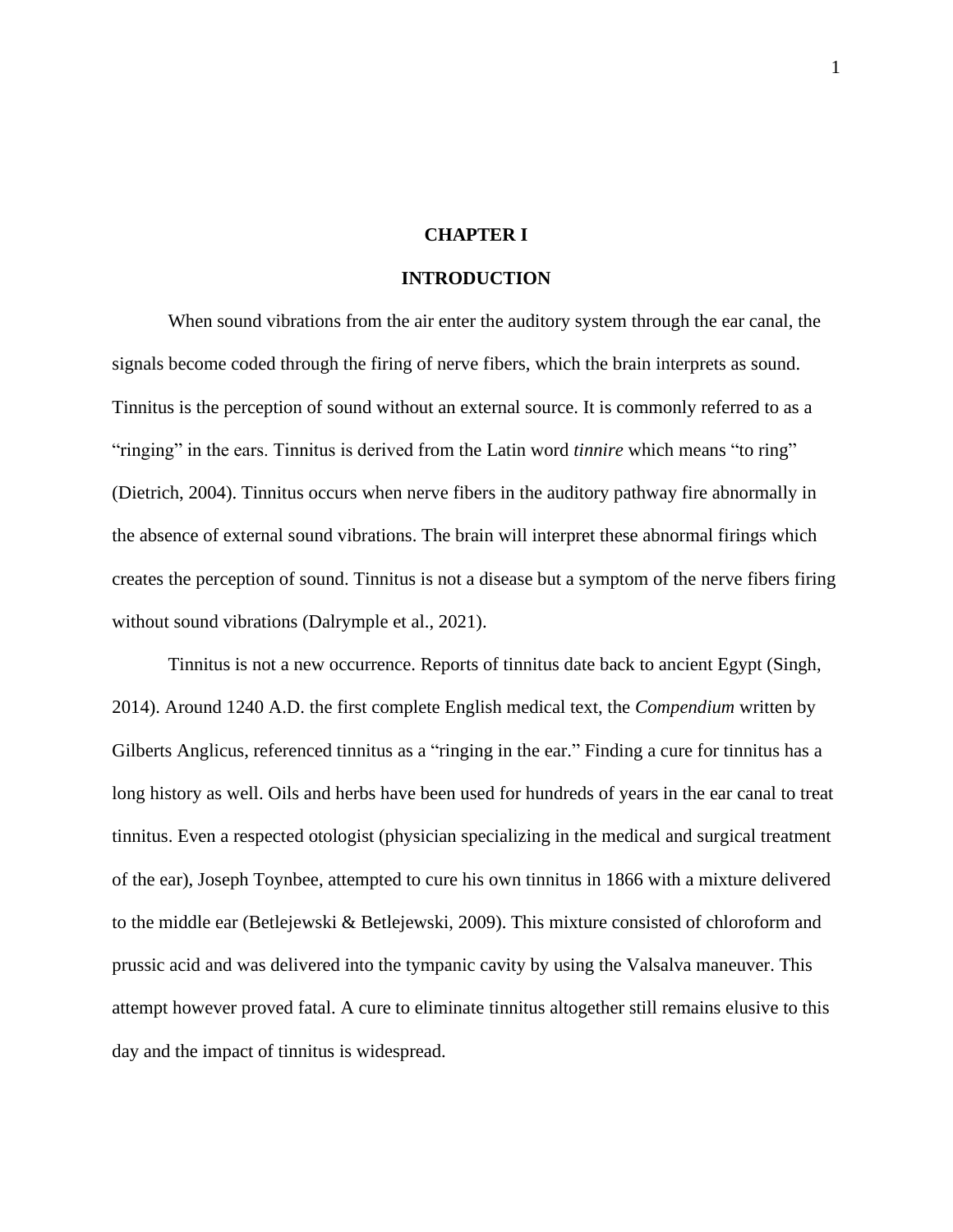The impact of tinnitus world-wide is significant. Approximately one in ten adults across the United Stated has tinnitus. Tinnitus is a common occurrence. Epidemiologic studies report a prevalence rate between 8% and 25.3% of the population in the United States and in other nations ranging from 4.6% to 30% (Bhatt et al., 2016). Tinnitus affects an estimated 50 million adults in the United States with a peak occurrence between ages 60 and 69 years. It is more common for males to have tinnitus than females, most likely because at the time of the analysis in 2012, males were more likely than females to be employed in settings in which loud noise is present. (American Tinnitus Association, 2021). In the 2007 National Health Interview Survey, higher rates of tinnitus were found in those who had loud noise exposure with work and/or recreational activities, with a correlation of work-related noise exposure increasing with the prevalence of tinnitus  $r = 0.130$  (Bhatt et al., 2016).

The estimated personal financial consequences (cost) of tinnitus is estimated to be an upwards of \$30,000 (American Tinnitus Association [ATA], 2021). This estimate includes lost earnings, productivity, and health expenses. Societal economic cost of tinnitus is estimated to be an upwards of \$26 billion annually. A large part of that cost is awarded for disability to veterans with an annual aggregate cost of \$1.5 billion.

Even with a high prevalence rate, only about 20% of patients will seek medical evaluation for their tinnitus (ATA, 2021). Tinnitus that is not caused by an underlying condition could be a cause of concern, especially for those who experience bothersome tinnitus, or tinnitus that causes negative reactions and is hard to ignore. For those who suffer from the effects of bothersome tinnitus, a lot of time and energy may be put into researching the "causes of tinnitus" or "how to get rid of tinnitus." The effects of tinnitus could affect quality of life.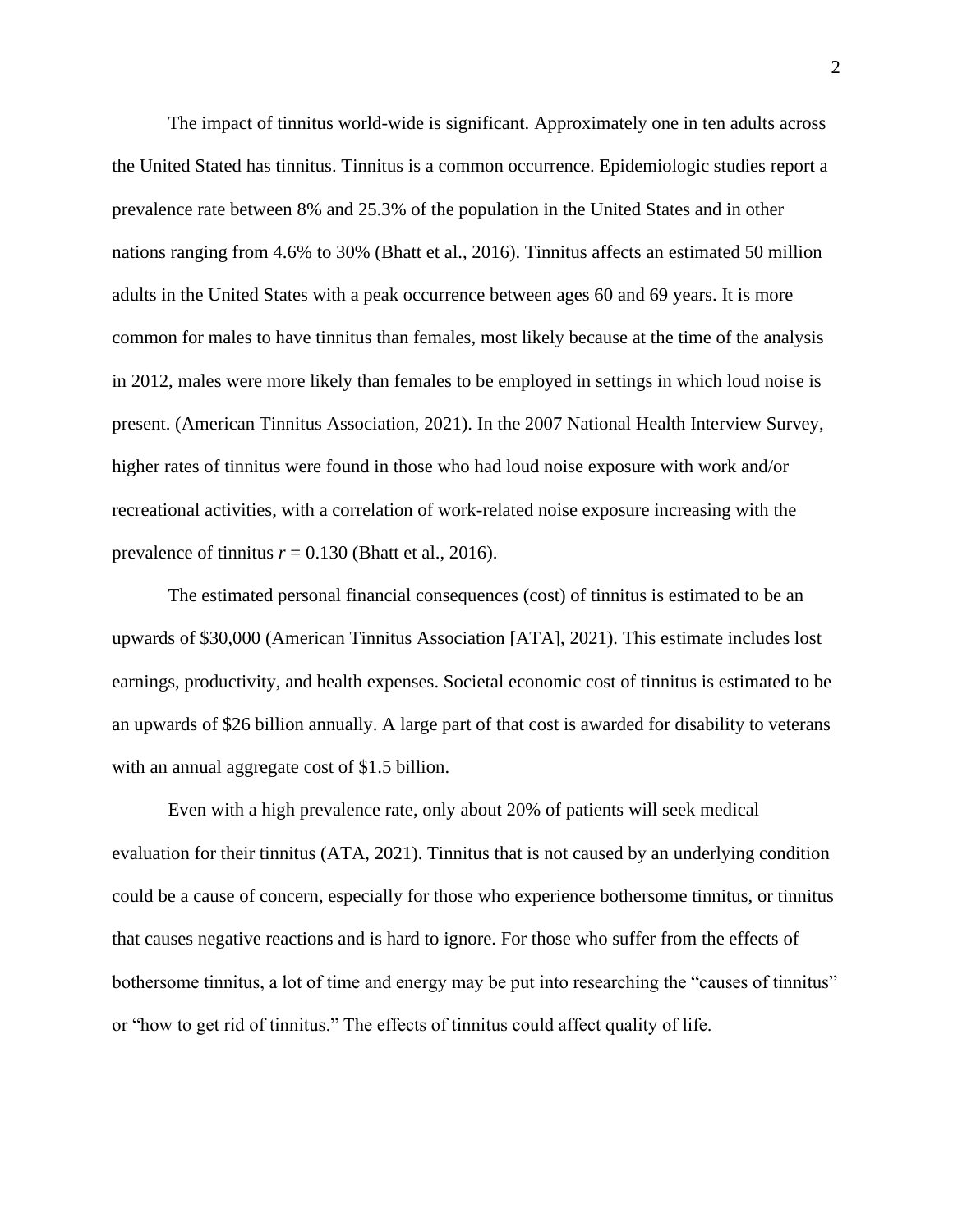Mindfulness is a type of meditation that has been used to help improve quality of life (Kabat-Zinn, 2003). Mindfulness techniques can be used to reduce constant cyclical thoughts that lead to maladaptive habits and behaviors (Segal et al., 2002). Mindfulness is used to refocus and be more present in the moment. It is also used reduce emotion(s) associated to cyclical thoughts. Mindfulness can be practiced through formal meditation or through informal awareness with daily activities. Consistent mindful practices may help to reduce the negative effects that stress, anxiety, depression, etc. could have on quality of life (Hoge et al., 2013; Kabat-Zinn, 1982; Ludwig & Kabat-Zinn, 2008; Segal et al., 2002; Shapiro et al., 1998; Teasdale et al., 2000).

#### **A Look Forward**

Chapter II of this manuscript will provide the reader with a literature review of tinnitus, tinnitus management approaches, and the clinical evidence for implementing tinnitus management. The term management options will be used in this manuscript instead of treatment options because there is no course of treatment that will cure tinnitus or inherently change the tinnitus (i.e., the loudness or sound quality). Management options help control the negative reactions to tinnitus. The review will be of non-medical management options. Chapter III will critically consider the research literature in terms of gaps and challenges that exist for audiologists caring for tinnitus patients. Influential factors in the clinical management of tinnitus in the forms of education, skills, and access to trusted information will also be discussed. Chapter IV will introduce the fundamentals of mindfulness and mindfulness programming. Informational handouts discussed in Chapter IV can be found in appendices A-E to be used by an audiologist to aid a patient's knowledge of tinnitus and provide an understanding of mindfulness as a tinnitus management approach. Chapter V encompasses a self-reflection of the author's participation in a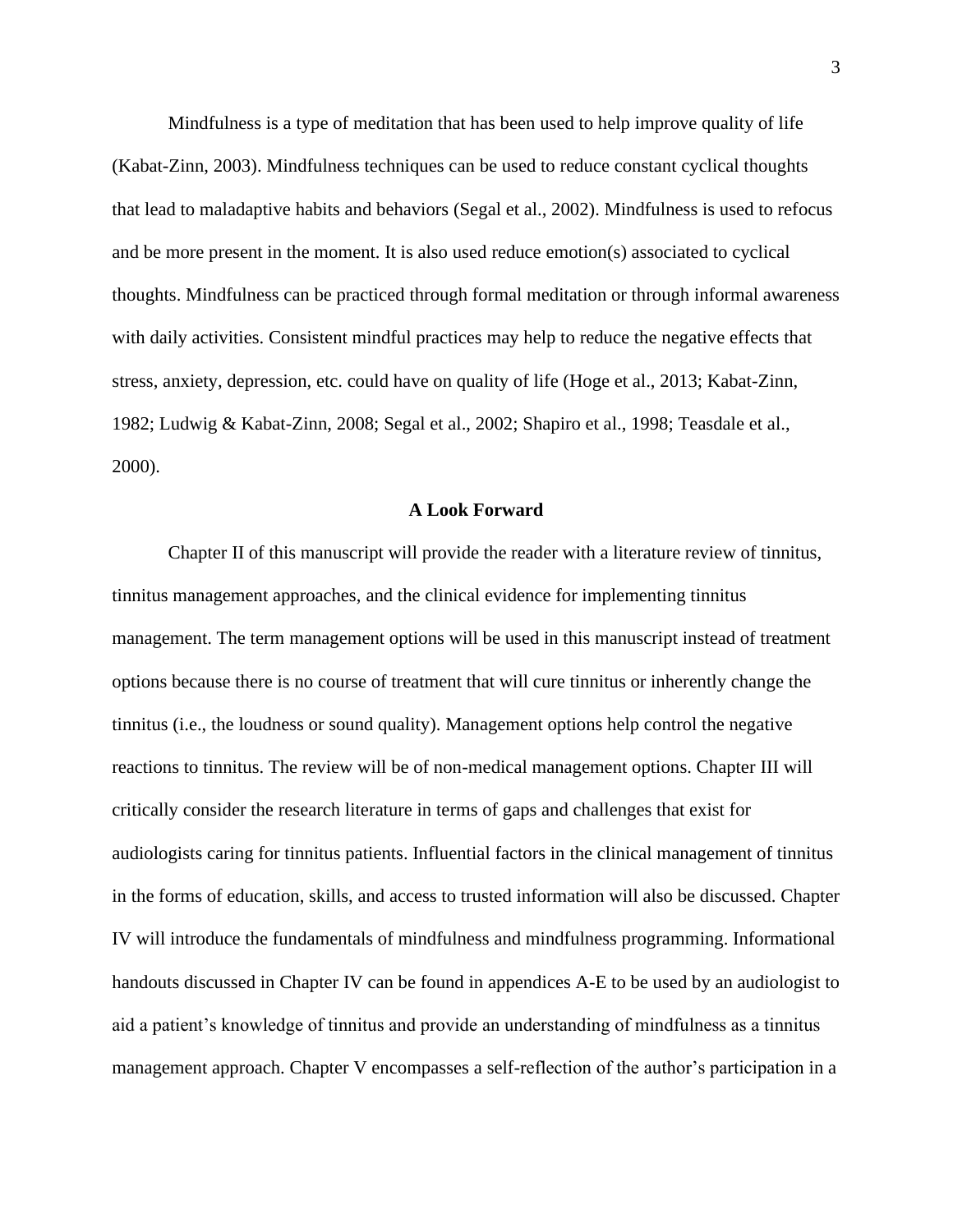Mindfulness-Based Stress Reduction course and will discuss experiential viewpoints regarding mindfulness as a tinnitus management strategy.

The goal of this manuscript is to provide an understanding of tinnitus as a challenging auditory symptom that audiologists will routinely encounter during clinical practice. Mindfulness is emerging as a potential tinnitus management strategy due to strong evidence regarding the success of mindfulness approaches in managing disorders that parallel tinnitus, such as depression, anxiety, chronic pain, and stress. The aim will be to provide information on mindfulness and its potential benefits as a management option for tinnitus that have been noted in preliminary research. The information on mindfulness and its potential patient benefits will enable the audiologist to make better informed recommendations regarding current evidencebased research and identify gaps and challenges in the research literature. The reader will learn that mindfulness can be used as an adjunct to other evidence-based tinnitus management options that have stronger clinical evidence to date.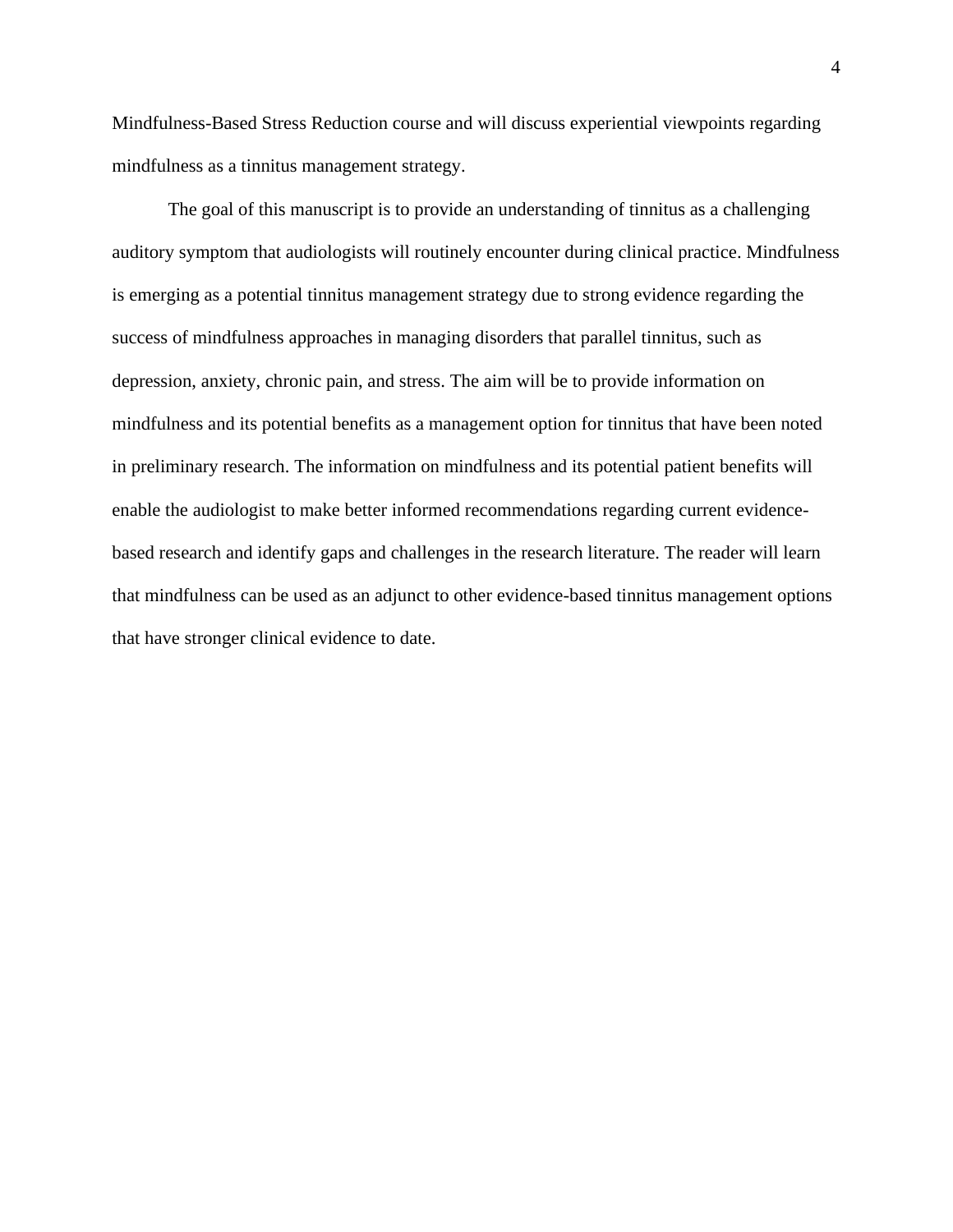#### **CHAPTER II**

## **REVIEW OF THE LITERATURE**

Tinnitus is not yet fully understood. It is complex in nature and does not always express itself in the same way across different populations of people. This is shown in the magnitude of tinnitus research throughout the world. This chapter delves further into tinnitus by describing what tinnitus is, origination theories, parallels to pain perception, diagnosis, and management, including the benefits of mindfulness as an emerging management option for those who suffer from the effects of tinnitus.

#### **Terminology**

Tinnitus can be described from a psychological perspective, with the most common lay description of tinnitus as "a ringing in the ears" (Khatri, 2019). A psychological definition by Bauer (2018) described tinnitus as "the perception of a sound that has no external source" (p. 1224). A more extensive definition by McFadden (1982) indicated that "tinnitus is the conscious experience of a sound that originates in the head of its owner" (p. 1).

Due to the complex nature and various presentations of tinnitus, numerous terms are used to help accurately diagnose tinnitus, with the goal of providing the best management option. The quantitative terms acute, chronic, subjective or primary, objective or secondary, intermittent, constant, bilateral, and unilateral may be used to help diagnose the type of tinnitus. Qualitative terms describing the perceived sound (i.e., ringing, chirping, swooshing, pulsatile, etc.) are also important diagnostic factors.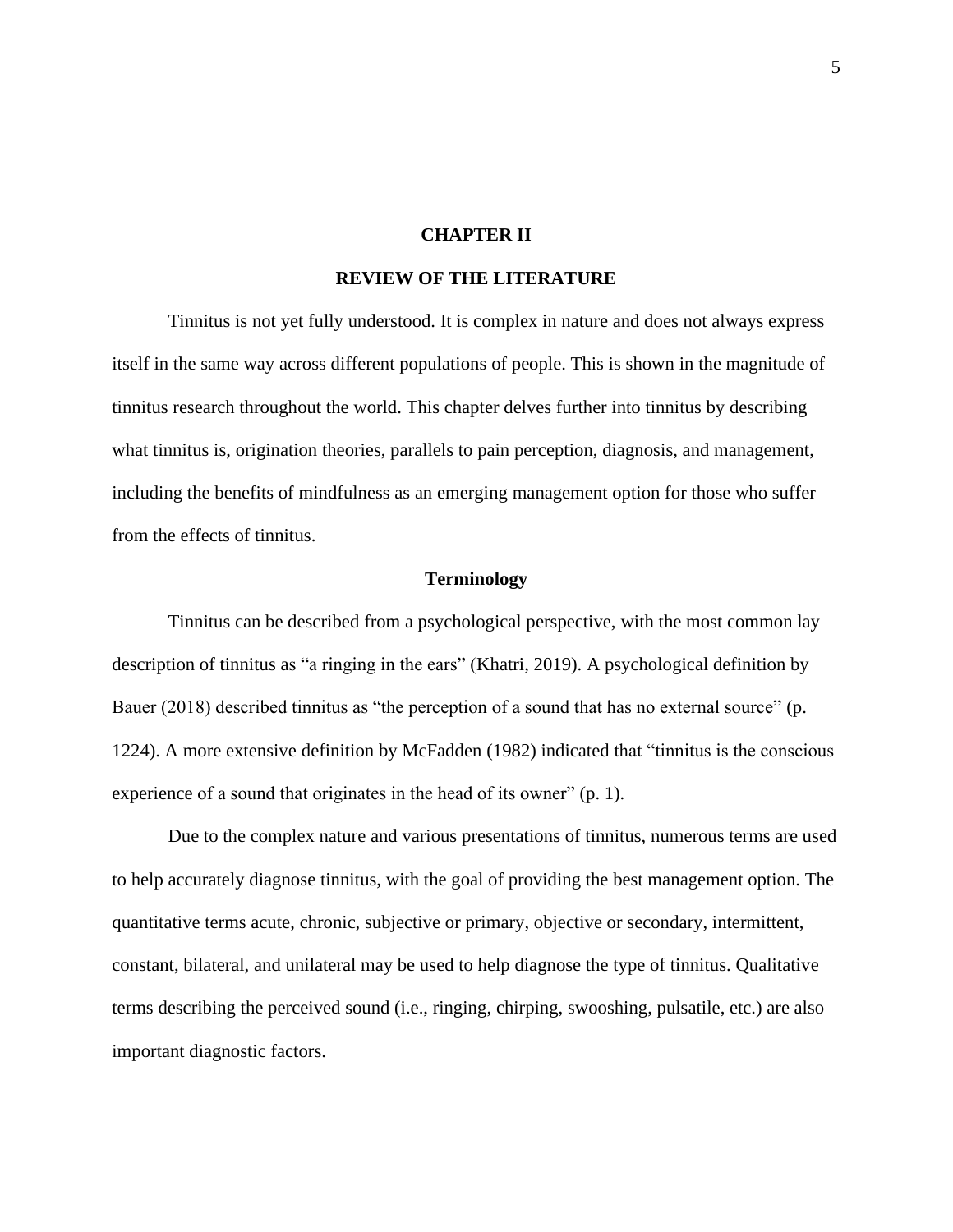Acute tinnitus is described as short-term and chronic tinnitus as long-term. Duration of acute versus chronic tinnitus varies, with some experts suggesting that anything less than 3 months in duration would be considered acute tinnitus while others recommend anything more than 12 months as chronic tinnitus (Bauer, 2018). Subjective or primary tinnitus is the most common type of tinnitus, whereas objective or secondary tinnitus is rare. Objective tinnitus is a sound that emanates from the external auditory canal and is audible to another person (Han et al., 2009). Subjective tinnitus is a sound that is only perceived by the patient.

#### **Origination of Tinnitus**

The pathophysiology of tinnitus is still being investigated. There have been several advances in the knowledge of where tinnitus stems from in the body, but there is still much that is unknown since tinnitus cannot be observed directly in humans. Theories of where tinnitus originates most commonly suggest that it originates in the auditory system, due to the increased correlation between those who perceive tinnitus and those who also have hearing loss. However, that does not encompass all possible sites of origin when considering those who perceive tinnitus but do not have hearing loss. Other common theories suggest that tinnitus may originate in the brain or may also stem from a combination of the auditory system and the brain. In other words, tinnitus may be of a central or of a peripheral origin. As such, as research continues in the area of tinnitus, origination sites and definitions may change.

#### **The Auditory System's Role in Tinnitus**

The auditory system is responsible for receiving acoustic information, transducing the air vibrations into neural impulses, and sending the neural-coded information to the brain to be processed (Musiek & Baran, 2020). The system is broken down into two parts: the peripheral auditory system and the central auditory system. The peripheral auditory system houses the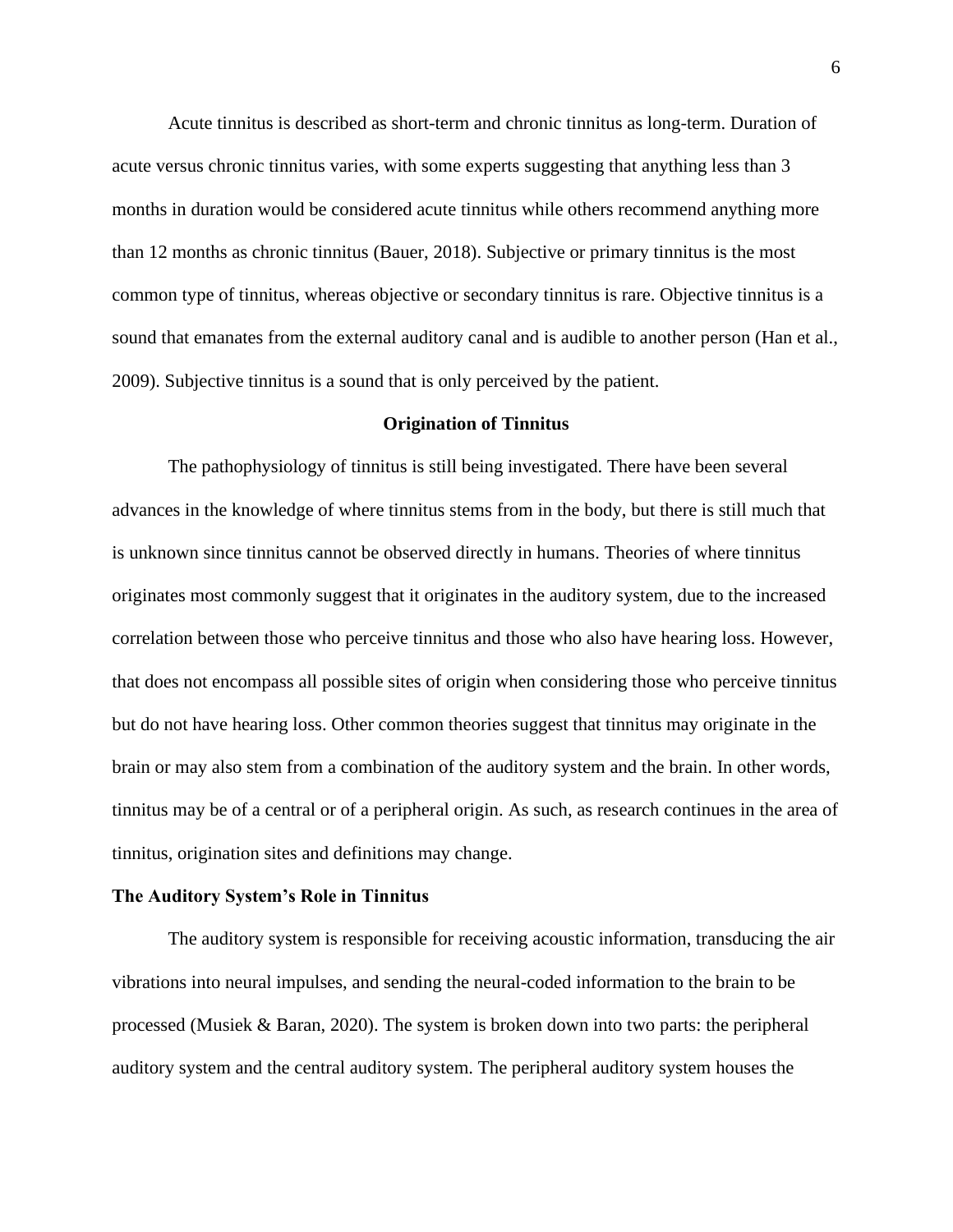outer, middle, and inner ears. Sensory receptors in the inner ear are stimulated by hydromechanical vibrations from sound sources in the environment. These sensory receptors transduce the hydromechanical vibration into electrochemical information sent to the auditory nerve. The central auditory system conveys information from the auditory nerve and relays neural impulses up the central auditory pathway, from the cochlear nucleus in the brainstem to the primary auditory cortex that resides in the temporal lobe of the brain. The central auditory system is responsible for processing auditory signals for recognition of speech and environmental sounds, localization of sound sources, pattern recognition, and facilitation of attention to target sounds in the presence of background noise.

When there is damage to the auditory sensory receptors (outer hair cells [OHC] and inner hair cells [IHC]), transfer of acoustic information to the brain is disrupted due to reduction or elimination of the sensory cells function (Wong  $\&$  Ryan, 2015). Damage occurs more frequently to the OHC than the IHC which causes a disinhibition of neurons that are found in the dorsal cochlear nuclei (Han et al., 2009). Spontaneous activity is increased in these neurons due to excitation from the IHCs but not from the damaged OHCs. Tinnitus is perceived due to this spontaneous activity (Jastreboff, 1990). The perceptible subjective tinnitus in some patients can be pitch-matched to the frequency at which the high-frequency OHC loss occurred (Hazell  $\&$ Jastreboff, 1990). Patuzzi (2002) also suggested that OHC dysfunction may cause an excessive release of the neurotransmitter glutamate from the IHCs, which causes synaptic activity from the IHCs to be sustained for longer periods of time. This damage to OHCs and resulting dysfunction of IHCs can occur for a multitude of reasons, including but not limited to aging, noise exposure, diabetes, high blood pressure, ototoxic medication, genetics, or even infection (Wong & Ryan, 2015).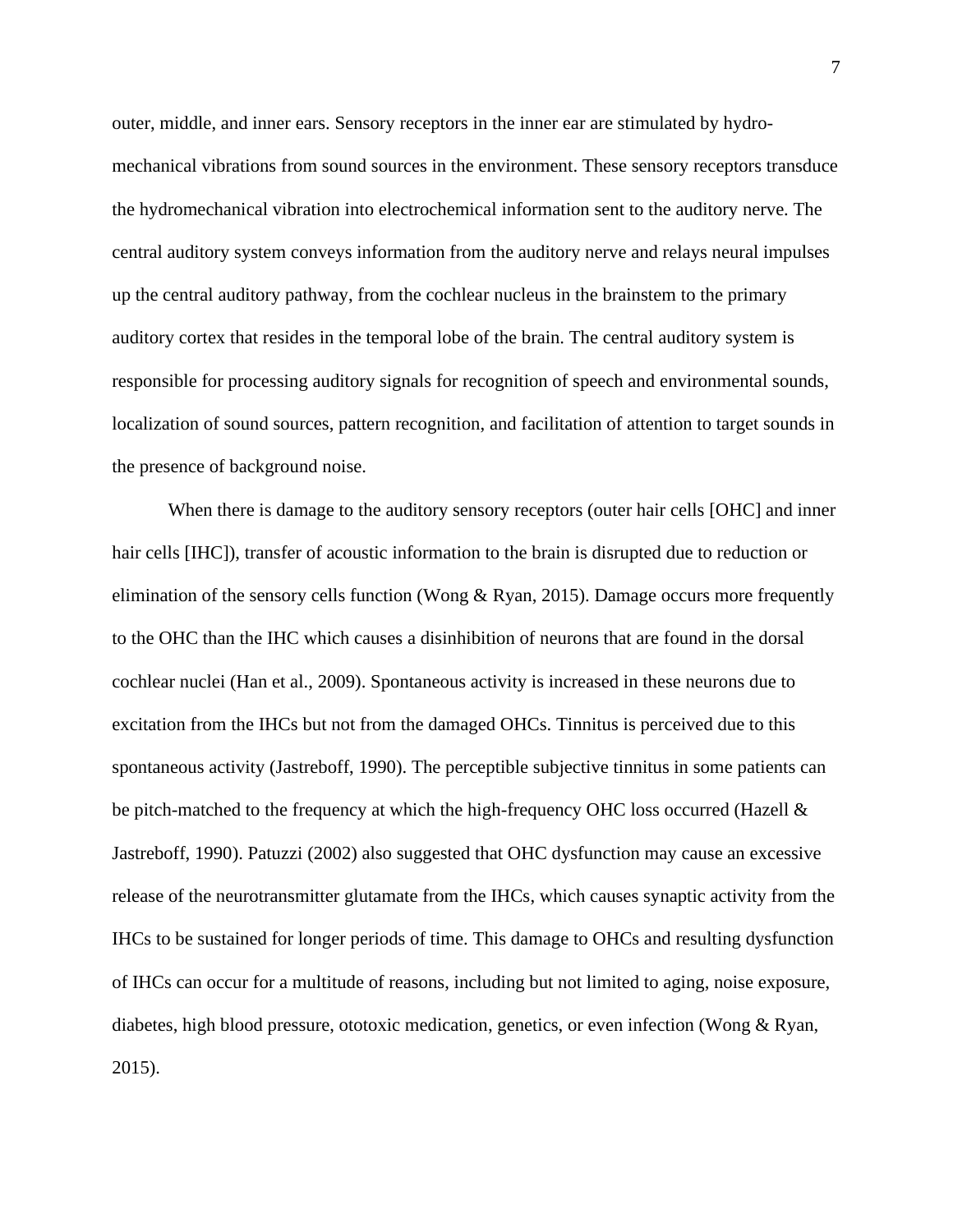## **The Brain's Role in Tinnitus**

When investigating the origination of tinnitus in the body, the brain's involvement must be included. Researchers have tried to pinpoint the origination of tinnitus in the brain, by considering changes to the functional and structural components of the brain. However, the outcomes have provided inconsistent results, possibly due to the inherent variability of tinnitus, comorbid factors, changes in the body over time, or even the strength, weaknesses, and limitations of the technology used within the studies.

One mechanism that may underlie the perception of tinnitus are the neural changes in the auditory pathways. Neural changes in the auditory pathways consist of tonotopic map reorganization in the auditory cortical and thalamic structure and hyperactivity causing increased burst firing in the subcortical auditory nuclei (Noreña & Eggermont, 2006). Reduction of auditory input, which may result in auditory deprivation, can trigger shifts in the excitation and inhibition responses throughout the auditory pathway causing an increase in the spontaneity of neural activity (Schaette & Kempter, 2012).

The relationship between brain gray matter and the perception of tinnitus has also been investigated. Gray matter (GM) plays a significant role in the functioning of the body. It makes up of the outermost layer of the brain and has a high concentration of neuronal cells. Boyen et al. (2013) investigated changes in brain GM between three groups of participants. The first group consisted of 16 participants who had a hearing loss with a pure tone average (PTA) at 1, 2, and 4KHz greater than 30dB HL and less than 60dB HL in both ears. The second group consisted of 31 participants who had the same degree of hearing loss as in group 1 but who also perceived tinnitus. Twenty-two of these participants perceived their tinnitus bilaterally, 7 perceived their tinnitus only in the left ear, and 2 only in the right ear. All participants who perceived tinnitus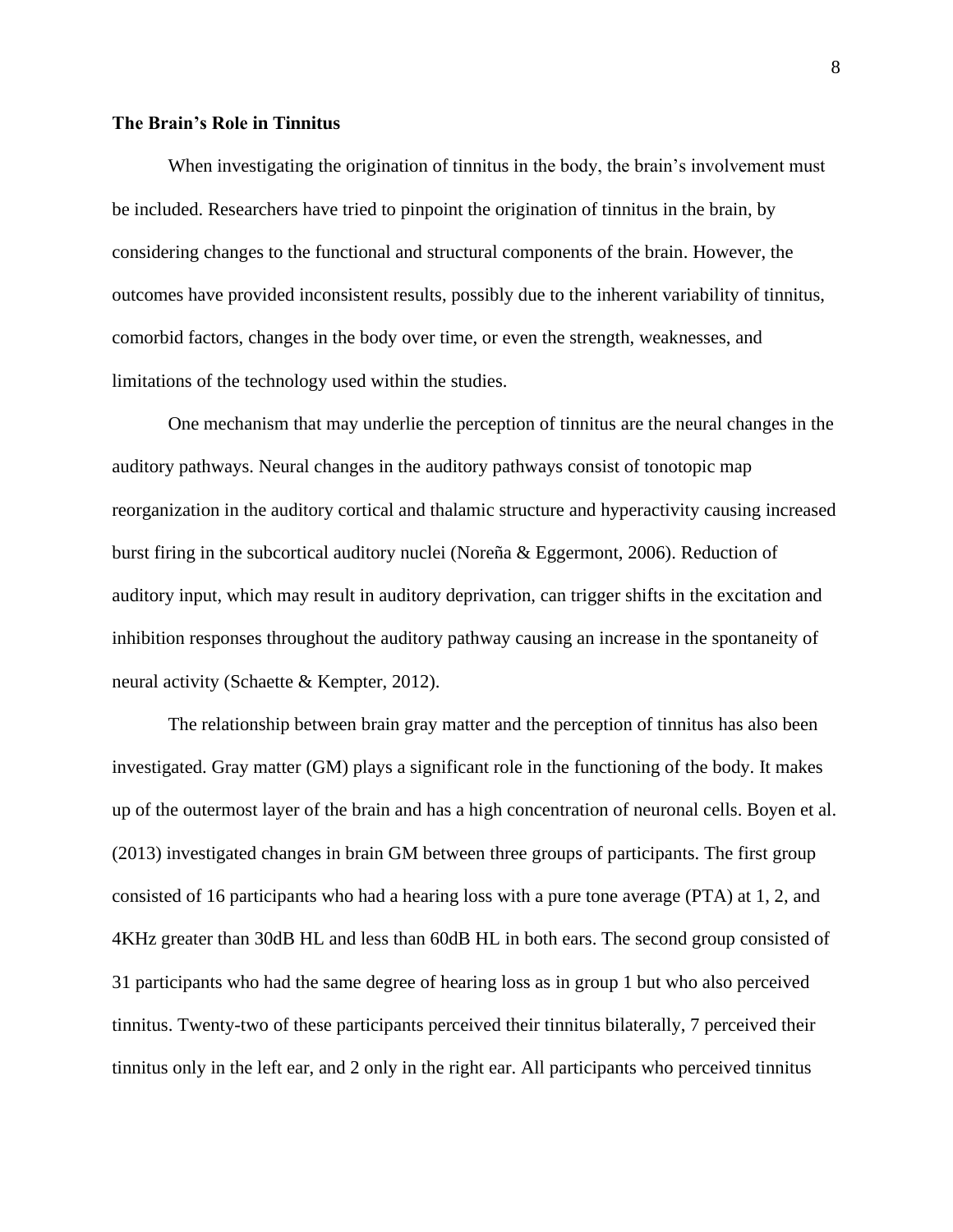had chronic continuous tinnitus with a duration of at least a year or more. Group 1 (hearing loss) and group 2 (hearing loss and tinnitus) were then compared to a third group that consisted of 24 healthy controls with normal hearing. Each participant filled out Dutch translated versions of the Tinnitus Handicap Inventory (THI; Newman et al., 1996), Hyperacusis Questionnaire (HQ; Khalfa et al., 2002), and the Edinburgh Inventory (Oldfield, 1971).

Boyen et al. (2013) measured unmodulated (GM-U) and modulated (GM-M) images using voxel-based morphometry that was applied to magnetic resonance images (MRI). GM-U measured the concentration of GM and GM-M measured the volume of GM. They reported that GM increased in both the superior and medial temporal lobes in the groups that had hearing loss; however, there was a more prominent increase of GM in the left temporal primary auditory cortex, specifically in Brodmann's Area 41 (BA 41) in the group that also perceived tinnitus. To verify that these results were an outcome of perceived tinnitus, "an ANCOVA regression model was set up that included either GM-M or GM-U of the BA 41 as the response variable, age and HQ score as additional explanatory variables of no interest, and THI score as the explanatory variable of interest" (Boyen et al., 2013, p. 71). A significant effect of THI score on both the GM-M ( $F = 4.18$ ,  $p = 0.045$ ) and GM-U ( $F = 4.40$ ,  $p = 0.040$ ) was found in the BA 41, supporting the idea that the significant increase in brain gray matter was credited to tinnitus.

Results of anatomical changes in the brain in those with tinnitus have been inconsistent across many studies. Allan et al. (2016) aimed to address some of the methodological issues that may have provided some inconsistent results across brain-based research in association with tinnitus. Data were collected from MRIs using voxel-based morphometry (VBM) and surfacebased morphometry (SBM) to measure changes in gray matter (GM) and white matter (WM) in volume, area, and thickness of the brain from 128 participants. Three groups were compared.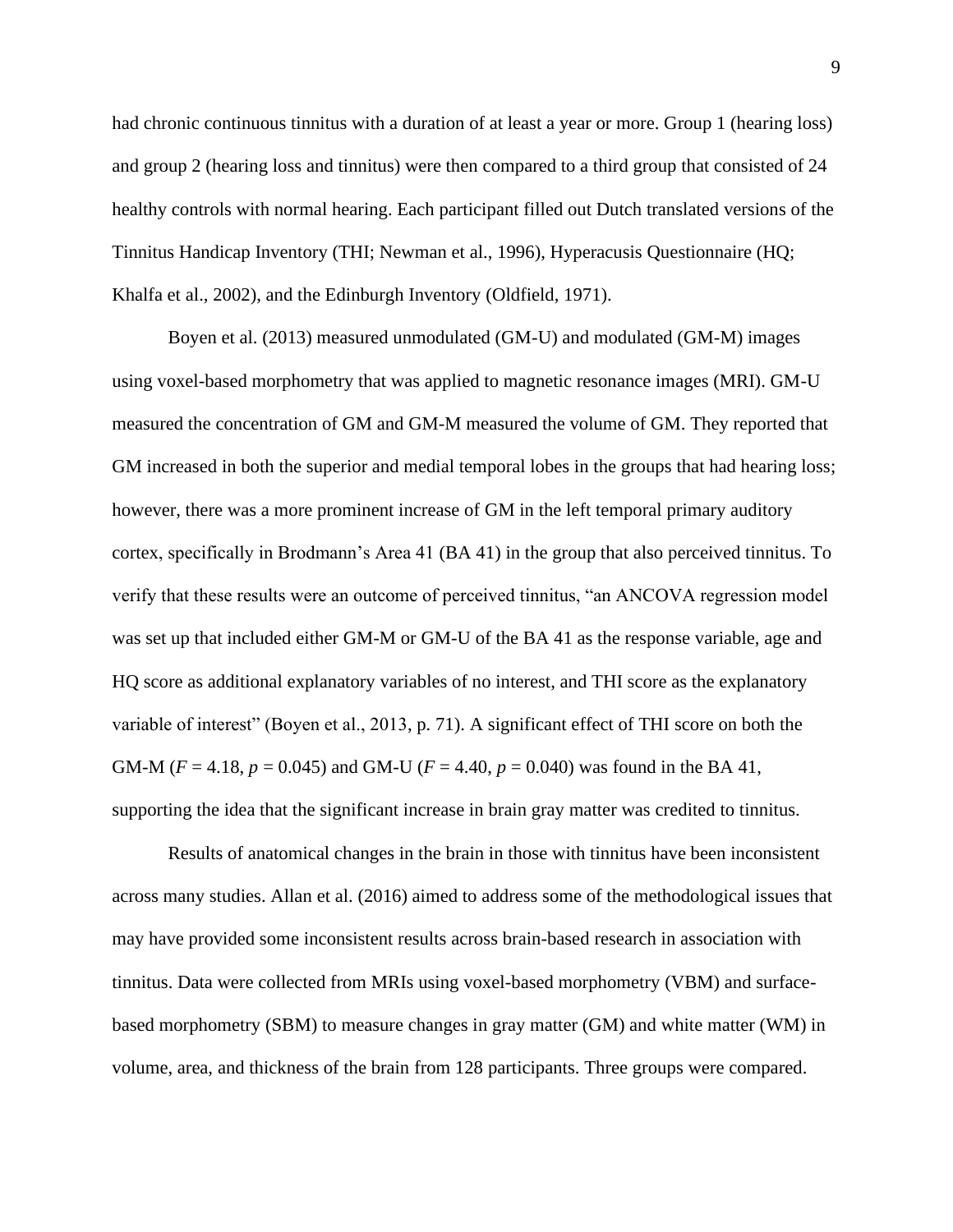The first group consisted of all participants in the study and compared those with tinnitus to those without tinnitus. The second group consisted of participants with severe or catastrophic tinnitus compared to controls that were matched for age, gender, and hearing loss, but did not have severe tinnitus. Group three consisted of participants with tinnitus compared to normal hearing control participants that were age and gender matched with normal hearing. The use of several groups allowed for control of effects of hearing loss and age as well as for the severity of tinnitus. Normal hearing was defined as an average hearing threshold at 250, 500, 1000, 2000, and 4000 Hz less than 20 dB HL. The THI or the Tinnitus Handicap Questionnaire (THQ; Kuk et al., 1990) was used to determine the severity of tinnitus. Severe or catastrophic tinnitus was categorized as a score of either 57-76 out of 100 for "severe tinnitus" and a score of 77-100 out of 100 for "catastrophic tinnitus" on either the THI or the THQ. The results are summarized in Table 1.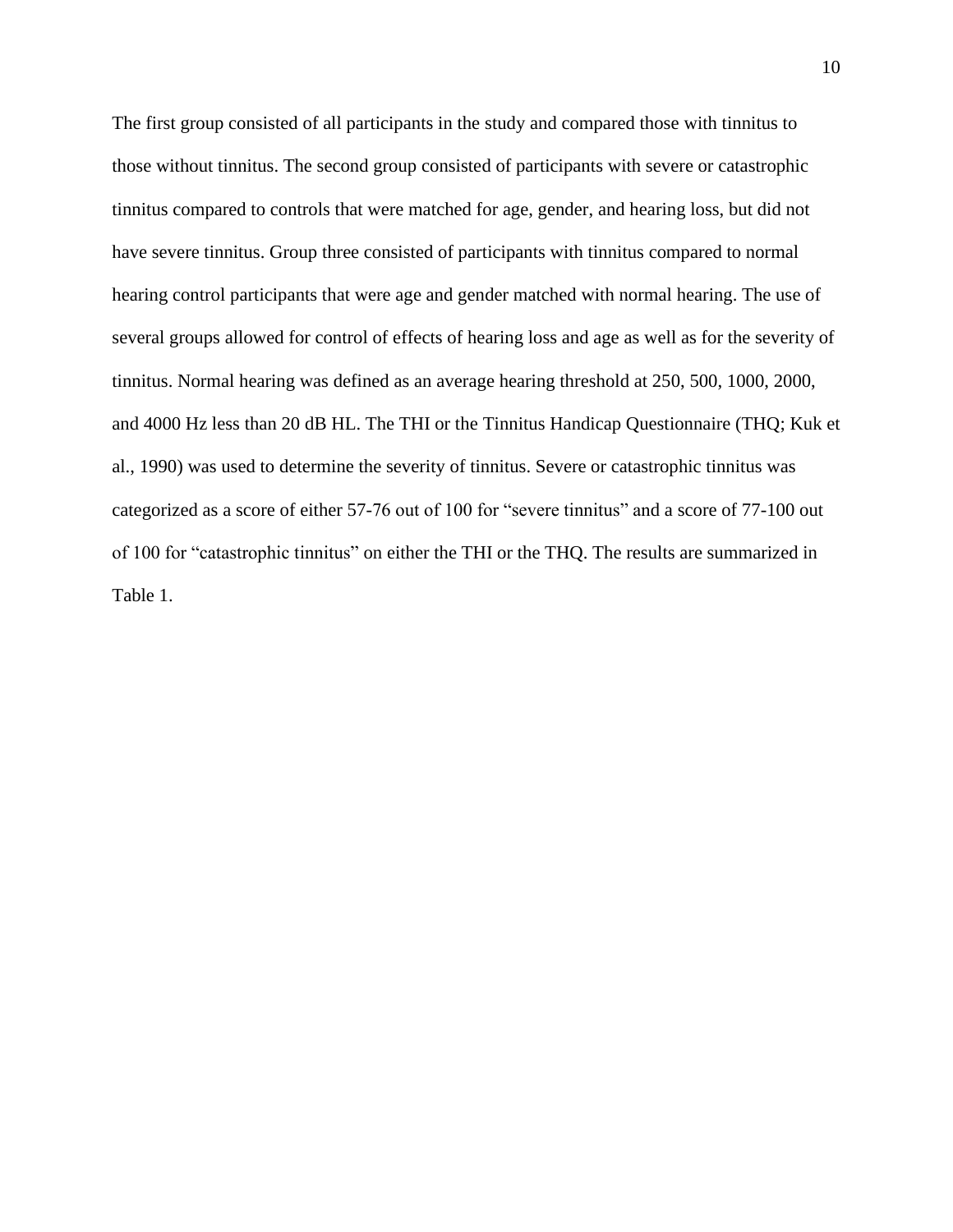# **Table 1**

| Comparisons                                         | <b>Voxel-Based Morphometry</b>                                                                                                                                                                                                                                                                   | <b>Surface-Based Morphometry</b>                                                                                                                                                                                                                                                                                                                                                                                                                                                                                                                                                                                                                     |
|-----------------------------------------------------|--------------------------------------------------------------------------------------------------------------------------------------------------------------------------------------------------------------------------------------------------------------------------------------------------|------------------------------------------------------------------------------------------------------------------------------------------------------------------------------------------------------------------------------------------------------------------------------------------------------------------------------------------------------------------------------------------------------------------------------------------------------------------------------------------------------------------------------------------------------------------------------------------------------------------------------------------------------|
| All tinnitus<br>participants<br>vs. all<br>controls | <b>Grey Matter</b><br>Tinnitus participants had a<br>reduction in right HG<br>Increasing DMN with<br>$\bullet$<br>increasing tinnitus severity<br>Tinnitus participants had an<br>$\bullet$<br>increased SOC<br><b>White Matter</b><br>Tinnitus participants had a<br>reduction in the right MGN | Thickness<br>Tinnitus participants had a<br>decrease in the left AC/STG,<br>left superior frontal gyrus,<br>right, STS, and right HG<br>Increasing right middle<br>٠<br>temporal gyrus and right<br>rostro medial frontal gyrus<br>with increasing tinnitus<br>severity<br>Tinnitus participants had a<br>decrease in AC<br>Area<br>Decreasing right precuneus<br>٠<br>with increasing tinnitus<br>severity<br>Tinnitus participants had an<br>$\bullet$<br>increase in vmPFC and<br>decrease in AC<br>Volume<br>Tinnitus participants had a<br>$\bullet$<br>decrease in the right HG<br>Decreasing right precuneus<br>٠<br>with increasing tinnitus |
|                                                     |                                                                                                                                                                                                                                                                                                  | severity<br>Decrease AC and STG for<br>$\bullet$<br>tinnitus participants                                                                                                                                                                                                                                                                                                                                                                                                                                                                                                                                                                            |

*Magnetic Resonance Imaging Measurements Using Voxel-Based Morphometry and Surface-Based Morphometry*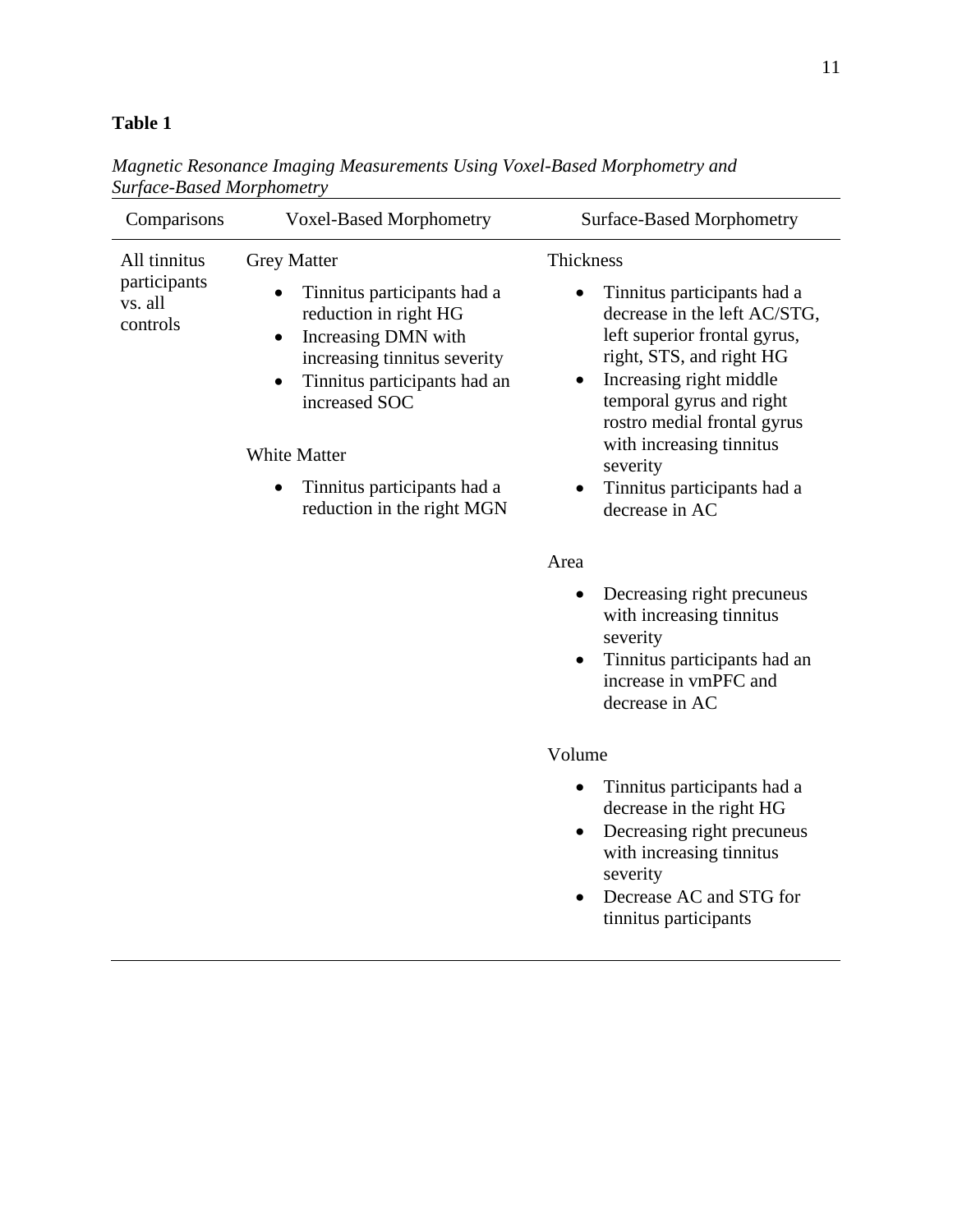Table 1 (continued)

| Comparisons                                                                          | <b>Voxel-Based Morphometry</b>                                                                                                                        | <b>Surface-Based Morphometry</b>                                                                                                                                                                          |  |
|--------------------------------------------------------------------------------------|-------------------------------------------------------------------------------------------------------------------------------------------------------|-----------------------------------------------------------------------------------------------------------------------------------------------------------------------------------------------------------|--|
| Severe<br>tinnitus vs.<br>matched<br>controls                                        | <b>White Matter</b><br>Severe tinnitus participants<br>had a reduction in the right<br><b>MGN</b>                                                     | Thickness<br>Tinnitus participants had a<br>decrease in left AC                                                                                                                                           |  |
| Comparisons                                                                          | <b>Voxel-Based Morphometry</b>                                                                                                                        | <b>Surface-Based Morphometry</b>                                                                                                                                                                          |  |
| <b>Tinnitus</b><br>participants<br>with normal<br>hearing vs.<br>matched<br>controls | <b>White Matter</b><br>Tinnitus participants had an<br>increase in the left HG<br>Increasing left CN with<br>$\bullet$<br>increased tinnitus severity | Thickness<br>Tinnitus participants had a<br>decrease in AC/STG and right<br>rostro-middle frontal gyrus<br>Increased left mid-temporal<br>$\bullet$<br>gyrus with increasing tinnitus<br>severity<br>Area |  |
|                                                                                      |                                                                                                                                                       | Decreased left HG/AC, right<br>$\bullet$<br>superior parietal gyrus, and<br>right posterior cingulate with<br>increasing tinnitus severity                                                                |  |
|                                                                                      |                                                                                                                                                       | Volume                                                                                                                                                                                                    |  |
|                                                                                      |                                                                                                                                                       | Decreased left HG/AC with<br>increasing tinnitus severity                                                                                                                                                 |  |

*Note:* HG = Heschl's gyrus; DMN = default mode network; SOC = superior olivary complex;

 $MGN$  = medial geniculate nucleus;  $CN$  = cochlear nucleus;  $AC$  = auditory cortex;  $STG$  =

superior temporal gyrus; STS = superior temporal sulcus; vmPFC = ventromedial prefrontal

cortex. Adapted from "Neuroanatomical alterations in tinnitus assessed with magnetic

resonance imaging," by Allan et al., 2016, *Frontiers in Aging Neuroscience*, *8*(221), p. 7.

Copyright 2016 by Allan et al.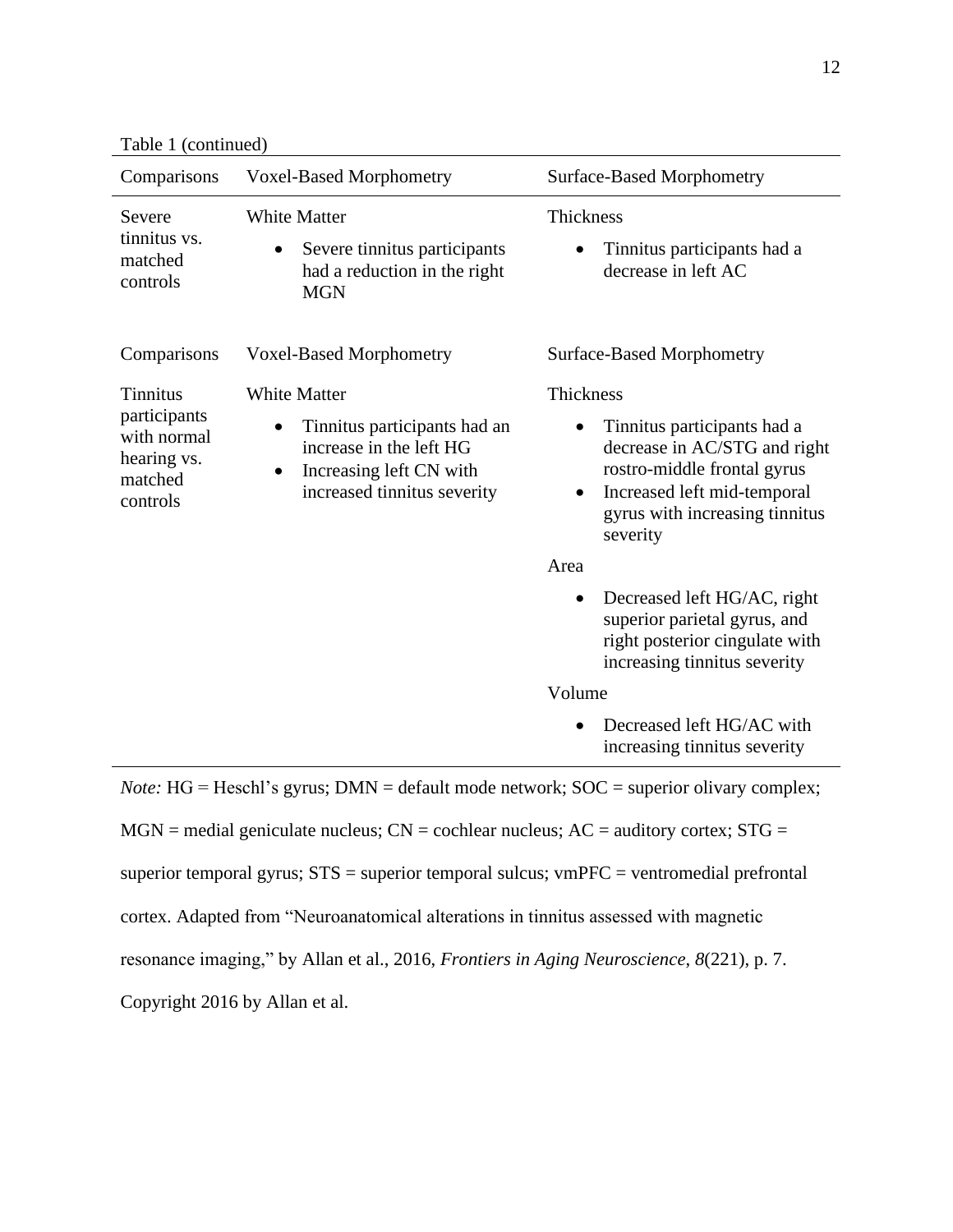These anatomical changes were then compared to a systematic review of anatomical changes in the brain in patients with tinnitus by Adjamian et al. (2014). They identified 17 studies that compared participants with tinnitus with controls who did not have tinnitus and combined the results to identify some common structural changes as well as some discrepancies that were found between the studies reviewed. Further discrepancies were found between the Allan et al. (2016) study and the Adjamian et al. (2014) study. Some anatomical changes that had not been noted in the Adjamian et al. (2014) study were changes in the precuneus area, as well as increases in GM concentration in the SOC and decreases in WM in the MGN. Allan et al. (2016) stated that these variations in the literature could be due to the heterogeneous nature of tinnitus, as well as with the variability of tinnitus severity, comorbid disorders, age of onset, laterality, duration of tinnitus, among other factors, suggesting a more complex role of the generation of tinnitus in the brain.

#### **Parallels to Models of Pain Perception**

Tinnitus and neuropathic pain can both be considered phantom perceptions and there are physiological similarities between the two. Vanneste et al. (2019) evaluated tinnitus and neuropathic pain to identify a common underlying neural substrate by using an electroencephalogram (EEG). One hundred participants with continuous tinnitus lasting at least a year were evaluated. Within the 100 tinnitus participants, 49 had unilateral and 51 had bilateral tinnitus. Thirty-eight participants had a tinnitus characteristic of a pure-tone sound and 62 described a narrow-band noise sound. Each tinnitus participant rated the loudness of their tinnitus ranging from  $0 = no$  *tinnitus* to  $10 =$  *tinnitus* that is as loud as possible. The average score was 7.14. The Dutch translated version of the Tinnitus Questionnaire (TQ; Hallam, 2009) was used to measure the emotional and cognitive distress caused by the tinnitus, as well as the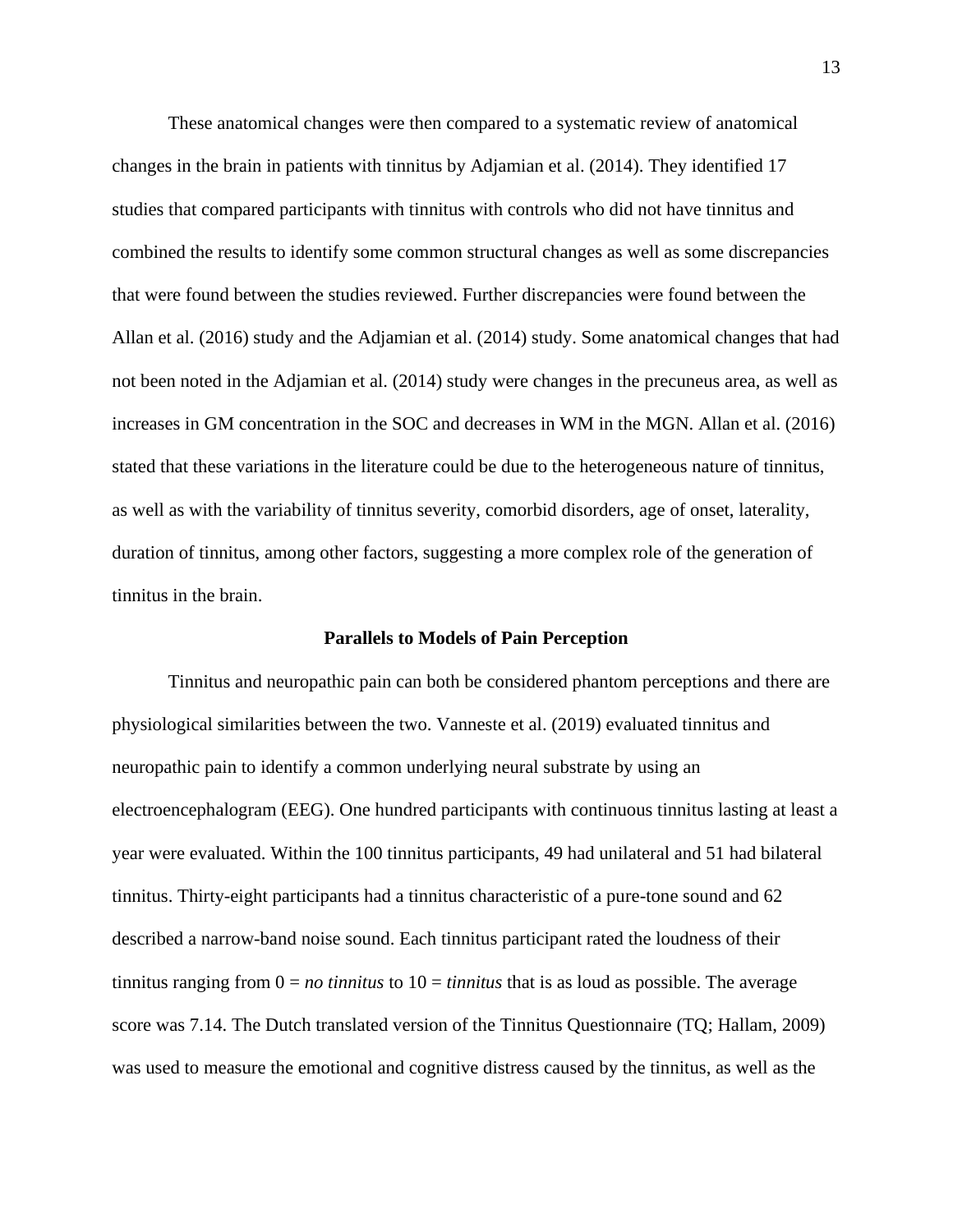intrusiveness, auditory perceptual difficulties, sleep disturbances, and somatic complaints associated with the tinnitus. Twenty-seven tinnitus participants had slight tinnitus distress, 31 moderate, 23 severe, and 19 had very severe tinnitus distress.

This study also evaluated 100 neuropathic pain participants (Vanneste et al., 2019). Neuropathic pain in this study was considered to be pain related to deafferentation and lasting longer than one year. Of these 100 pain participants, 21 had pain on the right side, 58 on the left side, and 21 had bilateral pain. Pain was measured on a scale of  $0 = no$  pain to  $10 = as$  painful as *possible*. The mean pain score was 7.34. The Pain Vigilance & Awareness Questionnaire (PVAQ; Roelofs et al., 2003) was used to measure preoccupation with or attention to the pain. This questionnaire also measured pain-related fear and perceived pain severity by focusing on two categories: attention to pain and attention to changes in pain.

The tinnitus group and the pain group were compared to a healthy control group (Vanneste et al., 2019). The healthy control group had 100 participants who did not have tinnitus and pain. This group was age, gender and education matched with both the tinnitus and pain groups. Electrical activity from the left and right auditory and somatosensory cortex was recorded using an EEG during a resting state while participants in this study thought about perceived their phantom perceptions. The same electrode placement was used on the healthy control group and the EEG was recorded while in a resting state. Electroencephalogram results showed that both tinnitus and pain participants have increased activity in the dorsal anterior cingulate cortex compared to the healthy control group. Electroencephalogram results also showed hyperactivity in the gamma frequency band of the auditory cortex and the somatosensory cortex for both tinnitus and pain participants. Vanneste et al. (2019) suggested that both tinnitus and neuropathic pain share some overlapping brain networks and connectivity patterns in the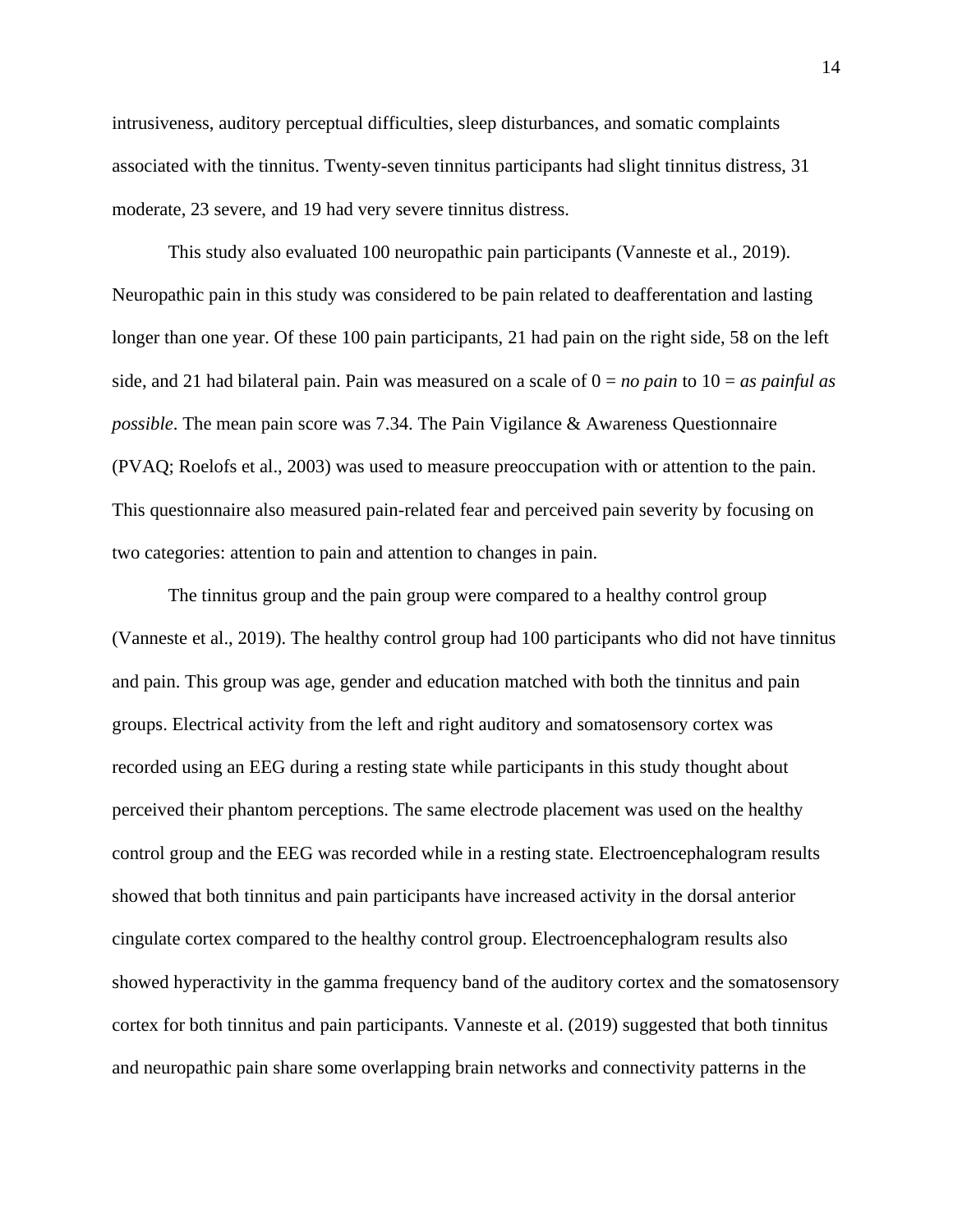dorsolateral prefrontal cortex. Increased delta and gamma activity was seen in both the tinnitus and neuropathic pain groups that involved the left anterior middle temporal cortex and the right dorsolateral prefrontal cortex. Increased activity was seen in the dorsal anterior cingulate cortex in both the tinnitus and neuropathic pain group. Furthermore, the results from this study suggest that phantom percepts are centrally processed.

Comparing models of tinnitus generation with models of chronic pain, Møller (2000) found that several studies showed that both tinnitus and chronic pain can occur from the reorganization of the central nervous system. Changes in the central nervous system result from hyperactivity and by the opening of synapses that have been dormant. This may occur by overstimulation or by deprivation of input for both chronic pain and tinnitus. In those with tinnitus, overstimulation may be caused by noise exposure. Noise exposure can cause neurons to become hyperexcited thus decreasing GABAergic (gamma-Aminobutyric acid) inhibition (Szczepaniak & Møller, 1996). This may result in a reduction in inhibitory input from the cochlea. Similar to pain, a reduction of inhibitory input from low-threshold mechanoreceptors to the wide dynamic range neurons results in an increase in excitability (Møller, 2000). Neural activity from the peripheral nervous system that generates the sensation of acute (short term) pain reorganizes into self-sustained neural activity or long term pain (chronic) because of overstimulation or deprivation of normal responses from the central nervous system (Møller, 2000). Bushnell et al. (2013) reiterates this point in a review article on chronic pain, stating that "pain may be detrimental to the brain in that long-term pain itself can both decrease an individual's ability to endogenously control the pain and may lead to many of the comorbidities that plague individuals with chronic pain" (p. 508).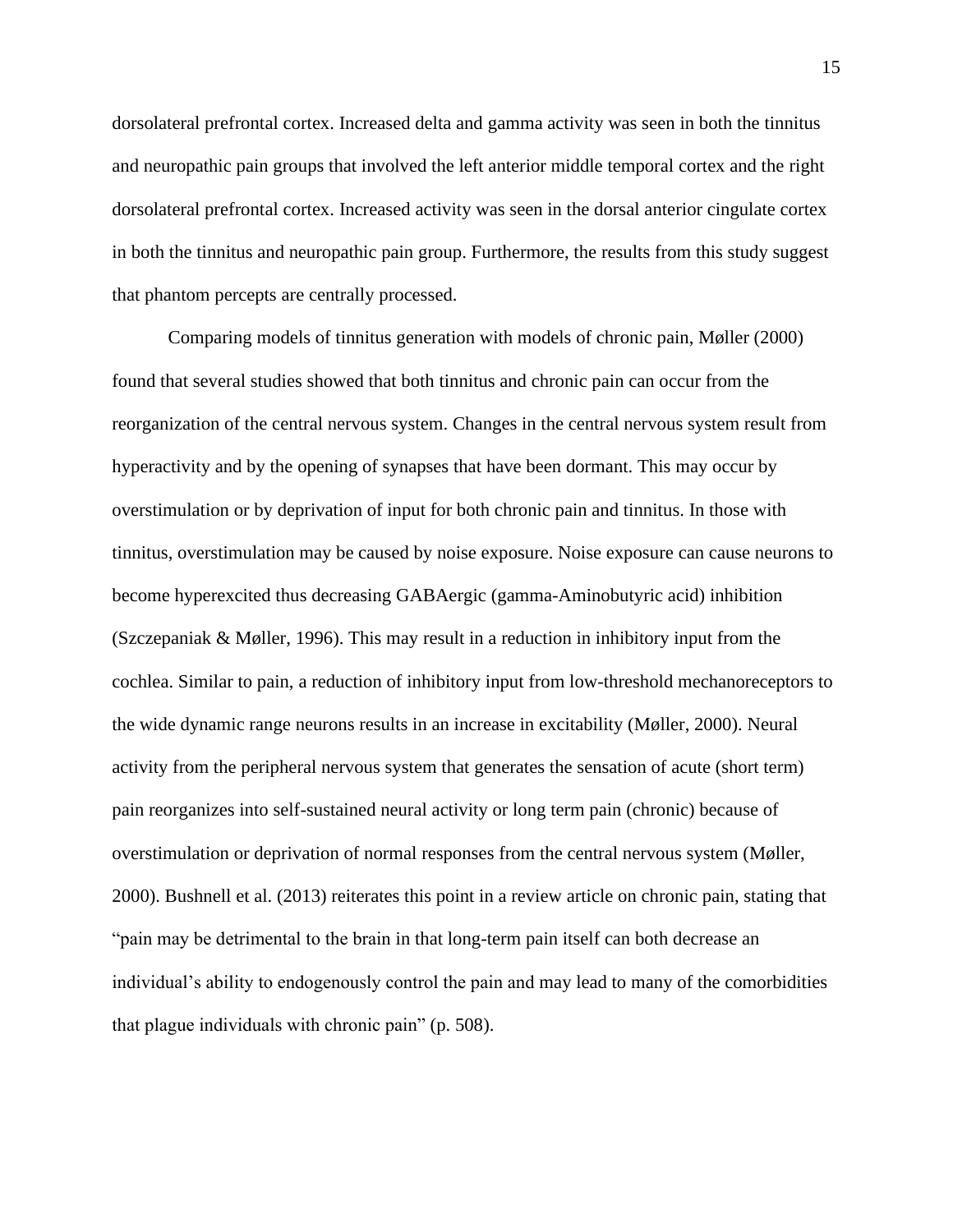In the same way that tinnitus is affected by an individual's emotional and cognitive state, pain is also affected by emotional and cognitive states (Trevis et al., 2016). Individuals with chronic pain and tinnitus have demonstrated high comorbidity levels, resulting in an increase in depressive symptoms, anxiety, cognitive deficits, sleep disturbances, and a poorer quality of life (Baliki & Apkarian, 2015; Trevis et al., 2016; Wong & Anitescu, 2017). Long-term pain in a rat model have also shown increased comorbidity levels resulting in an anxiety-like profile, decreased ability in cognitive tasks, and an increased response to aversion (Llorca-Torralba et al., 2019). In individuals with no tinnitus or chronic pain, gamma-aminobutyric acid (GABA) is used by the body as an inhibitory neurotransmitter in the central nervous system (CNS). One of the roles for GABA is to reduce neuronal excitability. In those with tinnitus and chronic pain, GABA is reduced which results in an increase in the excitation and central sensitization of the central nervous system (Malcangio, 2018; Yang & Chang, 2019). Individually, tinnitus and chronic pain have each been well researched; however, experimental studies investigating the shared underlying physiological basis for the perceptions of each is limited.

#### **Factors Influencing the Management of Tinnitus**

The symptoms of tinnitus are highly variable and occur differently in each patient. The tinnitus symptoms may also change over time within the same patient. For this reason, the management of tinnitus should be individualized to each person to provide the most relief from the effects of tinnitus. One management option may not work for everyone, and multiple management options may need to be tried or combined before finding what works best for the individual patient. Kaltenbach (2009) stated that there are three components that contribute to tinnitus and each needs to be understood to be able to manage the symptoms of tinnitus. He said that the brain is plastic and highly sensitive to alterations of its neural circuitry. The first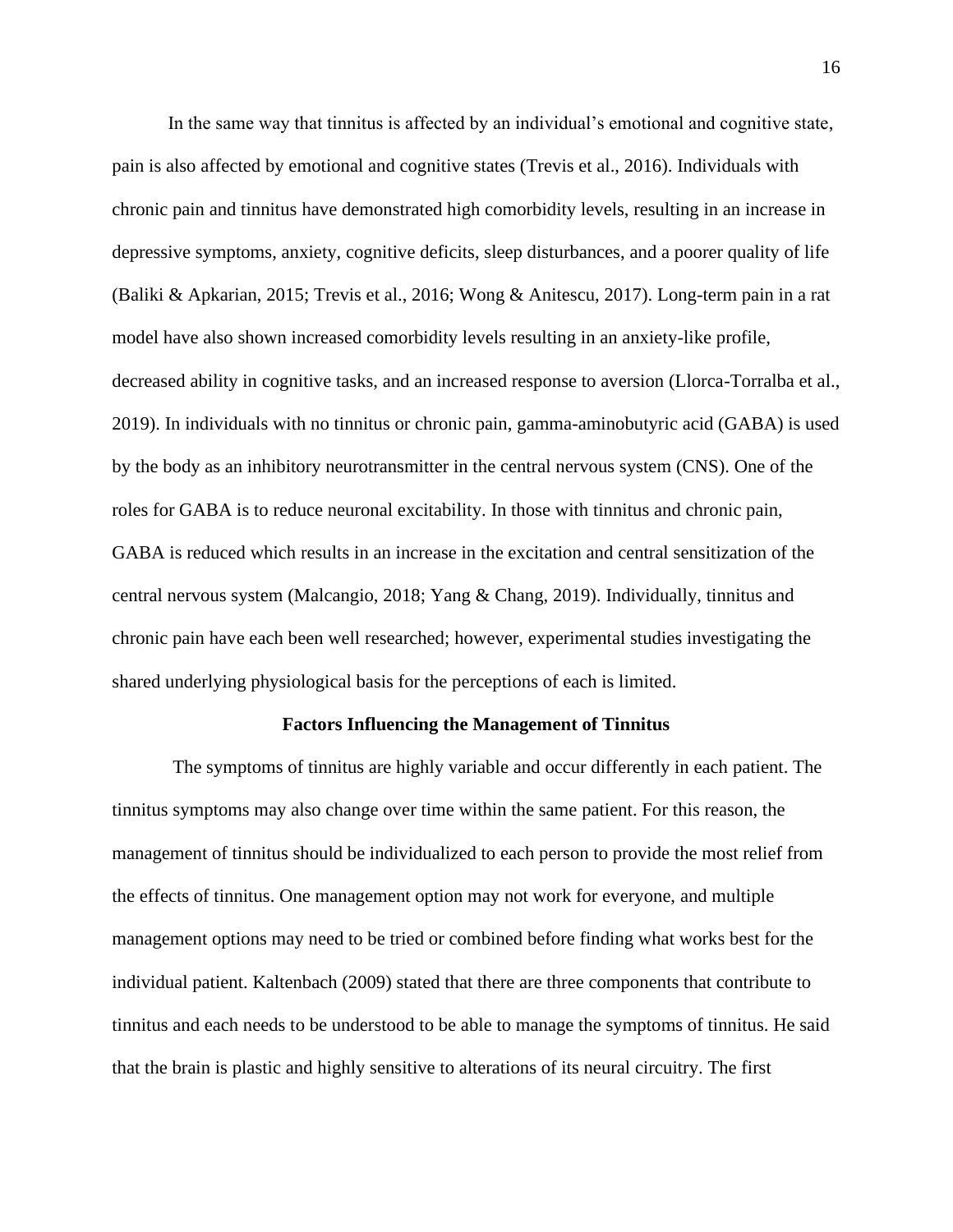component to understand is an "acoustic component," which is the perceived tinnitus. This component varies in its pitch and loudness and is thought to be caused by plastic changes in the auditory system that may affect the balance of excitatory neurotransmitters, such as glutamate and acetylcholine, and inhibitory neurotransmitters, such as glycine and GABA. Reductions of glycine and GABA and increases of glutamate and acetylcholine may increase the levels of spontaneous activity causing the auditory neurons to fire at an abnormally high rate. The second component is the "attentional component," which is how much the individual pays attention to the perceived tinnitus. The third component is the "emotional component." This is the patient's reaction to the perceived tinnitus and usually determines the severity of the tinnitus for that individual. These three components work interconnectedly and all play a role in the management of tinnitus.

Ongoing engagement and awareness of the perception of tinnitus may result from an "impaired cognitive control and poor emotional down regulation" (Trevis et al., 2016, p. 239). To effectively switch attention, the ability to control cognitive resources using inhibitory control and working memory as well as regulating emotions in response to stimuli are imperative to reducing the intrusion of unwanted information, such as the perception of tinnitus. Trevis et al. (2016) investigated the cognitive role in the ability to switch attention away from the perceived tinnitus, as well as understand the impaired cognitive control and emotional down regulation in the maintenance of tinnitus. They found that those with chronic tinnitus (CT), tinnitus constantly present for  $\geq 3$  months duration, had slower reaction times in cognitive and inhibitory control, but the function of their working memory was not significantly different than those without CT. Poorer emotional well-being was also present, which was demonstrated by elevated depressive symptoms, but "anxiety-proneness" was not significantly different to those without CT. Trevis et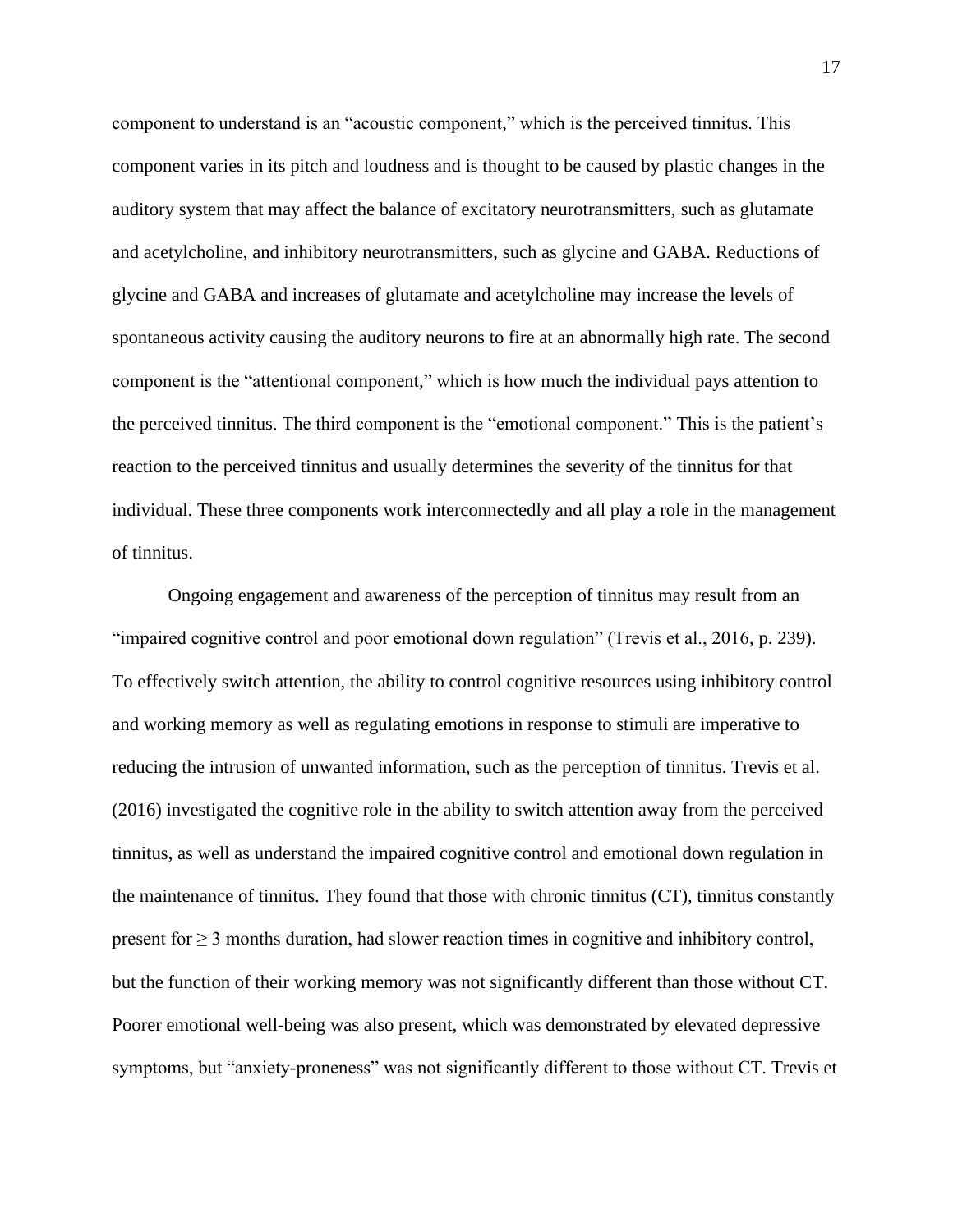al. (2016) found that depressive symptoms in those with CT had a direct influence on the perceived severity of the CT. These findings suggest that those with CT have a harder time with cognitive control, due to the failure to attention-switch, and was not due to the presence of the tinnitus sound itself or to the presence of hearing loss. These authors suggested that symptoms of depression are involved with maintaining the awareness and severity of CT causing a hypoactivation of the cognitive control network. Top-down inhibition of the perceived tinnitus is decreased while somatic depressive symptoms increase the severity of the tinnitus sound. This is associated with the autobiographical memory network and affective network and may cause an increase in negative thinking about the perceived tinnitus. The function of the cognitive control network is to goal-direct cognition, attention, and memory resources and this network is housed in the prefrontal cortex and the intraparietal sulcus. The affective network regulates the experience of emotions and is housed within the cingulate cortex, prefrontal cortex, amygdala, and nucleus accumbens. These findings suggest that the effects of tinnitus involve more than just the perceived sound, and therefore managing the attentional and emotional effects of tinnitus are also warranted.

With varying tinnitus symptoms for patients, as well as the effects that tinnitus can have on a patient's significant others, narrowing down what is an important tinnitus-related complaint can be difficult. Tinnitus-related complaints can be broad in scope and may affect the diagnostic assessment and evaluation of tinnitus, as the outcomes rely fully on self-reports by the patients. There are no objective, diagnostic indicators of tinnitus in humans. In 2018, Hall et al. conducted a comprehensive review of the tinnitus literature and synthesized tinnitus-related symptoms that were reported as problems in everyday lives of adults and their significant others. The tinnitusrelated symptoms that Hall et al. (2018) reported are summarized in Table 2 and span multiple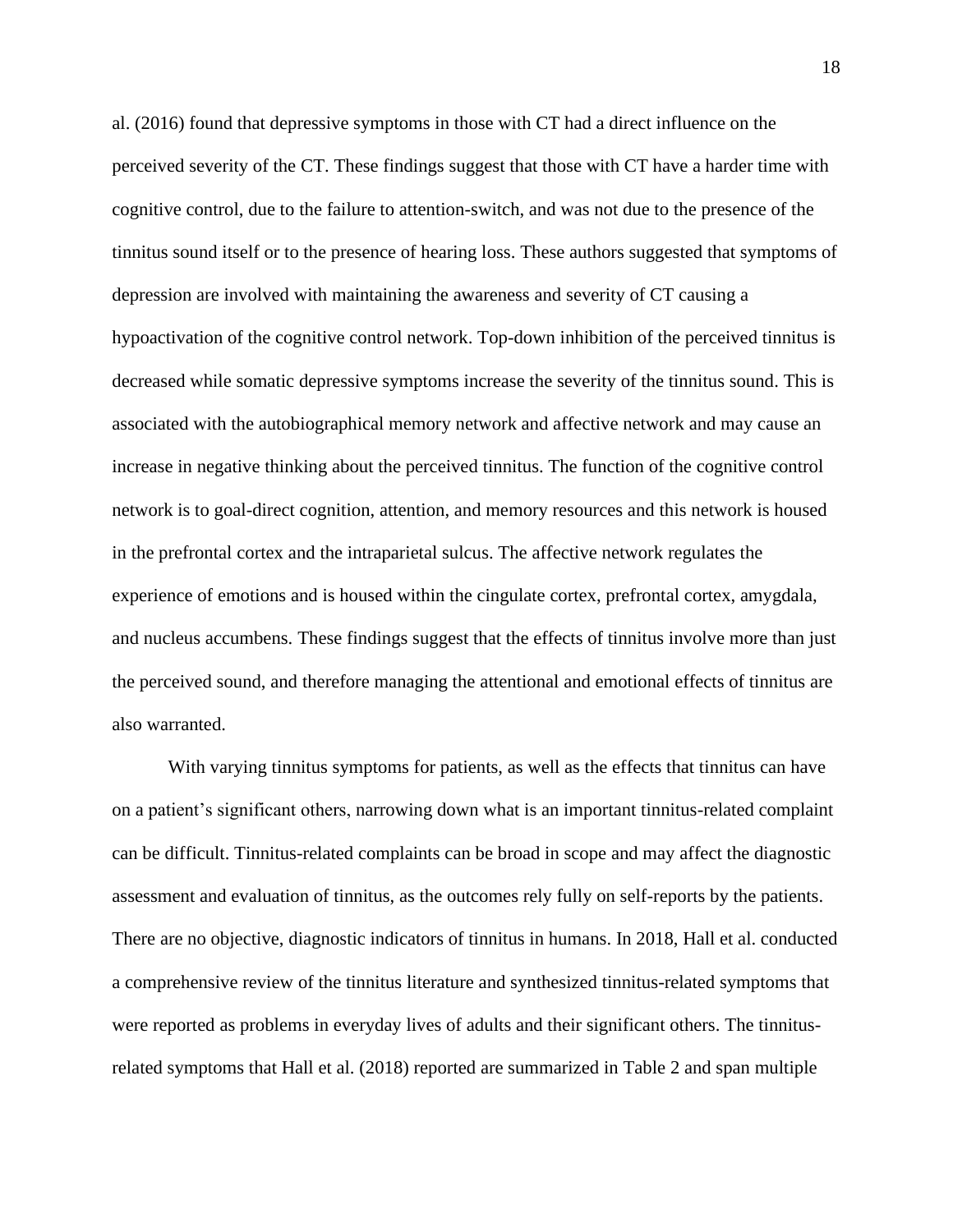areas including physical health, psychological health, independent activities, social relations, and leisure activities. This table also includes negative attributes of the tinnitus sound that were reported during the research studies. The use of a valid tinnitus assessment tool, that adequately reflects tinnitus complaints, is necessary to best address the overall effects of tinnitus.

## **Table 2**

| Physical Health<br><b>Effects</b>                                                                                                                         | <b>Psychological Health</b><br>Effects                                                                                                                                                        | Quality of Life<br><b>Effects</b>                                                                                                                                                                                          |
|-----------------------------------------------------------------------------------------------------------------------------------------------------------|-----------------------------------------------------------------------------------------------------------------------------------------------------------------------------------------------|----------------------------------------------------------------------------------------------------------------------------------------------------------------------------------------------------------------------------|
| Sleep difficulties<br>$\bullet$<br><b>Bodily complaints</b><br>Difficulty relaxing<br>$\bullet$<br>Feeling tired<br>$\bullet$<br>Pain<br>Loss of appetite | <b>Functional difficulties</b><br>due to tinnitus<br>Negative effects on<br>$\bullet$<br>hearing<br>Concentration<br>difficulties<br>Cognitive difficulties<br>$\bullet$<br>Ability to ignore | Negatively impacts<br>Social life<br>Work activities<br>$\bullet$<br>Individual activities<br>Relationships<br>$\bullet$<br>Ability to cope<br>٠<br>Support from friends<br>and family<br>Sexual difficulties<br>$\bullet$ |
| <b>Tinnitus-Related Distress</b>                                                                                                                          | <b>Negative Thoughts About</b><br><b>Tinnitus</b>                                                                                                                                             | <b>Mood States</b>                                                                                                                                                                                                         |
| Annoyance<br>Worries/Concern<br>$\bullet$<br>Irritable<br>$\bullet$<br>Distress from bodily<br>$\bullet$<br>sensations<br>Fear<br>Frustrations            | Loss of control<br>Change in sense of<br>self<br>Suicidal thoughts<br>Loss of peace<br>$\bullet$<br><b>Irrational beliefs</b>                                                                 | General distress<br>Anxiety<br>$\bullet$<br>Depressive symptoms<br>$\bullet$<br>Lack of joy<br>Anger                                                                                                                       |

*Effects of Tinnitus on Health and Quality of Life* 

*Note*: Adapted from "A narrative synthesis of research evidence for tinnitus-related complaints as reported by patients and their significant others," by Hall et al., 2018, *Health and Quality of Life Outcomes*, *16*(1), p. 7. Copyright 2018 by the Author(s).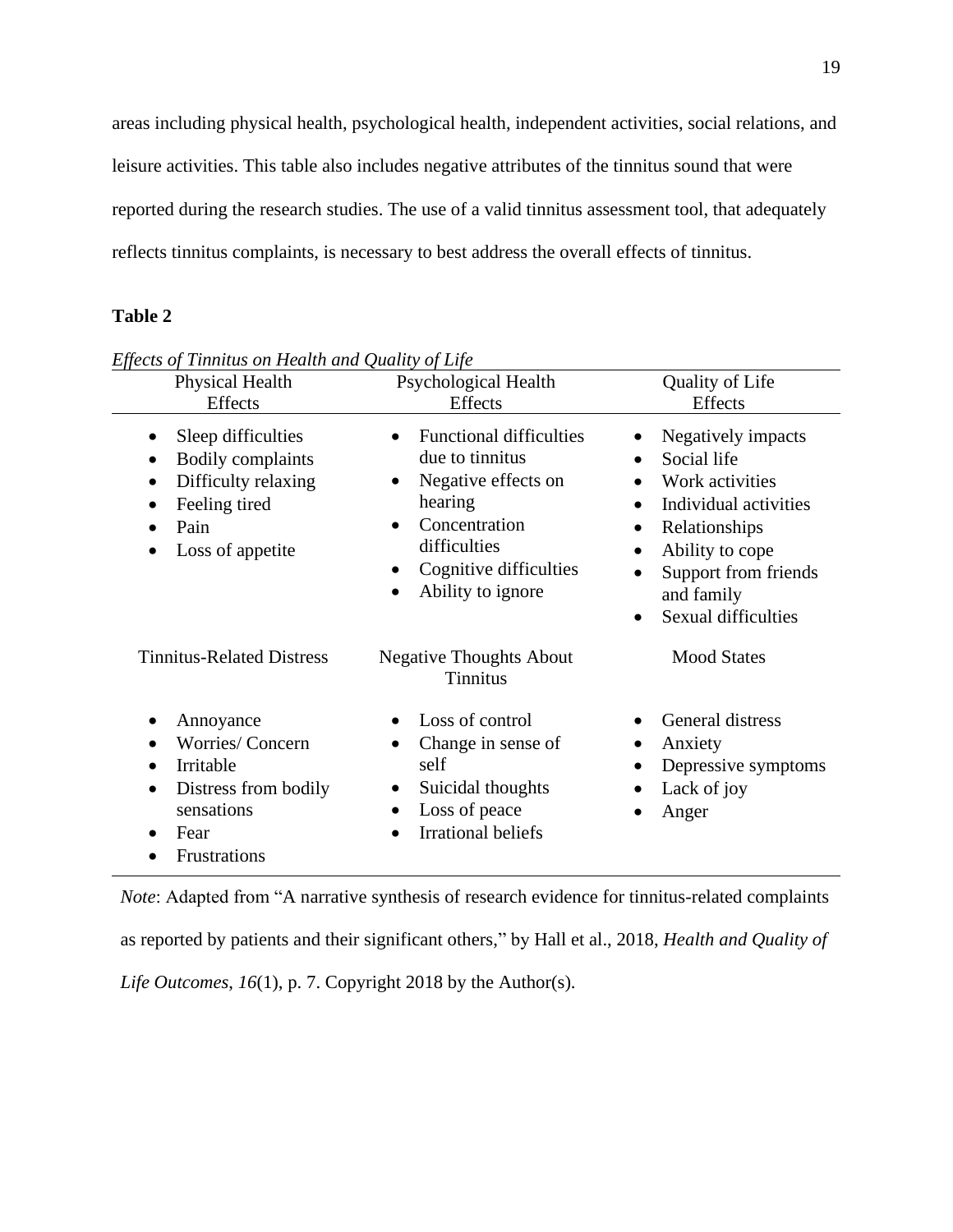The relative importance of tinnitus management relies heavily on how quality of life (QoL) is defined by an individual. The World Health Organization (2020) defines QoL as "An individual's perception of their position in life in the context of the culture and value systems in which they live and in relation to their goals, expectations, standards and concerns" (para. 1) Psychological distress can have a negative impact on QoL. Riedl et al. (2015) investigated the relationship between quality of life (QoL) and psychological distress in patients with chronic tinnitus who had different levels of tinnitus acceptance. Ninety-seven participants took part in a tinnitus coping group. To determine the correlation between tinnitus acceptance, psychological distress, and QoL measures, the TQ, Brief Symptom Inventory (BSI; Derogatis, 2017), Short Form Health Survey (SF-36; Ware & Sherbourne, 1992), and the German version of the Chronic Tinnitus Acceptance Questionnaire (CTAQ-G; Moschen et al., 2010) were used. There was no significant difference  $(p = 0.15)$  in tinnitus acceptance between those who had hearing loss and those who did not have hearing loss. A highly significant positive correlation was found between tinnitus acceptance and social functioning ( $r = .55$ ,  $p < 0.01$ ) and mental health ( $r = .49$ ,  $p <$ 0.01). Comparison of tinnitus acceptance with all BSI subscales and BSI global severity index (GSI) showed significantly low-to-moderate negative correlations ( $p < 0.05$ ). Use of the CTAQ-G showed the strongest correlations between tinnitus acceptance and depression ( $r = -0.48$ ,  $p <$ 0.01), anxiety  $(r = -.48, p < 0.01)$ , and global psychological distress  $(r = -.43, p < 0.01)$ . Participants who showed more tinnitus acceptance had a lower tinnitus distress and general psychological distress and higher QoL, suggesting that it is important to manage the effects of tinnitus in order to improve the QoL. The outcomes from this study demonstrated that the more tinnitus acceptance there is, the greater the reduction of symptoms in somatization, obsessivecompulsive behavior, interpersonal sensitivity, depression, anxiety, hostility, phobic anxiety,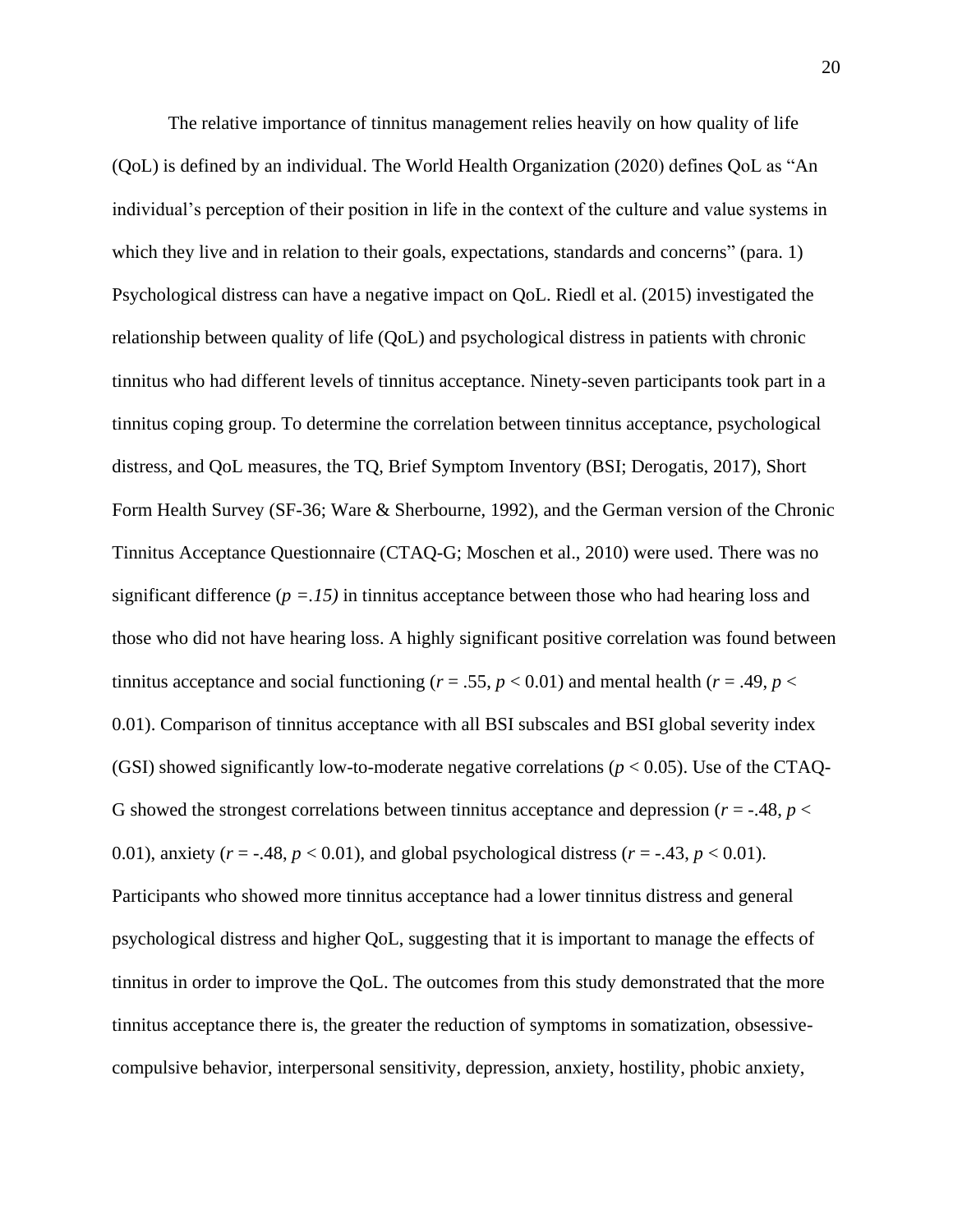paranoid ideation, psychoticism, and global psychological distress. Participants with higher acceptance also reported more vitality, better general health, more engagement in social activities, and better mental health.

# **Evidence-Based Management Options for Tinnitus**

Numerous options are available for managing the effects of tinnitus, but not all options are evidence-based. Management options that are not strongly supported by research should not be used because they do not follow evidenced-based practice at this time and may actually cause harm (Zenner et al., 2017). In this section, only evidenced-based management options that are currently used in general practice will be reviewed.

# **Recommended Guidelines for Managing Tinnitus**

The American Academy of Otolaryngology-Head and Neck Surgery Foundation (AAO-HNSF) created clinical practice guidelines on treating tinnitus (Tunkel et al., 2014). These guidelines offer evidence-based recommendations based on random control trials (RCTs) for clinicians who manage patients with tinnitus.

These guidelines recommend starting with a case history and a physical examination. If during this time, tinnitus with an underlying condition or disease is suspected then appropriate medical intervention is warranted. If the tinnitus is not suspected to be caused by an underlying condition or disease and is chronic then an audiologic examination may be warranted to verify or rule out a hearing loss.

During the audiometric evaluation, if it is determined that the tinnitus is bothersome and chronic, clinicians should educate patients on tinnitus and the management options available. Bothersome tinnitus is distinguished from non-bothersome tinnitus by using a questionnaire such as the THI, tinnitus reaction questionnaire (TRQ; Wilson et al., 1991), THQ, Tinnitus Functional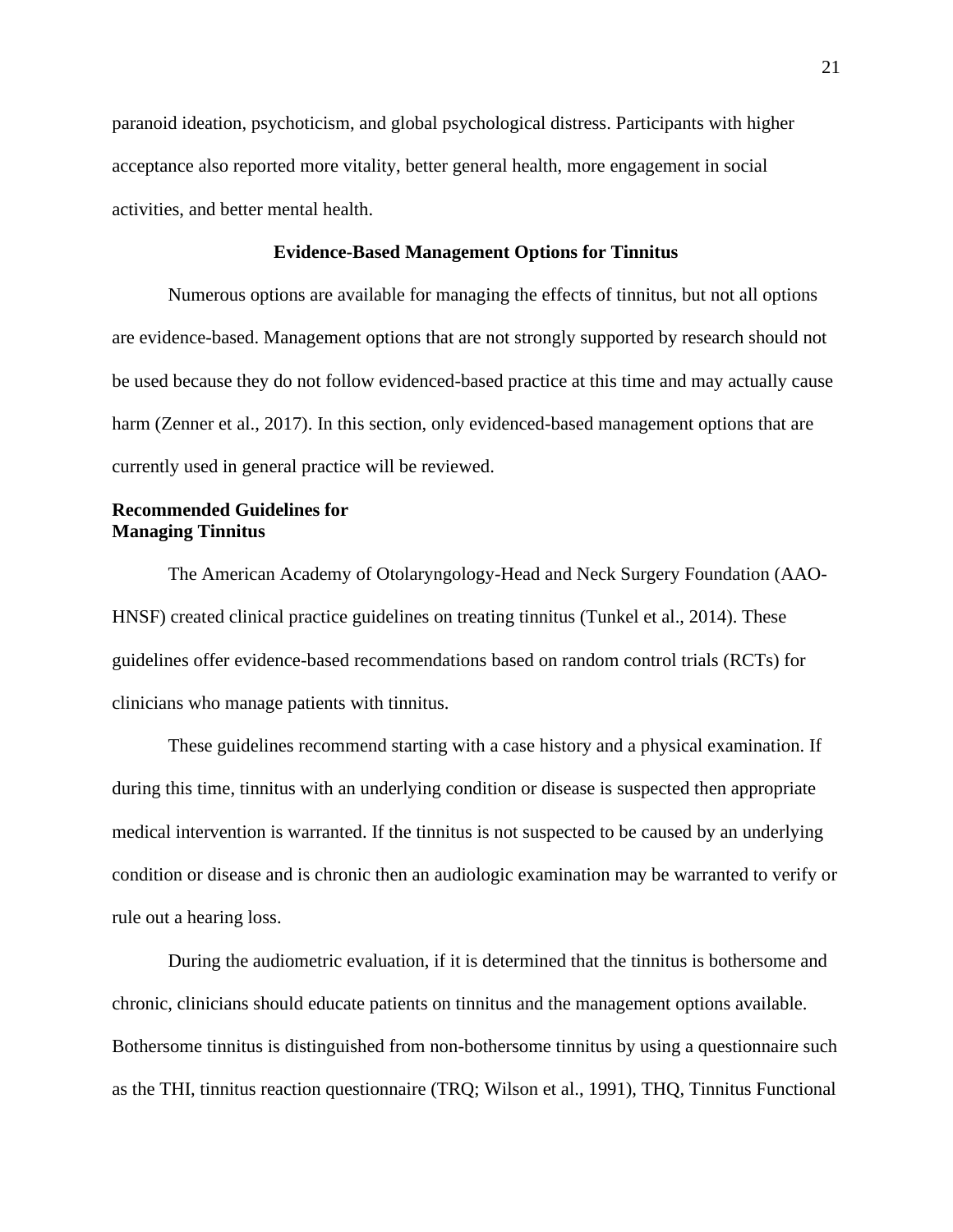Index (TFI; Meikle et al., 2012) and/or documenting complaints of distress from tinnitus that affect cognitive focus, sleep, or other concerns that warrant pursuing potential management options. If hearing loss is present, then clinicians should recommend a hearing aid evaluation. Hearing aids may be found to be beneficial for both the hearing loss and tinnitus, which will be discussed further in a later section. If hearing loss is not present, or if hearing aids alone do not help with the tinnitus, the AAO-HNSF first recommends cognitive behavioral therapy (CBT) due to the number of RCTs and large population studies of CBT found in research. They further suggest that sound therapy (the use of sounds that are played in the background) may also be recommended.

The AAO-HNSF further states that these guidelines are not the sole source of guidance. These are recommendations to assist in determining how to best help a patient manage symptoms of tinnitus. The clinician must determine what is best for the patient. The AAO-HNSF concludes that sticking strictly to these recommendations does not guarantee success for each patient and the guidelines do not include all proper treatment decisions or methods of care available (Tunkel et al., 2014).

### **Multidisciplinary Teams**

Management by multidisciplinary teams is warranted as management options may include medical intervention and/or need for medical expertise (Langguth et al., 2013; Zenner et al., 2017). Tinnitus may be caused or exacerbated by known factors due to comorbidities that can be associated with the tinnitus. Comorbidities with tinnitus may result from physical concerns, dental problems, emotional reactions, or even cognitive awareness. Multidisciplinary teams may include professionals in audiology, dentistry, otolaryngology, primary care, cardiology, oncology, psychology, psychiatry, and/or physical therapy (Langguth et al., 2013). At this time,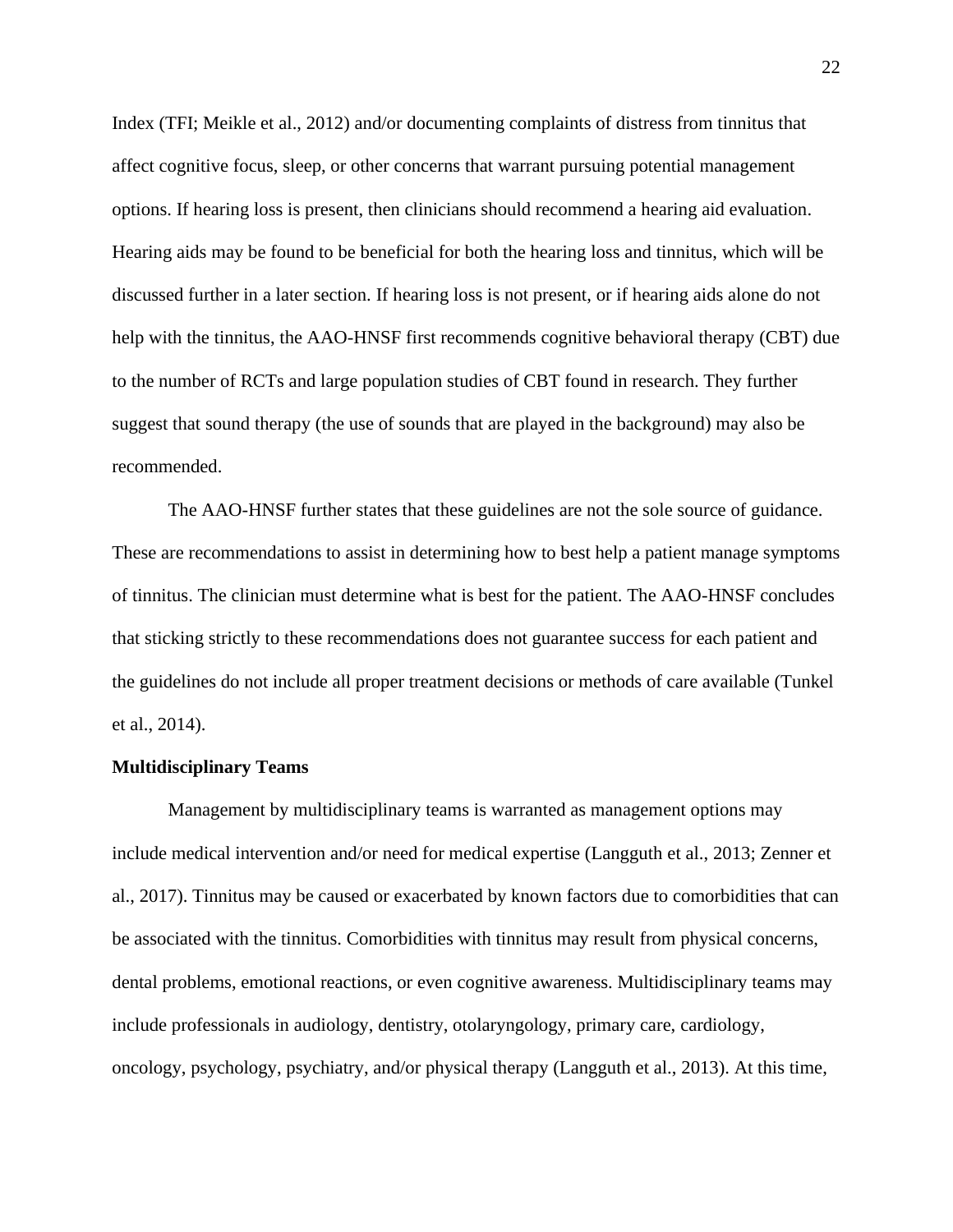there are no known drugs to cure tinnitus, however, drugs that treat comorbid factors relating to tinnitus (i.e., depression, anxiety) are sometimes warranted and can be used with the oversight of a psychiatrist or physician (Zenner et al., 2017).

## **Tinnitus Education**

As recommended in the AAO-HNSF guideline, tinnitus education is an important management option that should be provided to a patient with tinnitus (Tunkel et al., 2014). Thompson et al. (2017) did a scoping review of 64 studies that focused on psychological therapies for people with tinnitus. Their review collected the results and identified the most common therapies studied. General tinnitus education was the second-most-common management option delivered to patients with tinnitus and ranked behind cognitive-behavioral therapy (CBT; Beck, 1976) as the most common approach.

While general tinnitus education is warranted, there is no clinical guideline to follow regarding the information that should be provided to the patient with tinnitus (Occa et al., 2020). Occa et al. (2020) found in a scoping review of the literature that the general tinnitus education varied. Across studies, there was no consistent definition of tinnitus education or consistency in the tinnitus information provided to the patient. Tinnitus education topics consisted of information about the anatomy and physiology of the ear and auditory pathways, the origination of tinnitus, and general options to help reduce the attention paid to the tinnitus by the patient.

### **Sound Therapies**

Enriched acoustic environments may help decrease the perception of tinnitus in some patients, with beneficial effects that are immediate, delayed, or a combination of both (Henry et al., 2005). According to the ATA, "sound therapy" is a broad term that may be used in many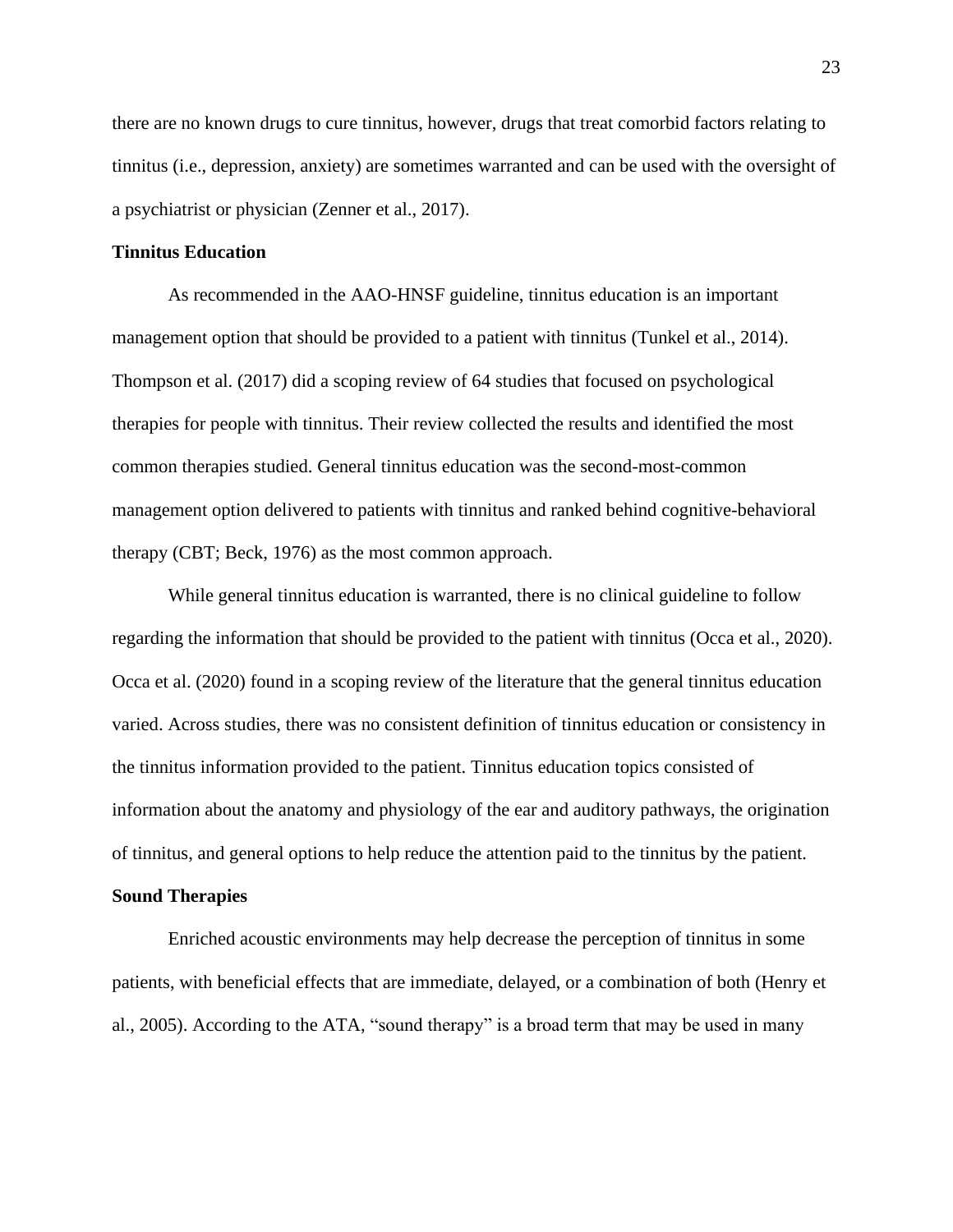ways (ATA, 2021). In general, sound therapy means the use of external noise in order to alter a patient's perception of, or reaction to, tinnitus.

The ATA recognizes four "general mechanisms" of sound therapy. These are masking, distraction, habituation, and/or neuromodulation. Masking refers to external noise that is loud enough to cover the tinnitus sound partially or completely (ATA, 2021; Henry et al., 2008). Complete masking renders the perceived tinnitus inaudible, but the intensity level required of the masker may cause increased damage in the auditory system (Henry et al., 2008). Partial masking reduces the perceived loudness of the tinnitus. Distraction refers to using an external sound to draw attention away from the perceived tinnitus (ATA, 2021; Henry et al., 2008). Habituation occurs when the brain reclassifies the perceived tinnitus as unimportant and it can be consciously ignored (ATA, 2021). Neuromodulation is "the use of specialized sound to minimize the neural hyperactivity thought to be the underlying cause of tinnitus" (ATA, 2021, para. 3).

Henry et al. (2008) reported that sound therapy or "therapeutic sound" involves three objectives to manage the effects of tinnitus. The first objective is to produce a sense of relief from the effects of tinnitus by using a soothing sound. A soothing sound is just that, a sound that is soothing to the individual. This soothing sound should induce a sense of relief from stress caused by the perceived tinnitus and may be different among individuals. The second objective is to passively divert attention away from the perceived tinnitus by reducing the contrast between the tinnitus and the acoustic environment by using background sound. The background sound is a sound that creates an environment in which the tinnitus can be less noticed by creating less contrast between the tinnitus and the background sound. Tinnitus can be hard to ignore when in quiet, but the addition of background sound reduces the signal-to-noise ratio (i.e., tinnitus to background sound ratio). The third objective is to actively divert attention away from the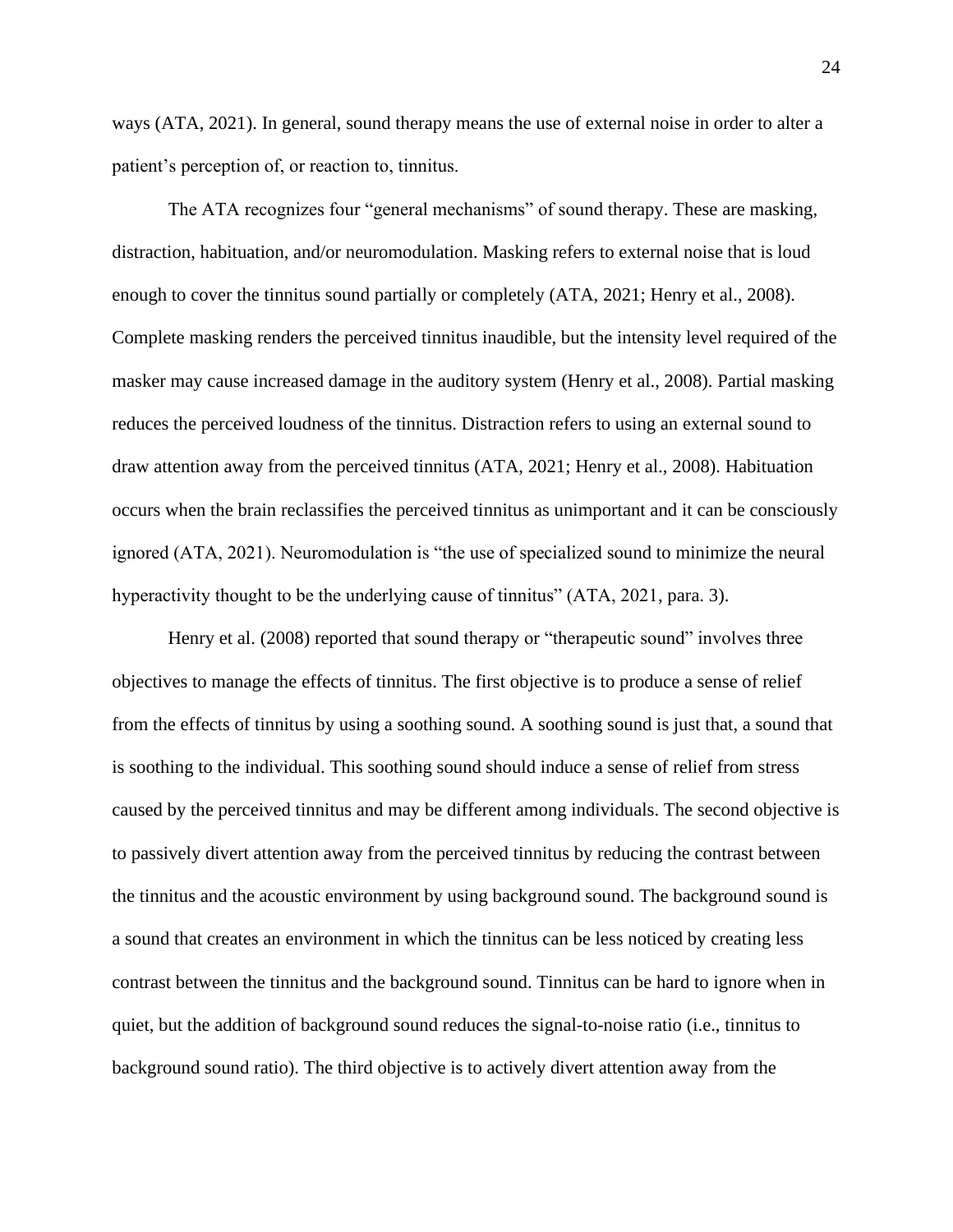perceived tinnitus by using an interesting sound. Using an interesting sound creates distraction from the tinnitus by shifting the focus away from the tinnitus and onto the interesting sound.

Sound masking devices, hearing aids, ear-level noise generators, combination devices (hearing aid and noise generator), personal listening devices, and sound and sleep apps can all be used for sound therapy (ATA, 2021; Henry et al., 2008). A sound masking device will provide generic background noise. These could be any sound-producing device that provides some masking benefit. Hearing aids provide auditory stimulation and may help in diverting attention from the perception of tinnitus. A combination device uses integrated "sound generated technology" to provide some level of masking noise either on an ongoing basis or in a separate program setting in the hearing aid. However, the intensity of sound therapy stimuli in a hearing aid are not commonly verified because of discrepancies between intensity and settings that are displayed in the software and the hearing aid output (Hong et al., 2020).

Formby and Keaser (2007) found that patients with tinnitus and hearing loss experienced more improvement wearing "noise generators" that were hearing aids with a low-level broadband noise (combination device) compared to wearing conventional hearing aids. This finding agreed with those from other studies showing that sound therapy may be beneficial in helping to reduce the perception of tinnitus (Pienkowski, 2019; Tutaj et al., 2018; Tyler et al., 2020).

Some sound therapy studies did not isolate the effects of sound therapy from other potential benefits of tinnitus counseling and/or hearing aid use. As a result, the full benefit of sound therapy is unknown (McKenna & Irwin, 2008). The benefits of sound therapy may also be hard to fully recognize as most studies are limited to using tinnitus questionnaires that show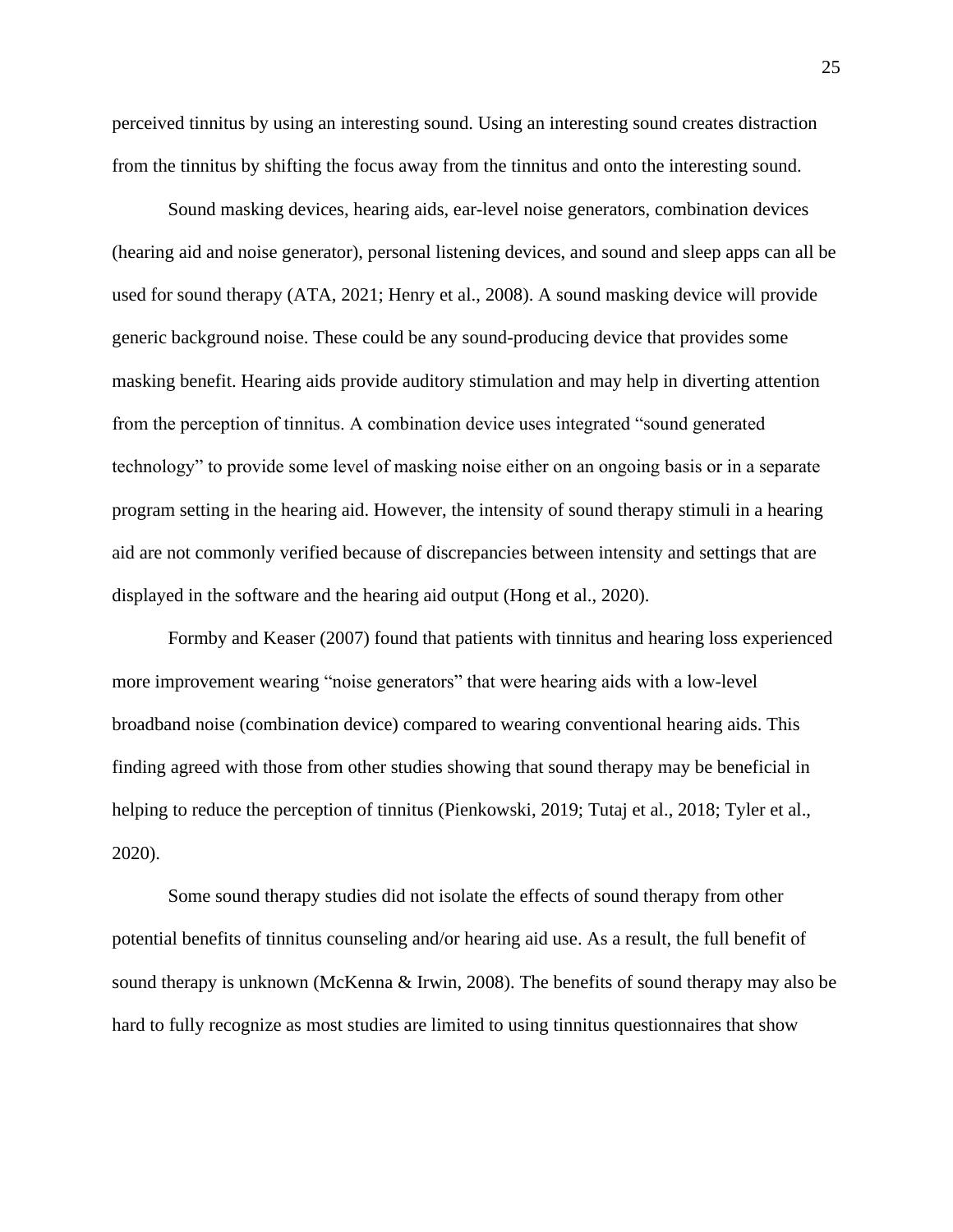subjective measures of tinnitus distress as opposed to objective measurements that provide quantifiable outcomes.

### **Hearing Aids**

The primary use of hearing aids is to amplify sound for those who have a hearing loss, which can enhance communication and awareness of external stimuli. A secondary use for hearing aids is for the management of tinnitus in patients with hearing loss (McNeill et al., 2012). Hearing aids may be used alone or as a combination device (i.e., a hearing aid with an internal sound generator) as management options for tinnitus. Knowledge of the reduction in the perception of tinnitus with the use of hearing aids is longstanding (Saltzman & Ersner, 1947). Hearing aids may provide a reduction in maladaptive neuroplastic changes by reducing auditory deprivation, which may reduce the perception of tinnitus (Noreña & Eggermont, 2006). This occurs when there is not enough acoustic stimulation of the auditory system, causing changes in some of the function and chemical makeup of this system. The use of a hearing aid may stimulate the auditory pathway to reverse auditory deprivation (Schaette & Kempter, 2006). However, the degree of benefit may be dependent upon the continuous use of hearing aids, the length of auditory deprivation, and the degree of hearing loss (Silverman & Silman, 1990).

Benefits from hearing aids are shown by improving the patient's reaction to tinnitus by masking tinnitus and changing attentional focus (McNeill et al., 2012). In a retrospective study by McNeill et al. (2012), a review of records was completed for 70 patients who had hearing loss and tinnitus to evaluate if their perception of tinnitus differed before and after hearing aid fitting. Hearing losses ranged from mild to severe, and bothersome chronic tinnitus was either a primary or secondary complaint. Hearing aid manufacturer and hearing aid features were selected based on the patient's needs and were not the same across the patients. Tinnitus distress was measured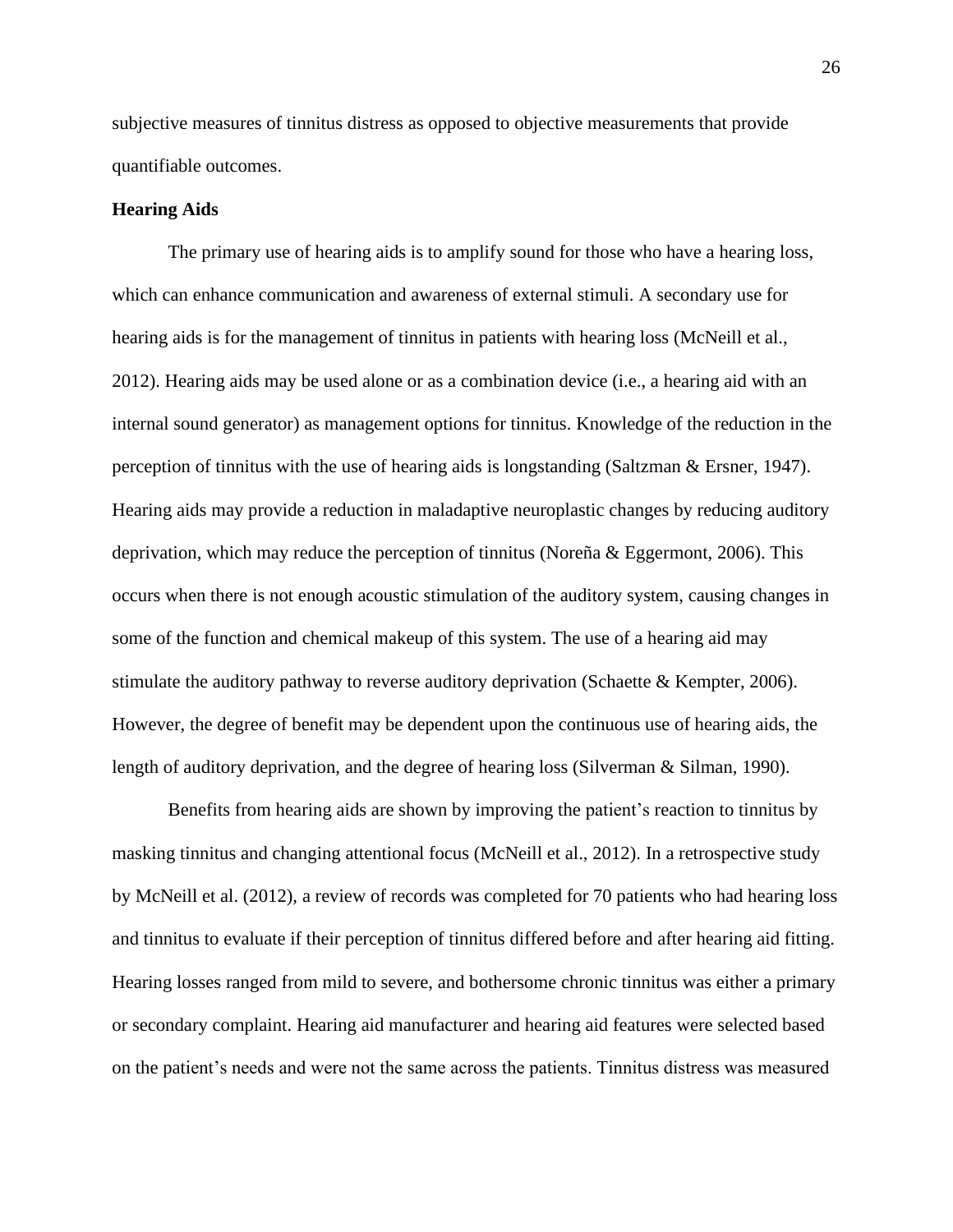using the TRQ prior to hearing aid fitting and at least 3 months after fitting of the hearing aids. At the session following the hearing aid fitting, patients were also asked, "How do you hear your tinnitus with your hearing aid switched on in your ear?" (McNeill et al., 2012, p. 916).

A reduction in the perception of tinnitus was found in the patients who experienced masking of their tinnitus immediately after fitting the hearing aids but not for those who did not (*p*<0.001). When hearing aids were fit to participants with tinnitus, without special programming, 40% had a reduction in their perception of the tinnitus, 37% had complete masking of their tinnitus, and 23% found that the hearing aids did not mask their tinnitus at all. There was no change in the TRQ for those who did not experience tinnitus masking with the use of hearing aids. However, TRQ scores showed a reduction in distress for those who experienced partial masking with an even greater reduction for those who experienced total masking. Prolonged effect of these improvements was also seen after 3 months of hearing aid use. No participants reported an increase in their tinnitus while wearing hearing aids. McNeill et al. (2012) also found that those whose tinnitus pitch fell within the amplified frequency range of the hearing aids had an improved treatment effect on their tinnitus in comparison to those whose tinnitus pitch did not fall within the frequency range of the hearing aids.

Tinnitus may be perceived unilaterally, on one side of the head, or bilaterally, on both sides of the head. Yokota et al. (2020) aimed to study any therapeutic effects of hearings aids for patients with both unilateral and bilateral tinnitus, but whose chief complaint was hearing difficulty. Tinnitus distress was measured on 66 patients using the THI, the Hospital Anxiety and Depression Scale (HADS; Zigmond & Snaith, 1983), and a visual analog scale (VAS; Hayes & Patterson, 1921) as a way to measure tinnitus discomfort, severity, and persistence. These measurements were administered prior to hearing aid fitting and 12 months post hearing aid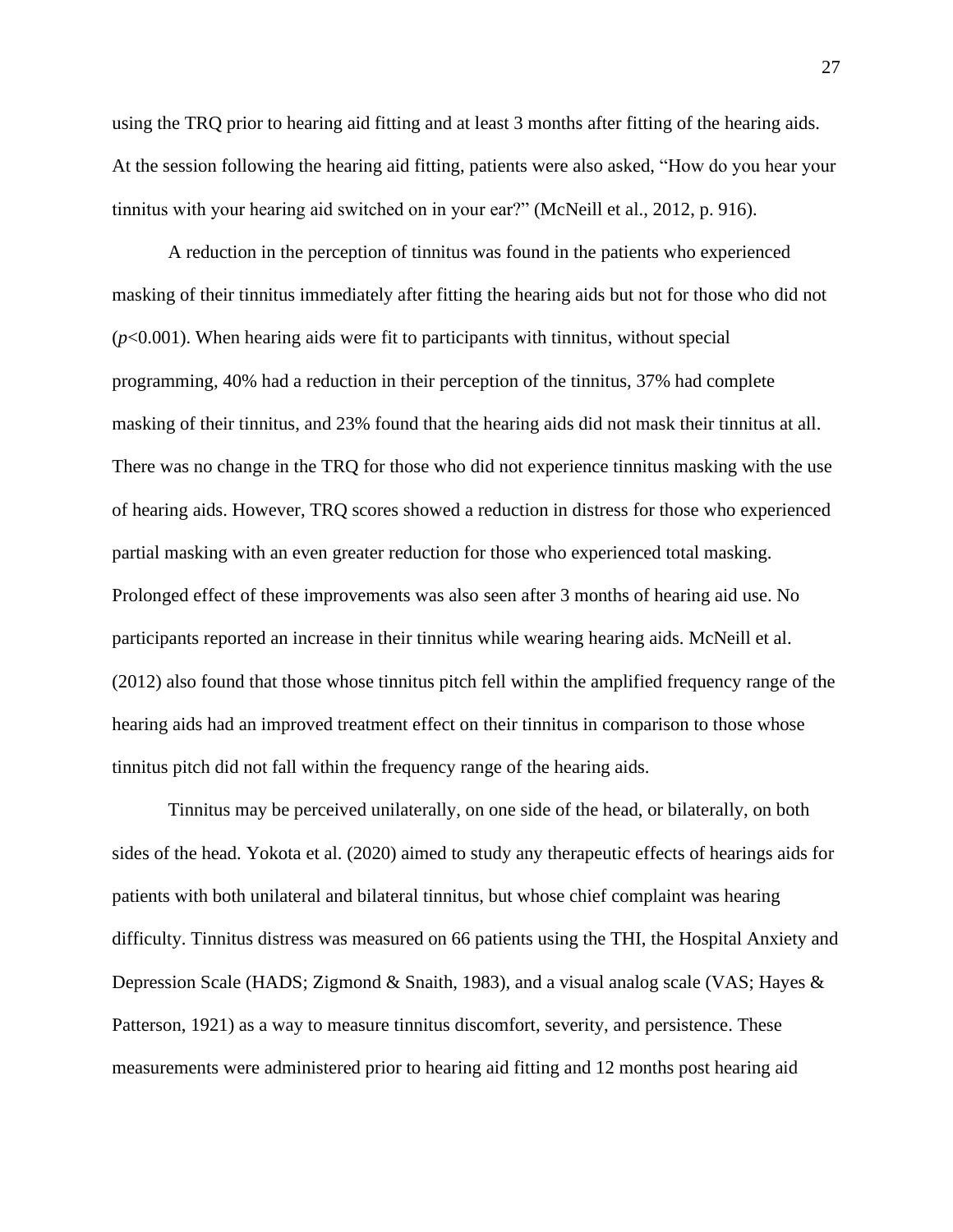fitting. Of the 66 patients, tinnitus was perceived bilaterally in 41 of the patients and unilaterally in 25 of the patients. Sixteen of the 25 patients with unilateral tinnitus had "poor" hearing in the ear where the tinnitus was perceived and 9 had "good" hearing. The degree of hearing was not defined in this study. Hearing aids were worn bilaterally for 23 of the 66 patients and unilaterally for 43 of the patients. In 17 of the 23 bilateral hearing aid users, 6 had unilateral tinnitus. In 19 of the 43 unilateral hearing aid users, tinnitus was perceived unilaterally. In 13 of the unilateral hearing aid users, their tinnitus was perceived on the contralateral side that the hearing aid was fit. Significant improvements were seen in the THI scores ( $p = 0.000030$ ), VAS score for tinnitus severity ( $p = 0.000000066$ ), and VAS score for tinnitus discomfort ( $p = 0.0000013$ ) for all patients after 12 months of hearing aid use. They further found that those with bilateral tinnitus showed significant reduction in the perception of tinnitus, with no significant difference between wearing one or two hearing aids, suggesting that the perception of bilateral tinnitus may be reduced even when one hearing aid is worn. However, for those with unilateral tinnitus, the side on which a hearing aid is worn is important. Patients who wore a hearing aid on the contralateral side of their perceived tinnitus did not have significant treatment effects from wearing the hearing aid (THI;  $p = 0.11$ ; VAS score for severity;  $p = 0.064$ ; VAS score for discomfort;  $p =$ 0.20), but those who wore a hearing aid on the ipsilateral side to their tinnitus did show significant treatment effects from wearing a hearing aid (THI; *p* = 0.0012; VAS score for discomfort;  $p = 0.073$ ).

# **Psychological Therapies**

Psychological therapies have emerged since the 1980s as a management option for adults with tinnitus (Sweetow, 1986). The management of tinnitus largely relies on treating the effects of tinnitus on the patient, not the tinnitus itself, because there is no current cure for tinnitus. As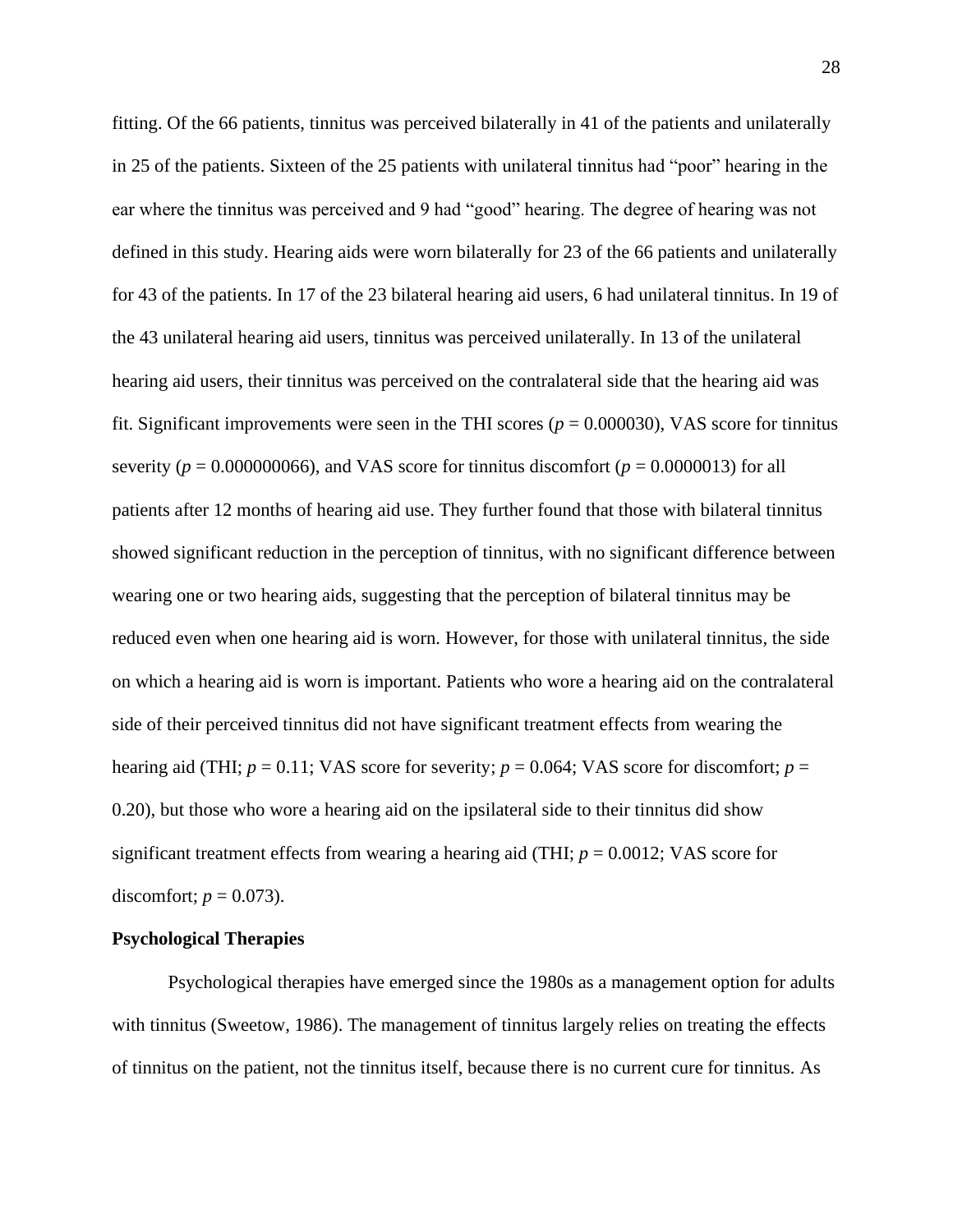mentioned previously, the effects of tinnitus range from depression, anxiety, sleep deprivation, social isolation, anger, among others. If the sole focus is on the tinnitus itself, the care provider's role would be on eliminating the perception of tinnitus (i.e., the specific pitch or sound that is heard); however, by focusing on the effects of tinnitus, the focus can extend to the emotional reaction, as well as the cognitive effects of the tinnitus. Several psychological therapies have demonstrated reductions in the effects of tinnitus. These include cognitive behavioral therapy, acceptance and commitment therapy, tinnitus retraining therapy, progressive tinnitus management, and mindfulness.

### *Cognitive Behavioral Therapy*

The most common type of psychological therapy for the management of tinnitus is cognitive behavioral therapy (CBT). This behavioral therapy also has the most supportive peerreviewed evidence and has been the most recommended management approach for tinnitus (Zenner et al., 2017). Cognitive behavioral therapy focuses on operant learning, conditioning, and processing of information. Cognitive behavioral therapy can include things like "psychoeducation about tinnitus, applied relaxation, positive imagery, cognitive restructuring of negative beliefs about tinnitus, exposure to the sounds, behavioral activation, and mindfulness/attention exercises" with the primary focus being on directly changing the content of the patient's thoughts regarding tinnitus (Hesser et al., 2011, p. 546).

The aim of the Hesser et al. (2011) systematic review was to determine if CBT was effective in reducing the distress and annoyance that is associated with the perception of tinnitus and to examine "possible moderators of effect sizes in CBT for tinnitus" (p.546). In this review, only randomized controlled trials (RCTs) were included resulting in 15 studies totaling 1091 participants. Hesser et al. (2011) found that CBT was an effective treatment therapy for reducing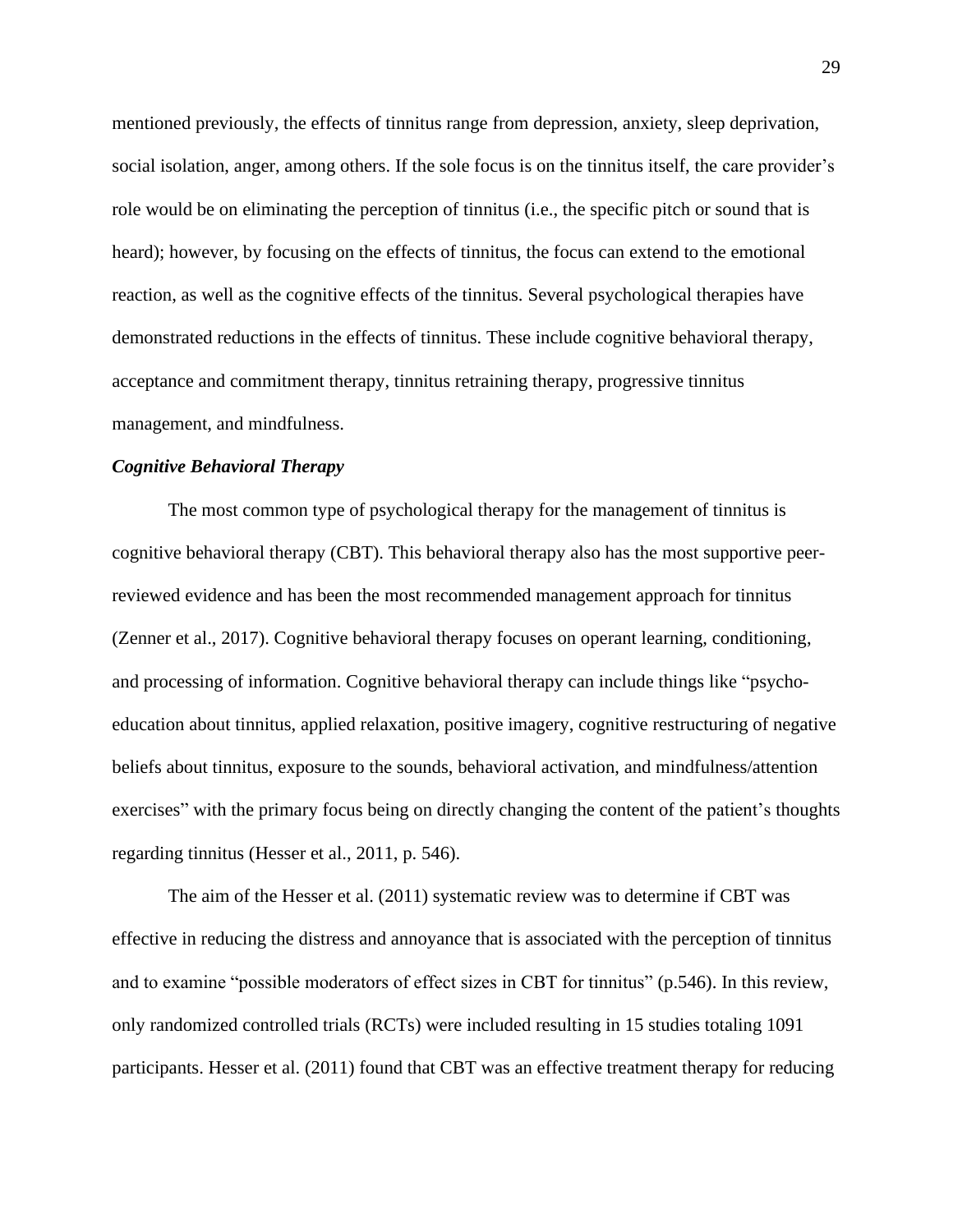the annoyance and distress that is associated with the perception of tinnitus and that improvements were maintained over 6 months. However, a significant regression slope estimate did indicate that a smaller effect size was associated with follow-up intervals longer than 6 months. Furthermore, a waiting-list control condition resulted in a higher effect size as compared to results in studies that used education and treatment controls. Hesser et al. (2011) reported that there are limited studies comparing CBT to other therapies. Cognitive behavioral therapy was also found to have a statistically significant positive effect size on measures of anxiety and depression symptoms, but the authors noted that this outcome may have been due to these two measures being combined into a single "mood" construct in this review.

The effectiveness of face-to-face CBT has been compared to guided self-administered forms of CBT in a systematic review by Landry et al. (2020). This review found that face-to-face CBT showed statistically significant improvements to tinnitus health-related quality of life outcomes. The guided self-administered forms of CBT did have larger effect sizes, but they did not show statistically significant improvements in health-related quality of life, depression, and anxiety in those who perceive tinnitus. Results from this study suggest that CBT is more effective in a face-to-face form.

### *Acceptance and Commitment Therapy*

Unlike CBT, acceptance and commitment therapy, as well as tinnitus retraining therapy and mindfulness, focuses on the process of thought and patient values (Thompson et al., 2017). Acceptance and commitment therapy (ACT) orients therapy with an action-approach, which helps tinnitus patients reduce avoidance, denial, and struggles with emotions and accept their personal feelings as appropriate responses to help them move forward. Acceptance and commitment therapy has been shown to be effective with symptoms associated to tinnitus (i.e.,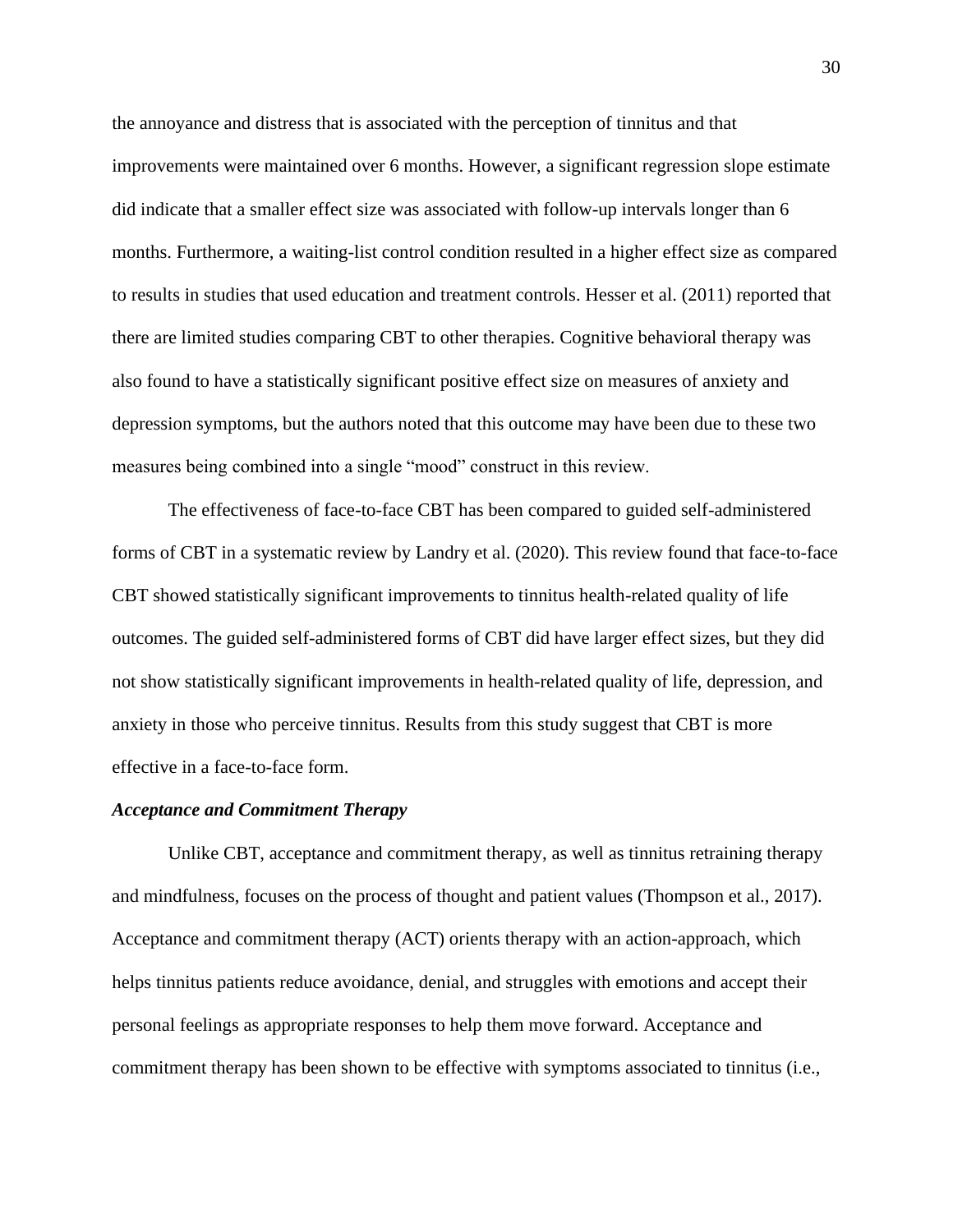depression, chronic pain, anxiety, stress) with preliminary evidence found in the literature in reducing the perception of tinnitus.

# *Tinnitus Retraining Therapy*

Tinnitus retraining therapy (TRT) uses directive counseling, which focuses on emotional reactions, cognitive distortions, and false perceptions, alongside the use of acoustic enrichment devices (i.e., hearing aids, sound generators) to improve habituation to the tinnitus by reducing the attention to the perceived tinnitus and the annoyance created by the tinnitus (Bauer et al., 2017). This therapy is based on the neurophysiological model of tinnitus that postulates that there is a fundamental role in the perception of tinnitus that comes from an interaction between specific structures in the central nervous system, the cochlea, and the auditory pathways and that the limbic and autonomic nervous systems are responsible for the negative reactions and irritation that is induced by the perceived tinnitus (Baracca et al., 2007).

The efficacy of TRT was investigated by Baracca et al. (2007). Fifty-one patients were given TRT after an ENT evaluation and audiologic testing. Questionnaires were given to the patients before and 18 months after TRT was provided. The type of questionnaires was not named, however they were described as a way to quantify "the discomfort evoked by tinnitus and its impact on their quality of life, attributing a score to the severity of their tinnitus and to the tinnitus-induced irritation" (p. 219). In this study, 54.9% of patients showed improved concentration, 25.5% did not show any improvement, and 19.6% did not have any concentration issues before or after TRT. Regarding sleep quality, 47% found an improvement in sleep, 23.5% had no change, 2% worsened, and 27.5% had no sleep issues before or after TRT. Relaxation improved in 72.5%, 7.8% showed no improvement, and 19.7% did not have any relaxation issues prior to or after TRT. Men showed greater improvement in relaxation that women did  $(p<0.05)$ .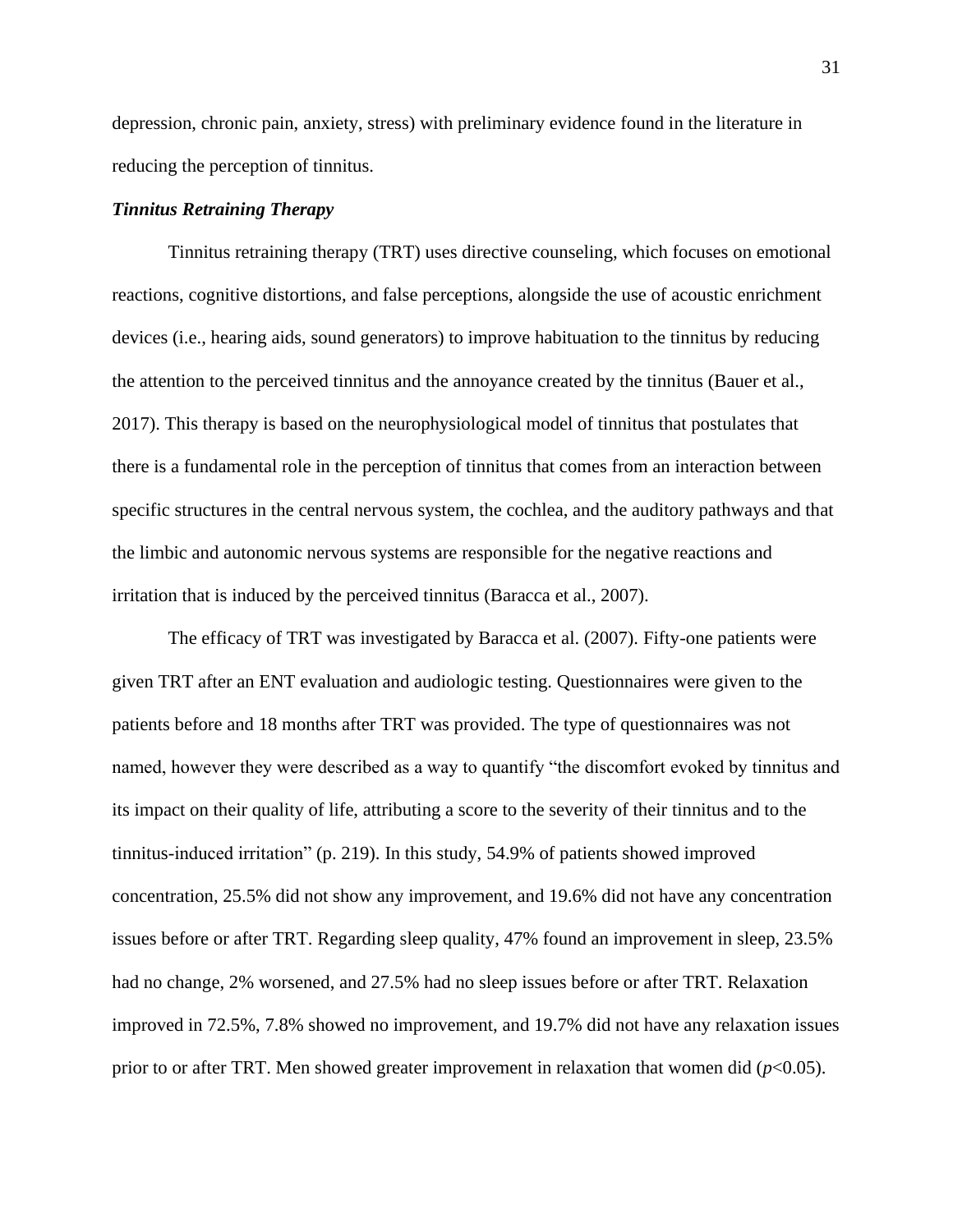A greater improvement was shown in those who worked compared to those who did not work. Further, patients who had been suffering from the effects of tinnitus for less than one year had more improvements in relaxation (*p*=0.026) and concentration (*p*=0.024) compared to those whose tinnitus effects lasted longer than one year.

Bauer et al. (2017) obtained THI scores in patients with chronic bothersome tinnitus and compared the outcomes from those who had TRT to those who had general aural rehabilitation, counseling, and hearing aids (SC group) to manage the effects of chronic bothersome tinnitus. A larger reduction in the severity and negative impact of tinnitus was demonstrated as a decrease in THI scores for those who participated in TRT and was defined in this study as a 50%-or-better decrease in THI total score from entry to 18 months post treatment. This was considered a significant improvement in THI scores. Seventy-four percent of the TRT participants and 37% of the SC group had a significant improvement in THI scores. The significant reduction in THI scores was shown to occur within 6 months of initiation of therapy  $(p < .005)$  and was maintained through 18 months of therapy  $(p < .000)$ .

### *Comparison of Two Therapies*

By comparing the effects of ACT with TRT for participants with tinnitus, Westin et al. (2011) found significant improvements in tinnitus-related distress, with more improvement in some categories for the ACT group. Sixty-four adult participants who had normal hearing and tinnitus were randomized into either an ACT group, a TRT group, or a wait-list control (WLC) group. Each participant had tinnitus as their primary problem and had a score of  $\geq$  30 on the THI. Those in the WLC group started treatment after 10 weeks and used CBT. Those who participated in ACT had 10 weekly 60-minute sessions. Those who participated in TRT had one 150-minute consultation in which a medical history was taken, education on tinnitus was given, and sound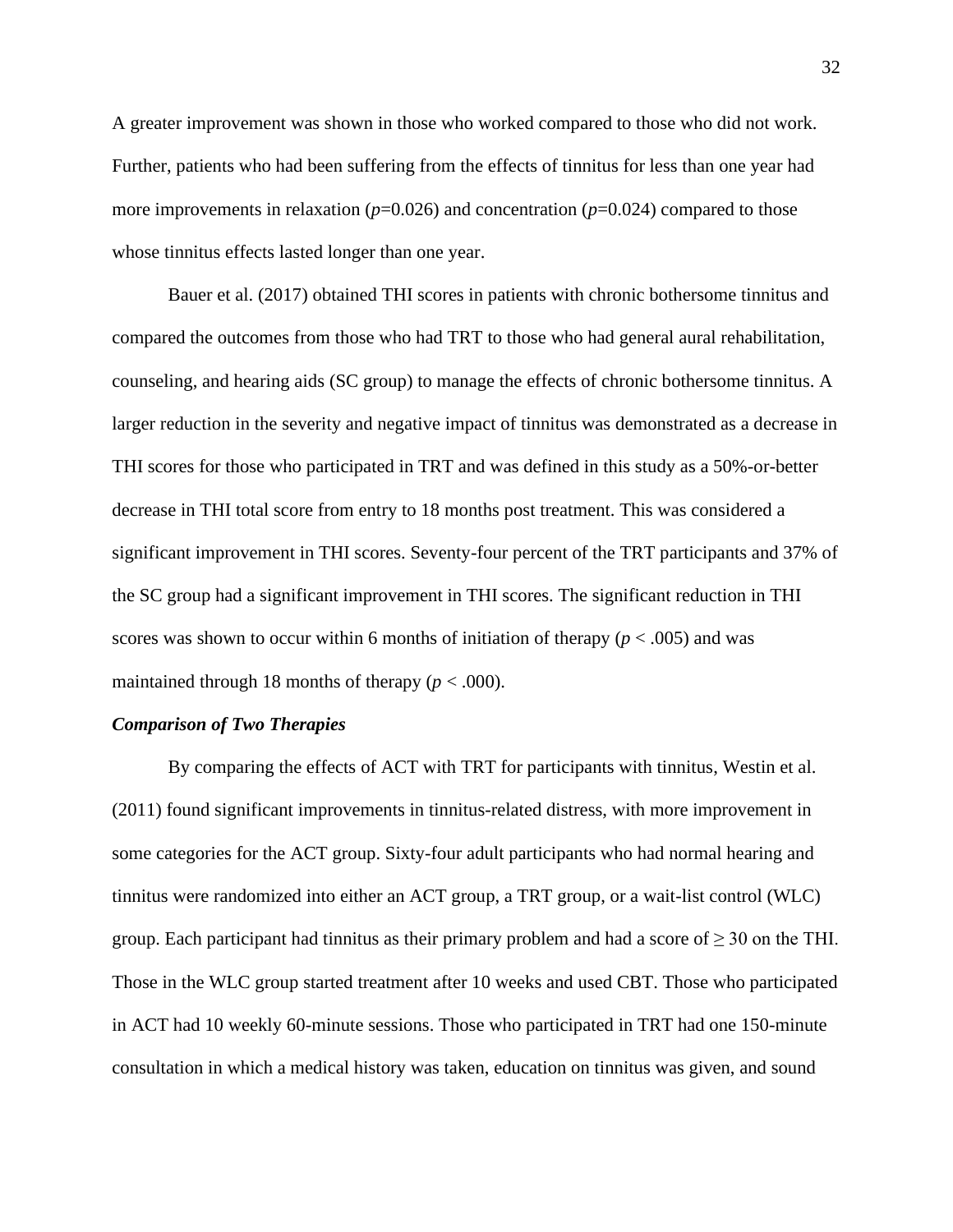generators were fit bilaterally. This was followed up with one 30-minute telephone conversation. It was not specified when the follow-up call occurred. Those in the TRT group were instructed to wear the sound generators daily for at least 8 hours per day for 18 months.

Questionnaires including THI, Tinnitus Acceptance Questionnaire (TAQ; Westin et al., 2008), Insomnia Severity Index (ISI; Bastien et al., 2001), Quality of Life Inventory (QOLI; Frisch et al., 1992), HADS, and The Clinical Global Impression-Improvement (CGI-I; Guy, 1976) were given at pre-treatment, 10 weeks, 6 months, and 18 months after treatment. The TAQ was also given to the WLC group and the ACT group at 5 weeks after treatment started.

Over the course of the 18-month study, there was more benefit with the use of the ACT management option when compared to the TRT management option for tinnitus. Acceptance and commitment therapy showed a significant advantage compared to TRT on sleep problems ( $p =$ 0.043). Both ACT and TRT showed improvements in quality of Life, anxiety, and depression but there was no significant difference between the two management options. When measured at 6 months, calculations of a reliable change index showed 54.5% had more improvement in their tinnitus symptoms using ACT compared to 20% in the TRT group. Results from the CGI-I subscale at 6 months showed a 15% improvement in those who were in the ACT group compared to 0% improvement with those in the TRT group. When compared at 10 weeks, patients receiving ACT showed better TAQ scores compared to the baseline than those on the WLC for their tinnitus ( $p = 0.002$ ).

### *Progressive Tinnitus Management*

Progressive tinnitus management (PTM) is a type of therapy that incorporates CBT, sound therapy and mindfulness approaches and uses a structured approach to the management of the effects of tinnitus (Beck et al., 2019). The structured approach is a "progressive" hierarchical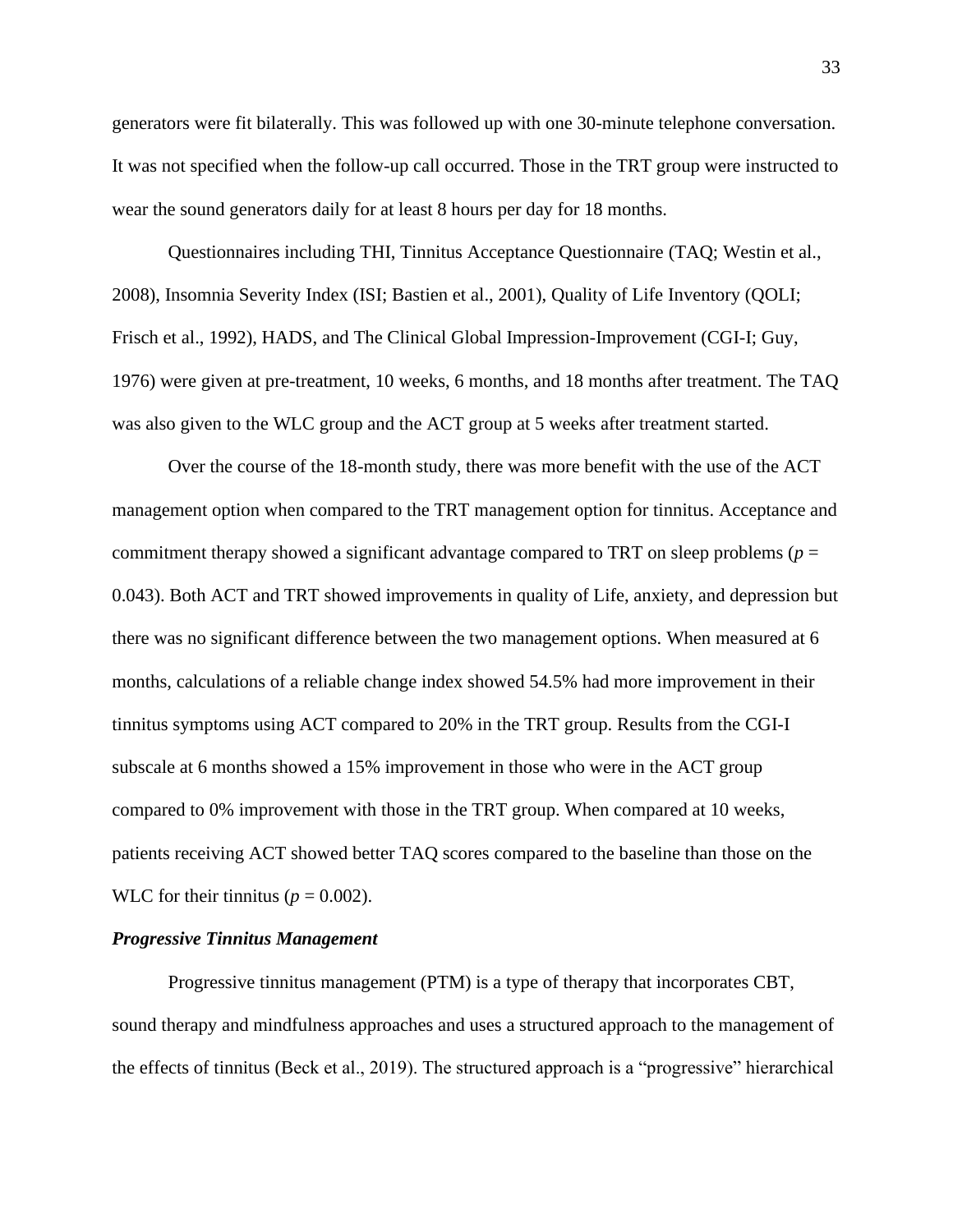method to provide the appropriate type of tinnitus services to those that need more than just tinnitus education and/or hearing aids (Henry et al., 2017).

Henry et al. (2017) evaluated the effectiveness of PTM at two Veterans Affairs medical centers (VAMC). Three hundred participants were randomized into either a PTM group or a 6 month WLC group at both sites. Using a multidisciplinary approach, audiologists and psychologists delivered the PTM to veterans who reported experiencing at least one "tinnitusspecific problem." The TFI was used to measure tinnitus severity and negative impact of tinnitus both before PTM and 6 months after PTM. The THI was also used as a secondary outcome measure. Further the Self-Efficacy for Managing Reactions to Tinnitus (SMRT) questionnaire was developed specifically for this study to "measure the degree of confidence patients have in their ability to manage their reactions to tinnitus" (Henry et al., 2017, p. 8).

Results of this study show that the TFI and THI were similar and that there was a reduction of TFI scores at the 6-month follow up for the PTM group that was statistically significant at the Memphis VA ( $p = .0194$ ) and ( $p = .0476$ ) and the West Haven VA. The WLC group did not have a statistically significant difference in TFI scores at the Memphis VA ( $p =$ .9990) and (*p* = .3802) at the West Haven VA. The use of the SMRT questionnaire for this study showed an improvement in confidence in a patient's ability to manage their reactions to their tinnitus by 9.9 points at the Memphis VA and 3.7 points at the West Haven VA for the PTM group. The WLC group at the Memphis VA showed a reduction of 3.0 points for the SMRT and 7.3 points at the West Haven VA. A THI and SMRT was also provided to the PTM group at a 12-month follow-up showing sustained changes to the measurements. Differences between the two sites were observed in the study, which could be due to differences in clinicians and populations served. The patients at the Memphis VA had higher TFI scores at baseline and also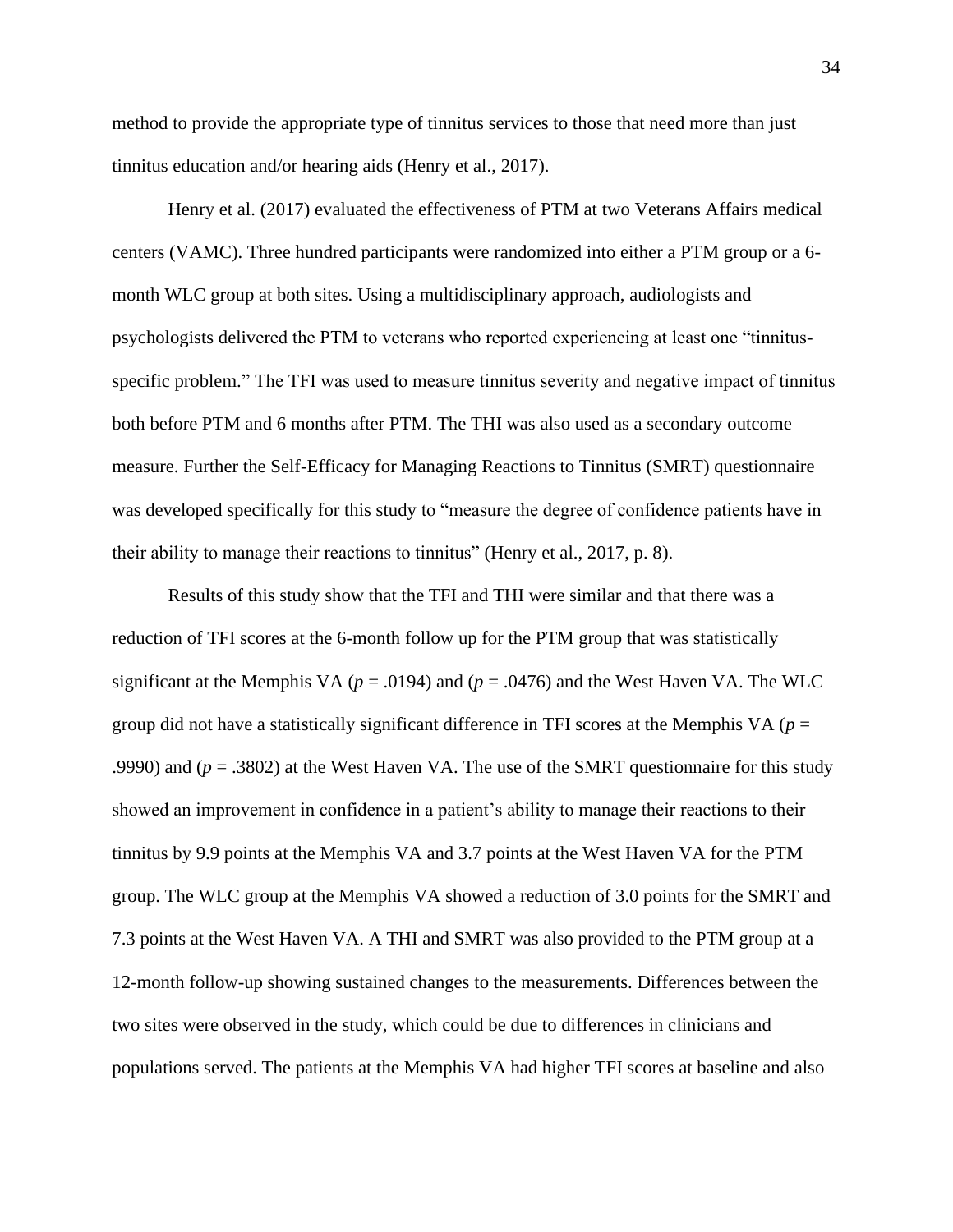reported lower levels of education, worse health, were less-often employed, and were more racially diverse compared to the West Haven VA.

### **Mindfulness as a Management Option to Tinnitus**

Mindfulness components are found in psychological therapies such as CBT, ACT, and PTM. Mindfulness focuses on creating awareness in the present moment with acknowledgment of thoughts, feelings, and bodily sensations (Kabat-Zinn, 1982). The mind continuously shifts attention throughout the day. Mindfulness refocuses the individual's awareness back to the present moment through the shifting of attentions. The shifting of attention is not negatively viewed but is accepted for what it is to give each thought and feeling its own space and value.

Mindfulness is inspired by teachings in the Eastern world, primarily from Buddhist meditative practices, but it has made a place in Western culture and modern medicine, which is largely credited to Jon Kabat-Zinn (Gans, 2010). Mindfulness-Based Stress Reduction (MBSR; Kabat-Zinn, 1982) is a mindfulness program developed by Jon Kabat-Zinn, typically presented in an 8-week format, that teaches the principles of exercising control of one's attention through mindfulness training. MBSR does this by developing skills and autonomy in mindfulness that become integrated into daily life.

## **Application of Mindfulness in Medicine**

Mindfulness can be an important component in a provider's relationship with a patient by promoting effective clinical decision making, reducing medical errors, and facilitating the provider's compassion (Epstein, 1999). Any provider can be engaged in mindfulness by attentively listening to patient's concerns, recognizing their own errors, refining their skills, acting with compassion, making evidenced-based decisions, being present, and offering insight (Epstein, 1999). Epstein (1999) further states that "reflection and self-awareness help physicians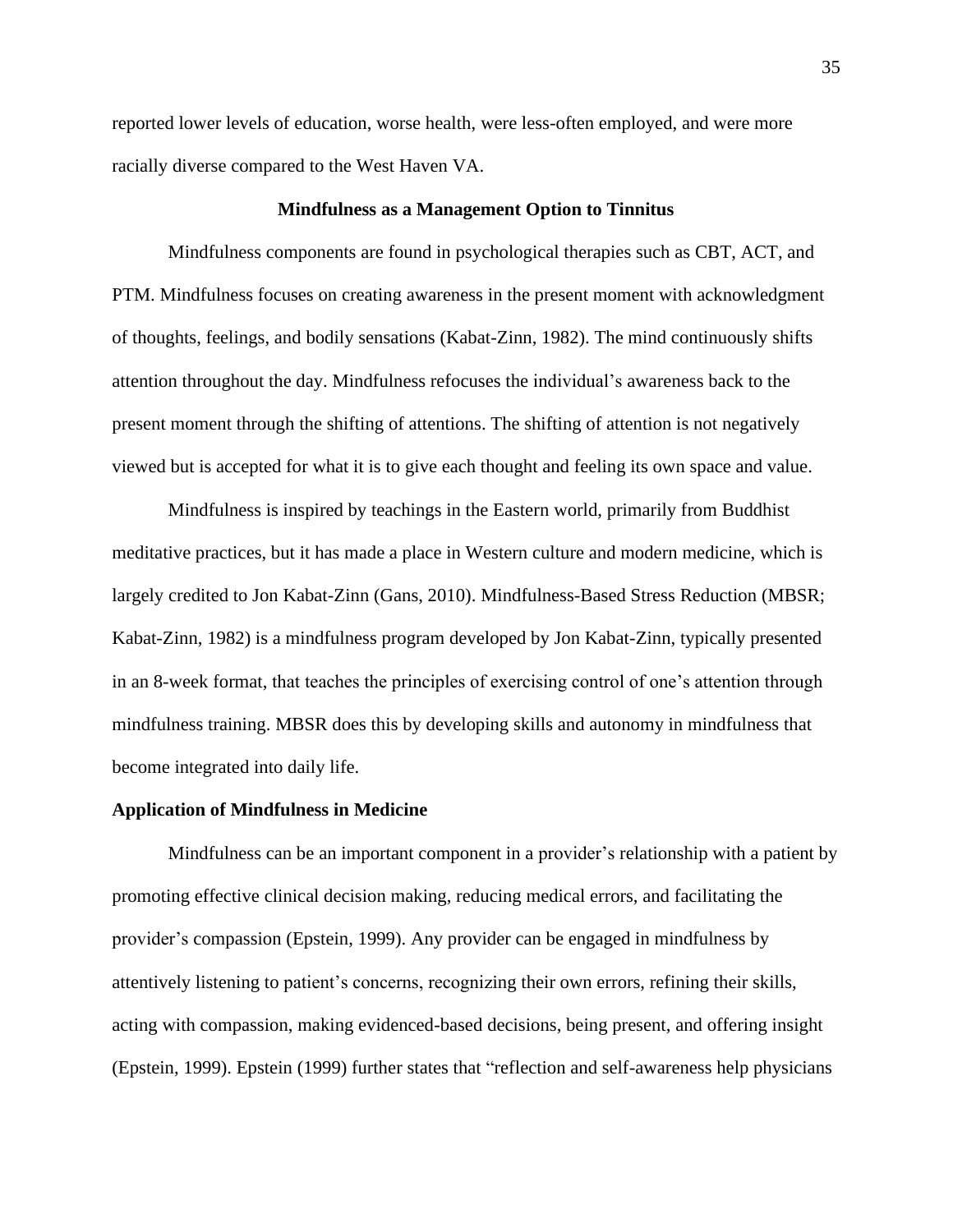to examine belief systems and values, deal with strong feelings, make difficult decisions, and resolve interpersonal conflict" (p. 833).

Research has shown that clinical judgment involves both explicit and tacit knowledge (Feinstein, 1994; Goldman, 1990). Explicit knowledge can be quantified, communicated, and used for evidence-based clinical practice guidelines, whereas tacit knowledge is learned through observation and practice. A provider with a mindful attitude will have the ability to perform a task and listen at the same time, thus using both the explicit and tacit knowledge together, which will enhance their patient's experience as well as their own skills (Epstein, 1999). Keeping a journal, practicing meditation, reviewing videotaped sessions, using peer evaluations and completing self-evaluation forms can enhance self-awareness (Novack et al., 1997, 1999). Practicing mindfulness requires mentoring, guidance, and recognition of one's limitations. Physician educators can better help themselves by becoming more self-aware through mindfulness concepts and can help trainees become more aware by modeling mindfulness attributes (Epstein, 1999).

The use of mindfulness has been implemented in many medical fields to help promote patient improvement with regard to pain, stress, coping, QoL, and depression. In the United Kingdom, the National Health Service recommends mindfulness-based cognitive therapy (MBCT; Segal et al., 2002) for individuals who have had three or more episodes of depression (Teasdale et al., 2000). Mindfulness has shown preliminary evidence of efficacy in the treatment of other diseases, such as psoriasis, type 2 diabetes, sleep disorders, attention-deficit hyperactivity disorder, and eating disorders. Mindfulness can be used to help prevent and treat disease and to manage the symptoms of conditions to improve QoL (Ludwig & Kabat-Zinn, 2008).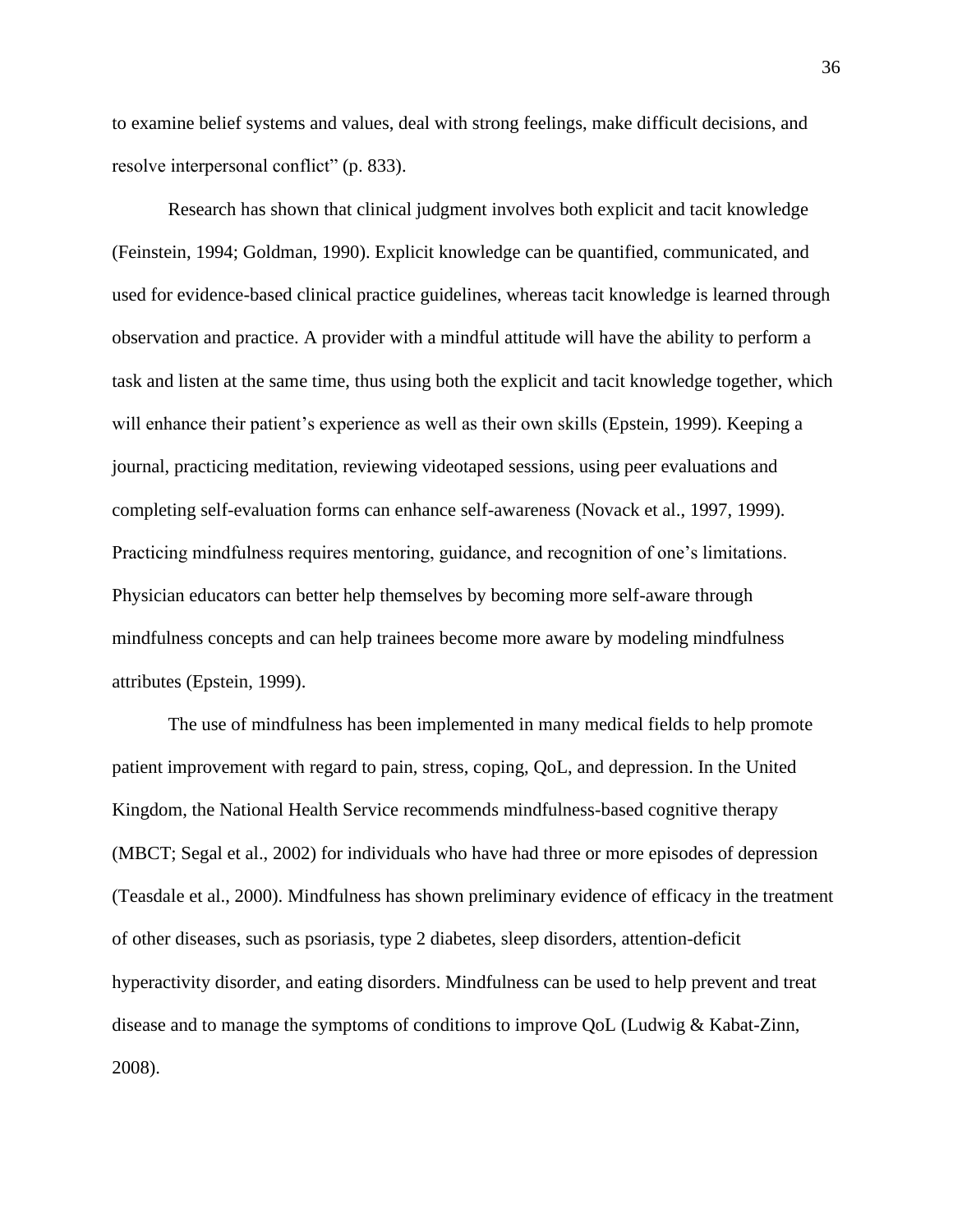Ludwig and Kabat-Zinn (2008) state that mindfulness may be beneficial in "influencing susceptibility to, or ability to recover from, disability and disease" by decreasing the perception of pain, increasing the tolerability of pain, reducing stress, anxiety, or depression, increasing motivation for lifestyle changes, and enhancing relationships with family and friends (p. 1351). The reduction of psychological stress has also been shown with the use of mindfulness (Shapiro et al., 1998). Mindfulness has been shown to affect brain function (Creswell et al., 2007), increase gamma activity (Lutz et al., 2004), and increase left-sided anterior activation as shown in EEG activity, which are patterns associated with positive emotional experience (Davidson et al., 2003).

One of the benefits of mindfulness is the reduction of chronic pain symptoms (Kabat-Zinn, 1982). Chronic pain shares connections with tinnitus, which was illustrated above (Møller (2000). Mindfulness has shown a reduction of physical symptoms and improvement in quality of life in fibromyalgia patients (Schmidt et al., 2011), reduction of depression relapse (Teasdale et al., 2000), reduction in post-traumatic stress disorder symptoms (PTSD; Polusny et al., 2015), reduction of anxiety symptoms (Hoge et al., 2013), and reduction of loneliness among older adults (Creswell et al., 2012). Some limitations in mindfulness research are related to studies that are based upon a small number of participants, lack an active control group, and in general lack a consensus about the working definitions of mindfulness (Creswell et al., 2012).

# **General Mindfulness Training for Tinnitus**

Benefits to patients with tinnitus have been seen in studies that included a general MBSR course that did not have a focus on tinnitus. Roland et al. (2015) investigated whether a general MBSR course would provide benefits to patients with chronic bothersome tinnitus and if these benefits would reduce the severity of tinnitus symptoms and change the functional connectivity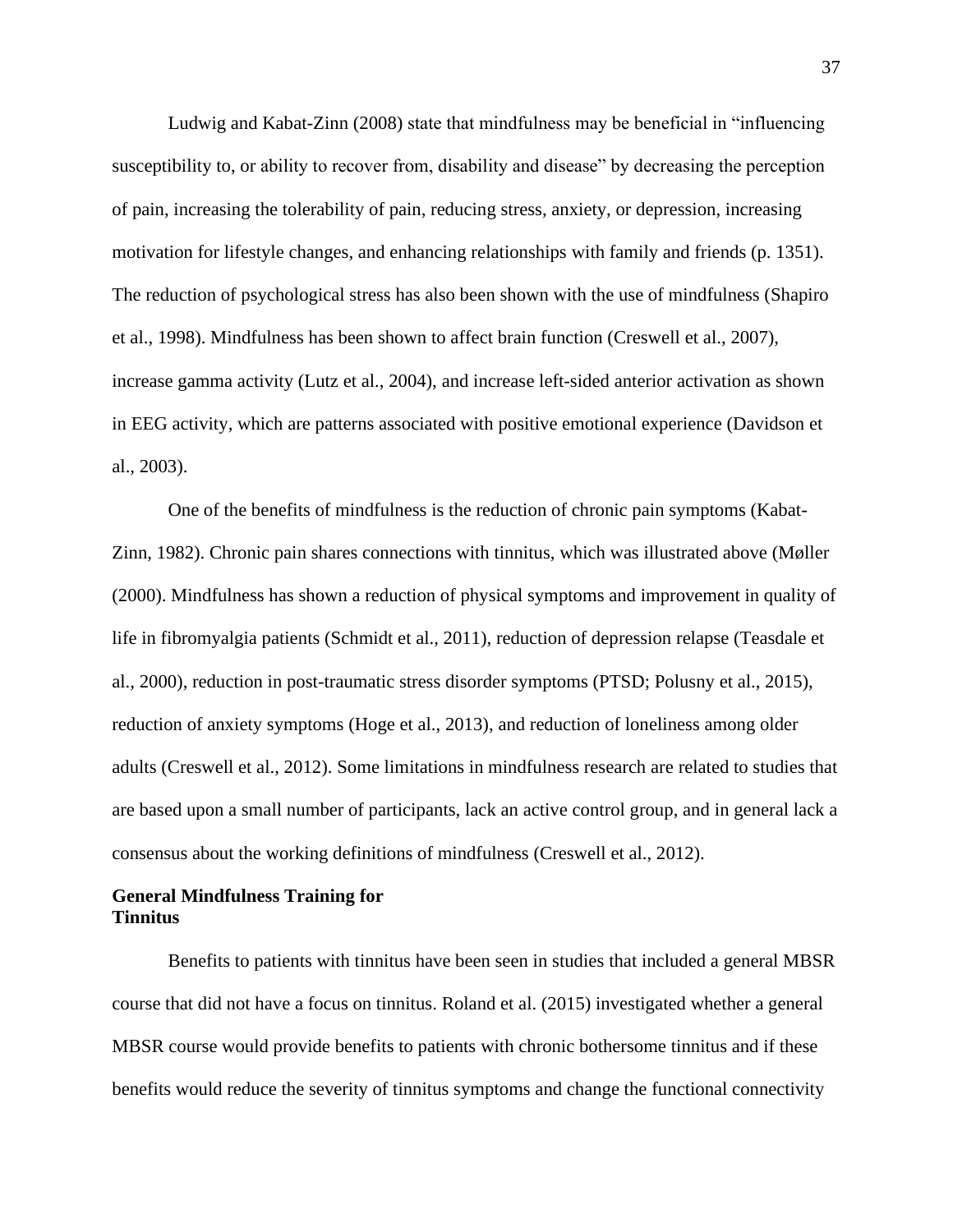in neural attention networks. Thirteen adults with idiopathic bothersome tinnitus, who had tinnitus for 6 months or longer, were recruited for the study. The THI and TFI questionnaires were given before intervention, immediately after MBSR and 4 weeks after intervention. A resting state functional connectivity MRI was used at pre- and post-MBSR intervention to document any changes to functional connectivity in neural attention networks. The MBSR course was taught by a certified MBSR instructor. The course was conducted through 8 weekly 2-hour sessions with a 3-hour retreat (it is unknown when the retreat occurred). During the course, participants were asked to engage in mindfulness meditation, mindful movements and exercises. Weekly homework assignments were given, and participants were asked to practice mindfulness meditation at home for 30 to 45 minutes per day. Each participant was asked to fill out a mindfulness log to document mindfulness practice at home and these were collected each week.

The THI and TFI scores were then compared from pre- to post-MBSR and at a 4-week follow-up to determine if there were any significant changes. Roland et al. (2015) used an alpha level (not specified) and adjusted with a Bonferroni correction for statistical analysis. A clinically meaningful reduction for the TFI was defined as a decrease of 13 points or more. It was reported that in 62% of the participants from pre-MBSR to the 4-week follow-up assessment a clinically meaningful reduction was shown  $(p = .012)$ . There was no significant difference in TFI scores that were measured at post-MBSR and at the 4-week follow up assessment ( $p = .249$ ). Clinically meaningful difference was defined as 7 points or greater reduction in THI scores. Seventy-seven percent of participants had a clinically meaningful difference in their THI scores from pre-MBSR to the 4-week follow up assessment  $(p < .001)$ . The MRI showed functional connectivity in the left inferior frontal gyrus (IFG) in three regions was significantly increased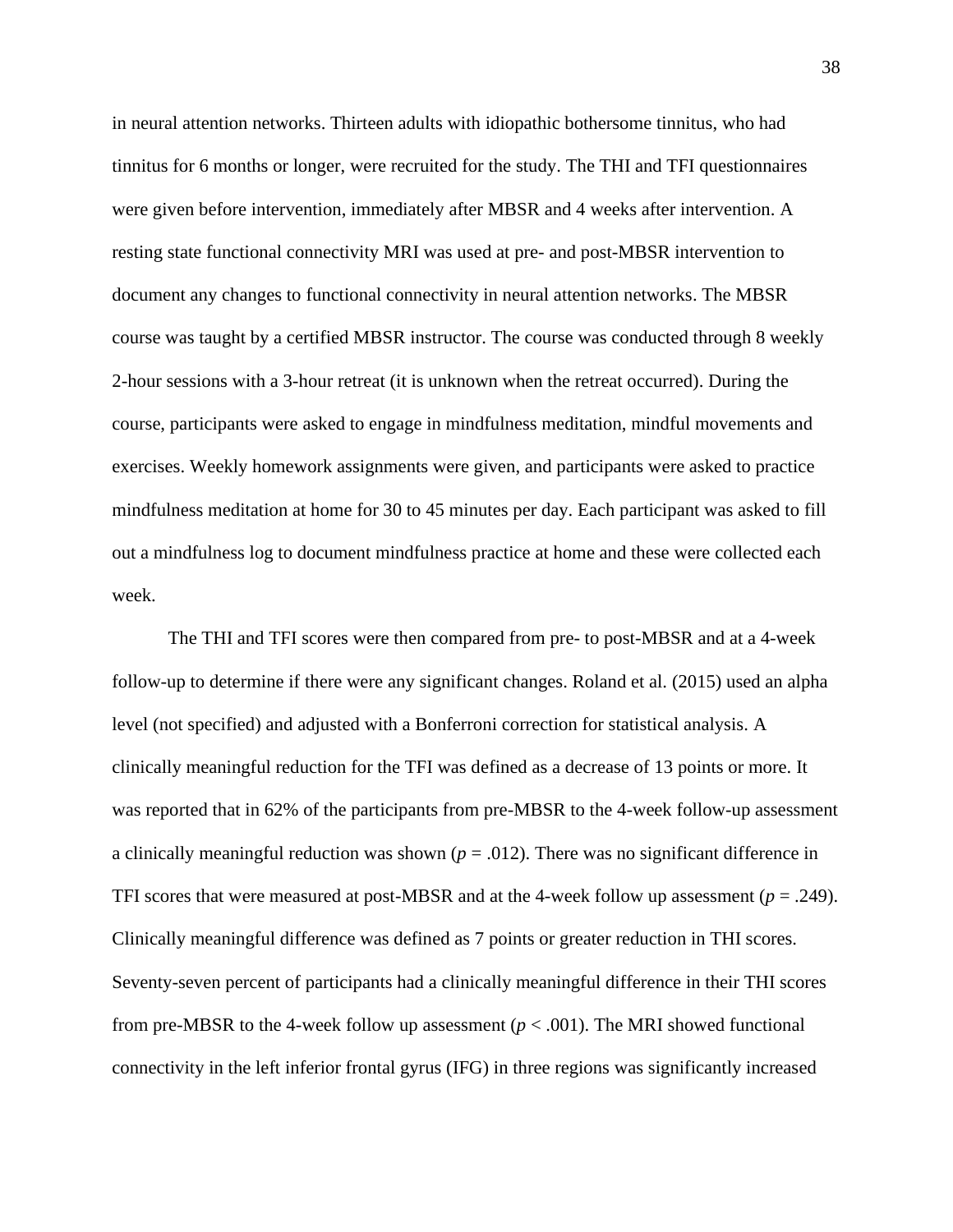following MBSR: left superior temporal gyrus  $(Z = 4.41)$ , posterior cingulate peak  $(Z = 4.15)$ , and visual cortex  $(Z = 3.83$ ; (*p*-values were not recorded for these findings). Functional connectivity in the right IFG in one region was increased following MBSR: posterior cingulate cortex  $(Z = 4.14$ ; a *p*-value was not recorded for this finding). There were no regions that showed significant decrease in connectivity. Roland et al. (2015) concluded that following a general MBSR course there was a reduction in tinnitus symptoms and that changes in functional connectivity were shown in cortical attention networks that coincide with clinical improvement of symptoms.

Mindfulness training can reduce the psychological difficulties associated with tinnitus (Philippot et al., 2012). In a study by Philoppot et al., 25 participants, who had tinnitus within the past 6 months, were randomly allocated into one of two treatment groups, with one treatment group receiving relaxation training in the form of progressive muscle relaxation (PMR), and the other group receiving mindfulness training (PMR; Bracke, 2010). Both groups received a psychoeducation course that included education about the nature and characteristics of tinnitus, its epidemiology, and adaptive and ineffective coping strategies. Two and a half months after the psychoeducation course, each treatment group started either PMR or mindfulness training. Mindfulness training and PMR consisted of 6 weekly group sessions. The mindfulness training was derived from a mindfulness manual for depression by Segal et al. (2002). Content that was related to depression relapse was omitted for this study and a focus on dealing with the adversity of tinnitus was included. The PMR training focused on breath training, relaxation of body parts, and maintenance of relaxation competence. Assessments were measured before intervention, after psychoeducation training, and at a 3-month follow-up after either PMR or mindfulness training. Assessments included the Tinnitus Psychological Impact Questionnaire (QIPA;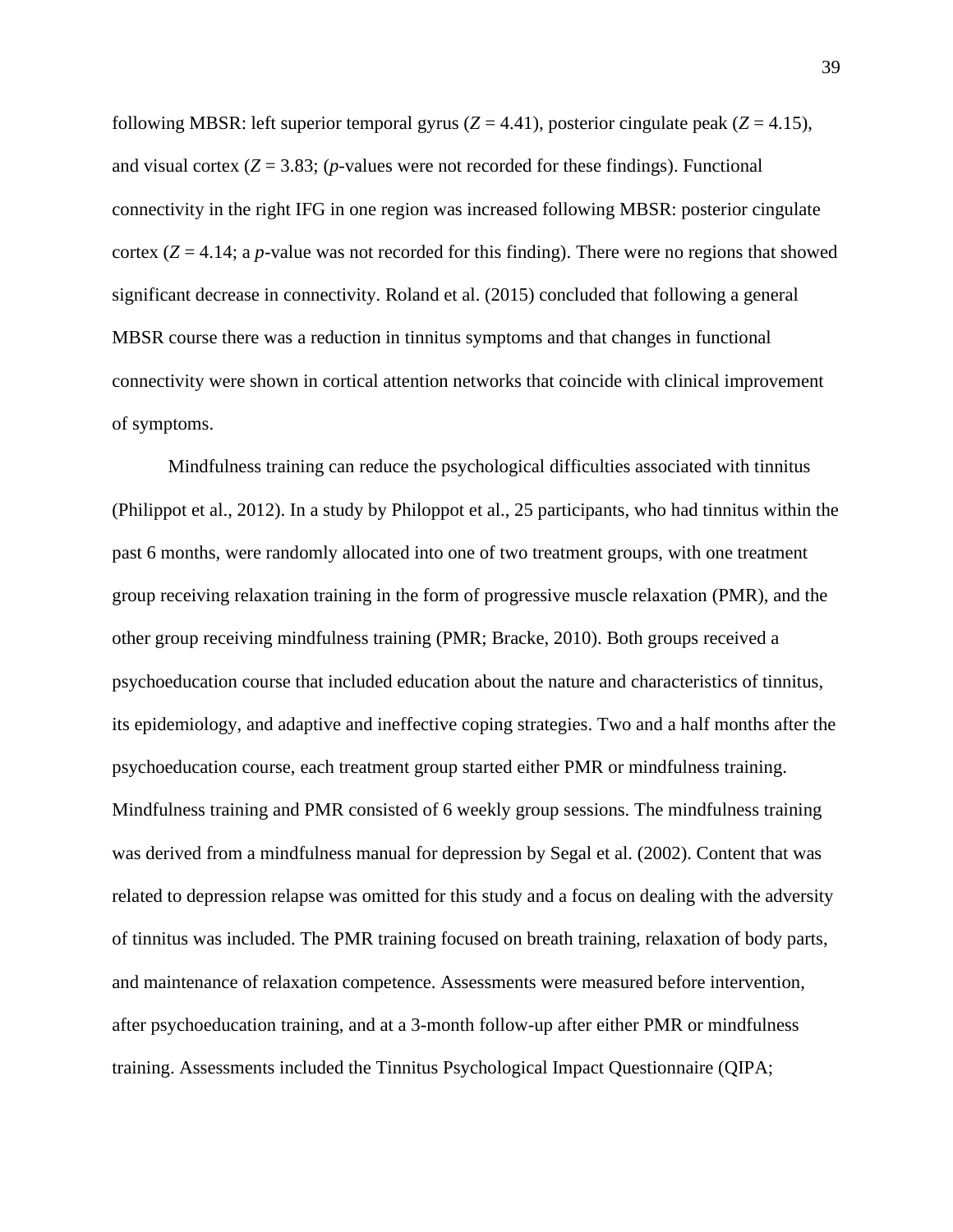Philippot et al., 2012, unpublished data), Beck Depression Inventory (BDI; Beck et al., 1987), and the State-Trait Anxiety Inventory (STAI; Spielberger, 1983).

From the assessments, the two most prominent emotional responses to tinnitus were overall negative affect and frustration. Negative emotion was significantly decreased in the mindfulness group (Cohen  $d = 1.44$ ) but not in the PMR group (Cohen  $d = 0.22$ ) with  $p < 0.01$ . Negative affectivity decreased from baseline to follow-up in the mindfulness group (Cohen  $d =$ 0.75) with a non-significant increase in the PMR group (Cohen  $d = 0.34$ ) with  $p < 0.02$ . Feelings of frustration were diminished after the psychoeducation training for both groups but continued to be diminished in the mindfulness group but not the PMR group (Cohen  $d = 0.75$ ) with  $p <$ 0.04. At follow-up, the mindfulness group showed more acceptance of their tinnitus than the PMR group (Cohen  $d = 1.71$ ) with  $p < 0.000$ . Philippot et al. (2012) concluded that psychoeducation is an important component in the management of tinnitus and their results showed that it provided reductions of negative affectivity, rumination, and difficulties experienced with tinnitus. Mindfulness and PMR did not bring immediate improvement in reduction of negative affectivity, rumination, and difficulties experienced as a consequence of tinnitus; however, mindfulness did produce improvements in these areas post-intervention with better maintenance of the benefits of psychoeducation compared to PMR. Improvements from mindfulness were less negative emotion, irritability, and rumination.

There are times that a management option does not work for a patient with tinnitus, which can be frustrating for the patient. Arif et al. (2017) compared mindfulness meditation with relaxation therapy in participants whose primary complaint was tinnitus and who had not responded to other management options, including hearing aids, maskers, background music or reassurance. They also included participants who were not interested in trying the conventional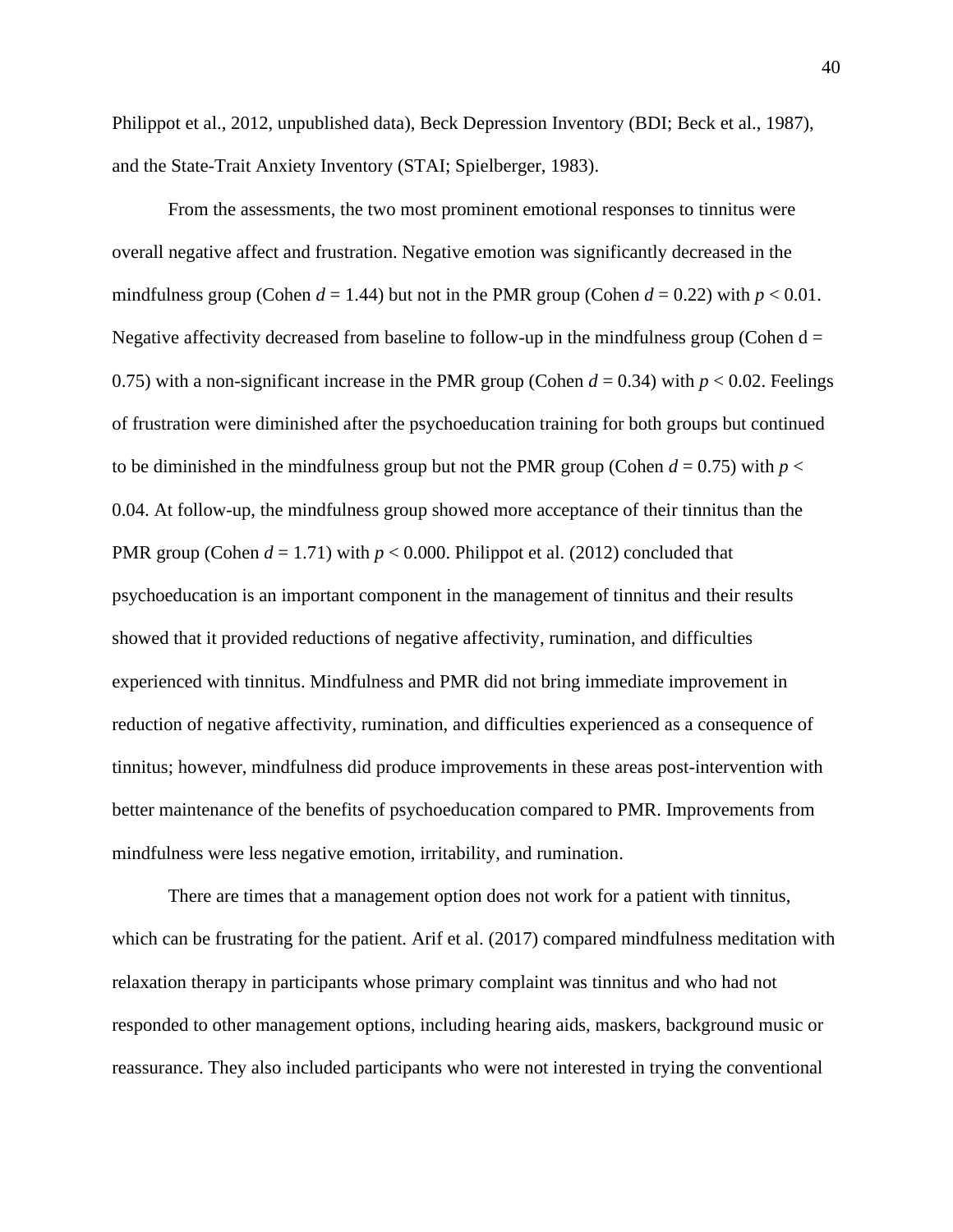management options for tinnitus. Relaxation therapy provided in this study was based on the work of Lars-Goran Öst (1987). Sixty-one participants who completed the study were randomly allocated to either the relaxation therapy group (control group) or the mindfulness therapy group. Each participant had 5 face-to-face sessions of either the relaxation therapy or the mindfulness therapy for 40 minutes over the course of 15 weeks. The mindfulness group had in-person mindfulness exercises and mindfulness exercises to do at home. The relaxation therapy group had in-person relaxation therapy exercises and relaxation therapy exercises to do at home. The use of the TRQ, the HADS, VAS, and a Health State Thermometer [not referenced] were administered as pre- and post-assessments of tinnitus-related severity and handicap and psychological effects. Results showed that those who participated in the mindfulness therapy group showed significantly better scores on the TRQ when compared to the relaxation therapy group ( $p = 0.047$ ). Tinnitus severity in participants was measured by the TRQ and showed a significantly better scores for those who participated in the mindfulness therapy group than those who participated in the relaxation therapy group ( $p = 0.002$ ). Both therapy groups showed overall improvement in patient's tinnitus symptoms between the two therapy groups, except for the overall health status indicator. The health status indicator showed no improvement for either group. Overall, both therapies showed significant improvements in patients' symptoms, with some results (i.e., tinnitus severity, patient's state of mind, awareness of tinnitus) showing statistically significant better results for the mindfulness therapy when compared to the relaxation therapy.

# **Other Mindfulness Training Programs Specifically Focused on Tinnitus**

Effects of MBCT on patients with chronic tinnitus were studied by McKenna et al. in 2018 and compared these effects to a wait-list group. Seventy-five adult participants were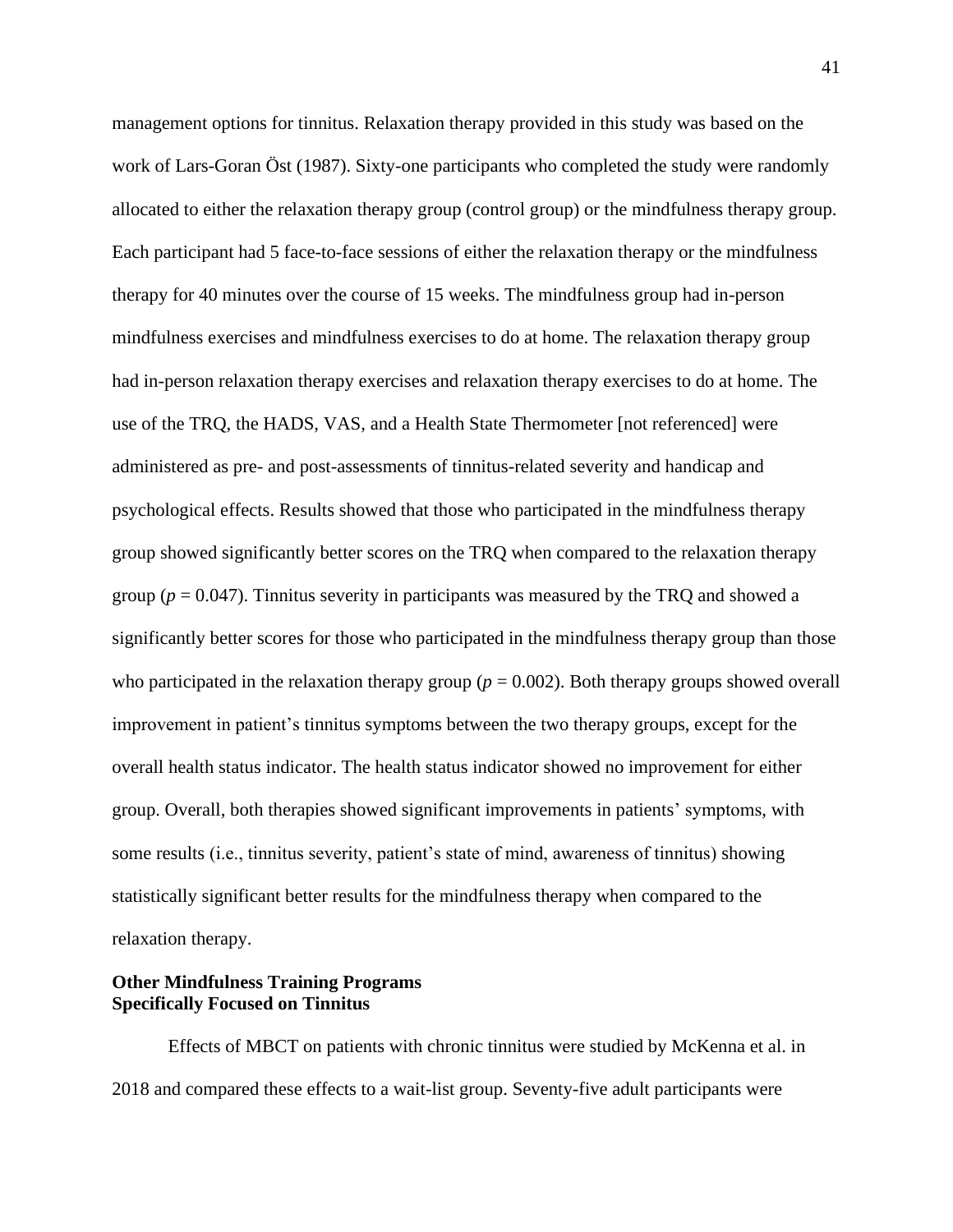included in this study. A total of 10 groups participated in this study and subjects followed an 8 week program based on Segal's MBCT course. This experimental intervention focused on the cognitive behavioral model of tinnitus (McKenna et al., 2014), psychoeducation, meditation practices, and group discussions. Questionnaires were completed at pre- and post-intervention, and at a 1 month and 6 month follow-up using the TQ, the Clinical Outcomes in Routine Evaluation-Outcome Measure (CORE-OM; Evans et al., 2002), the Mindful Attention Awareness Scale (MAAS; Brown & Ryan, 2003), and the TAQ. Results from these assessments at pre- and post-treatment showed that tinnitus severity was significantly reduce in all the mindfulness and the relaxation group but was significantly greater in the mindfulness group ( $p =$ 0.016). A clinically significant reduction on the TQ was considered as a reduction by 11 points on the TQ. This was observed in 59% of participants post-intervention for the mindfulness group. Both groups showed a significant reduction for psychological distress at both the pre- and post-treatment. There was not a difference between the two groups. Significant changes in cognition, behavior, and acceptance related to tinnitus was seen at post-treatment and was significantly greater for the mindfulness group ( $p = 0.029$ ). Results from the MAAS showed significantly increased mindfulness ( $p < 0.05$ ) and this positive change was sustained at followup. McKenna et al. (2018) stated that "changes in mindfulness and tinnitus acceptance were found to be associated with changes in tinnitus distress. This demonstrates how mindfulness may benefit tinnitus patients via the development of greater acceptance of thoughts and feelings associated with tinnitus" (p. 364).

An important component to mindfulness is practice. By practicing the skills of mindfulness, the facilitation of change has a greater chance of lasting over time. For this purpose, Gans et al. (2014) incorporated a 7-hour retreat between the normal sixth- and seventh-week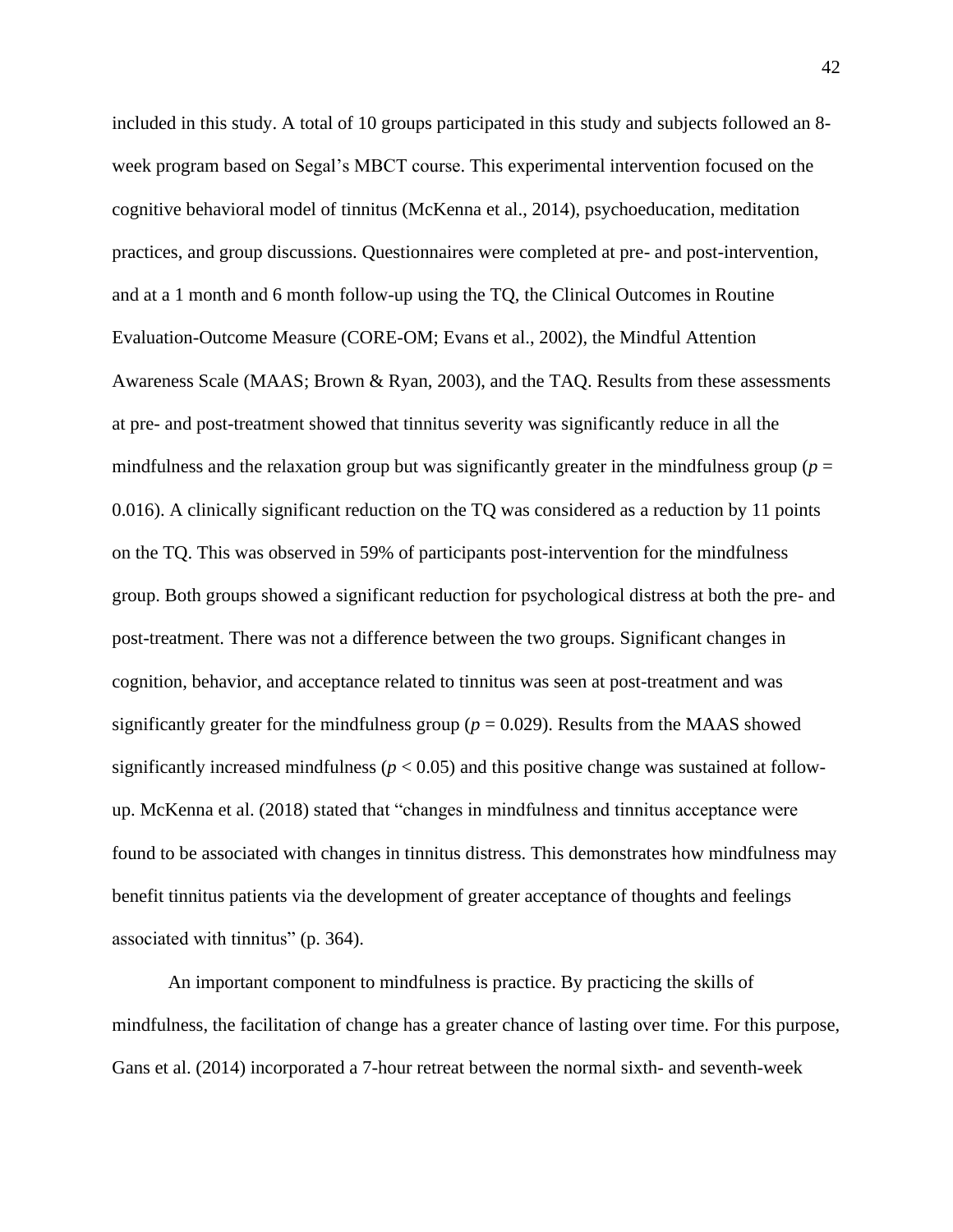weekly group meetings, in a randomized controlled study using mindfulness-based stress reduction (MBSR) with a specific focus on tinnitus (MBTSR). This 7-hour retreat gave the opportunity to practice the mindfulness skills taught in the previous weeks. Eight participants in the MBTSR program were introduced to mindfulness in the form of sitting meditations, body awareness, mindful movements, and mindful practices in a similar fashion as the MBSR program. The MBTSR program included a tinnitus foundation to focus on psychoeducation relating to co-morbidities of tinnitus such as sleep disorders, anxiety, and depression. The following areas were focused on: sound awareness, tinnitus perception, education on sleep and sleep hygiene and the connection of stress and tinnitus exacerbation, skills in relaxation and awareness, improving overall well-being as it relates to living with tinnitus, connection of tinnitus and comorbid symptoms, recognition of early warning signs of tinnitus exacerbation, moment-by-moment awareness, mindfulness skills, and skills to bring your mind back to the present. Participants were instructed to practice at home to work on the concepts and skills learned in class for 30 minutes per day 6 days per week, with the use of meditation CDs that were made by the course director. The participants were also instructed to use the skills taught in the MBTSR program throughout the day. Between classes participants were instructed to read course materials in a participant manual and read through the book *Full Catastrophe Living* (Kabat-Zinn & University of Massachusetts Medical Center/Worcester, 2005). Each weekly class lasted 150 minutes. During the 7-hour retreat between weeks 6 and 7, participants were able to practice in a group setting the skills they had been provided during the previous weeks. A group discussion was held at the end of the day to give participants the opportunity to talk about their experiences and reflect on what they had learned.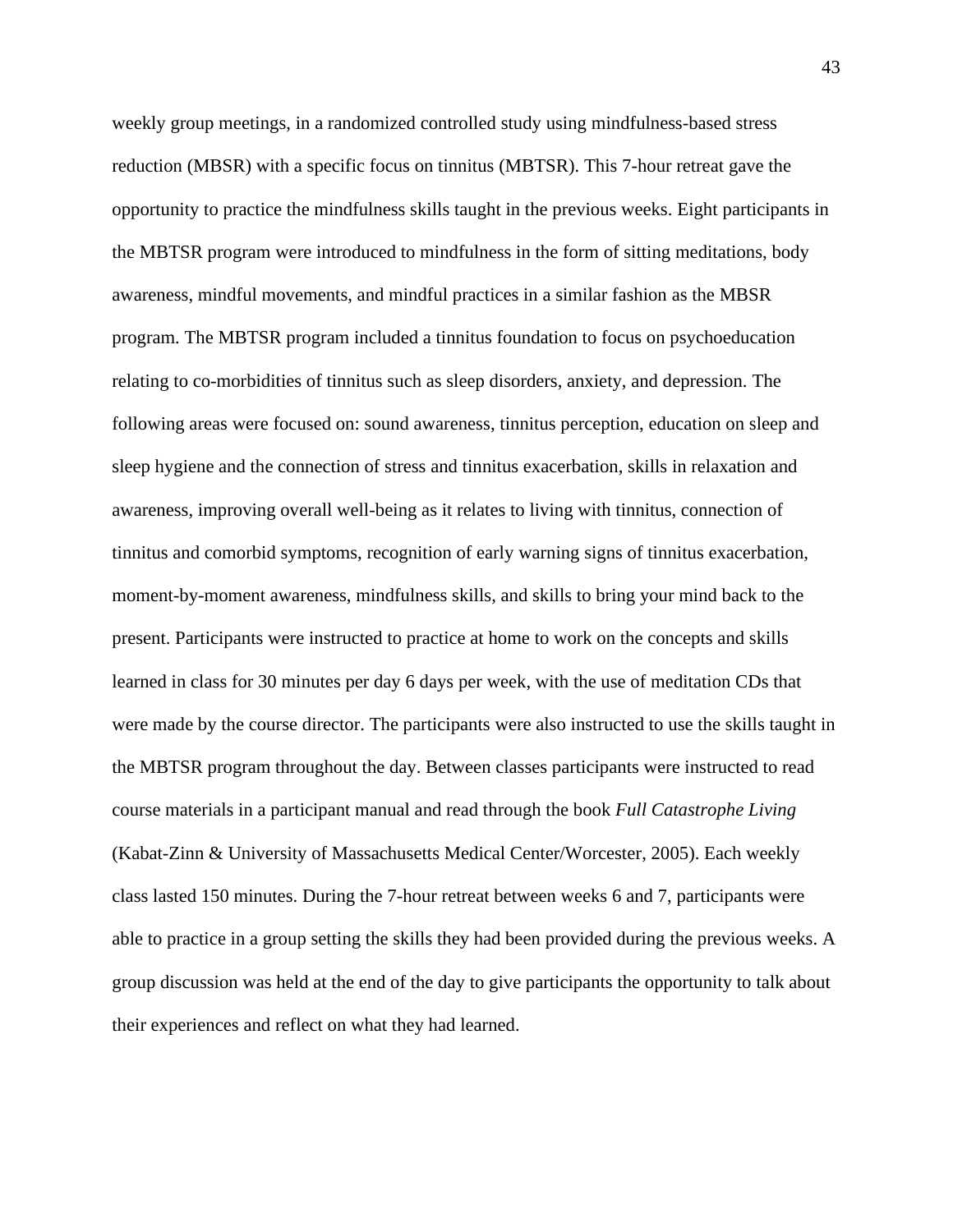Gans et al. (2014) used the THI, the Tinnitus VAS, the Percent of Awareness Scale (PAS; unpublished data), the SF-36 Health Survey, the Symptom Checklist-90-Revised (SCL-90-R; Derogatis, 2017), HADS, and the Five-Facet Mindfulness Questionnaire (FFMQ; Baer et al., 2008) as pre- and post-assessment measurement tools. Cohen's *d* statistic effect sizes (ES) were measured rather than levels of significance due to the small sample size. According to the authors, an ES below 0.3 was small, around 0.5 was moderate, and above 0.8 was large. Results are posted in Table 3 below. Quantitative results showed that there were moderate to large improvements in reduction of tinnitus annoyance and awareness, in increased mindfulness, reduction of mood disturbances, and in QoL. Qualitative results using a Post-Intervention Feedback Form (PIFF) that was developed for this study, as well as participant comments suggested that participants had a reduction in the need for sleep medication, more acceptance of their bodies, and a shift in the perception of their tinnitus.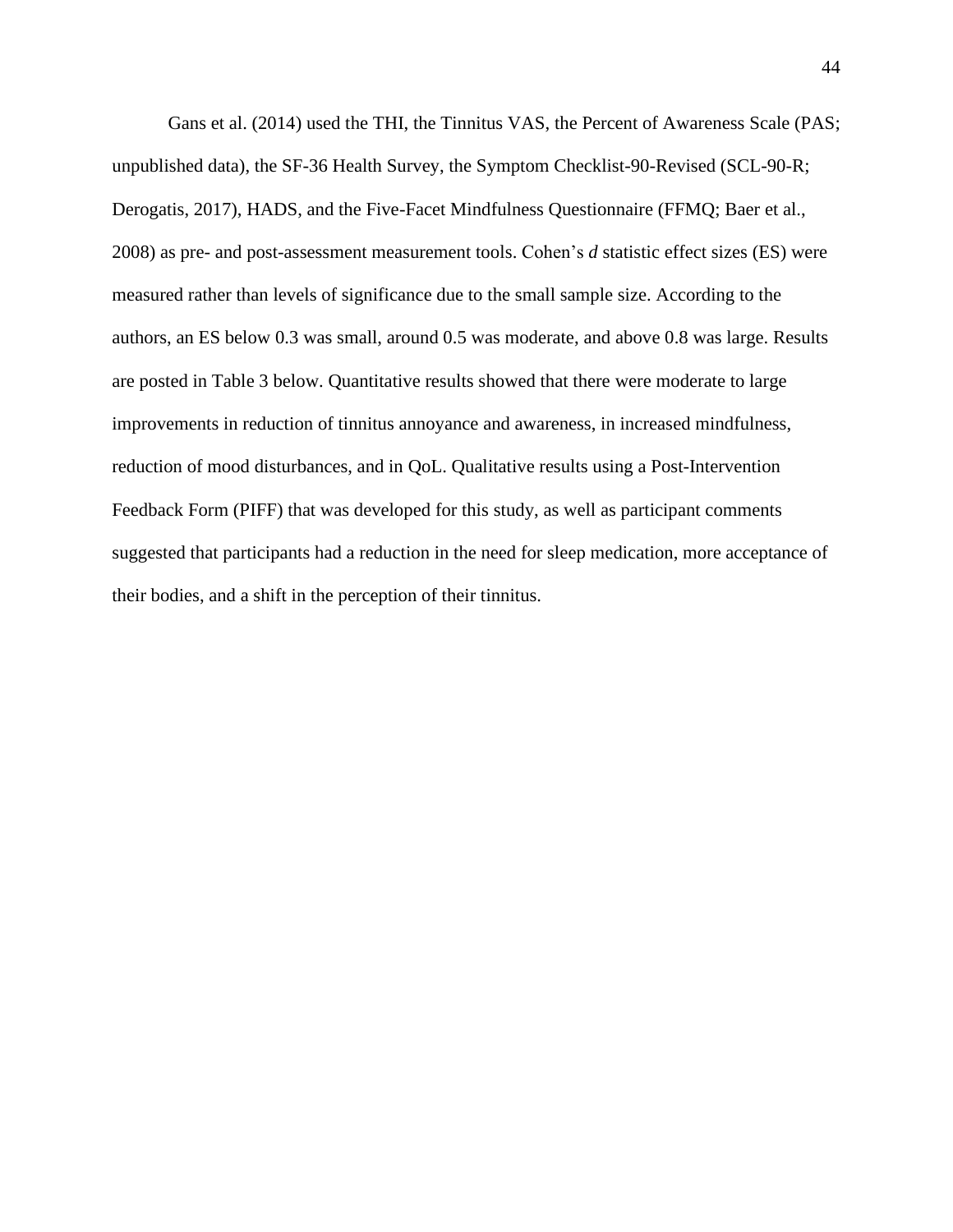# **Table 3**

| Measure                                               | Pre-MBTSR<br>Mean | Post-MBTSR<br>Mean | <b>Effect</b> size<br>(Cohen's $d$ ) |
|-------------------------------------------------------|-------------------|--------------------|--------------------------------------|
| Tinnitus Handicap Inventory (THI)                     | 50.63             | 39                 | 0.69                                 |
| Visual Analog Scale (VAS)                             | 59                | 36.88              | 0.99                                 |
| Tinnitus awareness                                    | 60                | 41.25              | 0.64                                 |
| <b>Five-Facet Mindfulness Questionnaire</b><br>(FFMQ) |                   |                    |                                      |
| Non-Judge                                             | 28                | 32.35              | $-1.29$                              |
| Observing                                             | 30.13             | 31.75              | $-0.46$                              |
| Non-reactivity                                        | 20.38             | 23                 | $-0.52$                              |
| Describe                                              | 29.75             | 32.38              | $-0.57$                              |
| Acting with awareness                                 | 28                | 27.75              | $-0.05$                              |
| Short Form Health Survey (SF-36)                      |                   |                    |                                      |
| <b>Social Functioning</b>                             | 39.5              | 49                 | $-0.70$                              |
| Mental Health                                         | 44.78             | 49.33              | $-0.62$                              |
| Vitality                                              | 50.83             | 53.78              | $-0.46$                              |
| <b>HADS</b>                                           | 15.5              | 13.38              | 0.30                                 |
| Symptom Checklist-90-Revised<br>$(SCL-90-R)$          |                   |                    |                                      |
| Depression                                            | 66.5              | 56.38              | 0.52                                 |
| Phobic anxiety                                        | 65.38             | 50.39              | 0.62                                 |
| Somatization                                          | 60.13             | 49.89              | 0.58                                 |
| Anxiety                                               | 63.38             | 54.88              | 0.41                                 |

*Pre- and Post-Mindfulness-Based Tinnitus Stress Reduction (MBTSR) Measurement Outcomes*

*Note*: Adapted from "Mindfulness Based Tinnitus Stress Reduction Pilot Study," by Gans et

al., 2014, *Mindfulness*, *5*(3), p. 328. Copyright 2013 by the Springer Science + Business Media.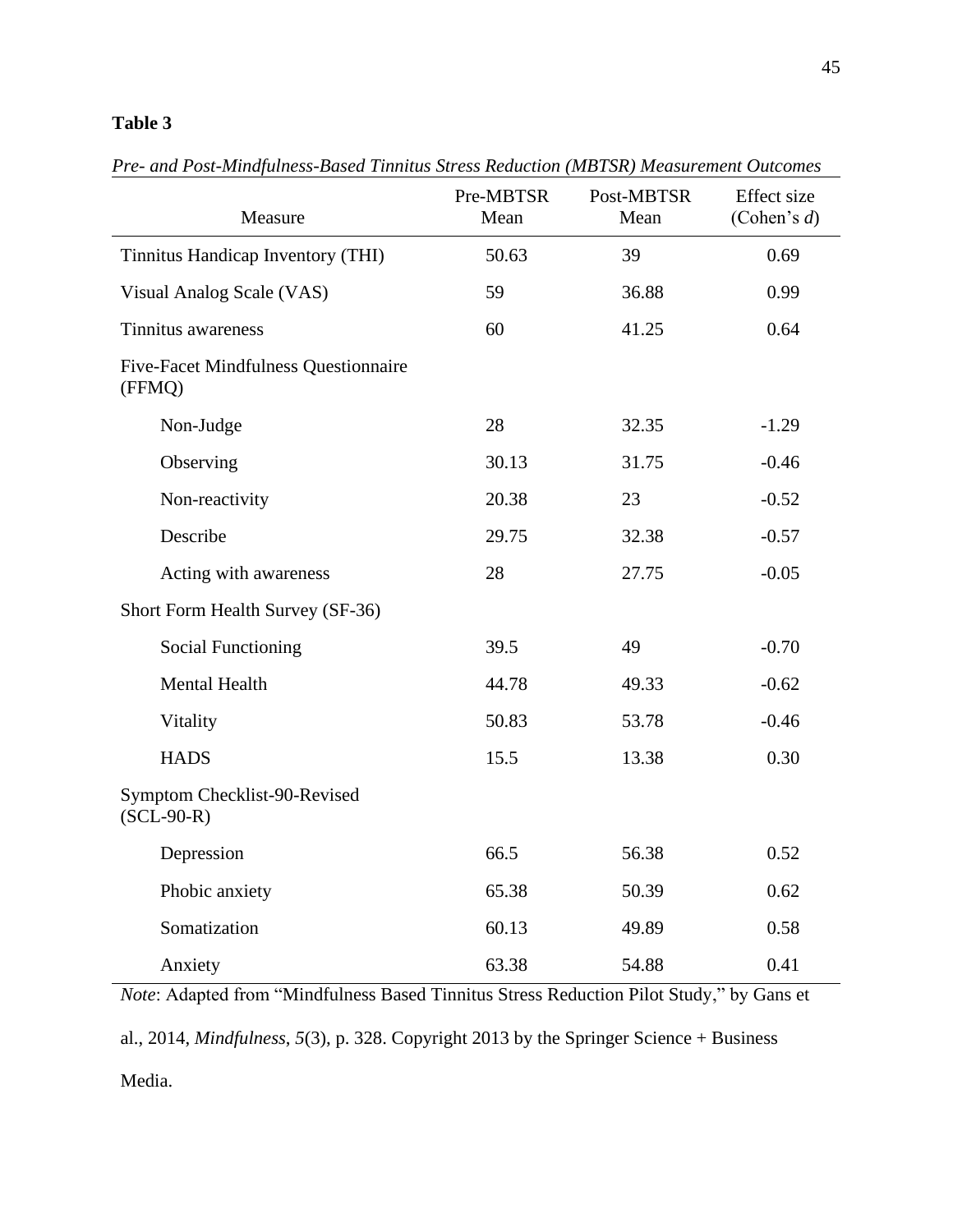In a follow-up study, Gans et al. (2015) studied the long-term benefits of MBTSR. The eight participants who completed the original MBTSR training participated in a follow-up session 12 months post training at the same location of the pilot study. The follow-up session consisted of a 30-minute meditation, participation in group conversation where they shared about their personal experience with their mindfulness practice over the previous 12 months, any barriers to their practice, and any changes they noted in their tinnitus distress. They also shared in an open-discussion about their experience with tinnitus at the present, if MBTSR had any usefulness over time, and whether they practiced the skills taught over the previous 12 months. Measurements of this follow up were obtained by using the THI. Results shown in Figure 1 below suggest that a continued reduction in the THI scores can be sustained over time. Eightyfive percent of the participants reported that they regularly practice mindfulness.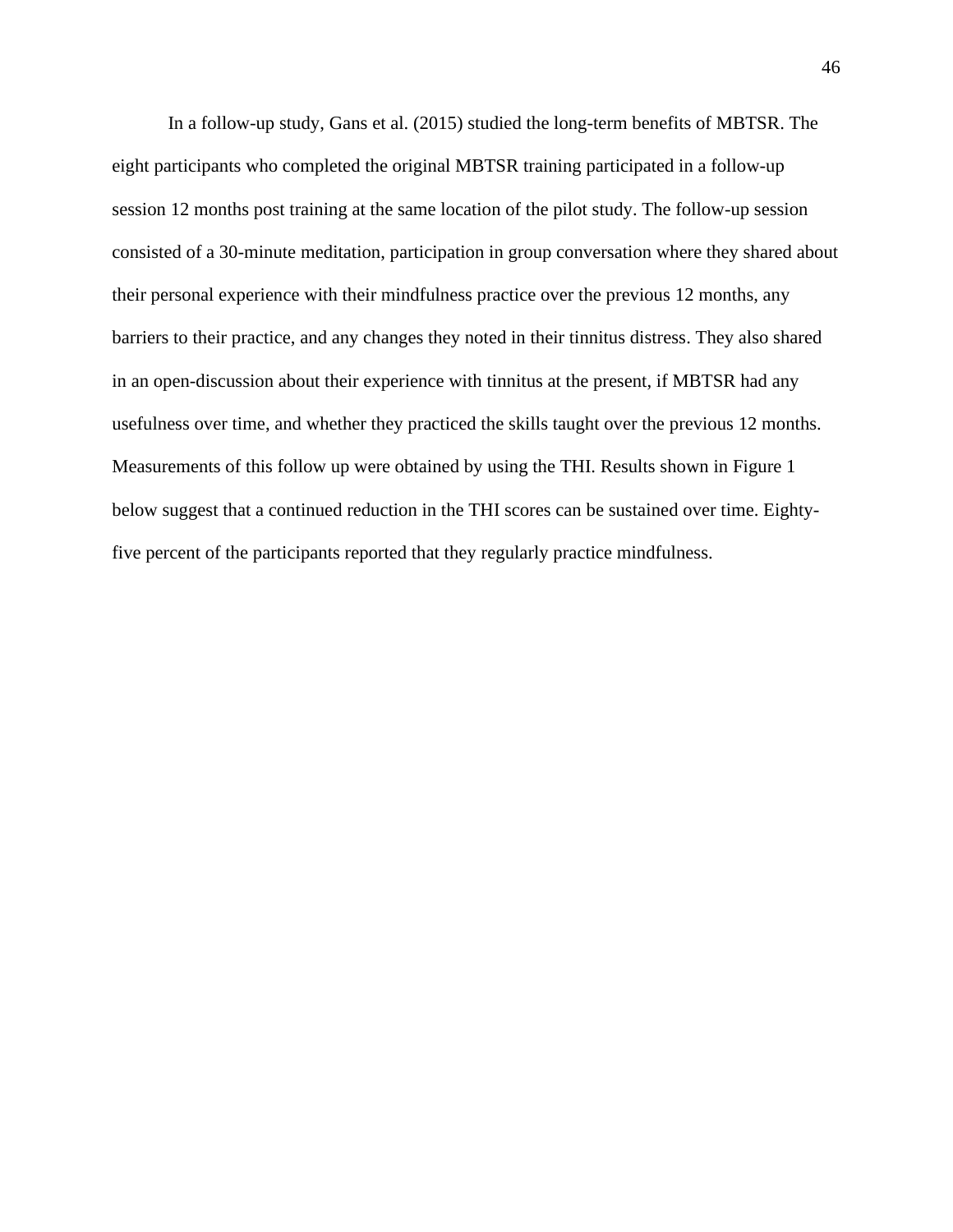## **Figure 1**



*Tinnitus Handicap Inventory One Year After Mindfulness-Based Tinnitus Stress Reduction*

*Note*: Adapted from "Sustained Benefit of Mindfulness-Based Tinnitus Stress Reduction (MBTSR) in Adults with Chronic Tinnitus: A Pilot Study," by Gans et al., 2015, *Mindfulness*, *6*(5), p. 1233. Copyright 2015 by Springer Science + Business Media.

## **Summary**

Simply stated, tinnitus is a complex pathology. Theories about tinnitus origination, effects, and management options are numerous. Those who are affected by tinnitus may have different comorbidities or symptoms. Due to the complex nature and unexplained pathophysiology of tinnitus, management options should be individualized, and evidence-based practice should be used. Numerous studies have shown success with CBT, ACT, TRT, and mindfulness. The expertise of a multidisciplinary team should also be used for best practice management due to the nature of tinnitus and the possible comorbidities that may be present. The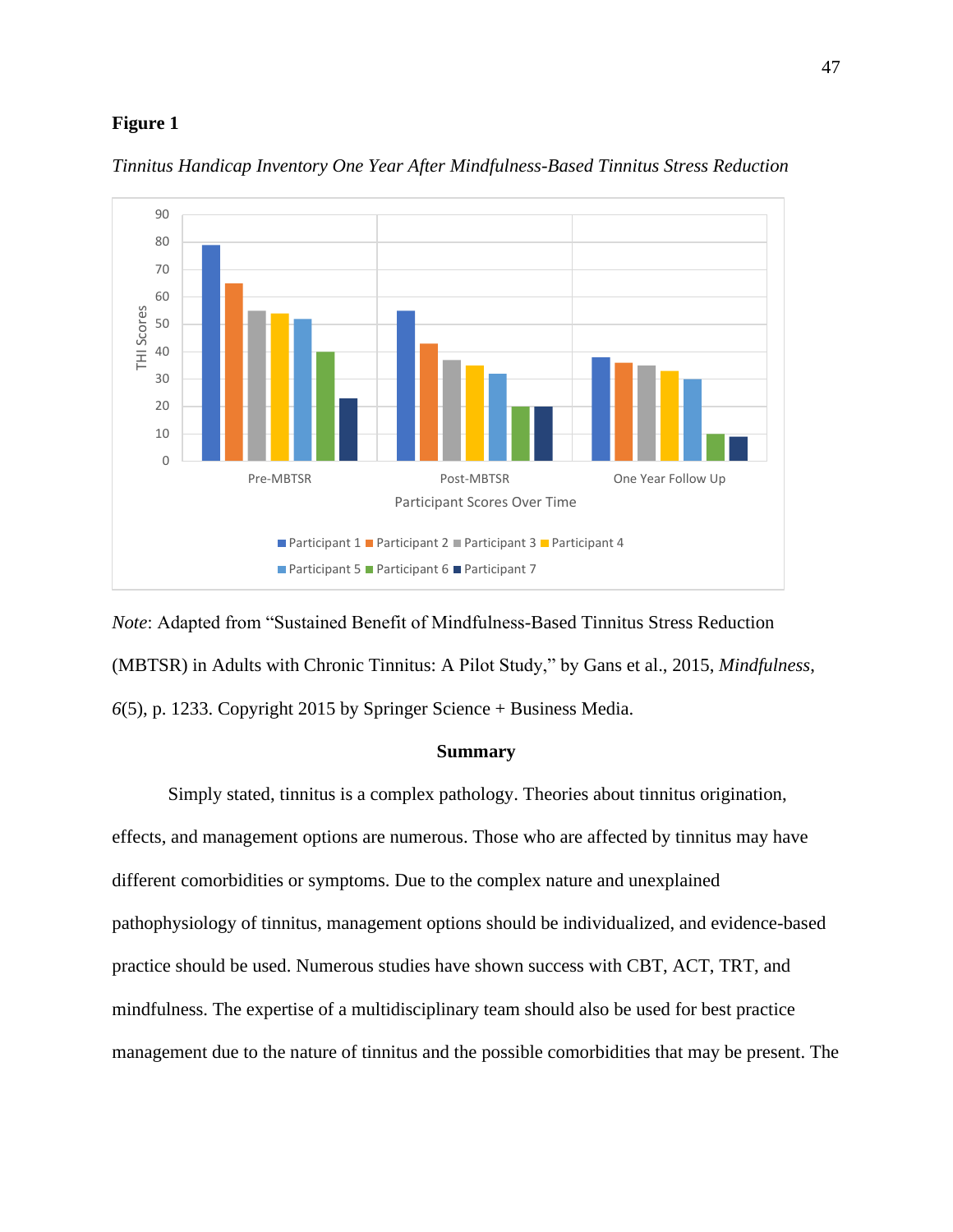next chapter will consider the gaps in the literature and challenges for an audiologist needing evidence-based practice guidance.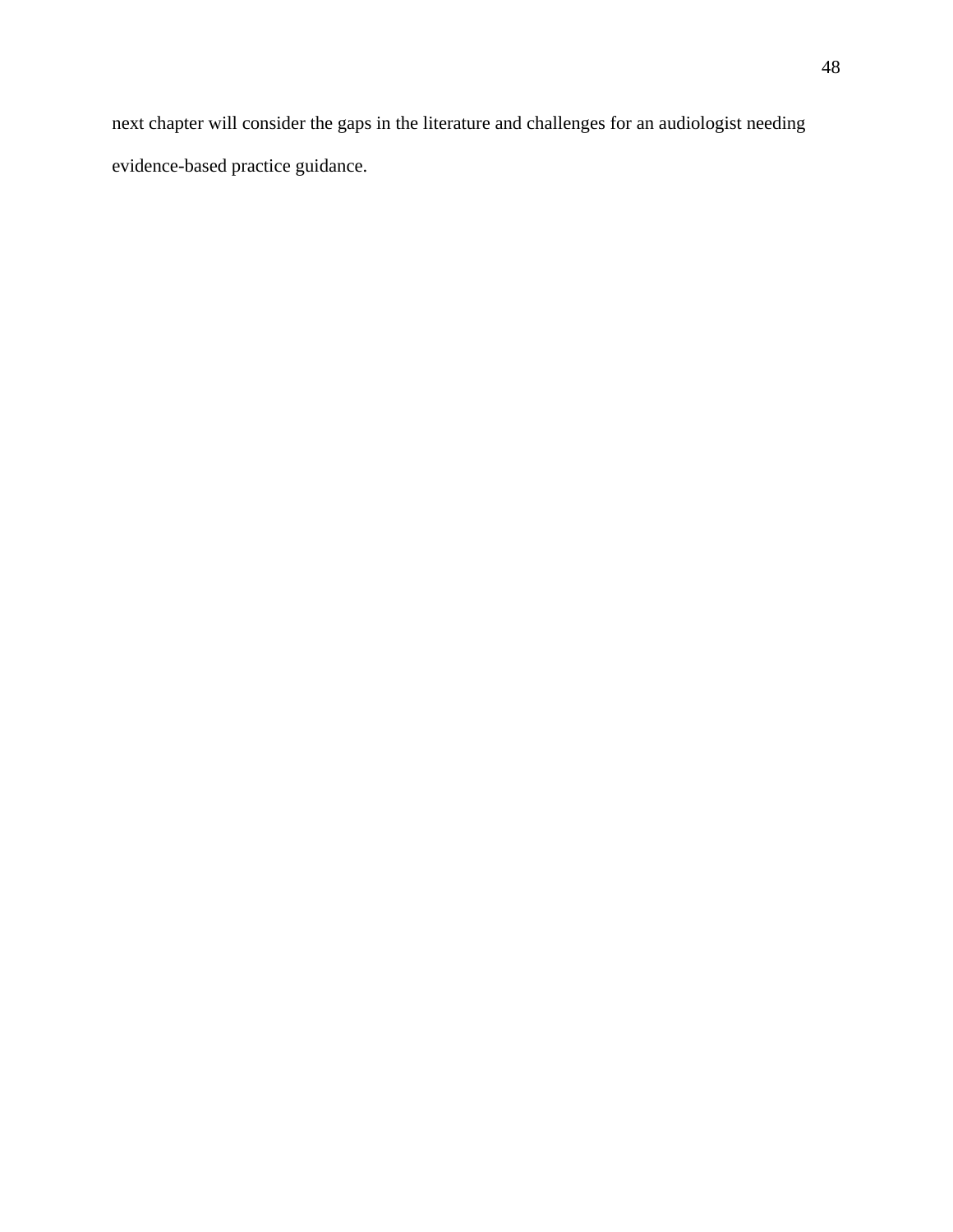# **CHAPTER III**

# **CLINICAL CHALLENGES IN THE MANAGEMENT OF PATIENTS WITH TINNITUS**

Management of tinnitus can be complicated for audiologists, since tinnitus-related complaints can be complex, variable, and diverse both within and across patients. Because there are no objective, diagnostic measures of tinnitus in humans, diagnostic assessment and evaluation of tinnitus are purely subjective, and clinical reports are based upon the patient's perception. Thus, the management of tinnitus may differ for each patient. There are numerous options available to manage the negative reaction to tinnitus since there is no medical cure to eliminate the tinnitus itself. In 2017, Zenner et al. performed a systematic review of management options for chronic idiopathic tinnitus. They reported that almost 60 different treatment modalities had been studied. Identifying which management option is appropriate for the patient with tinnitus may be difficult due to the vast amount of management options available.

# **Gaps in Literature**

The importance of managing the effects of tinnitus is high due to the commonality of tinnitus. Review of the literature shows many studies aiming to identify the causes of tinnitus and how to successfully manage its effects. However, even with the studies available on tinnitus, there are gaps in the literature that must be filled to improve the clinical management of tinnitus.

As stated previously, the evidence-based management options available to audiologists can only succeed if they reduce the negative impact of the tinnitus on a person's QoL. Intervention does not change the occurrence of tinnitus in itself (McFerran et al., 2019).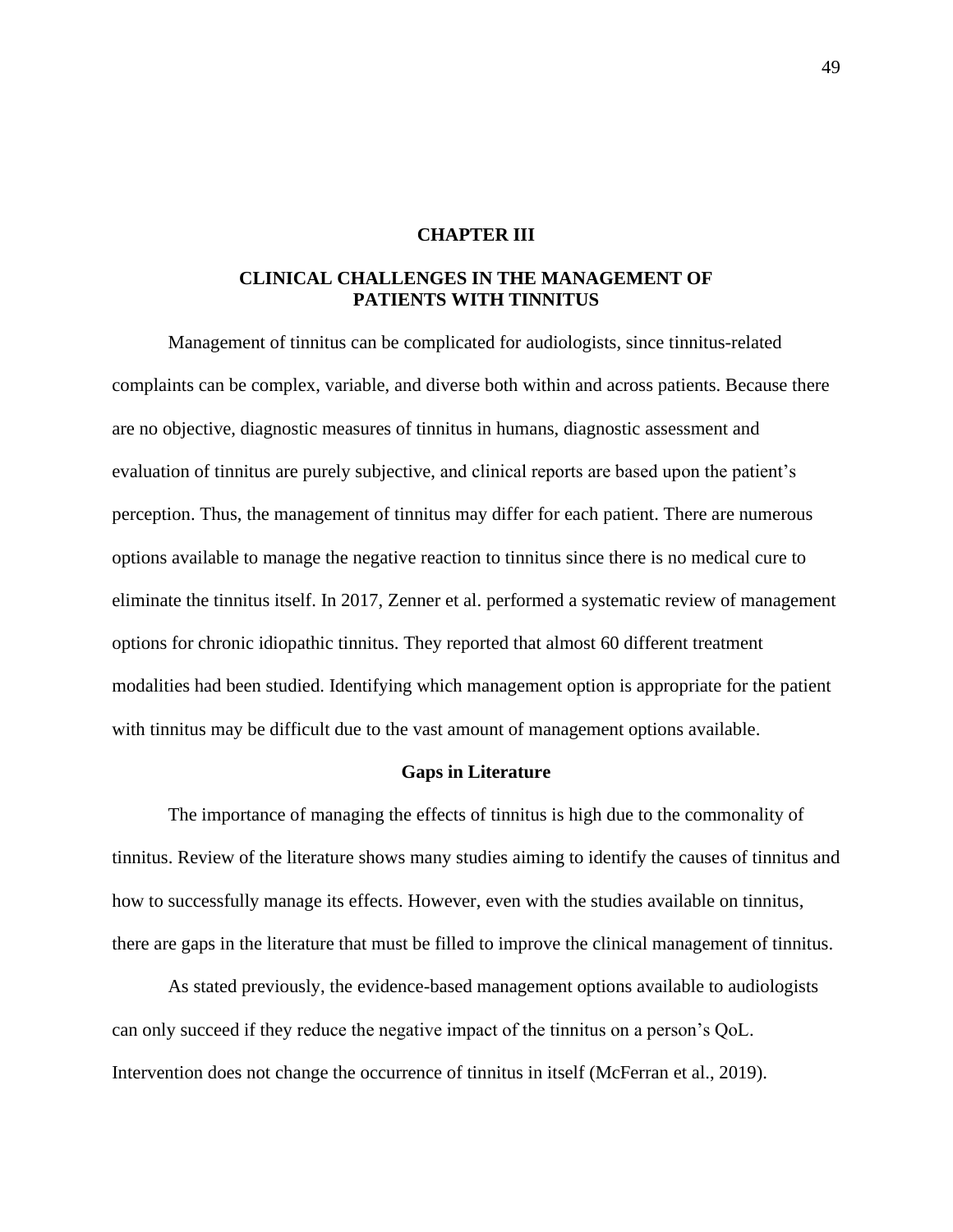Exploration of the significant financial burdens and economic impacts that result from tinnitus is warranted. However, because there are diverse characteristics of tinnitus, unclear definitions of tinnitus, unclear pathophysiology of tinnitus, and lack of research funding, tinnitus research is limited in comparison to other chronic health conditions (McFerran et al., 2019). In 2019, there were 5,509 total registered clinical trials for depression but only 200 for tinnitus. Of those registered trials for depression, 2,440 were trials using drug interventions, and of the 200 trials for tinnitus, there were only 55 using drug interventions. There is currently no drug to cure tinnitus and consequently the medical profession often looks to audiologists for the non-medical management of tinnitus (McFerran et al., 2019).

A cure for tinnitus would mean something different to different communities of people. Researchers, audiologists, general practitioners, ENT physicians, pharmaceutical companies, and patients may all have different ideas as to what a "cure" would look like (McFerran et al., 2019). In a study by Husain et al. (2018), a questionnaire was given to 230 adults with tinnitus and to 68 audiologists. Results indicated that "successful" tinnitus treatment meant something different between the two groups. The audiologists defined treatment success as a decrease in awareness of the tinnitus and stress/anxiety relief. However, for the patient with tinnitus, the defined treatment success was a reduction in the tinnitus loudness and the elimination of tinnitus.

### **Tinnitus Counseling**

In Chapter II, tinnitus counseling was reviewed as a management option for tinnitus. The AAO-HNSF recommends using tinnitus "counseling/education" (Tunkel, et al., 2014). In the guidelines, "counseling/education" for the patient refers to basic information on tinnitus including information "that tinnitus itself is a symptom and not a dangerous disease," that there is no cure for primary tinnitus, information on the association of tinnitus and hearing loss, areas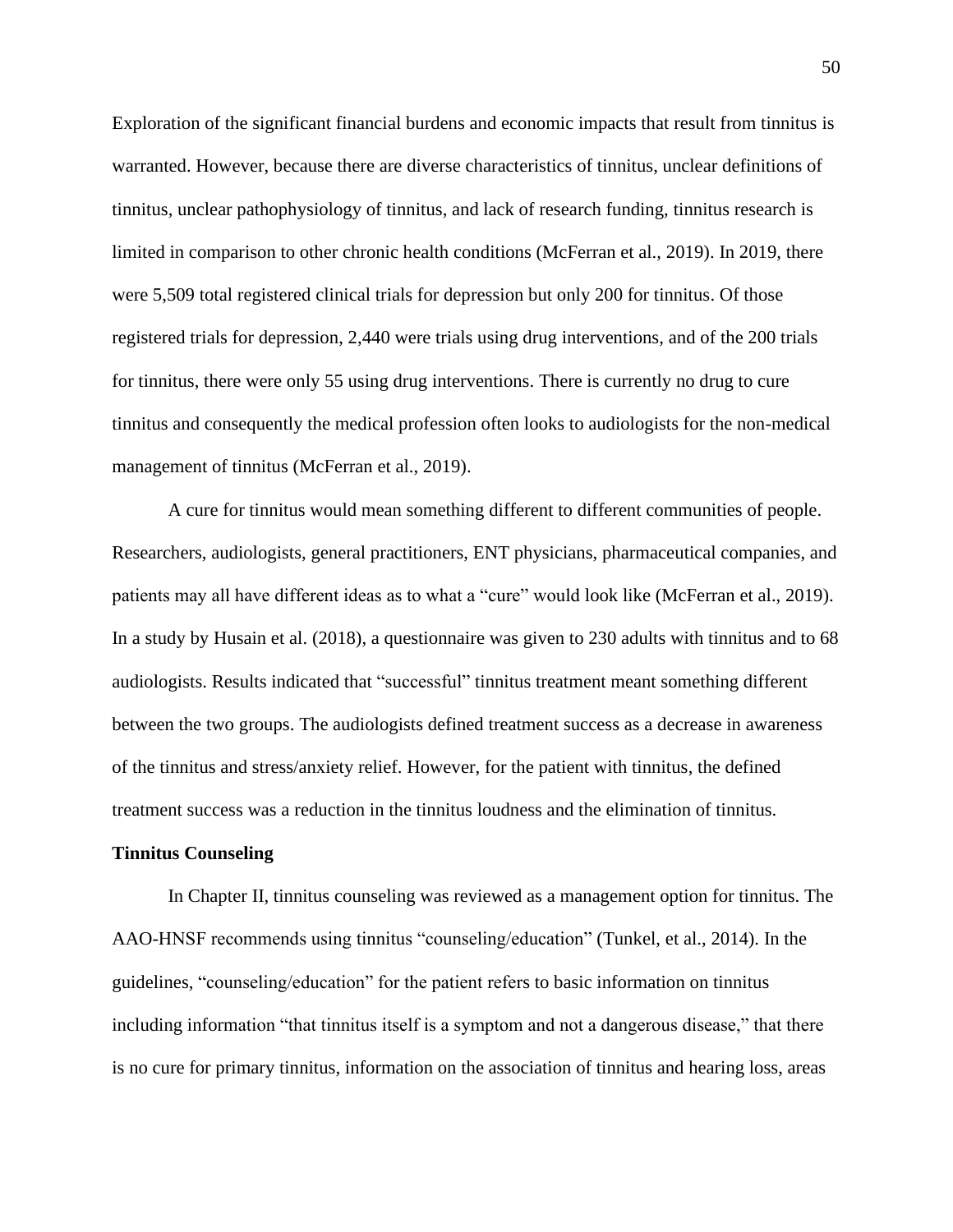primarily affected by tinnitus (i.e., thoughts, emotions, sleep, concentration, etc.), the use of hearing protection, assessment of tinnitus and associated hearing loss, effects that drugs have on tinnitus, and tinnitus management options (Tunkel et al., 2014, p. S18). However, in the tinnitus literature, the definition of counseling and tinnitus education are intertwined. Tinnitus counseling/education has not been studied in a randomized control trial, which would compare tinnitus outcomes for patients receiving counseling/education to patients without treatment or receiving a placebo treatment (Zenner et al., 2017). This could be due to methodological and ethical reasons. As per the review by Zenner et al. (2017), there were no studies available that compared various types of counseling/education. When tinnitus counseling/education was recommended, it was done so in a study that used tinnitus counseling/education in conjunction with other procedures (i.e., CBT, hearing aids, etc.). This lack of evidence-based information may create a dilemma for an audiologist who cannot determine if simply providing tinnitus counseling/education for a patient will be enough to reduce the symptoms of tinnitus or if other management options should be used in conjunction.

### **Clinical Dilemma**

While researching management options for tinnitus and evaluating the gaps in the literature, other questions may cause clinical dilemmas for audiologists. Some of these questions may include: Is it best practice to send a patient out the door with just having tinnitus counseling/education? What if the patient is unable to afford other management options? Will it be best practice to provide only tinnitus counseling/education? Is there one best way to counsel/educate a patient regarding tinnitus when there are so many symptoms associated with tinnitus? When providing a patient with a recommendation for a management option, should it always include tinnitus counseling/education? Suffice it to say that any sort of information or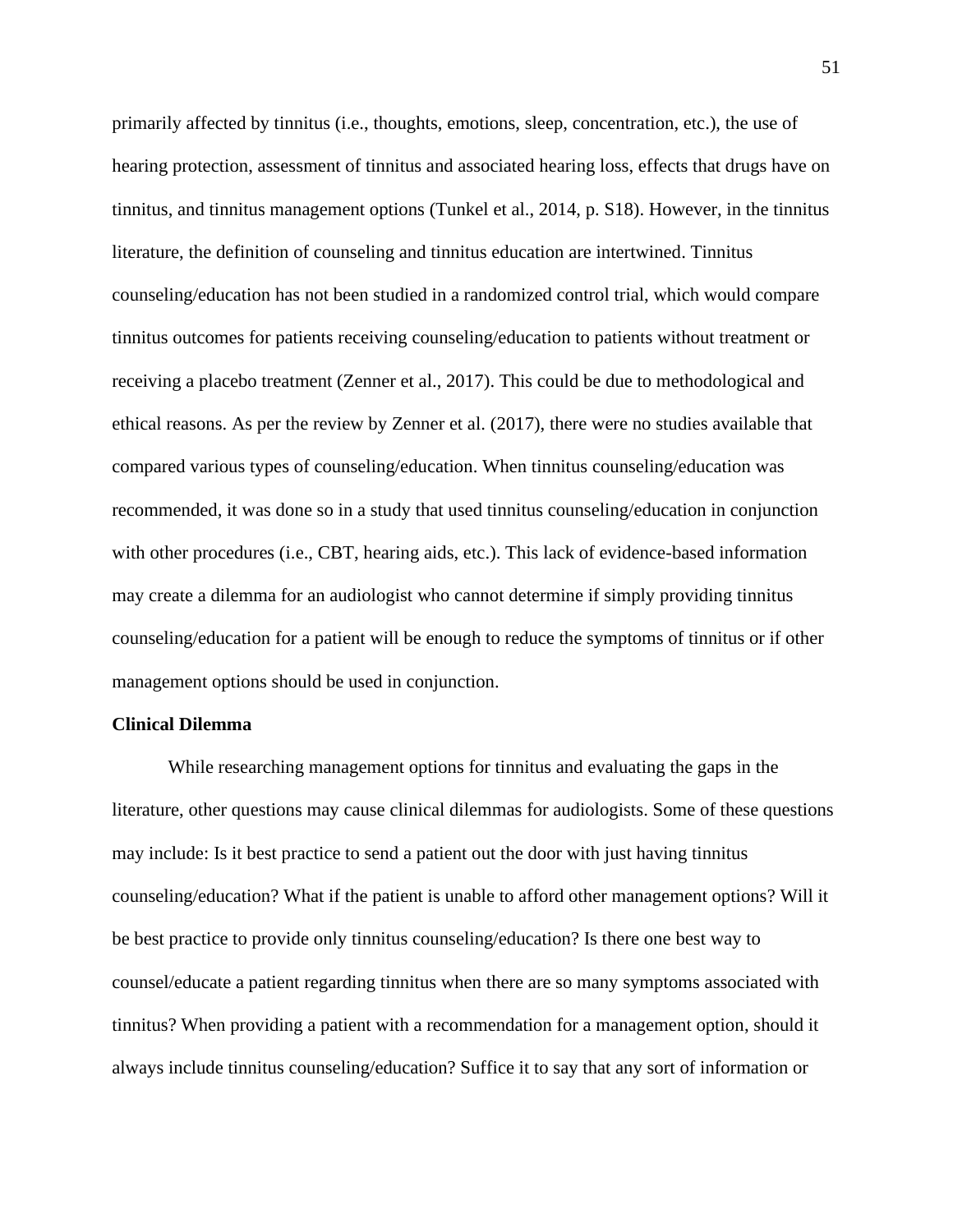resources would be better than none. For an audiologist, it is important to know how to present the right kind of information to achieve the most benefit for a patient with tinnitus. Further research in this area is warranted.

# **Hearing Aids**

The use of hearing aids for the management of tinnitus has also been recommended by the AAO-HNSF when tinnitus occurs in conjunction with hearing loss. Studies included in the literature review in Chapter II revealed that hearing aids may reduce auditory deprivation which may reduce the perception of tinnitus (Noreña & Eggermont, 2006). Hearing aids may also reduce tinnitus distress (McNeill et al., 2012). However, the McNeill et al. (2012) research was not designed as a RCT and did not account for incidental changes to tinnitus distress by other factors (i.e., tinnitus education, changes to tinnitus distress related to other comorbidities, etc.). In a review by Hoare et al. (2014), only one RCT was found out of 330 records on the effectiveness of hearing aids for the management of tinnitus. All other records in this search could not adequately assess the effectiveness of hearings aids for management of tinnitus due to missing data, not addressing the research question, non-RCT study designs, not using a tinnitus questionnaire as an outcome measurement, or not using a control group. Further, there were no studies that compared individuals wearing hearing aids to a placebo group. Consequently, audiologists who rely on hearing aids for the treatment of tinnitus likely do so in the absence of clear clinical evidence and reliance on personal, subjective clinical experience.

#### **Sound Therapy**

As reviewed, sound therapies include several options but generally pertain to the use of any external noise to help reduce the perception of tinnitus (ATA, 2021). Sound therapy options are numerous, and some studies demonstrate that the use of external noise may provide a sense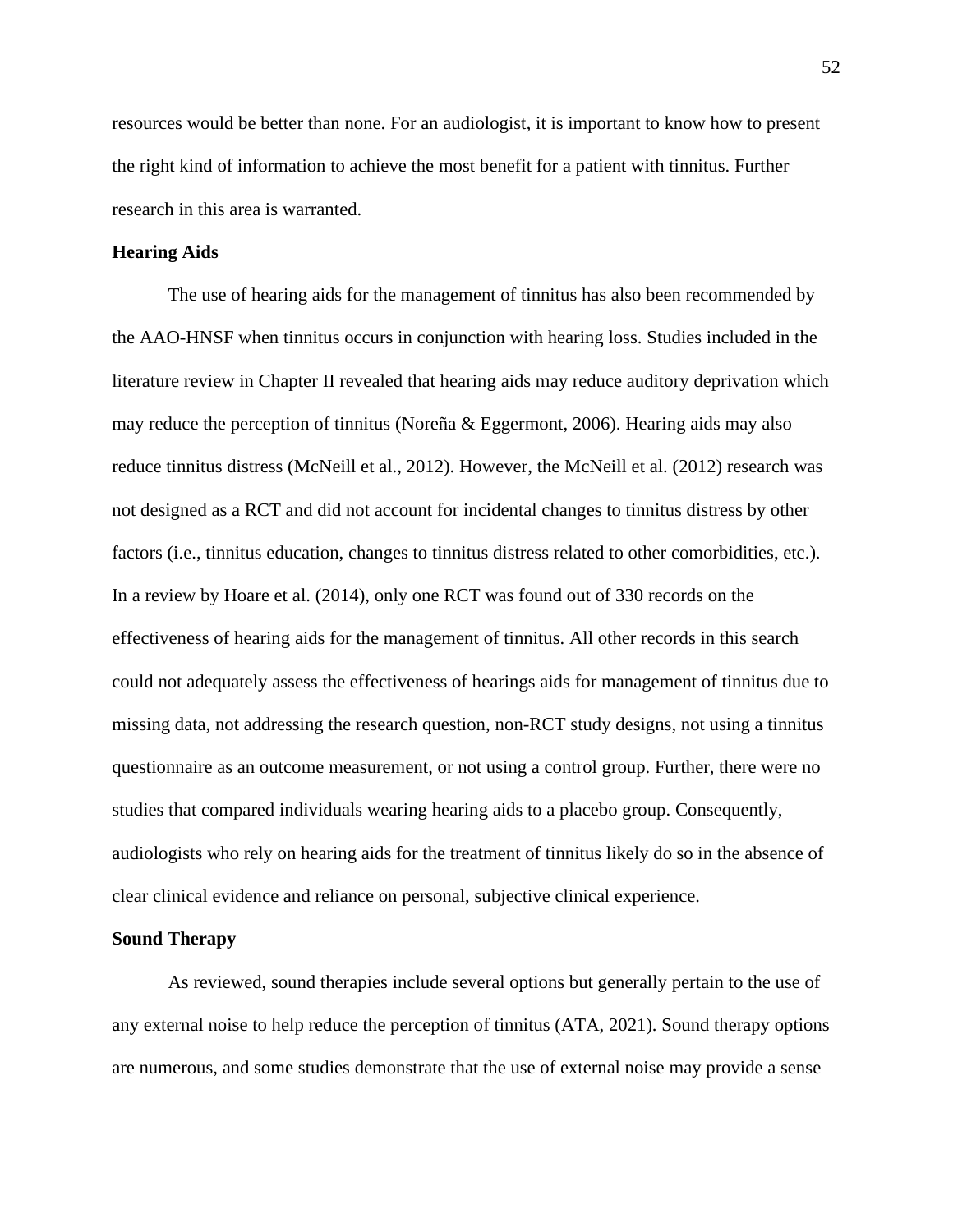of relief, divert attention away from, or even create an environment where it is easier to ignore the perception of tinnitus by the patient (Formby & Keaser, 2007; Henry et al., 2008; Tyler et al., 2020). There are gaps in the sound therapy research literature, as most studies did not isolate the potential benefits from sound therapies and results were confounded by incidental influencers, such as tinnitus education or the use of hearing aids.

# **Psychological Therapy**

Psychological therapies have been used as a management option for tinnitus due to the comorbidities that can be associated with the perception of tinnitus. Dependent upon the type of psychological approach, these therapies may focus on different aspects of tinnitus distress, such as improving coping skills, reducing negative emotions associated with the tinnitus, or even increasing a patient's confidence in influencing the condition. Cognitive behavioral therapy does show high efficacy in several RCT studies. A reduction in tinnitus distress and negative impacts of tinnitus on quality of life has been demonstrated with CBT. However, these improvements have not been shown to decrease the actual perception of the loudness of tinnitus (Zenner et al., 2017). In other words, the therapy improves patient coping, but it does not directly improve the tinnitus condition. In a systematic review by Fuller et al. (2020), seven studies reported "serious adverse effects" from CBT for use of the management of tinnitus. "Serious adverse effects" were categorized as deterioration according to reliable change calculations using the TQ, however this was not explicitly defined. They also did not report the total number of subjects affected by the "serious adverse effects." Fuller et al. (2020) further reported that they were uncertain whether CBT could reduce tinnitus related anxiety or whether it actually increased tinnitus related QoL.

While CBT leads in the amount of RCTs reported in the literature, other psychological therapies have emerged over the years. Acceptance and commitment therapy, TRT, PTM, and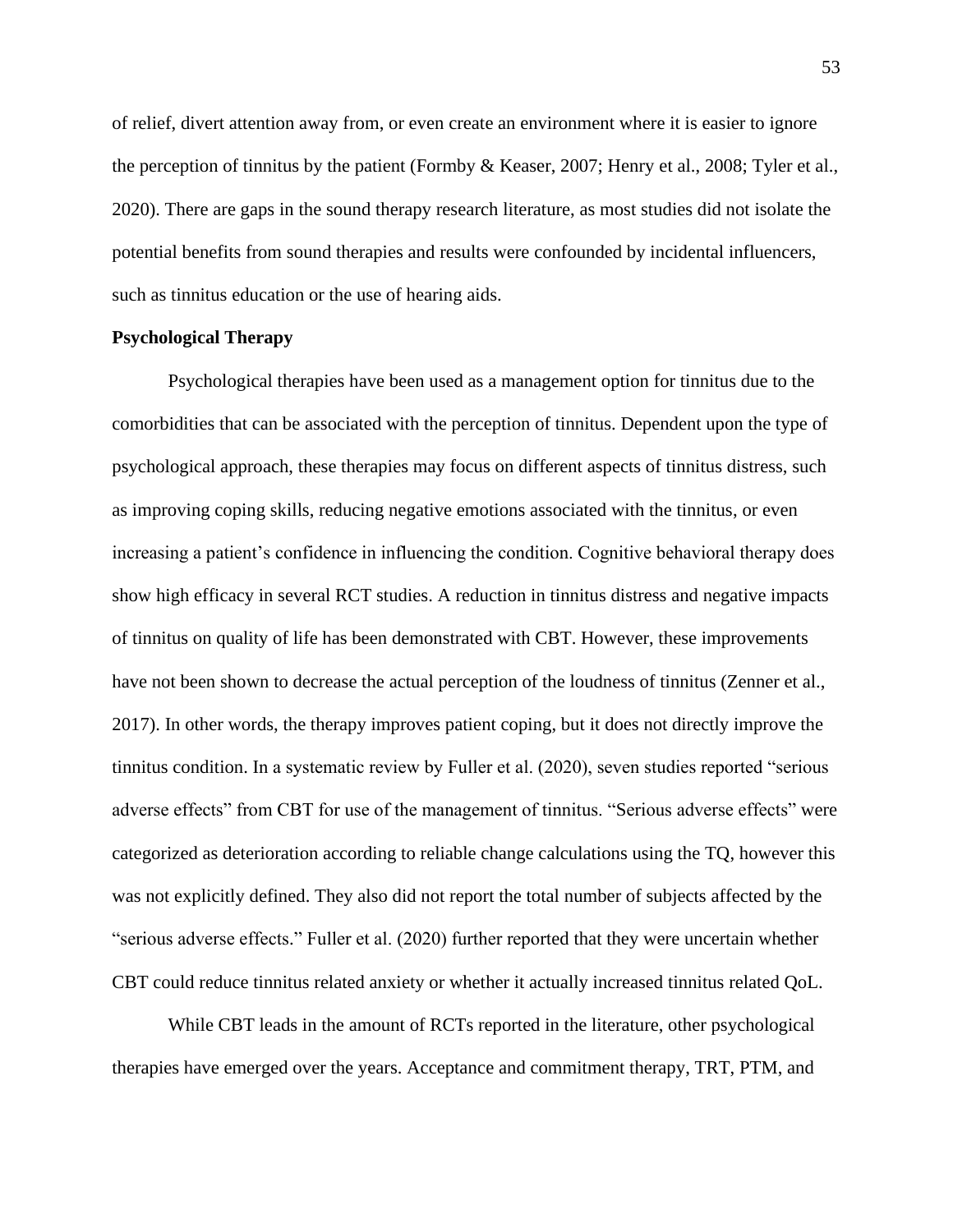mindfulness have all shown preliminary evidence of their effectiveness in reducing symptoms associated with tinnitus, but studies are typically limited to small sample sizes or are not well controlled. These studies do not fully focus on the effects of psychological therapy but instead compare the effects to other modalities.

# **Level One Studies**

There may be several reasons behind the lack of studies that are well-controlled, are peer reviewed, and offer a large enough sample size to warrant clinical effectiveness. One such reason may be that while tinnitus is common, tinnitus severity and tinnitus comorbidities may be hard to control for or may complicate the development and evaluation of intervention strategies (Agency for Healthcare Research and Quality [AHRQ], 2019). Dependent upon the type of research, inclusion requirements may limit sample size to successfully show clinical effectiveness. Inclusion requirements are not the same across studies. Further there is no one questionnaire to assess all aspects of tinnitus and its effects and thus questionnaires are not the same across studies. Lastly, large, randomized control studies or longitudinal studies are expensive to conduct and if research into tinnitus treatments is not a high priority for large funding agencies, or is beyond the budget of smaller funding agencies, the work goes undone.

### **Future Needs in Tinnitus Research**

There is a need for future studies in tinnitus to eliminate incidental factors and to compare each management technique to a placebo group. Further, while many psychological therapies incorporate the use of mindfulness into therapeutic approaches, there are few studies that focus on the "mindfulness" portion as a singular management option for tinnitus. The few studies that have used a mindfulness-based program to manage the symptoms of tinnitus have been very small in sample size. Effect sizes are used instead of levels of significance and are not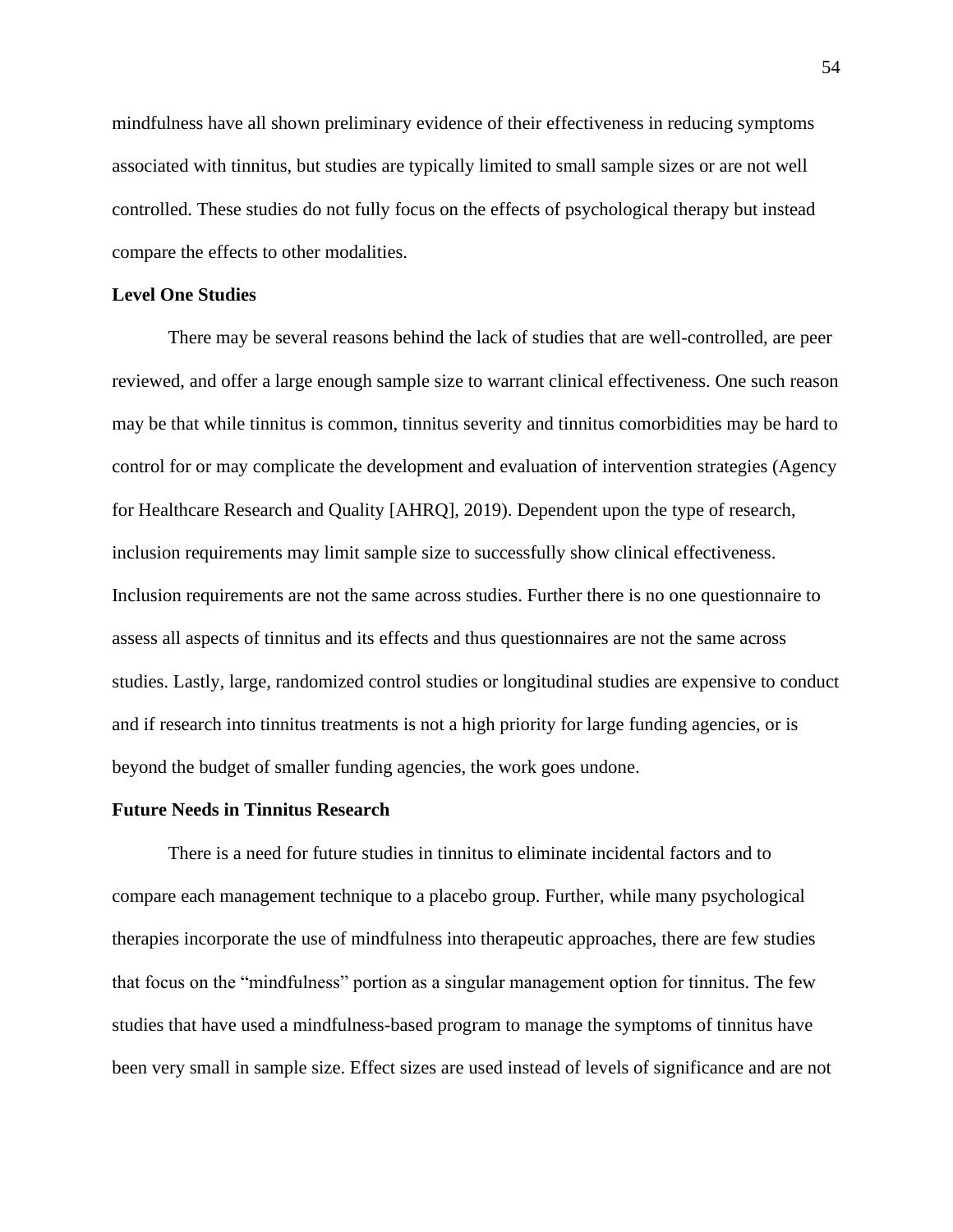consistent across all studies. However, for a mindfulness-based program, a small class size is warranted for appropriate focus from the instructor to the student. Further, a typical mindfulnessbased class is 8 weeks in length. For research studies to incorporate a mindfulness-based therapy for tinnitus, patients from several classes would need to be enrolled. If the mindfulness course is taught by different instructors at different points in time for different patients, the results may be confounded. These issues are difficult to control. Further, some of the existing studies on mindfulness as a tinnitus treatment did not disclose whether the participants were using other management options (i.e., hearing aids, sound therapies, or tinnitus education). These studies did not compare mindfulness with a control group, which again could be due to methodological or ethical reasons. However, even if a control group was included in the research design, it may be difficult to have a well-controlled study because the diversity within the tinnitus patient population, varied experiences with unconventional treatment approaches, and the lack of knowledge regarding the underlying pathophysiology would make categorization of patients into cohesive tinnitus groupings very difficult and likely expensive to screen the large numbers needed to find similarities.

From a clinical viewpoint, differentiating what may in fact be beneficial for each individual patient may be overwhelming when considering all the research that might guide evidence-based practice. There is no consensus in the research literature. Research in the general area of mindfulness has shown improvement in many symptoms with lasting benefits. However, further research in this area is needed as there are only a handful of studies and the number of participants is small. Further, a protocol for a mindfulness-based program for tinnitus is warranted as the research studies to date varied in terms of the MBSR format.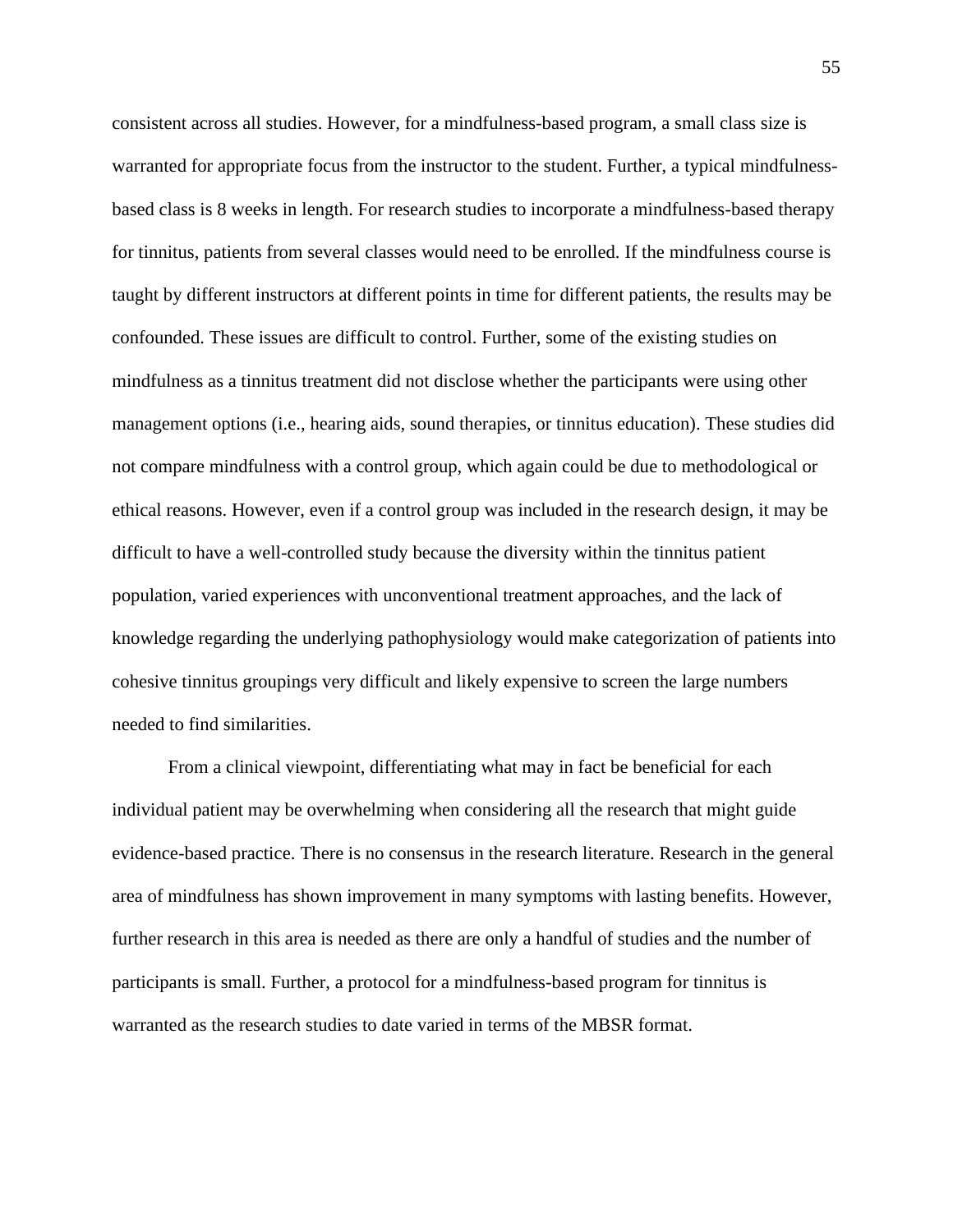# **Influential Factors on the Clinical Management of Tinnitus**

To improve the clinical management of tinnitus, some influential factors need to be considered. Adequate and consistent training is needed in the areas of tinnitus and counseling during coursework in a doctoral audiology program and throughout an audiologist's career. Not all universities that offer a graduate program in audiology require the same courses to graduate. Guidelines are provided to universities through accrediting bodies, such as American-Speech-Language Hearing Association (ASHA); however, this does not mean that all classes and clinical experiences are similar. For those universities that offer courses in tinnitus, there is variability with regard to course content. The same concept goes for other healthcare professionals who will likely encounter patients who suffer from the effects of tinnitus during their routine clinical practice. In these fields outside of audiology, adequate or consistent training in counseling, tinnitus education, and tinnitus management is vital.

Knowledge and skills in the following areas are recommended for audiologists credentialed by American Speech-Language-Hearing Association (2021):

Providing assessments of tinnitus severity and its impact on clients'/patients' activities of daily living and quality of life. … Counseling clients/patients regarding the audiologic significance of tinnitus and factors that cause or exacerbate tinnitus to resolve misconceptions and alleviate anxiety related to this auditory disorder. … Counseling clients/patients to promote the effective use of ear-level sound generators and/or the identification and use of situationally appropriate environmental sounds to minimize their perception of tinnitus in pertinent situations. … Counseling clients/patients to facilitate identification and adoption of effective coping strategies to reduce tinnitus-induced stress, concentration difficulties, and sleep disturbances. (sections 9-11)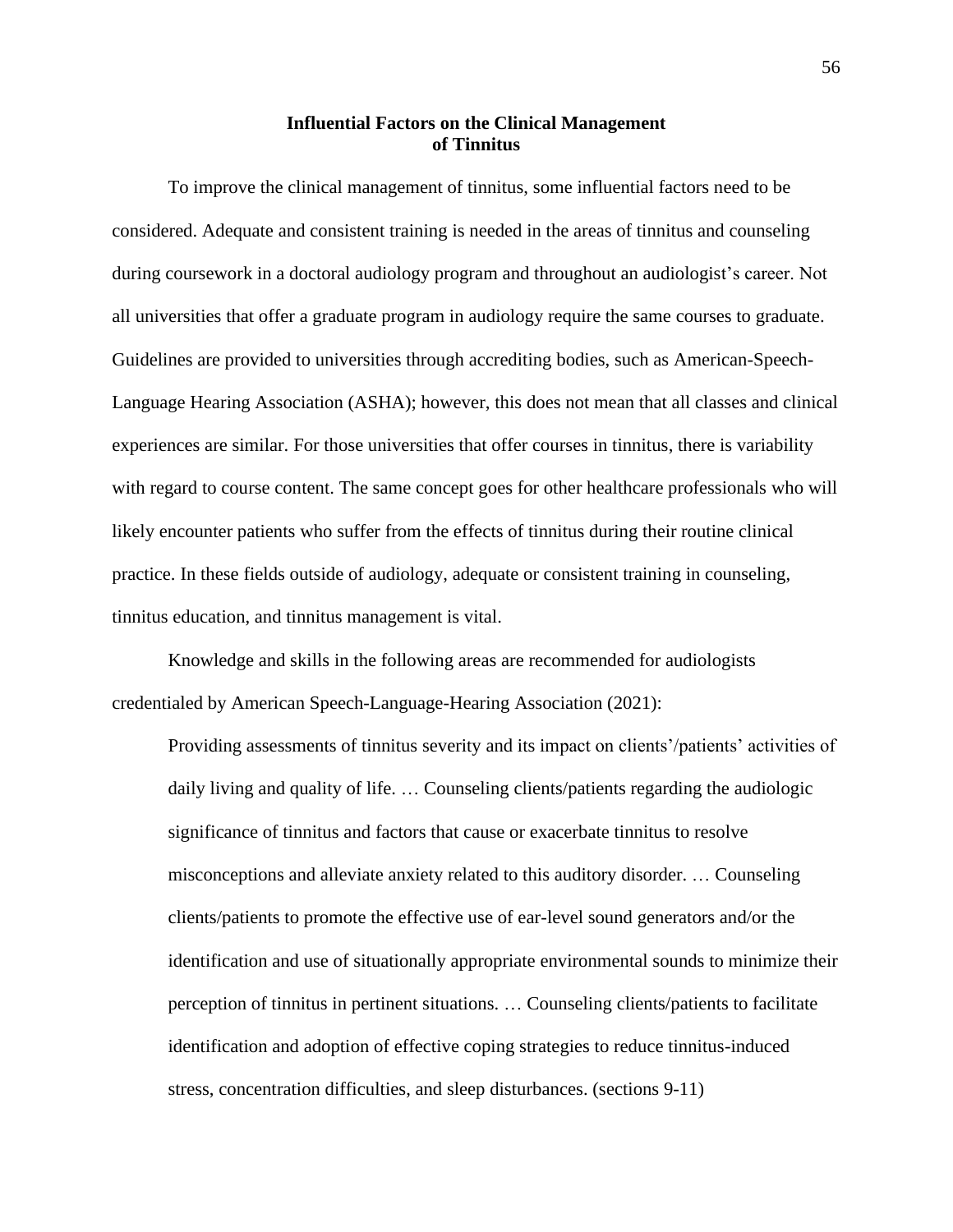The American Board of Audiology (ABA) is part of the American Academy of Audiology, which is another credentialing agency for audiologists (The American Academy of Audiology, 2022). Currently, there is a certificate program in tinnitus to provide information on assessing and managing patients with tinnitus.

Access to trusted information is an important factor for both audiologists and for their patients. Trusted information can be hard to find when there are so many management options available for tinnitus, and reporting practices could potentially distort the interpretation of studies to influence the decisions of clinicians (Velde et al., 2021). Velde et al. (2021) reviewed RCTs with tinnitus-related outcomes for "spin" in PubMed that were published from 2015 to 2019. "Spin" was referred to as "reporting practices that could distort the interpretation and mislead readers by being more optimistic than the results justify, thereby possibly changing the perception of clinicians and influence their decisions" (Velde et al., 2021, p. 1). Results indicated that 39% of the 87 studies reviewed contained "actual spin" that was mostly found in the conclusions. "Selectively focused spin" was found in 56% of the studies, and "linguistic spin" ("tendency towards an effect") was found in 17% of the studies. They concluded that there is room for improvement for reporting and interpreting results so as not to mislead the readers and that there must be an awareness of "spin." These authors suggested that editors of journals themselves should be responsible for the review of tinnitus research articles to assess and address "spin." Consumers of research should be assured that research results are presented accurately and truthfully.

#### **Summary**

There are gaps in the tinnitus management research literature. There is a disconnect between what a patient wants (reduction or elimination of the loudness of their tinnitus) and the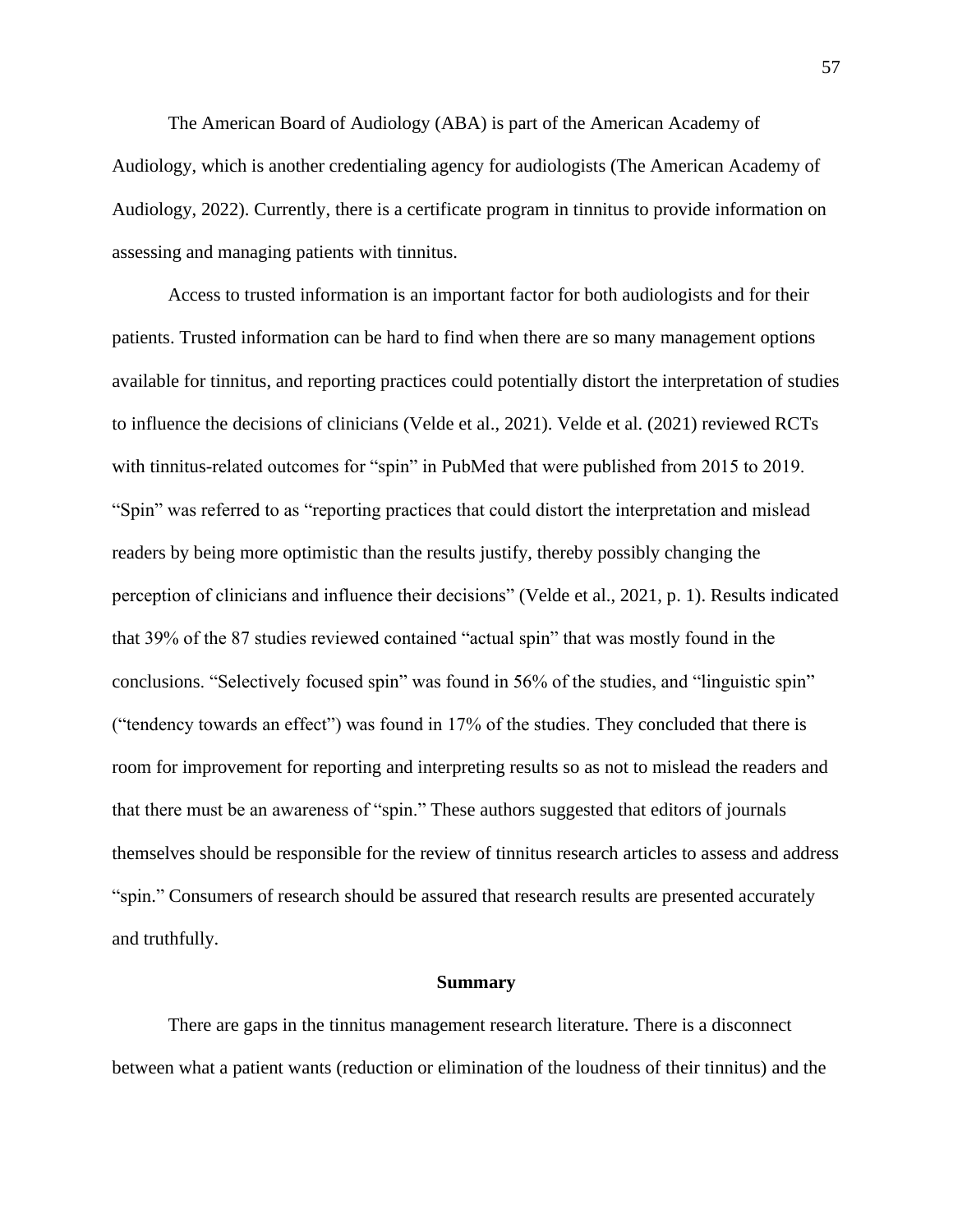reality that there is no cure for tinnitus. Instead, the only realistic option is to attempt to manage the tinnitus to help reduce the negative effects that tinnitus has on quality of life. High-quality research is needed in the area of tinnitus and its management options. Credible resources are warranted for audiologists as they consider the best evidence-based management options for patients. There is no consensus regarding management options that would apply to all patients with tinnitus, and there is incomplete information regarding emerging strategies such as mindfulness. The next chapter will delve into the fundamentals of mindfulness and mindfulnessbased training programs as a potential management option for tinnitus from a practical point of view.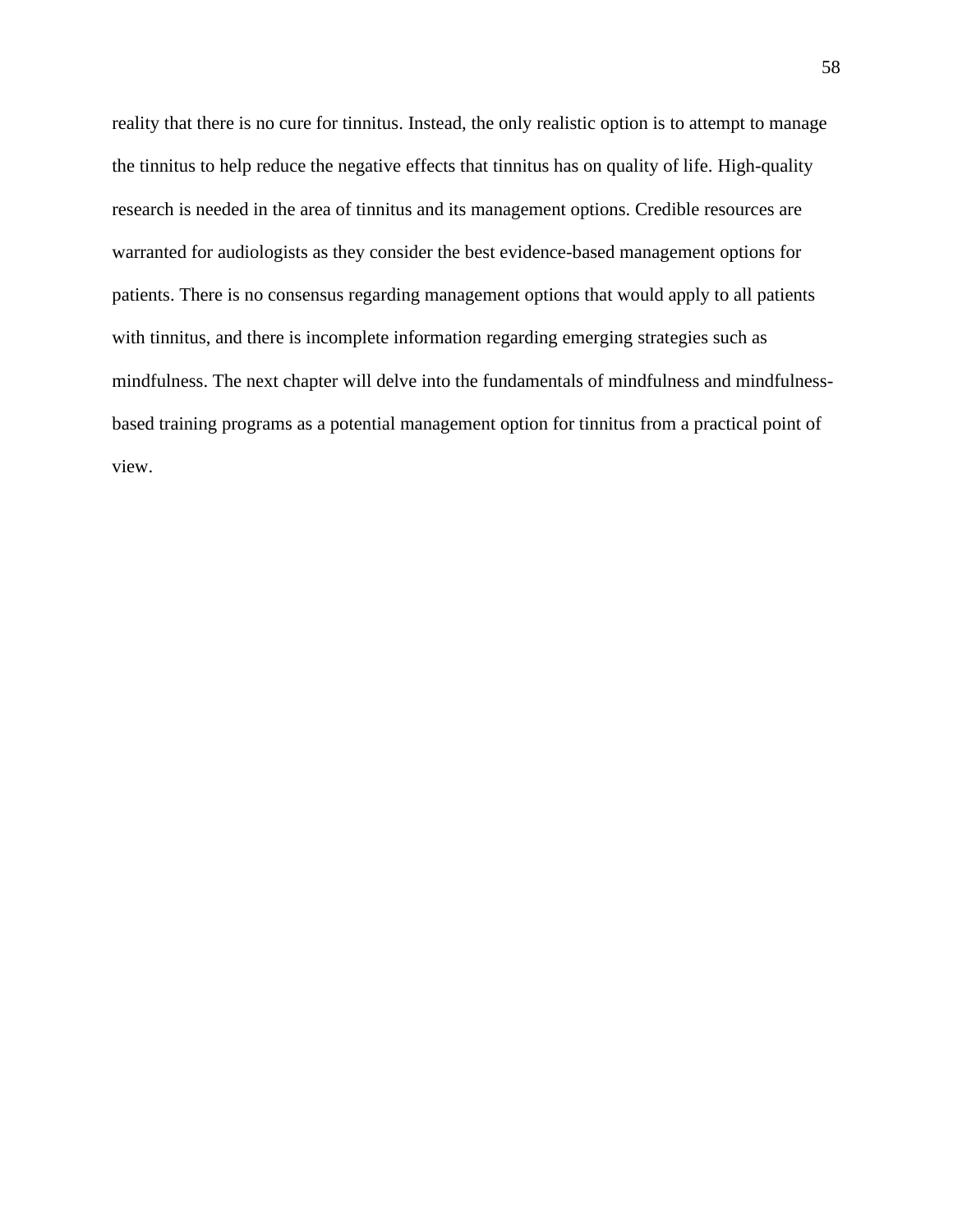## **CHAPTER IV**

## **FUNDAMENTALS OF MINDFULNESS AND MINDFULNESS PROGRAMS**

Mindfulness is rooted in Buddhist meditative practices with multiple benefits substantiated by many different medical fields (Creswell, 2017; Gans, 2010). Although, research in the area of managing tinnitus through the use of mindfulness is not widely investigated, research in using mindfulness for reducing general negative reactions is available. Negative reactions can occur with tinnitus. These reactions can be expressed in a variety of ways and include, but are not limited to, anxiety, depression, loneliness, sleeplessness, anger, and frustration (Sweetow, 1986). Evidence-based mindful practices can help to reduce a variety of those negative reactions (Gans et al., 2014; Ludwig & Kabat-Zinn, 2008). By extension, mindfulness may reduce the reactions to tinnitus and help an individual develop strategies to change their perception of tinnitus (Creswell, 2017; Gans, 2010).

The recommendations in this manuscript for the use of mindfulness as a management option for tinnitus are based on the limited studies in managing tinnitus with mindfulness and on evidence-based practice in reducing negative reactions in other health-related fields. Recommendations also come from research evaluating mindfulness and chronic pain, as chronic pain and tinnitus have similar links and characteristics (Coderre et al., 1993; Møller, 2000; Price et al., 1992; Vanneste et al., 2019).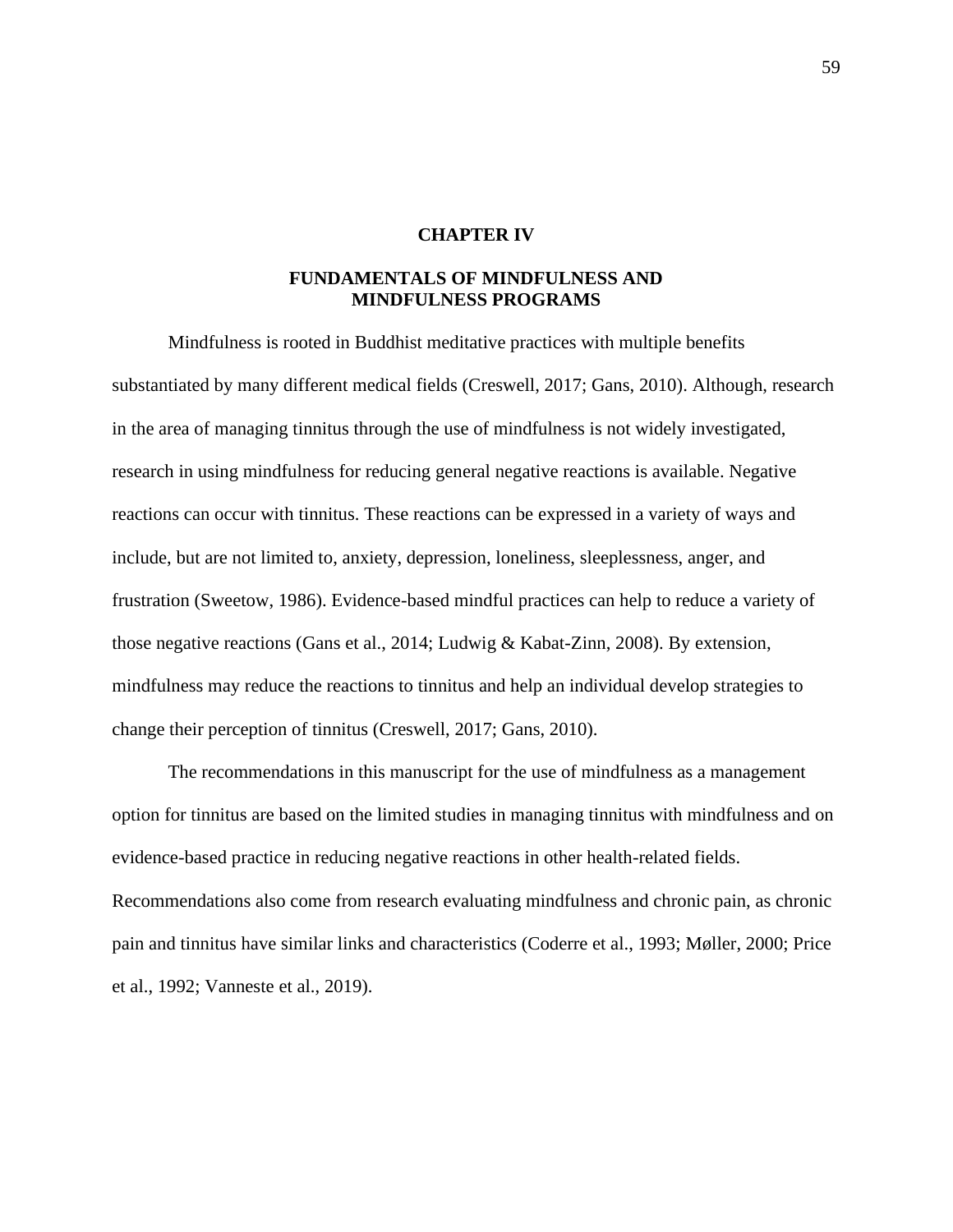The following sections attempt to answer some of the questions that an audiologist may have about mindfulness and provide possible resources to audiologists who work directly with patients suffering from the effects of tinnitus.

## **Defining Mindfulness**

"Mindfulness" is a type of meditation. Meditation can be defined as continued or extended thought, reflection, or contemplation. The word originates from the Latin root *meditationem* meaning "a thinking over" (Random House, 2021, section 2). Meditation is also defined as a "continuous and profound contemplation or musing on a subject or series of subjects of a deep or abstruse nature" (IXL Learning, 2022, section 2).

The mind needs to be calm and focused in order to meditate and give contemplation or reflection. The average number of thoughts per day for adults has been speculated about in the literature with varying numbers. One recent research article suggests that an adult human has on average 6,000 thoughts per day, with many of those thoughts being repeated or linking to a multitude of different thoughts (Tseng & Poppenk, 2020). With multiple thoughts every day, it can make it difficult to concentrate because most of these thoughts tend to be cyclical. When thoughts are repeated several times throughout the day, caused by rumination/worry, anxiety, depression, or even isolation, the ability to slow down and relax, reflect, or even concentrate, can become difficult due to the constant distraction. Maladaptive habits and behaviors can be created by this constant rumination on thoughts (Segal et al., 2002).

The use of "meditation" offers a way to focus a person's thinking to help calm the ever ebbing and flowing thoughts. But to go a step further, the use of "mindfulness" takes the ever ebbing and flowing thoughts and reduces the emotion(s) associated with them. The use of mindfulness teaches the brain to identify the presence of the thought but attaches no negative or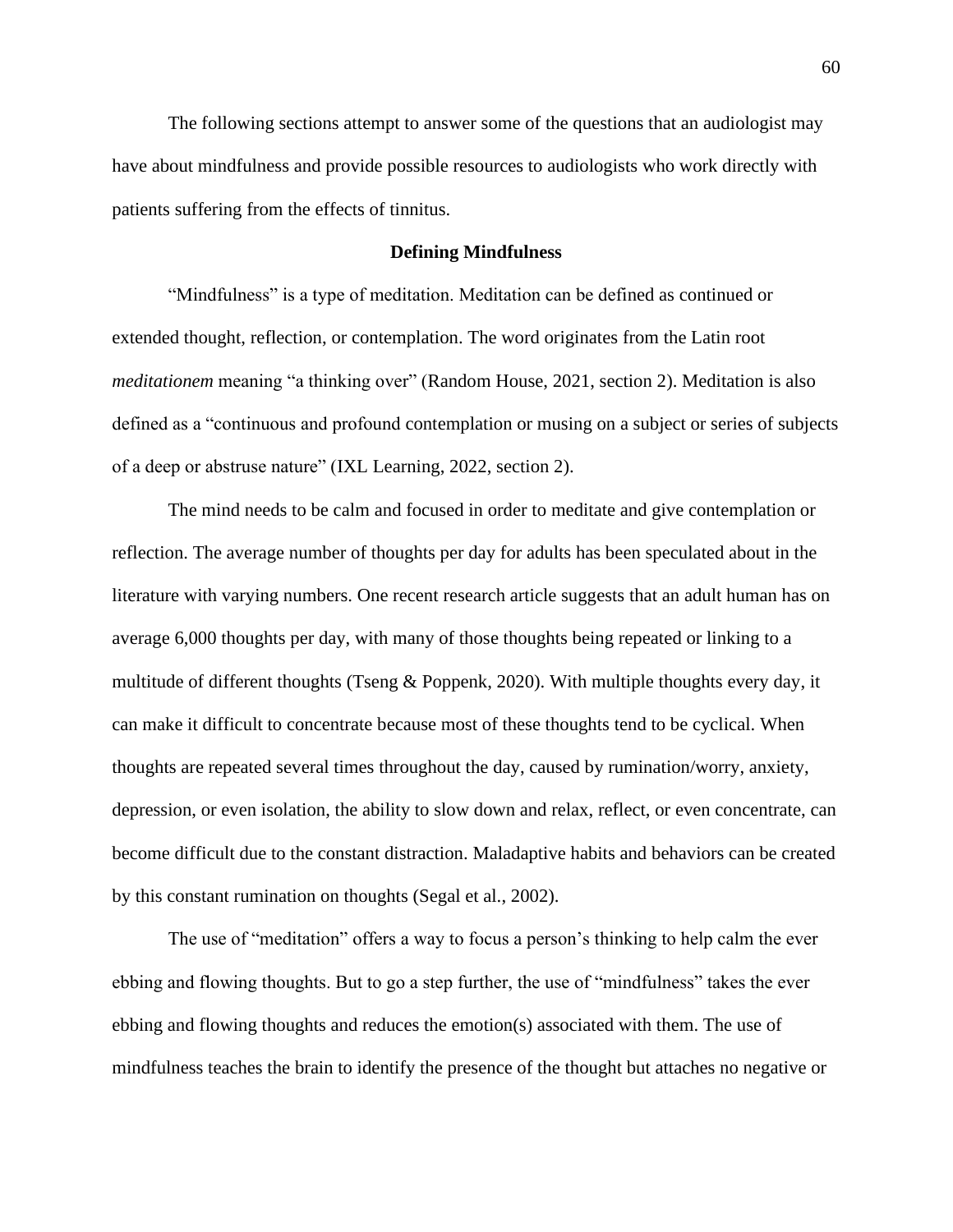positive association to it, and then guides the brain back to focusing or re-centering back to the breath. By reducing the attachment of emotions to thoughts, the brain is able to focus attention on whatever arises in thought and simply just observe that a thought is present at that moment in time.

When difficult or painful thoughts occur, mindfulness teaches compassion as an important component when observing the thoughts. In Asian languages, the words for "mind" and "heart" are the same, giving rise to "self-compassion" to what is happening in the moment (Kabat-Zinn, 2013). Self-compassion is composed of self-kindness (grace and understanding towards oneself in times of pain and failure), common humanity (one's experience is not separate and isolated, but part of a larger human experience that is shared by many), and mindfulness (balancing painful thoughts and feelings without over-identifying with them; Neff, 2003).

The mere presence of thoughts is valued through cultivation of mindfulness by awareness of cognitive, emotional, and physical processes. Kabat-Zinn (2013) calls this a "present-moment awareness." This "present-moment awareness" helps to decrease maladaptive habits and reactions and create a psychological flexibility, which is another key component in mindfulness (Kabat-Zinn, 2013). "Present-moment awareness" cultivates a way to purposefully pay attention by being more responsive and noticing more through paying attention to the moment and not focusing on the past or future. The rationale is based upon the observation that the "present moment" is the only time that the body can learn, experience all the senses, express love, and communicate simultaneously. Kabat-Zinn (2013) notes that the body is in the present and so should the mind be. Focusing on the present moment also offers a better connection with the body to better accept bodily pain and lower stress and creates connection with others, generating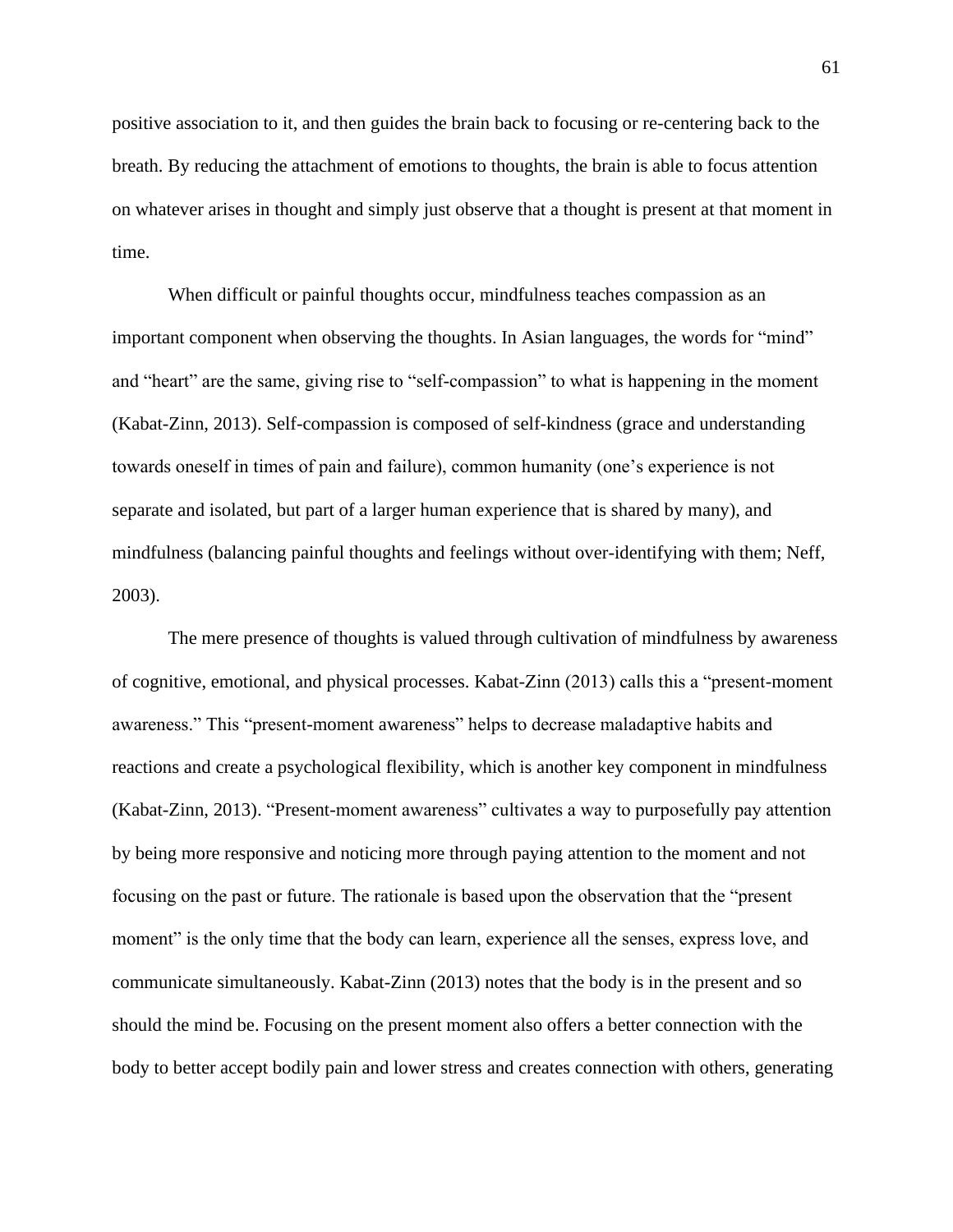more community harmony, compassion (including self-compassion), improved focus, and reduction in the constant cycling of brain chatter.

Mindfulness practices can be used in a formal or informal practice approach. Formal practice involves meditation only, in which the mind is only focused on the meditative technique, with an intentional commitment of time. Types of meditative techniques can be done in various ways (i.e., sitting down, body scan, mindful movement, mindful yoga, etc.). These formal practices occur on a regular basis and have varying periods of time depending on the type of meditative technique. These practices start with small meditation time frames and increase as the mind adapts to concentrating for longer periods of time. However, informal practice aims at "cultivating a continued awareness in all activities of daily living" (Kabat-Zinn, 2003, p. 147). The informal practices involve developing awareness in the present moment through body sensations, sensory inputs, and thoughts during day-to-day activities, such as while eating, walking, or brushing the teeth (Kabat-Zinn, 2003). Informal mindful practices are taking the meditation used in formal practice and applying it to circumstances, events, and activities, in everyday life.

Mindfulness takes patience and time to develop with continued practice over time. This practice "is better understood as a way of being, a way of seeing, which is embodied, inhabited, grown into, through the implementation of the methods and techniques that comprise the discipline," without the expectation of anything specific (Kabat-Zinn, 2003, p. 148). The practice of mindfulness is typically cultivated through a structured course in a mindfulness training program.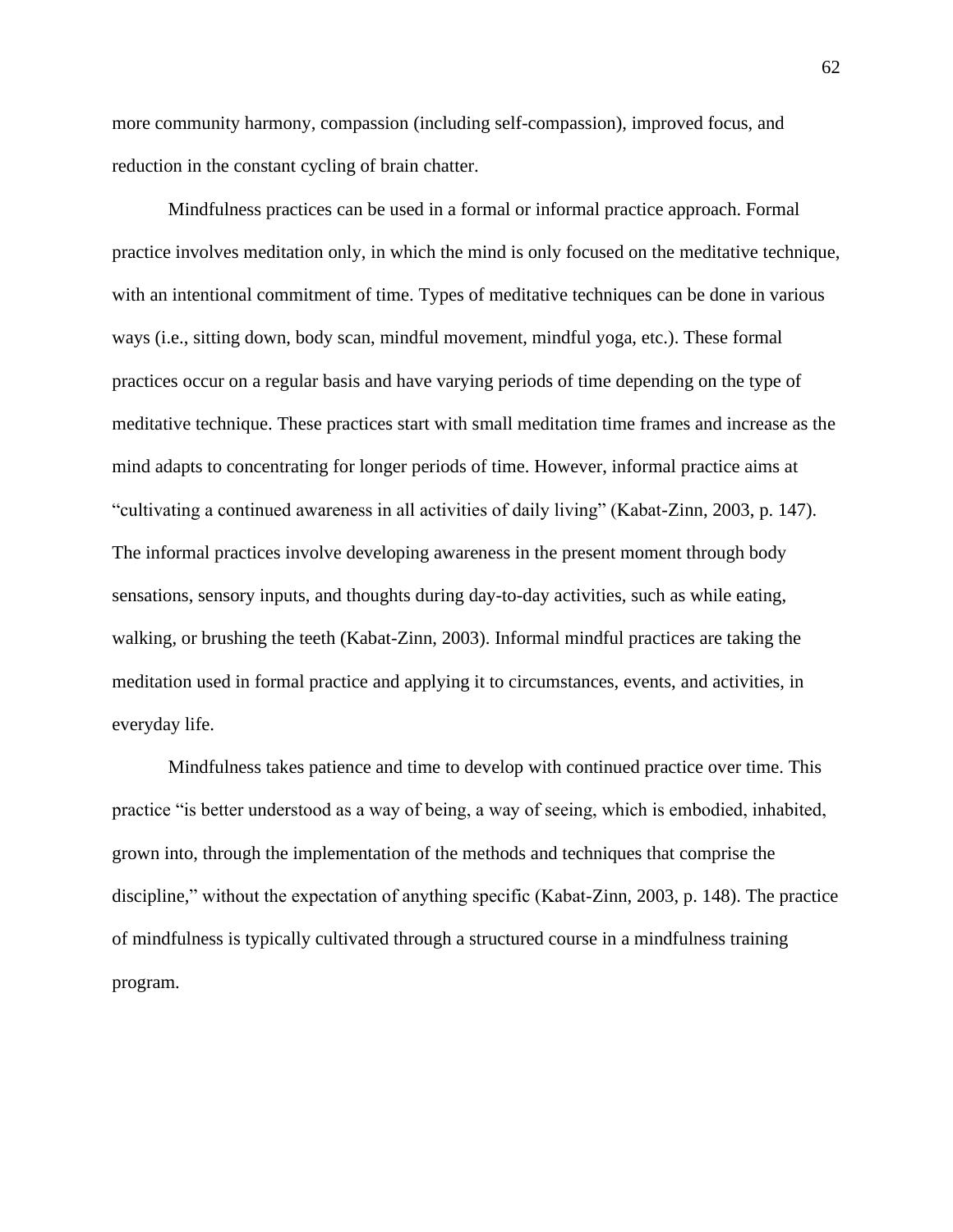## **Determining if Mindfulness is Appropriate**

The research reviewed in Chapter II of this manuscript showed the benefits of incorporating mindfulness into a professional healthcare setting, benefits of mindfulness in reducing negative reactions, as well as the preliminary benefits of mindfulness for those who have tinnitus. However, determining the appropriateness of mindfulness for a patient requires consideration of several important factors while being cognizant of contraindications to considering mindfulness as a tinnitus management option. A few of these considerations are listed in Table 4. Audiologist and/or patient responses to these questions may help to determine if mindfulness would be appropriate to recommend for a patient. However, some responses may need to be addressed by other members of a multidisciplinary team if they fall outside of the clinician's scope of practice.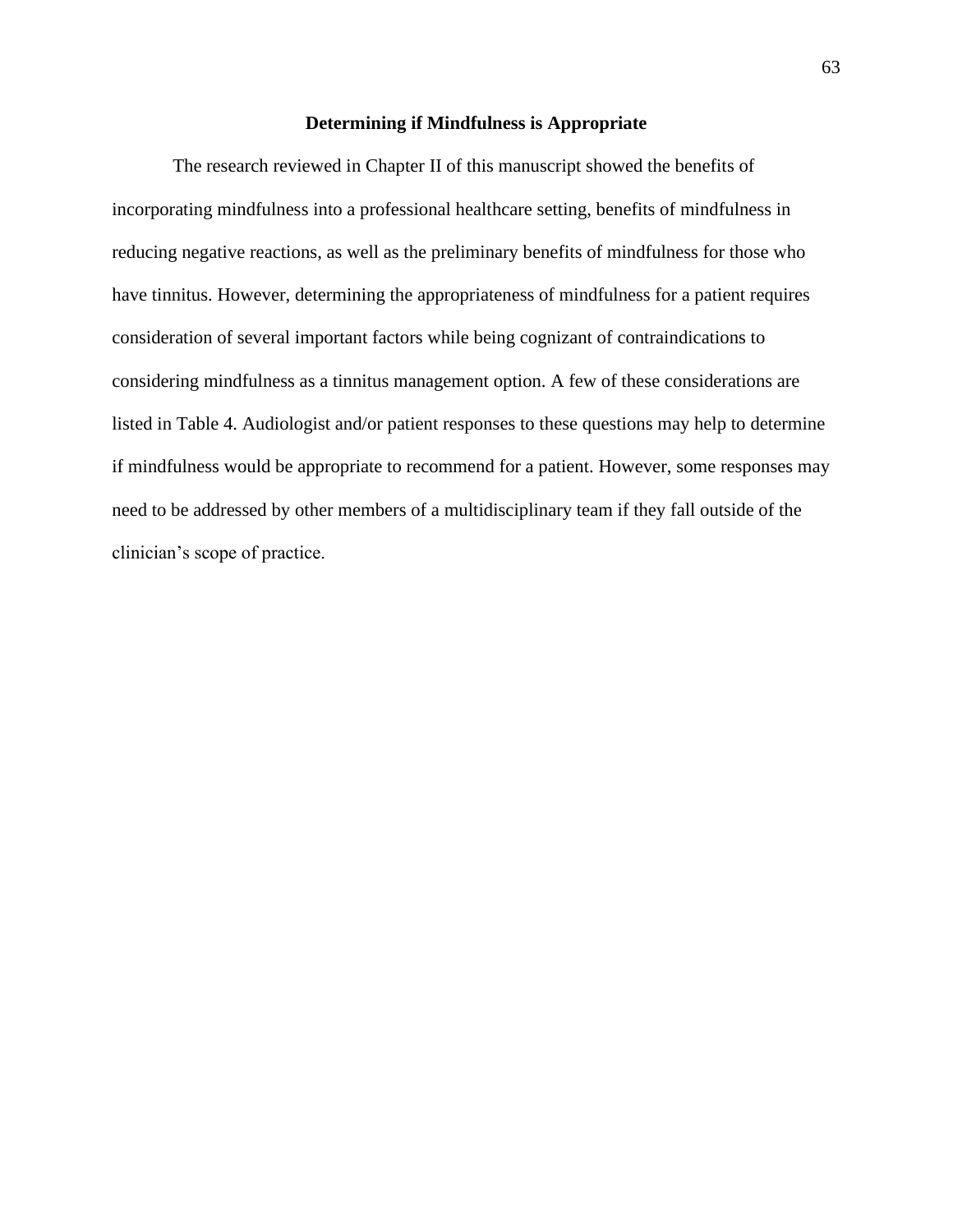# **Table 4**

| <b>Audiologist Questions</b>                                                                                                                                                                            | <b>Possible Success of Mindfulness</b>                                                                                                                                                                                                                                                                                                                                                                    |  |
|---------------------------------------------------------------------------------------------------------------------------------------------------------------------------------------------------------|-----------------------------------------------------------------------------------------------------------------------------------------------------------------------------------------------------------------------------------------------------------------------------------------------------------------------------------------------------------------------------------------------------------|--|
| What are the patient's main frustrations with<br>tinnitus (i.e., annoyance, sleep deprivation,<br>frustration, etc.)?<br>What is the patient's motivation for reducing<br>their perception of tinnitus? | Sleep deprivation, stress, anxiety, and the<br>reduction of tinnitus distress have been shown<br>to be reduced with mindfulness (Gans et al.,<br>2014; Hoge et al., 2013; Ludwig & Kabat-<br>Zinn, 2008; McKenna et al., 2014; Philippot<br>et al., 2012; Shapiro et al., 1998; Teasdale et<br>al., 2000).                                                                                                |  |
| Is the patient familiar with other tinnitus<br>management approaches?<br>What has the patient tried in the past to help                                                                                 | Those who participated in a mindfulness<br>therapy group showed significant<br>improvements in tinnitus severity, patient's<br>state of mind, and awareness of tinnitus in<br>those who had tried other management<br>options (i.e., hearing aids, maskers,<br>background music; Arif et al., 2017).                                                                                                      |  |
| reduce their perception of tinnitus?<br>Has the patient been successful with any<br>management options to reduce their<br>perception of tinnitus?                                                       |                                                                                                                                                                                                                                                                                                                                                                                                           |  |
| What does the patient hope to gain from a<br>tinnitus management option?                                                                                                                                | Long-term benefits in the reduction of tinnitus<br>annoyance and awareness, increased QoL, and<br>reduction of mood disturbances (Gans et al.,<br>2014, 2015).                                                                                                                                                                                                                                            |  |
| What kind of time commitment will the<br>patient be able to commit to?                                                                                                                                  | Mindfulness-based stress reduction (MBSR)<br>is typically an 8-week class with<br>recommended daily practice (Kabat-Zinn,<br>1982) This may be difficult for those who feel<br>that they do not have that kind of time<br>commitment; however, mindfulness skills are<br>developed in these classes so that they can<br>become integrated into daily life easily (Gans,<br>2010; Kabat-Zinn, 1982, 2013). |  |

*Audiologist Considerations for Implementation of Mindfulness in the Management of Tinnitus*

There may be contraindications to the appropriateness of mindfulness. Assessing potential harm from mindfulness-based programs is important because prevention of harm is a primary ethical duty (Baer et al., 2019). Baer et al. (2019) stated that when harm is understood, improved treatment methods can be created. Using mindfulness may elicit reflection on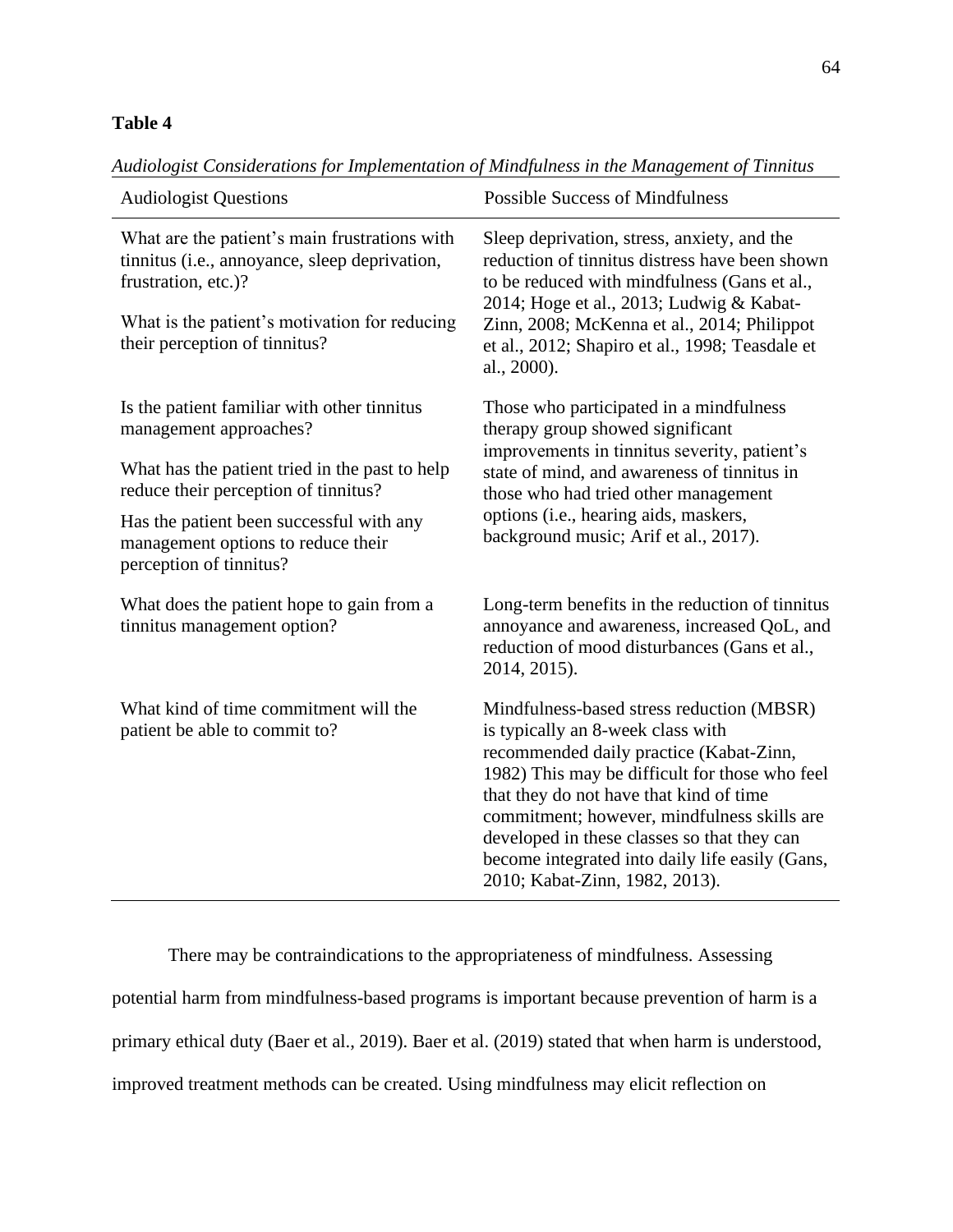challenging and difficult experiences and this is more likely to occur when practiced at higher intensities or when intentionally bringing attention towards the difficult experiences. Britton et al. (2021) evaluated harm in mindfulness-based programs by assessing meditation-related side effects and lasting bad effects in 96 participants who recently participated in an 8-week mindfulness-based cognitive therapy program. Side effects were termed as any effects not intended from the goal of the treatment. Increased risk of lasting "bad effects" was found in those who reported executive dysfunction, insomnia, emotional blunting, self-disturbance, and dysregulated arousal (dissociation and hyperarousal). The lasting "bad effects" were found in 6% to 14% depending on the duration of the effects reported from one week to up to 5 months after the 8-week mindfulness-based cognitive therapy program. Those who experienced a lasting "bad effect" practiced informal mindfulness more frequently than formal mindfulness.

To determine if a mindfulness-based program is appropriate for a patient, considerations of the answers to the questions in Table 4 as well as understanding of potential contraindications are essential to potential patient success. Determination is also dependent upon knowledge of what a mindfulness-based program's foundation is.

#### **Mindfulness-Based Stress Reduction Program**

"Mindfulness-based stress reduction" (MBSR) is a formal mindfulness program that was created by Jon Kabat-Zinn in 1979 and was first offered through the University of Massachusetts Medical School (Kabat-Zinn, 1982). Other mindfulness programs have been developed that share the same basic program structure as MBSR, but some components in the program are further specialized to focus on and treat specific populations (Creswell, 2017). These programs include but are not limited to mindfulness-based cognitive therapy (MBCT; Teasdale et al., 2000), mindfulness-based relapse prevention (MBRP; Bowen et al., 2014), and mindfulness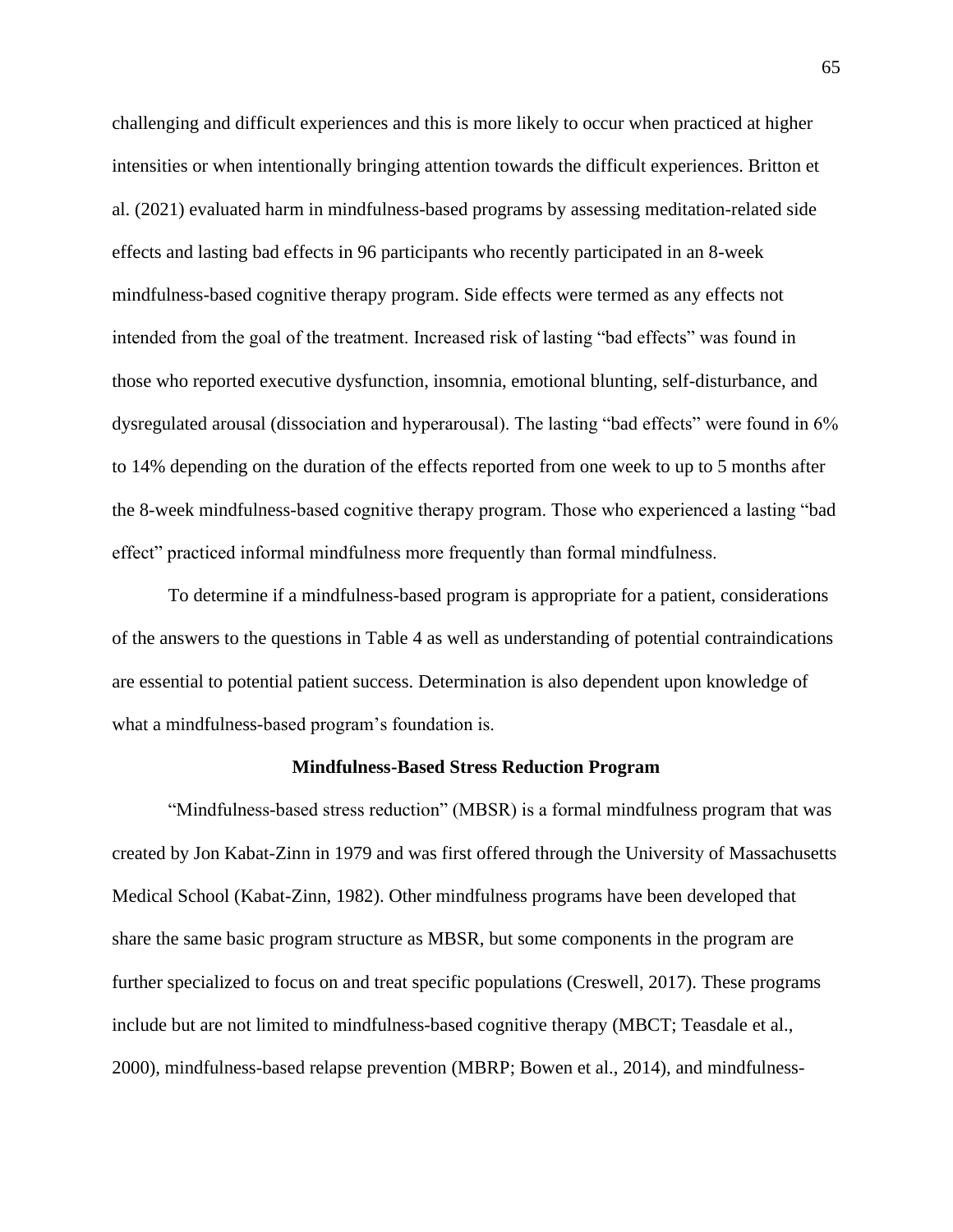based relationship enhancement (MBRE; Carson et al., 2004). Evidence supporting use of the MBSR program has grown from a single RCT study conducted during the years 1995 to 1997 to 216 RCT studies from 2013 to 2015 (Creswell, 2017). A typical MBSR program is constructed within an 8-week course that can be delivered in person or through an online model. An MBSR program is designed to be free of cultural, religious, or ideological factors in order to create an environment that is focused on relieving suffering in the body and the mind while understanding the mind/body connection (Kabat-Zinn, 2003).

Mindfulness-based stress reduction classes are designed to be small so that there can be an appropriate focus from the instructor to the student. Each week of instruction typically consists of a 2.5-hour class in one day, along with a single full-day retreat that occurs between the sixth and seventh week of the program and lasts around 7.5 hours. Daily homework assignments are given each week that should take around 45 to 60 minutes to complete. These will include meditative techniques as well as possible journaling or reflection assignments (Creswell, 2017; Gans, 2010; Kabat-Zinn, 2013).

Mindfulness-based stress reduction classes are designed to encourage a degree of responsibility for the well-being of one's mind and body and to cultivate an "innate capacity for paying attention and for a deep, penetrative seeing/sensing of the interconnectedness of apparently separate aspects of experience, many of which tend to hover beneath our ordinary level of awareness regarding both inner and outer experience" (Kabat-Zinn, 2003, 149). The main topics of an MBSR course are compassion, psychological well-being, psychological distress, emotional-cognitive control, and mindfulness (Roca et al., 2019). Content within these five main topics may include guided meditation practices, body-scanning, breathing exercises, assumptions, reactions, attention, application and integration of mindfulness, resilience, and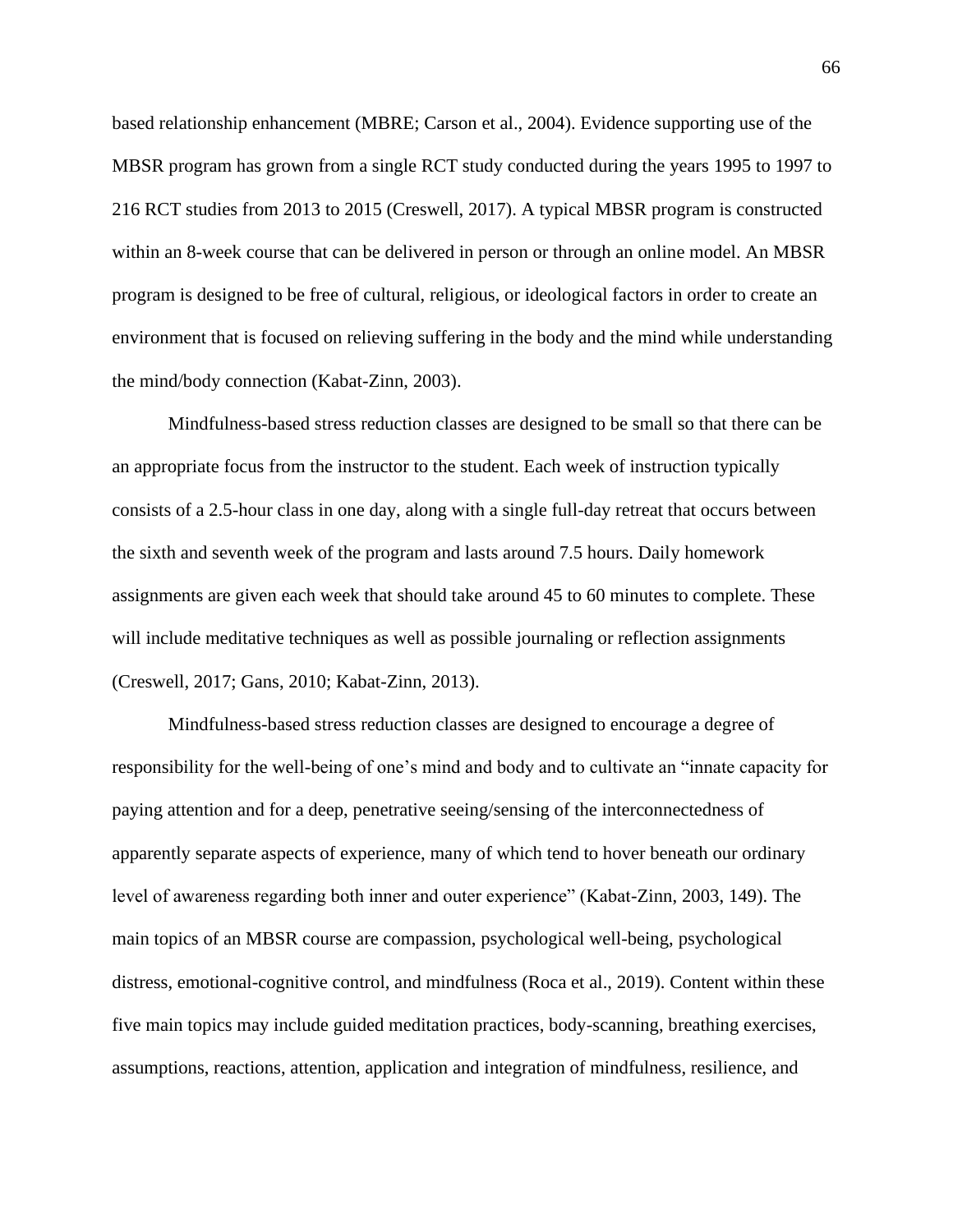self-reflection. Completion of a mindfulness course does not mean one will never have distracting thoughts or over-identification and attachment to one's thoughts. Successful completion would mean that one would have better strategies for facing distracting or distressing thoughts and negative reactions in a day-to-day context and be better equipped to handle stressors. Successful completion would also mean that one would be more present in the moment regardless of the situation.

# **Finding and Evaluating Mindfulness-Based Stress Reduction (MBSR) Programs**

To find a credible MBSR program for a patient, simply searching "mindfulness programs" may give too many options to choose from. Start with a known credible source to limit your search. The University of Massachusetts Medical Center may be a great place to start, as it is where MBSR originated (UMass Memorial Health, 2021b). An MBSR program through universities or healthcare providers may also be another option due to their healthcare connection and ethical responsibilities. These entities may offer in-person sessions, online courses and/or courses in other languages. A good MBSR program's website may share resources about mindfulness, help with finding a qualified mindfulness instructor, offer their own classes, answer common mindfulness questions, and may even provide information on how to become certified to teach mindfulness.

When evaluating other MBSR programs through their websites, it is important to not only look at the content provided on the website but other key factors too, as content on the Internet is not regulated. Things that signal a high-quality website are resources for research, no grammatical or spelling errors, footnotes, bibliographies, or reliable references to verify information, credentials of who published the page, publication by a known organization,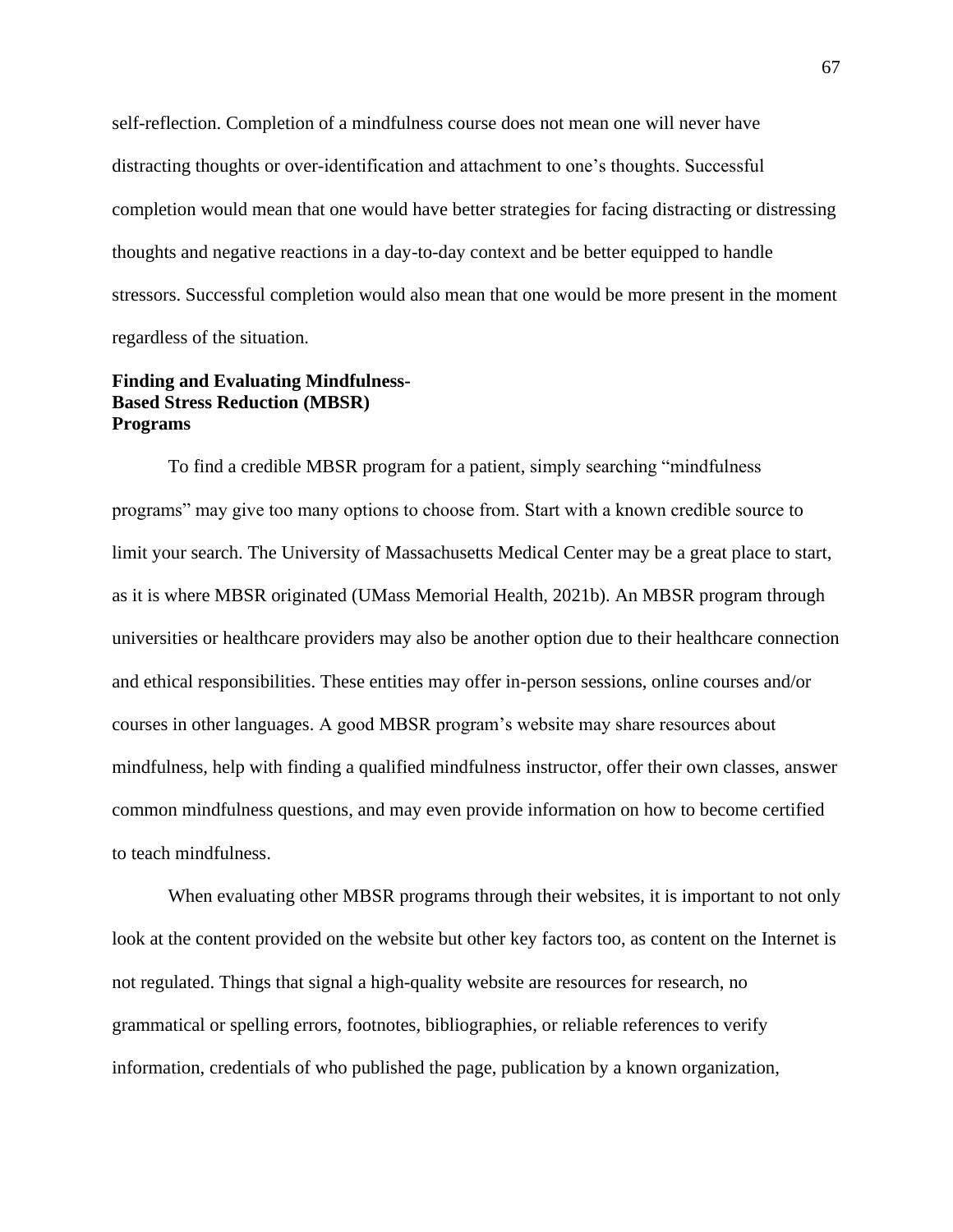affiliation with a university, contact information, unbroken links, domain name (i.e., .gov), and a current date of publication or updated website (U.S. Department of Health and Human Services, 2011).

# **Mindfulness-Based Stress Reduction Instructor Training**

To teach MBSR, a mindfulness instructor must be trained. Instructor qualifications vary among MBSR programs. Qualification credentials are not mandated or regulated. Each program may have its own standards of practice but will likely require the instructor to have taken an MBSR course prior to teaching it. The International Mindfulness Teachers Association (IMTA) is one organization that is attempting to regulate/standardize practice guidelines for MBSR for individual consumers and for those wanting to teach MBSR (IMTA, 2020).

The recommended minimum requirement to become eligible for advanced training as a mindfulness instructor is to have completed a beginner 8-week MBSR program (Kabat-Zinn, 2003; UMass Memorial Health, 2021b). The beginner course would be suitable for a patient who suffers from the effects of tinnitus. This course would also be suitable for a clinician who is wanting to implement a mindful attitude or informal practice into their work. Completion of a beginner MBSR requirement will enable them to pursue additional training to become a mindfulness instructor and begin a teaching program through a university, healthcare organization, or stand-alone MBSR certification course. This advanced instructor training would be suitable for those wanting to personally teach MBSR to individuals. The IMTA offers a 200 hour professional level certification (IMTA, 2020). The IMTA professional level certification and other MBSR advanced instructor training courses may include courses guiding instructors in the mechanics of teaching introductory programs and applications of MBSR in medicine and science and opportunities to build their teaching skills through practice as well as completion of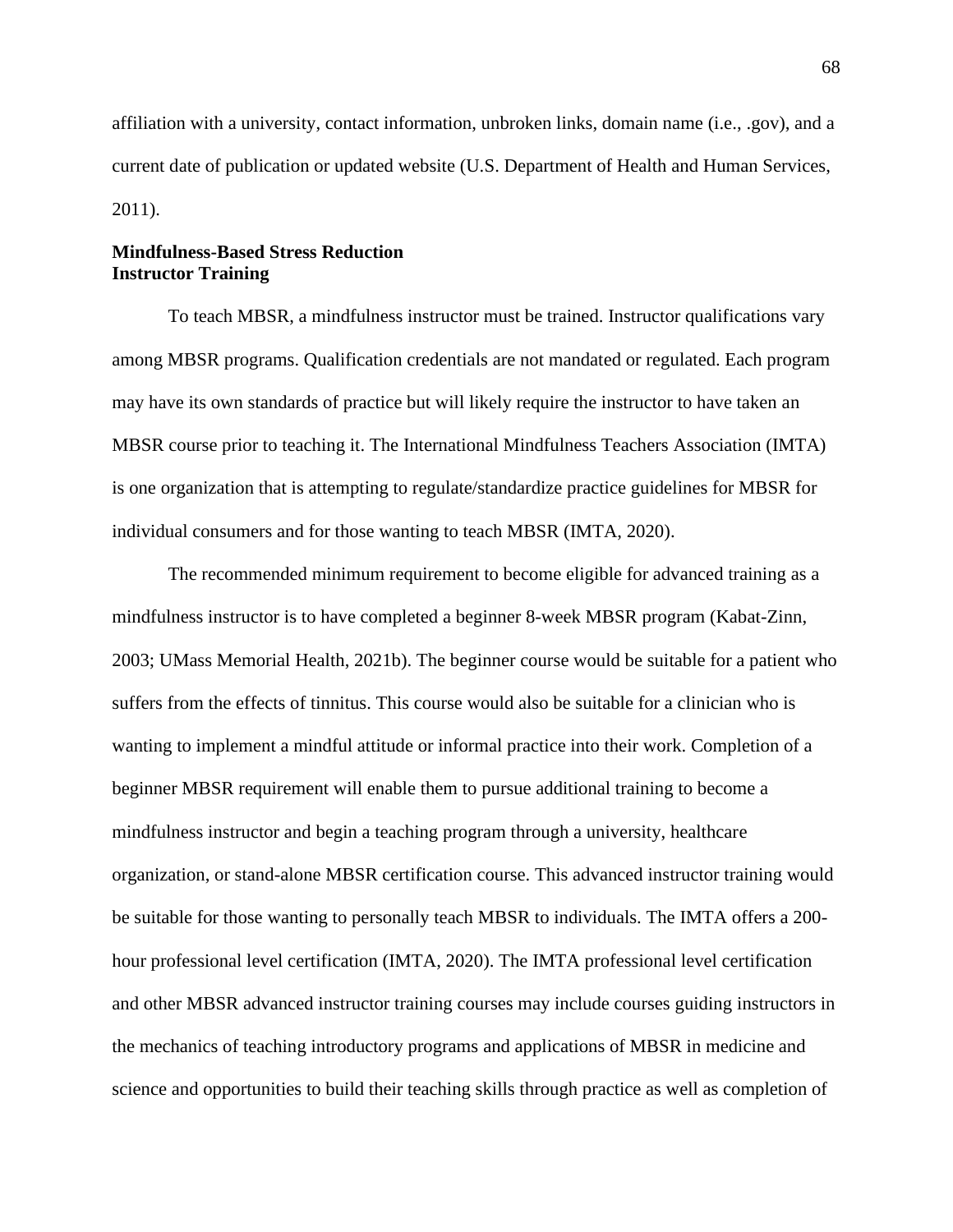an advanced practice retreat. Once these courses are completed, the instructor will become certified and may teach their own MBSR course that could be found in multiple practice settings (i.e., private practice, medical office, hospital, universities, etc.)

Mindfulness-based stress reduction program instructors should practice mindfulness in their own lives to be authentic (Kabat-Zinn, 2003). An instructor must have extensive personal practice with mindfulness to offer appropriate energy, authenticity, and relevance. Authenticity will come from extensive personal practice and discipline and does not occur with brief encounters of mindful meditation or through readings and course instruction. To have a mindful attitude is an ongoing effort that is developed, refined and maintained over time.

#### **Audiology Resources for Patients with Tinnitus**

Patient retention of information is often very low following an appointment with a healthcare professional (Kessels, 2003). Although, retention of information could be dependent upon other factors (i.e., patient age, education, encounter length, clinician's communication skills, etc.) the information correctly recalled is less than one-fifth of the total information received in a medical appointment with 40% to 80% of that information immediately forgotten (Jansen et al., 2008; Kessels, 2003).

To help with retention of information, the author has created resources that can be found in the Appendices of this manuscript, with the hope that they will be used to provide patients easy access to information that may not have been retained after their appointments. These resources can be used in addition to educational counseling on tinnitus and mindfulness that an audiologist would provide in-person to the patient. The handouts could be provided to patients while they wait in the office or to take home for reference after an appointment. They with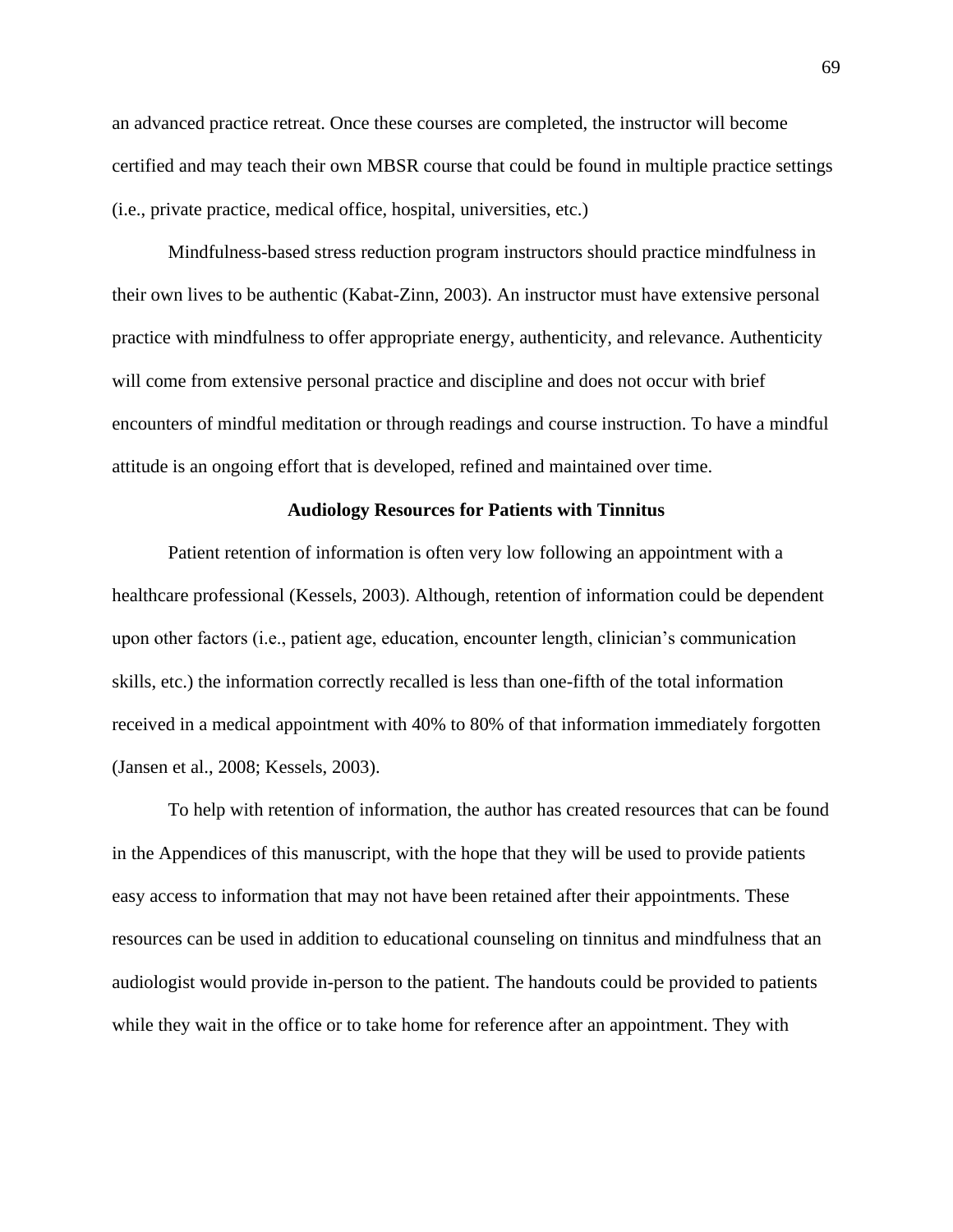someone else following the counseling session. Further tailoring and adaptation of the handouts may be useful for other disciplines who may have patients who experience bothersome tinnitus.

## **Tinnitus Education**

Audiologists who have patients who suffer from the effects of tinnitus may benefit from general tinnitus education (Thompson et al., 2017). In Appendix A, the "Tinnitus Education Handout" provides information about what tinnitus is, causes of tinnitus, symptoms of tinnitus, information that an audiologist may want to know about the patient and their perceived tinnitus, as well as some general management options. The information presented in the sample "Tinnitus Education Handout" is integrated from the tinnitus information found on websites for the American Speech-Language-Hearing Association (ASHA, 2021), the American Academy of Audiology (AAA, 2021), American Tinnitus Association (ATA, 2021), the National Institutes of Health (NIH; U.S. Department of Health and Human Services, 2017) and National Center for Rehabilitative Auditory Research (NCRAR; The Department of Veterans Affairs, 2021).

#### **Tinnitus Education Websites**

A general search of "tinnitus" on a web browser will bring up numerous websites. The need to find a website that has factual information is important for a patient who suffers from the effects of tinnitus. Found in Appendix B, the "Tinnitus Websites Handout" lists websites that provide a thorough overview of tinnitus from credible sources. Several websites were included on the "Tinnitus Websites Handout," as each website may offer a different perspective point on tinnitus. The characteristics of desirable websites were previously described in the section above titled "Finding and Evaluating MBSR Programs." These guidelines were used in the selection and review of each website that is listed on the "Tinnitus Website Handout" in Appendix B (U.S. Department of Health and Human Services, 2017).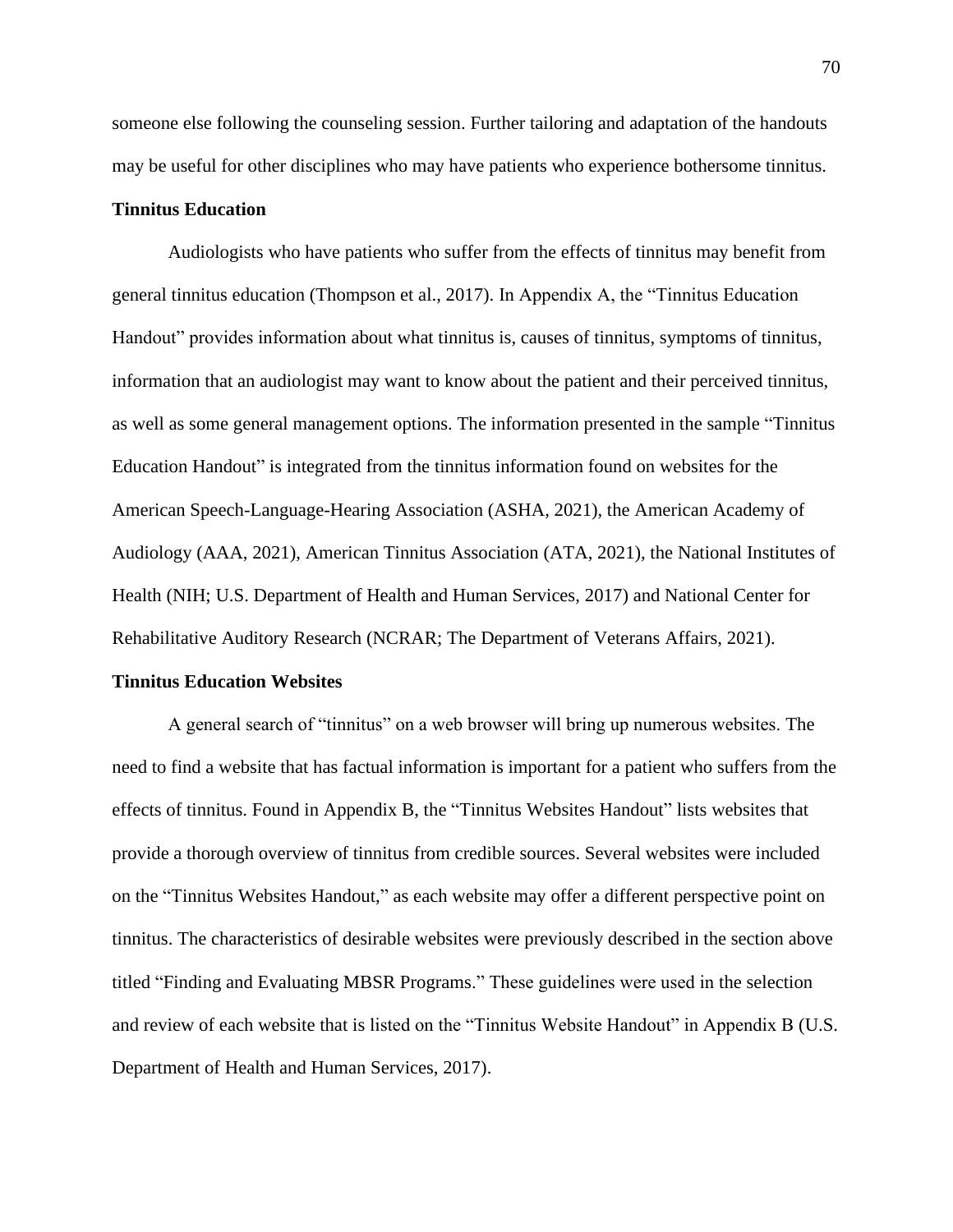## **Mindfulness Education**

To this point, the information presented here suggests that a management approach to tinnitus through mindfulness may be beneficial for a patient who suffers from the effects of tinnitus. In Appendix C, the information presented in the "Mindfulness Handout" presents a quick summary description of mindfulness, how stress can affect the brain, and what mindfulness can do to counteract those negative effects on the brain, as well as some quotes from some influential mindfulness creators. The patient should be advised that these are not specific to tinnitus but apply to mindfulness in general.

## **Mindfulness Education Websites**

The guidelines for finding high-quality websites also apply to the review and inclusion of websites considered for the "Mindfulness Websites Handout" (Appendix D). The websites listed in Appendix D provide information on what mindfulness is, as well as beginner ways to practice mindfulness, benefits of mindfulness, and links to finding information and registering for an MBSR course, along with links to assist in locating a mindfulness instructor. Mindfulness websites include information from Mindful Communications and Such, PBC (2021), Greater Good Magazine (2021), UMass Memorial Health (2021a), and Gans (2015).

#### **Mindfulness Exercises**

The information found in the "Mindfulness Exercises Handout" does not represent all mindfulness exercises (Appendix E). The exercises presented offer introductory ways to focus and bring awareness to sensations while being present in the moment. The exercises were adapted from mindfulness exercises recommended by the Mayo Clinic (Mayo Foundation for Medical Education and Research, 2020), Healthline (Gotter, 2020), Harvard Medical School (2021), and Headspace Inc (2021) websites on mindfulness.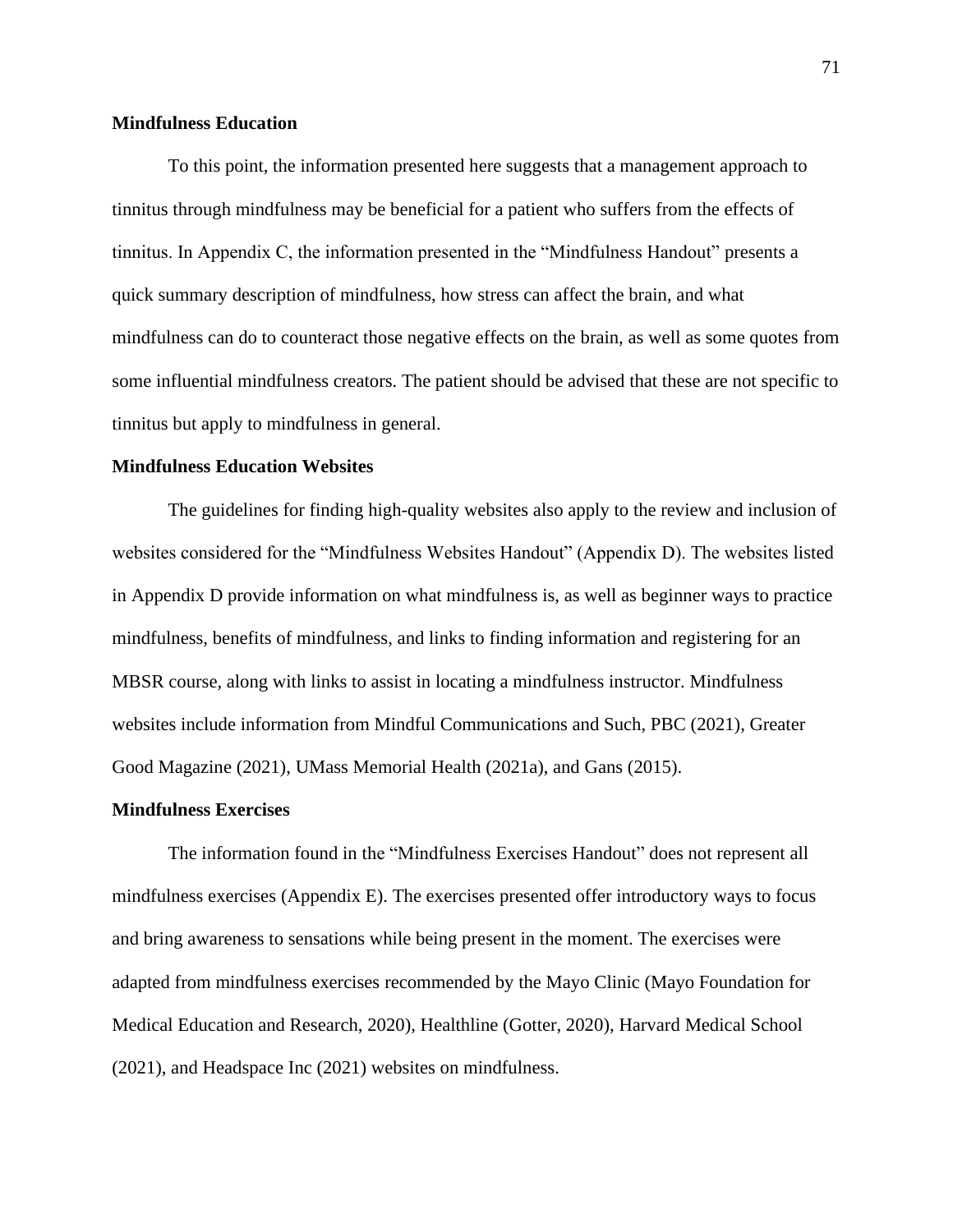#### **Summary**

Those who suffer from the effects of tinnitus may develop maladaptive behaviors and have increased tinnitus symptoms (i.e., anxiety, sleep disturbances, depression, etc.). Successful implementation of "mindfulness" can teach the brain to identify the presence of a thought without attaching a negative or positive emotion to reduce maladaptive behaviors and habits (Kabat-Zinn, 2013; Segal et al., 2002). If determined appropriate for a patient, mindfulness may provide sustained benefits (Gans et al., 2015). Even if implementation of an MBSR program is not feasible for audiologists to offer in their clinics, the use of mindfulness handouts to aid in tinnitus management may be beneficial. Resources that could be provided for patients with bothersome tinnitus are found in the Appendices A through E.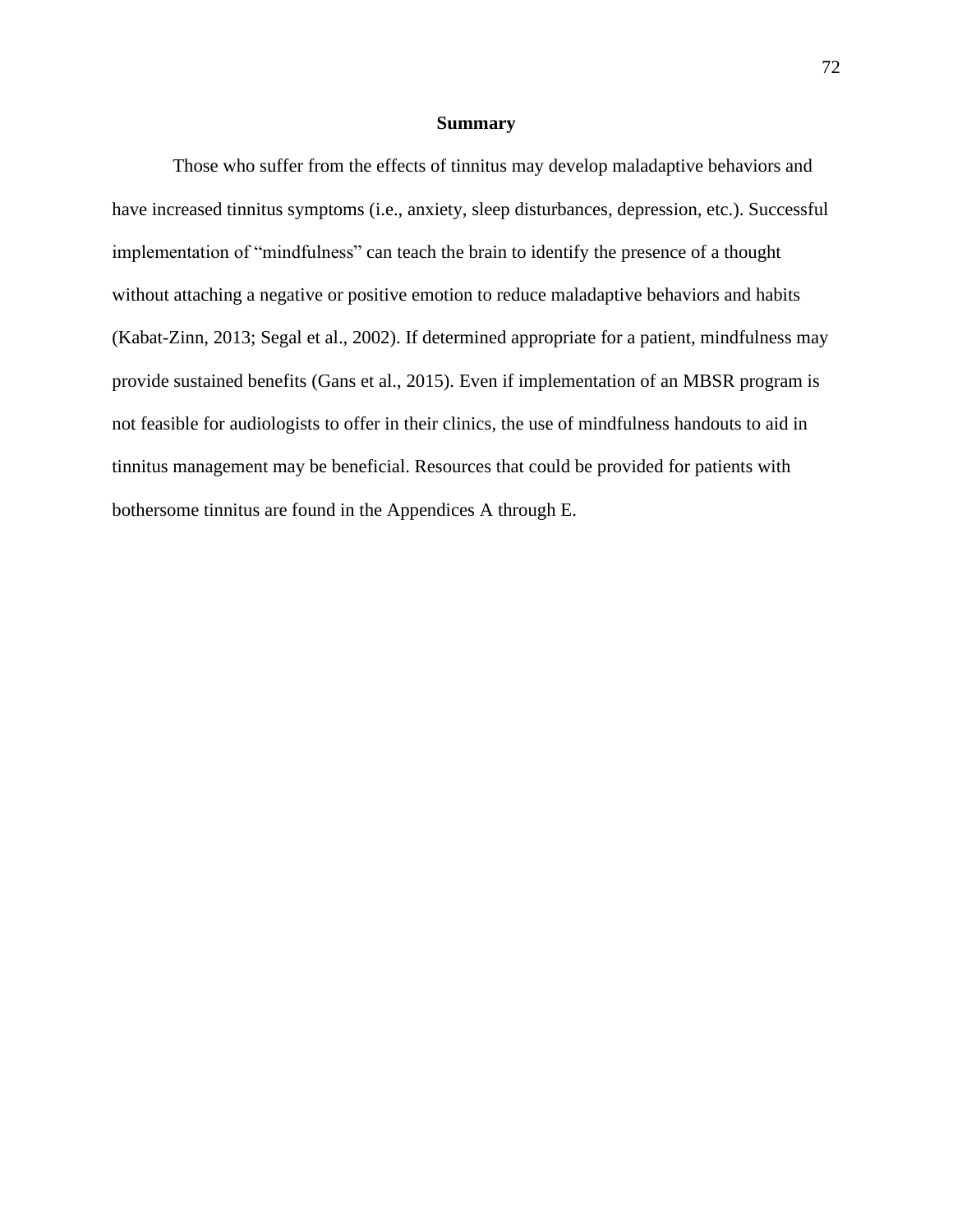# **CHAPTER V**

# **SELF-REFLECTION ON PARTICIPATION IN A MINDFULNESS-BASED STRESS REDUCTION COURSE**

While researching the areas of mindfulness for this manuscript, I successfully completed a "mindfulness-based stress reduction" (MBSR) course offered by a local university to better understand what a mindfulness program might offer patients and to experience the potential benefits personally. The information that was provided during this course covered many topic areas, with a focus on oneself as well as focus on compassion and kindness towards others. The content presented throughout the course is outlined below in Table 5. This MBSR course was a generic course that focused on the body as a whole. It had no specific treatment modality.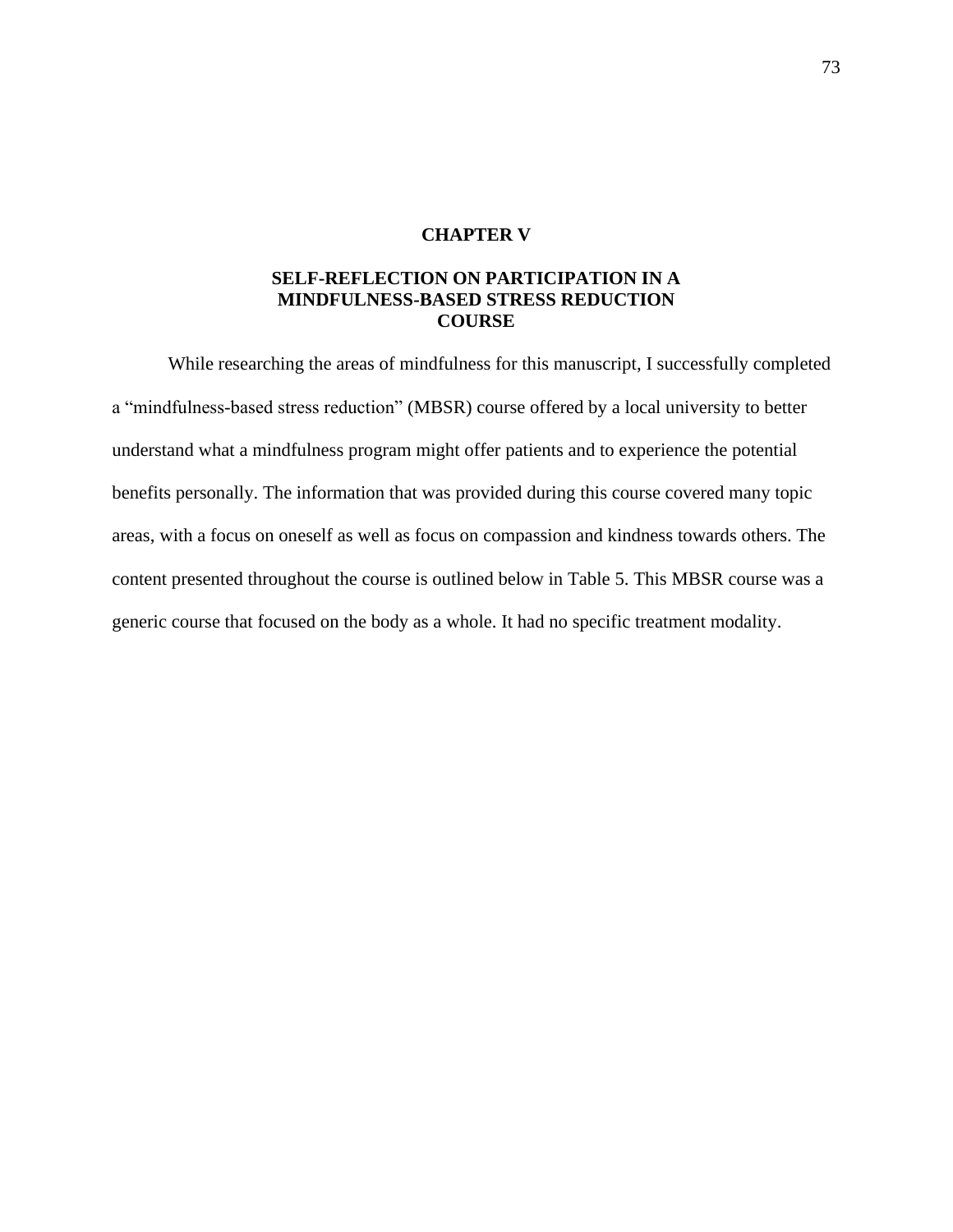# **Table 5**

| Module         | <b>Main Content</b>     | <b>Sections Within Each Module</b>                                                                                                               | <b>Important Content within</b><br><b>Each Section</b>                                                                                                                                                                                                                                                                                     |
|----------------|-------------------------|--------------------------------------------------------------------------------------------------------------------------------------------------|--------------------------------------------------------------------------------------------------------------------------------------------------------------------------------------------------------------------------------------------------------------------------------------------------------------------------------------------|
| 1              | Creating mindful habits | Our habits of mind<br>Coming to our senses<br>Fundamentals of practice<br>Mindful STOP<br><b>Breath awareness</b>                                | Anchor yourself in<br>$\bullet$<br>the present (not the<br>past or the future)<br>Present moment is<br>the only time we<br>learn, can express<br>love, be in our<br>present body, only<br>time we can see,<br>hear, touch, taste,<br>smell, communicate<br>Suffering comes<br>٠<br>from wanting things<br>to be different than<br>they are |
| $\overline{2}$ | Responding to stress    | The psychology of stress<br>The physiology of stress<br>Breathing techniques                                                                     | How to make stress<br>$\bullet$<br>your friend<br>Body response to<br>stress<br>Changing how the<br>body responds to<br>stress<br>Responding vs.<br>reacting<br>Rewiring the brain                                                                                                                                                         |
| 3              | Rewiring our brains     | Our negativity bias<br>Awareness of sensations<br>The power of thoughts<br>Labeling thoughts<br>Seeding positivity<br>HEAL by taking in the good | Emotion's life span is<br>about 15 minutes<br>Thoughts keep<br>emotions circling<br>Thinking mind vs.<br>$\bullet$<br>observing mind<br>Interrupting negative<br>thoughts<br>Positive<br>neuroplasticity vs.<br>positive thinking<br>Power of gratitude                                                                                    |

# *Topic Outline from Mindfulness-Based Stress Reduction Course*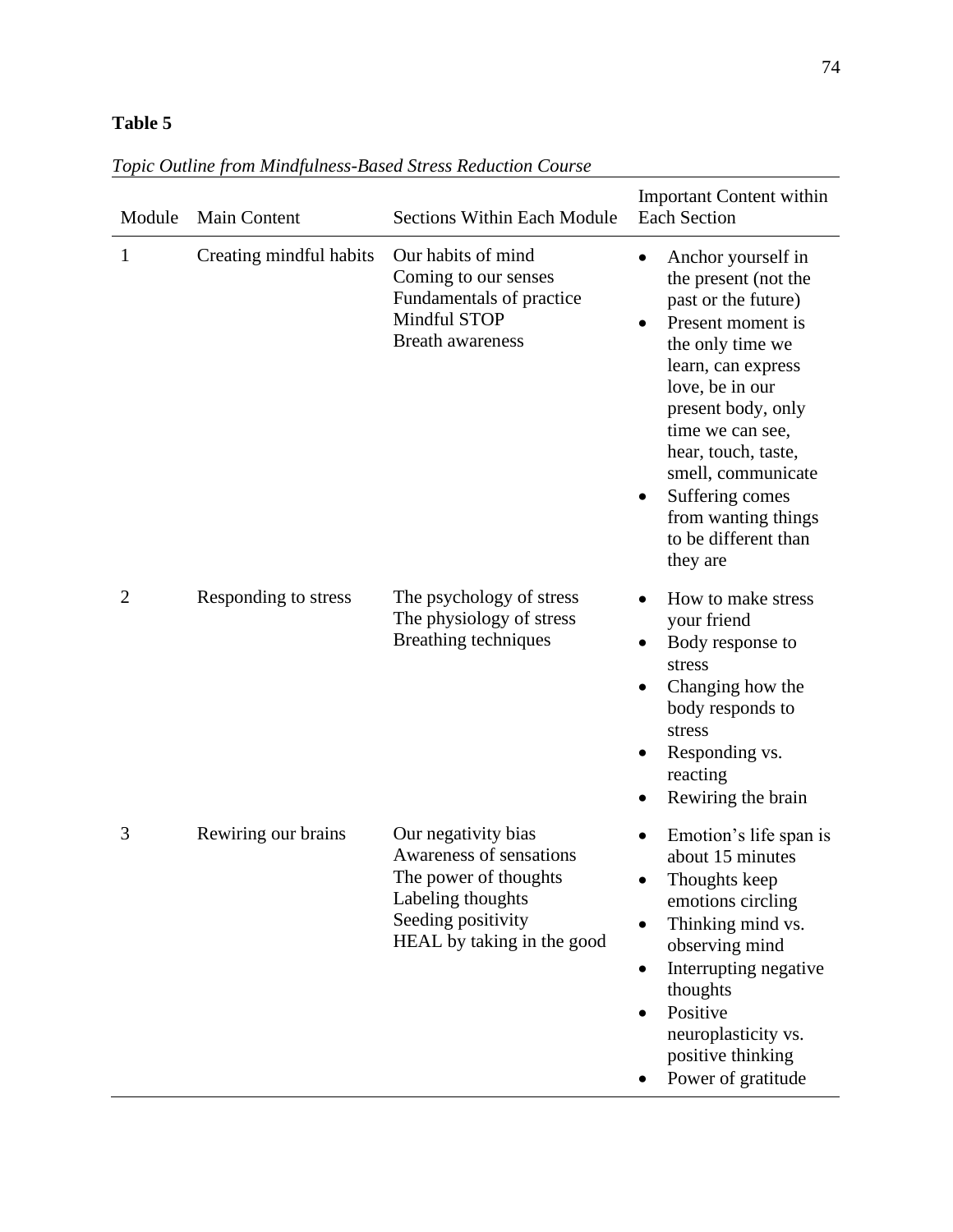Table 5 (continued)

| Module | <b>Main Content</b>                   | <b>Sections Within Each Module</b>                                                                                                     | <b>Important Content within</b><br><b>Each Section</b>                                                                                                                                                                                                                |
|--------|---------------------------------------|----------------------------------------------------------------------------------------------------------------------------------------|-----------------------------------------------------------------------------------------------------------------------------------------------------------------------------------------------------------------------------------------------------------------------|
| 4      | <b>Emotional resilience</b>           | Going beneath the storm<br>Walking meditation<br>The emotion of fear<br>Anxiety and depression<br>Meditative exercises                 | Relating to emotional<br>pain<br>Acceptance of<br>emotional fear<br>Body perceptions of<br>٠<br>threat<br>Psychological effects<br>of fear<br>Name it to tame it                                                                                                      |
| 5      | Coping with pain and<br>loss          | Interrupting the pain cycle<br>Body scan exercise<br>Tracking daily changes<br>Accepting aging and loss<br>Befriending the changes     | Releasing control<br>Choices in<br>$\bullet$<br>responding to pain<br>Damaging "fix it"<br>٠<br>mentality                                                                                                                                                             |
| 6      | Authentic connection                  | The gift of presence<br>Mindful listening<br>Self-compassion<br>Heart breathing exercise                                               | Attentional capacity<br>Ability to pay<br>attention and sustain<br>attention<br>Allowing for space to<br>be seen, heard, and<br>understood<br>Being in touch with<br>the inner experience                                                                             |
| 7      | Widening our circles of<br>compassion | The heart of the matter<br>Compassion meditation<br>A wise society<br>Tonglen meditation<br>Lovingkindness<br>Circle of lovingkindness | Barriers and benefits<br>to compassion<br>Empathy<br>Self-criticism<br>Self-compassion<br>Factors that influence<br>happiness<br>Development of<br>٠<br>positive emotions<br>Sense of feeling that<br>you are enough<br>Spreading<br>compassion into the<br>community |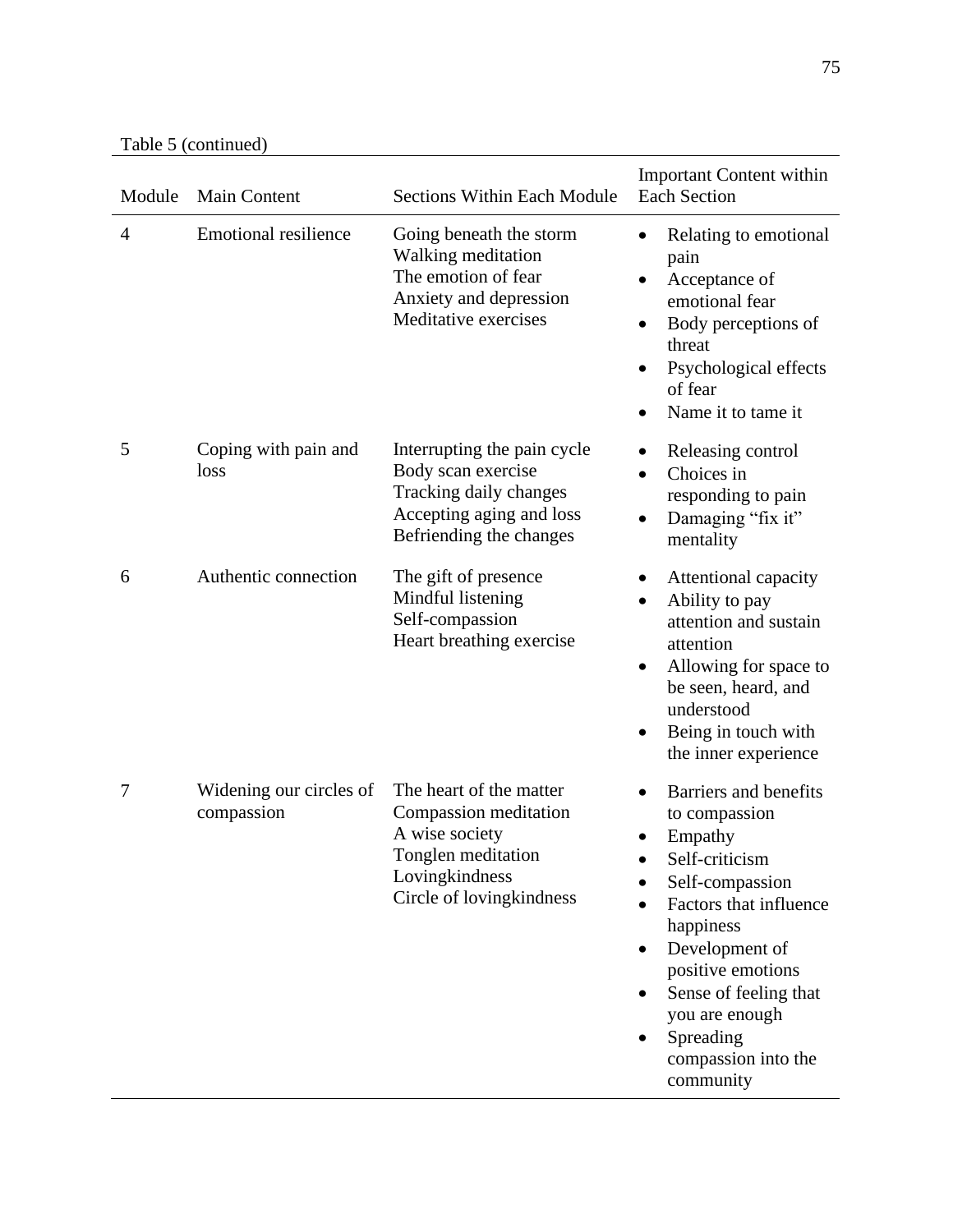This course was offered through the university's online course platform. The instructor was a medical anthropologist. A medical anthropologist examines "how the health of individuals, larger social formations, and the environment are affected by interrelationships between humans and other species; cultural norms and social institutions; micro and macro politics; and forces of globalization as each of these affects local worlds" (Society for Medical Anthropology, 2018, paras. 2). The instructor had been practicing mindfulness since 2003. In 2012 she completed an MBSR program to incorporate mindfulness into her community work and university teaching. She further developed a 15-week online mindfulness class that was implemented at another university in 2015. These accomplishments provided for an authentic experience, which truly made me feel that she was knowledgeable and passionate about mindfulness.

The online course that I experienced was delivered with a self-paced design. While the availability of the online offering was very beneficial for my schedule, I found that trying out some of the activities, such as breathing techniques and meditation, was harder without having an instructor physically in front of me. One way the instructor attempted to make up for this deficiency was by offering additional resources, for example, a written summary of how the techniques were to be performed and videos demonstrating the techniques. The self-paced format at first seemed like it would be beneficial; however, it turned into "I'll get to it later" as the COVID-19 pandemic, graduate school, and general life took precedence. This self-paced format may in fact be more beneficial to some, but for me, structure is important. I began the course in the spring of 2019 and finished in the fall of 2020. I completed the first two modules in two weeks as it was recommended that each module be completed in a week's time with a total of 7 weeks altogether. A traditional MBSR course lasts 8 weeks. I then took several months off with the start of the pandemic. Trying to get back into it, I picked up where I left off and completed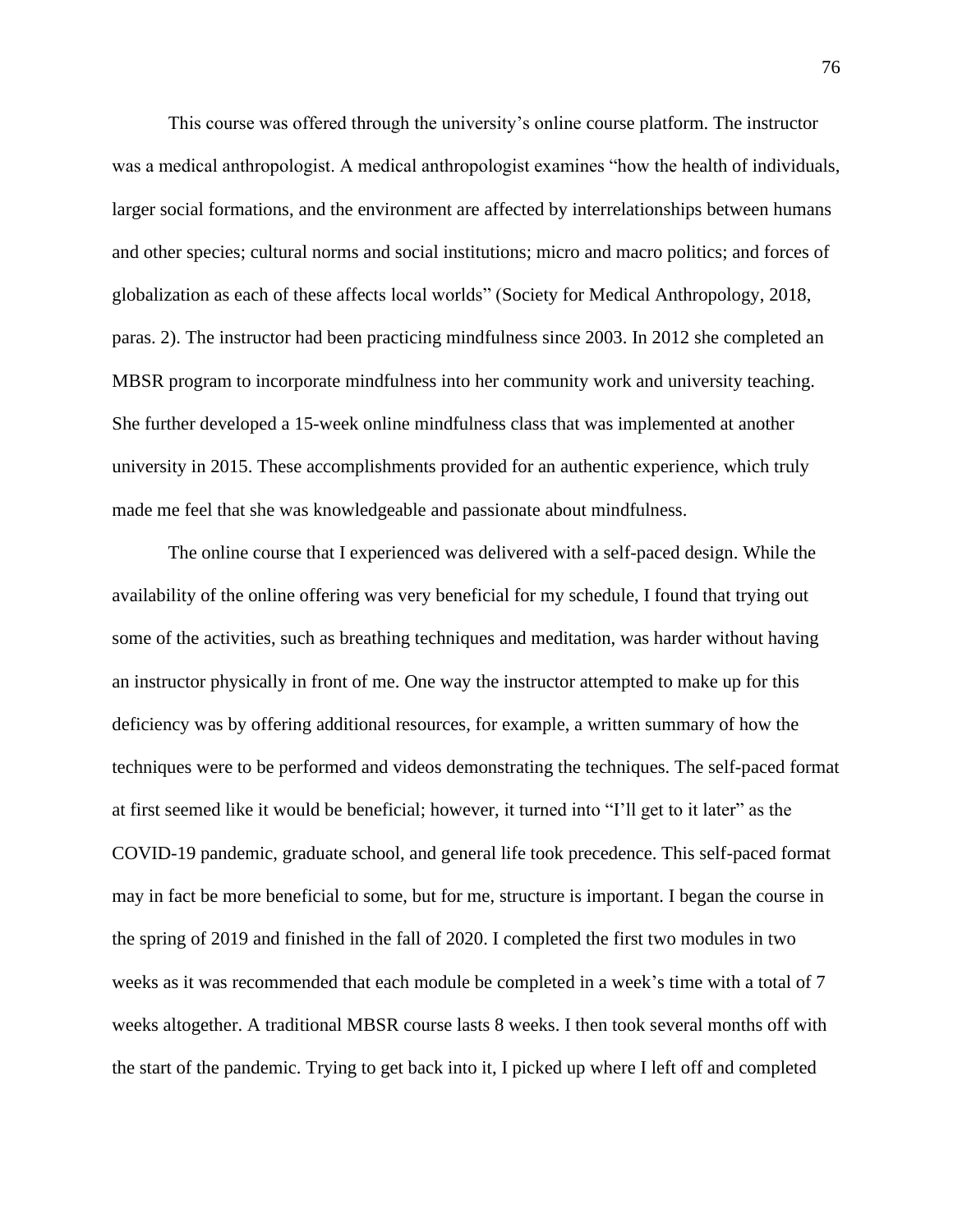the next two modules in a month. However, with the time gap between the first couple of modules and the second couple, I didn't feel as though I was gaining the benefits as I should. I did not practice what I had learned in the beginning and so it didn't feel authentic. Again, I took time away from it and then, at the beginning of fall 2020, I committed to finishing all 7 modules in 7 weeks' time and truly took the time to practice each evening. I appreciated the continued availability of the course over the extended time period.

While the content encompassed many different topics and provided a lot of information, I felt that finishing it in 7 weeks was rushed. I did not feel like there was time to complete the activities required. I felt like there should have been less content provided each week and that another week could have been added on. However, I did feel that I learned a lot through lecture and self-practice. In my personal life, I felt more present in moments that I had not been before.

This course also required keeping an activity journal to write down the things that I learned and serve as a way to take note of the differences in my mindfulness practices and emotional reactions along the way. My activity journal was submitted to the professor at the end of each section. Multiple journals were submitted within the 7 modules (18 sections within 7 modules). While I feel that having an activity journal to keep track of course information and progress was personally useful, the lack of professor review was not beneficial. The need for instructor interaction to know whether I was on track with my progress was indeed warranted, as I did not fully know if I was progressing as I should or if I was fully understanding the content in each module. I would suggest that when an audiologist is looking into a mindfulness-based program for patients to attend, they should keep in mind what the instructor's involvement may be as some patients may prefer a more hands-on face-to-face program and more immediate feedback.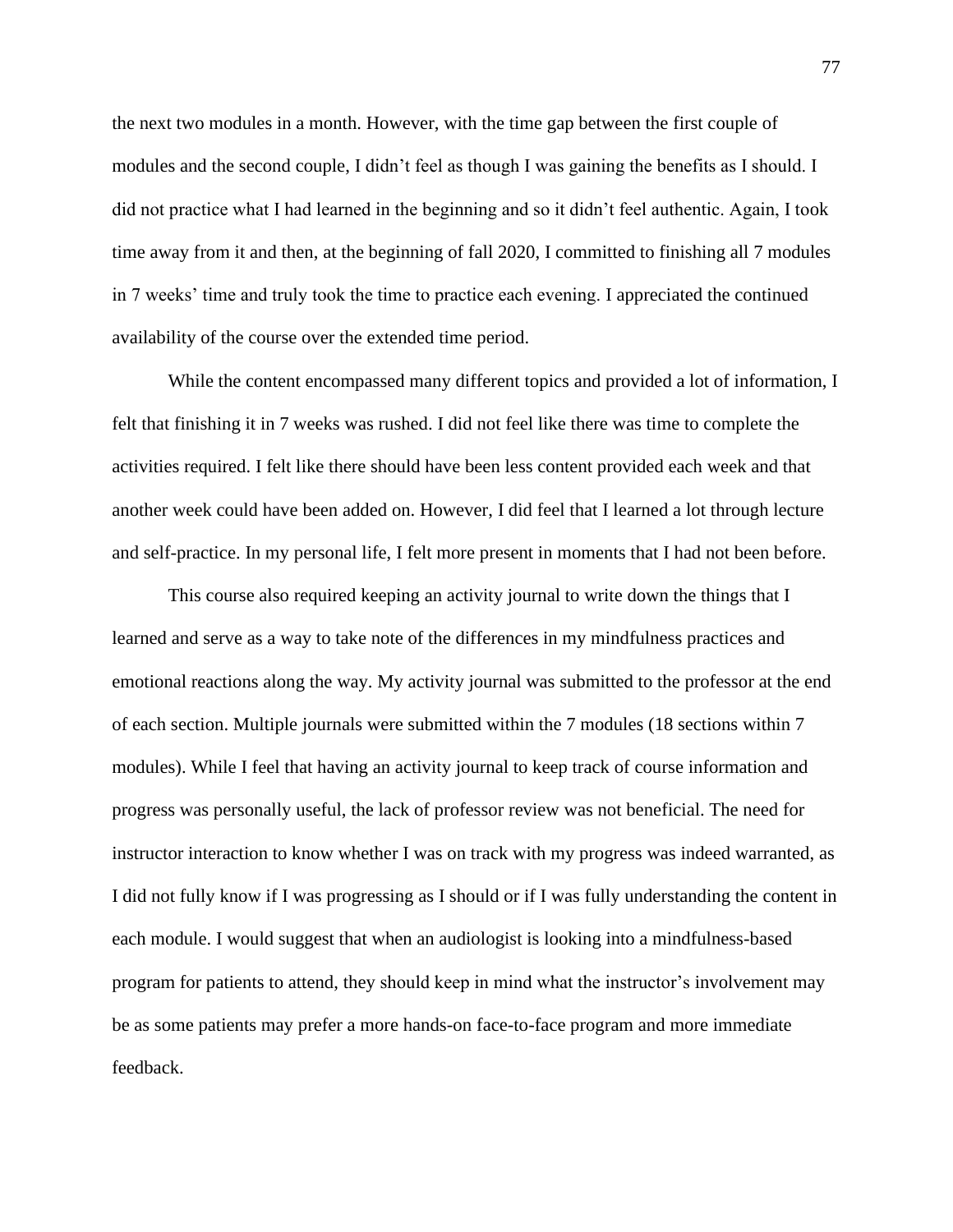#### **Takeaways From A Mindfulness-Based Online Course**

While I did not go into this program with a set of goals to accomplish or a set of benefits to obtain, I did come out with a better understanding of myself and how to better respond to stressful situations, an understanding of the processes that occur within my body through fear, stress, anxiety, and depression, and knowledge of how to be more aware and present in the moment and more self-compassionate. A year later, I have found that I have retained some bits of information that I learned in the course, mostly in the form of informal mindful practices. In these instances, I find myself using mindfulness informally with better focus on one thing at a time, being more present in the moment, and offering more compassion towards others in my work setting. That said, I know that I have not retained as much information as I would have liked. I do not formally practice mindfulness as often as I should. Because of this, I feel that a booster training session would be beneficial to help motivate me to practice formally more often than I currently do. I also feel that having a local community to practice mindfulness with would be helpful. Because this course was offered online, I did not have the opportunity to meet others who have the same interest in mindfulness. I feel that could be a potential hinderance to continue practicing mindfulness for others who need that community support.

For an audiologist, recommending a mindfulness-based program that focuses on tinnitus could potentially provide a patient with tinnitus with information on how the body responds to the stress of the perceived tinnitus, how to find ways to attend to the present moment (i.e., being aware of the food their eating, the feeling of water, the smell of baked cookies, etc.) instead of attending to the sound of their tinnitus, and how to offer themselves self-kindness. An MBSR course focused on tinnitus is available through an online format instructed by Dr. Jennifer Gans who did some preliminary research on managing tinnitus through mindfulness that is described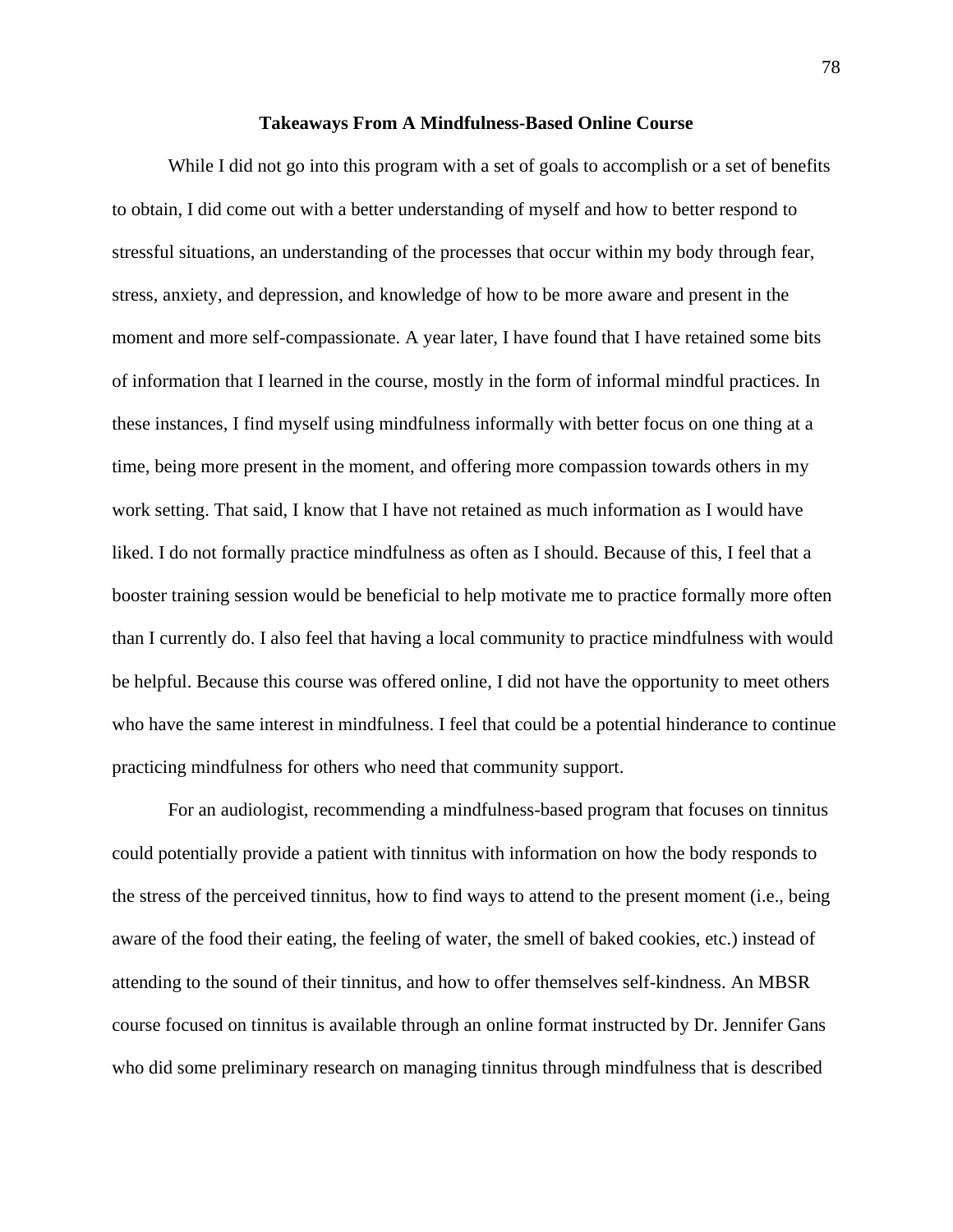in the literature review in Chapter II (Gans et al., 2014, 2015). The MBSR course that she offers was researched and developed at the University of California San Francisco and focuses on bringing awareness to the "experience with tinnitus, approaching it with acceptance, compassion, openness, and even curiosity" and seeks to "help participants learn to free themselves from the endless internal monologue about living with tinnitus. . . . It provides a way out of this endless cycle of regret and anxiety that can actually be as upsetting as the sounds themselves" (Gans, 2015, paras. 6-7). The introductory cost of this program is \$225, with a retail value of \$845.00. An MBCT in-person course was found on the British Tinnitus Association website (McKenna & Marks, 2019). This course is given at the Royal National Throat Nose and Ear Hospital by Dr. McKenna and Dr. Marks whose research study on MBCT was presented in Chapter II (McKenna et al., 2018). Further research on mindfulness courses with a focus on tinnitus did not yield any other results,

While there are some differences in what is concentrated on through a general MBSR course and an MBSR course focused on tinnitus, preliminary research has shown benefits with both types of MBSR for patients suffering from the effects of tinnitus (Arif et al., 2017; Gans et al., 2014, 2015; McKenna et al., 2018; Philippot et al., 2012; Roland et al., 2015). This suggests that if an audiologist recommends using mindfulness in in conjunction with other management options or as the sole management option (when evidence becomes stronger in the area of mindfulness and tinnitus), either a general MBSR course or an MBSR course focused on tinnitus will be beneficial. The mindfulness concepts found in either type of course can potentially give patients with tinnitus a reprieve from the tinnitus, reminding them that there is more to be aware of and giving their brains a potential chance to rewire in terms of their personal response to the perception of tinnitus.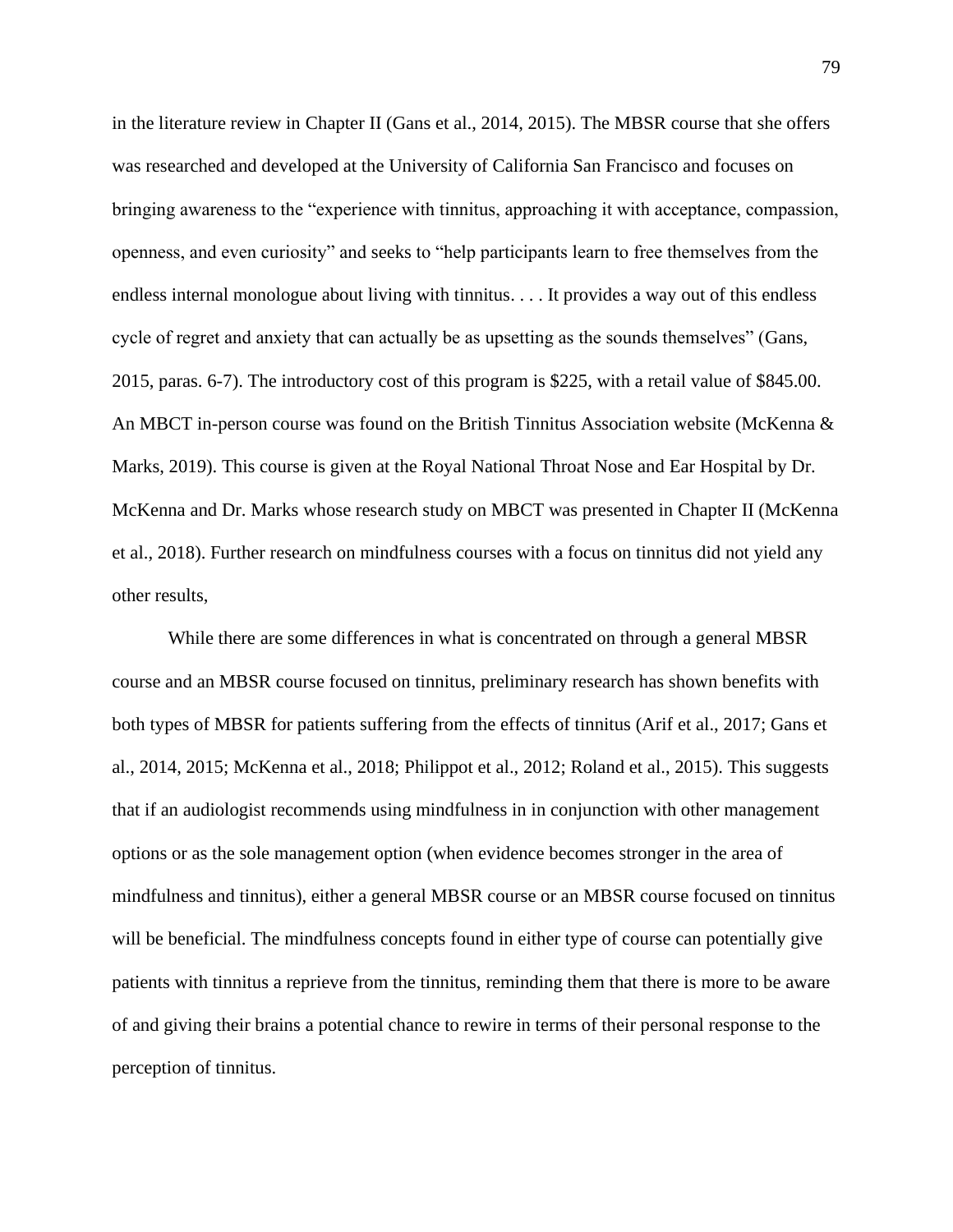Further research in the areas of mindfulness and tinnitus could focus on the benefits of mindfulness by asking the following questions: Does mindfulness offer a reprieve from tinnitus when learning how to attend to the present moment? Does learning about self-kindness offer a reduction in the perception of tinnitus or acceptance of the tinnitus? Does understanding how the body responds to stress provide a reduction in the patient's response to tinnitus? To provide maximum benefit, does a patient with tinnitus need to understand multiple mindfulness techniques and strategies?

## **Overall Summary**

How best to manage the large number of patients with tinnitus has been a longstanding question. There are numerous management options available to select from when attempting to reduce the negative effects of tinnitus that a patient experiences. Tinnitus is a very common complaint, with approximately one in ten adults having tinnitus (ATA, 2021). There is a need for an evidence-based management option tailored to specific patient groups due to the diverse and complex manifestations of tinnitus in these patients. Higher rates of tinnitus are seen in those with exposure to loud noise; however, tinnitus can still occur in those with normal hearing sensitivities. The overall economic cost of tinnitus is upwards of \$26 billion annually with an annual aggregate cost of \$1.5 billion awarded to veterans (ATA, 2021). With such a big financial consequence, the need to find a cure for tinnitus is warranted.

Tinnitus is complex. Research into the theoretical pathophysiology of tinnitus suggests that both the auditory system (Han et al., 2009; Jastreboff, 1990) and the brain (Allan et al., 2016; Boyen et al., 2013; Noreña & Eggermont, 2006) each play a role in tinnitus. Tinnitus parallels models of pain perception in that both bothersome tinnitus and chronic pain are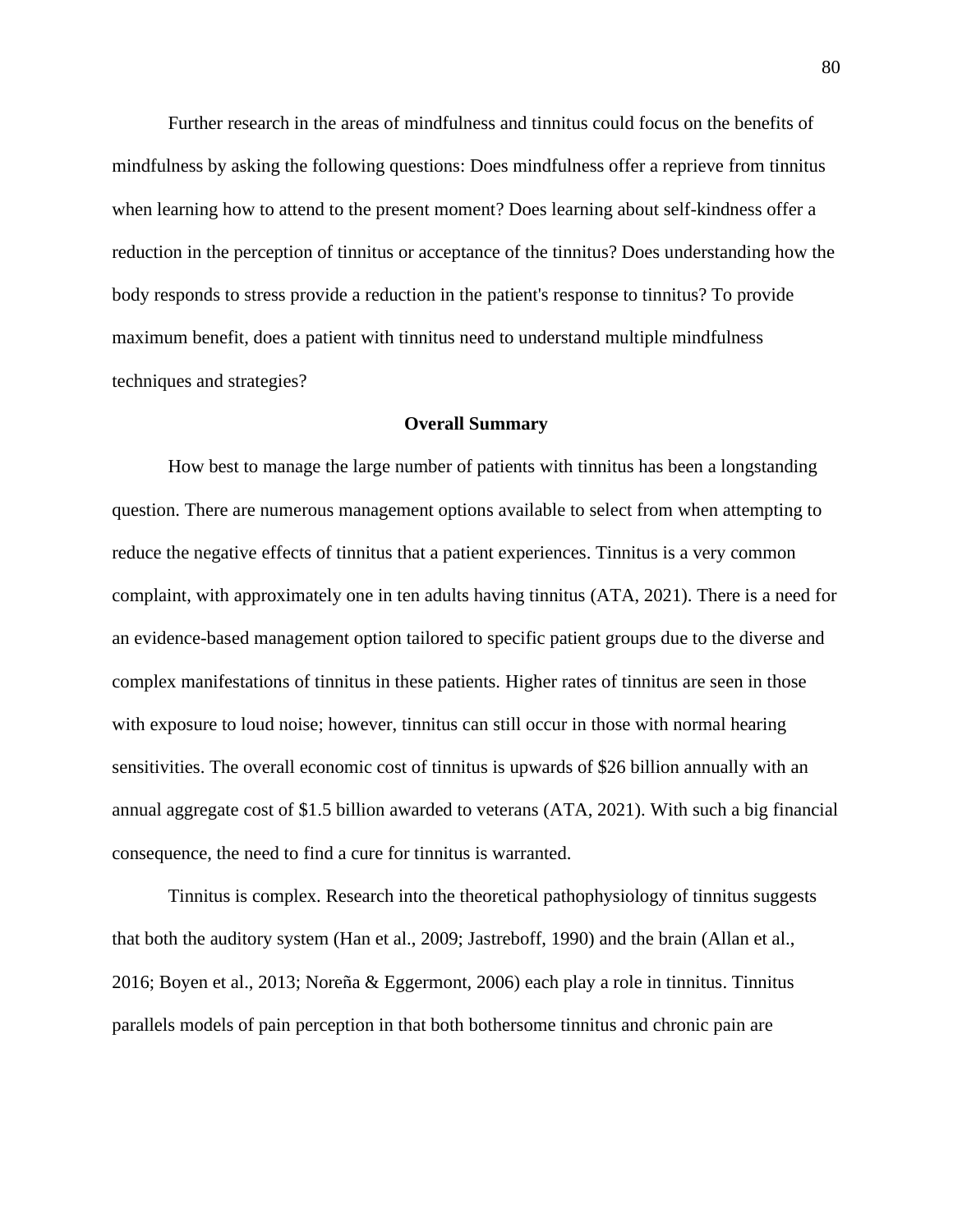phantom symptoms, and both occur from the reorganization of the central nervous system (Møller, 2000; Trevis et al., 2016; Vanneste et al., 2019).

Patients with tinnitus may manifest negative changes in physical health, psychological health, and quality of life. They may experience tinnitus-related distress, negative thoughts about tinnitus, and negative mood states. These consequences of having tinnitus drive the design of tinnitus management approaches. There are several factors (i.e., comorbidities, stress, depression, anxiety, financial burdens) that could influence the success of tinnitus management, especially when one considers the variation of symptoms present within and between patients with tinnitus. The diverse and complex nature of the disorder has resulted in a number of tinnitus management options that are available, but not all are universally applicable.

Regardless of the choice of a tinnitus management approach, there are clinical challenges. These challenges can be complicated for audiologists as tinnitus-related complaints vary and can be complex. There is a lack of objective, diagnostic measures of tinnitus in humans. There are many gaps in the literature regarding successful management of tinnitus. Several factors including unclear definitions of tinnitus, unclear pathophysiology of tinnitus, diverse characteristics of tinnitus, lack of RCTs, small sample sizes, and lack of funding have contributed to these gaps (Agency for Healthcare Research and Quality, 2019; McFerran et al., 2019). Further, access to trusted information can create a clinical challenge since some studies could potentially mislead readers due to the way the research is reported ("spin;" Velde et al., 2021). Other influential factors include a lack of adequate training in the area of tinnitus for healthcare professionals. Additionally, because there are almost 60 different management options reported in the literature for tinnitus, audiologists will probably not be familiar with all the possible tinnitus management approaches, including mindfulness (Zenner et al., 2017).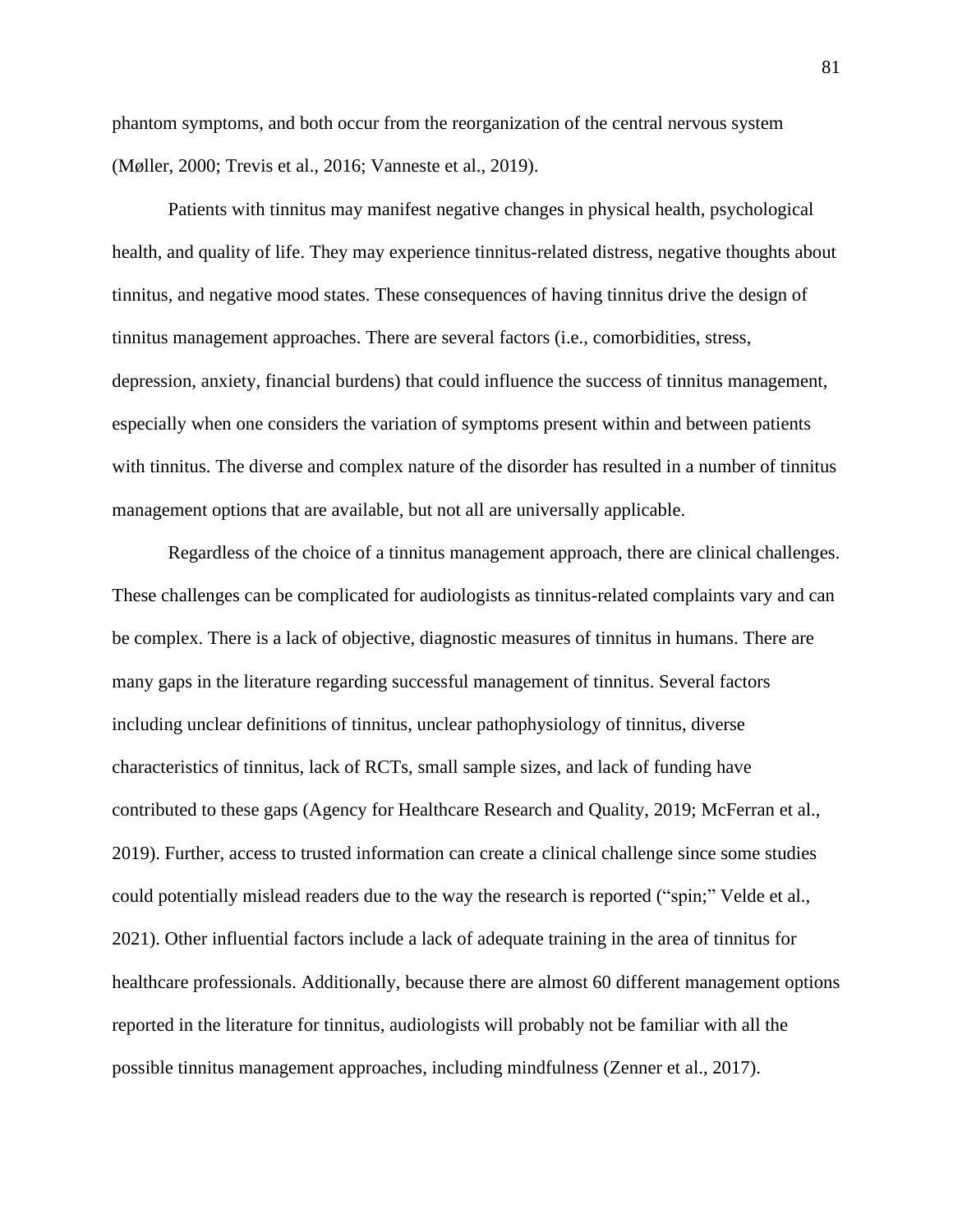The AAO-HNSF tinnitus guidelines were developed to help manage the effects of tinnitus with tinnitus education, sound therapies, hearing aids, and/or CBT, which were all identified as evidence-based management options in the literature (Henry et al., 2005; McNeill et al., 2012; Saltzman & Ersner, 1947; Tunkel et al., 2014; Zenner et al., 2017). Other management options such as ACT, TRT, and PTM have also been found to be effective (Baracca et al., 2007; Bauer et al., 2017; Henry et al., 2017; Westin et al., 2011). Mindfulness was not included in the AAO-HNSF guidelines, likely due to the limited number of studies investigating this technique.

The fundamentals of mindfulness and mindfulness programs are rooted in Buddhist meditative practices to help reduce the cycle of thoughts that are caused by rumination/worry, anxiety, and depression, which can cause maladaptive habits and behaviors (Gans, 2010; Segal et al., 2002). Mindfulness can be used to train the brain to identify the presence of a thought without giving it an emotional attachment to help reduce maladaptive habits and behaviors (Kabat-Zinn, 2013; Neff, 2003.) Mindfulness further cultivates a way to purposefully pay attention to give rise to self-compassion (Kabat-Zinn, 2013). There is strong evidence for the use of mindfulness in disorders that parallel tinnitus (i.e., depression, anxiety, chronic pain, stress; Hoge et al., 2013; Kabat-Zinn, 1982; Ludwig & Kabat-Zinn, 2008; Segal et al., 2002; Shapiro et al., 1998; Teasdale et al., 2000). Research into the effectiveness of implementing a mindfulnessbased program for the management of tinnitus has begun with preliminary results being promising (American Speech-Language-Hearing Association, 2021; American Tinnitus Association, 2021; Arif et al., 2017; Gans et al., 2014, 2015; McKenna et al., 2018; Philippot et al., 2012; Roland et al., 2015).

Preliminary results of taking a general MBSR course or an MBSR course focused on tinnitus have shown a decrease in tinnitus distress, psychological distress, tinnitus awareness,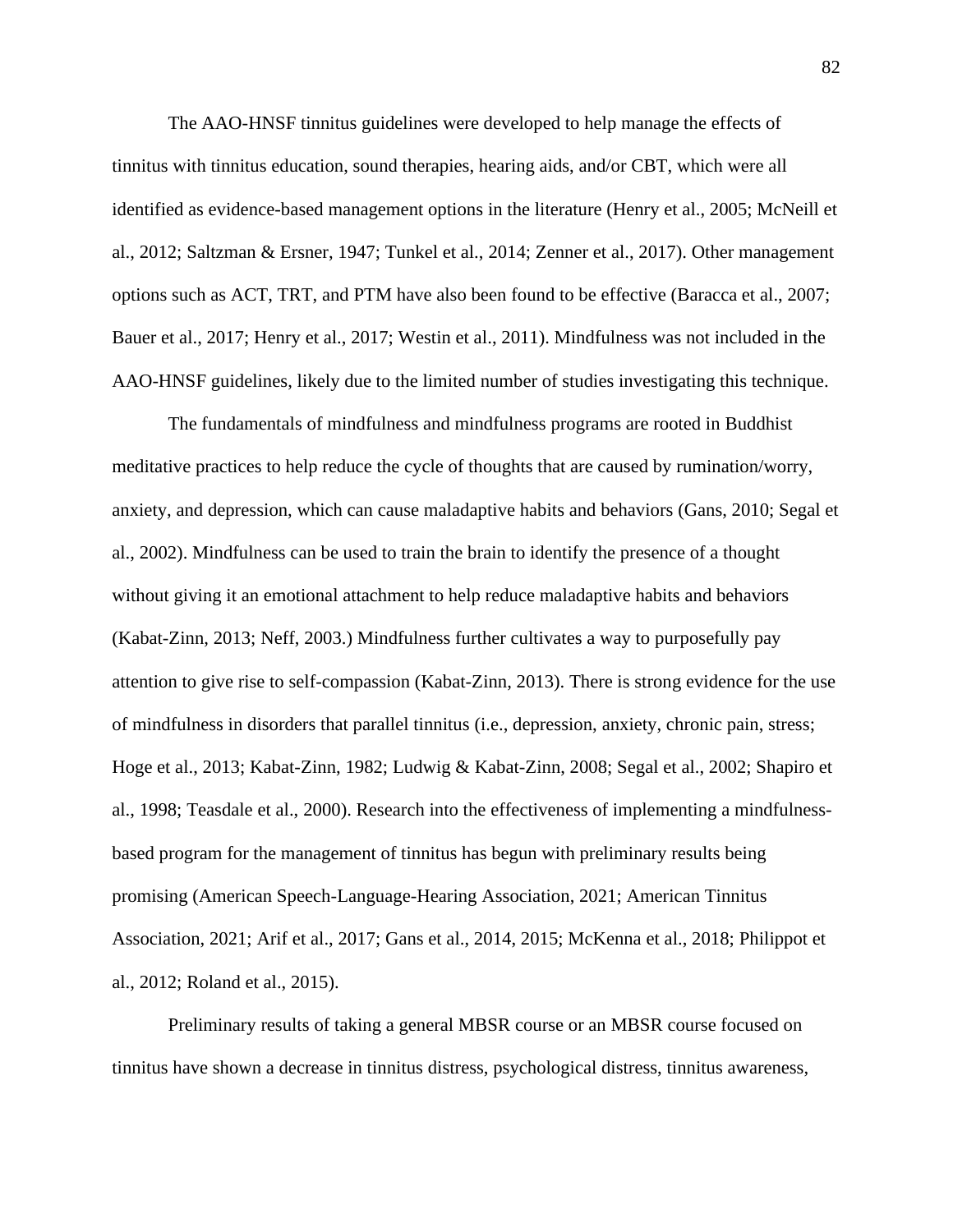negative emotion, irritability, and rumination, as well as improvements with tinnitus acceptance, and an increase in functional connectivity of the neural attention networks (Arif et al., 2017; Gans et al., 2014, 2015; McKenna et al., 2018; Philippot et al., 2012; Roland et al., 2015).

Audiologists should follow clinical guidelines for the management of tinnitus and continue to monitor the research literature as evidence-based practice evolves. Using mindfulness as an evidence-based practice is not recommended at this time because evidence is not as strong as for other management options; however, results from preliminary studies are encouraging and suggest potential benefits for patients with tinnitus. Audiologists may offer mindfulness as an adjunct to other therapies recognized in professional practice guidelines until evidence is stronger (Creswell, 2017; Gans, 2010; Gans et al., 2014; McKenna et al., 2018; Tunkel et al., 2014).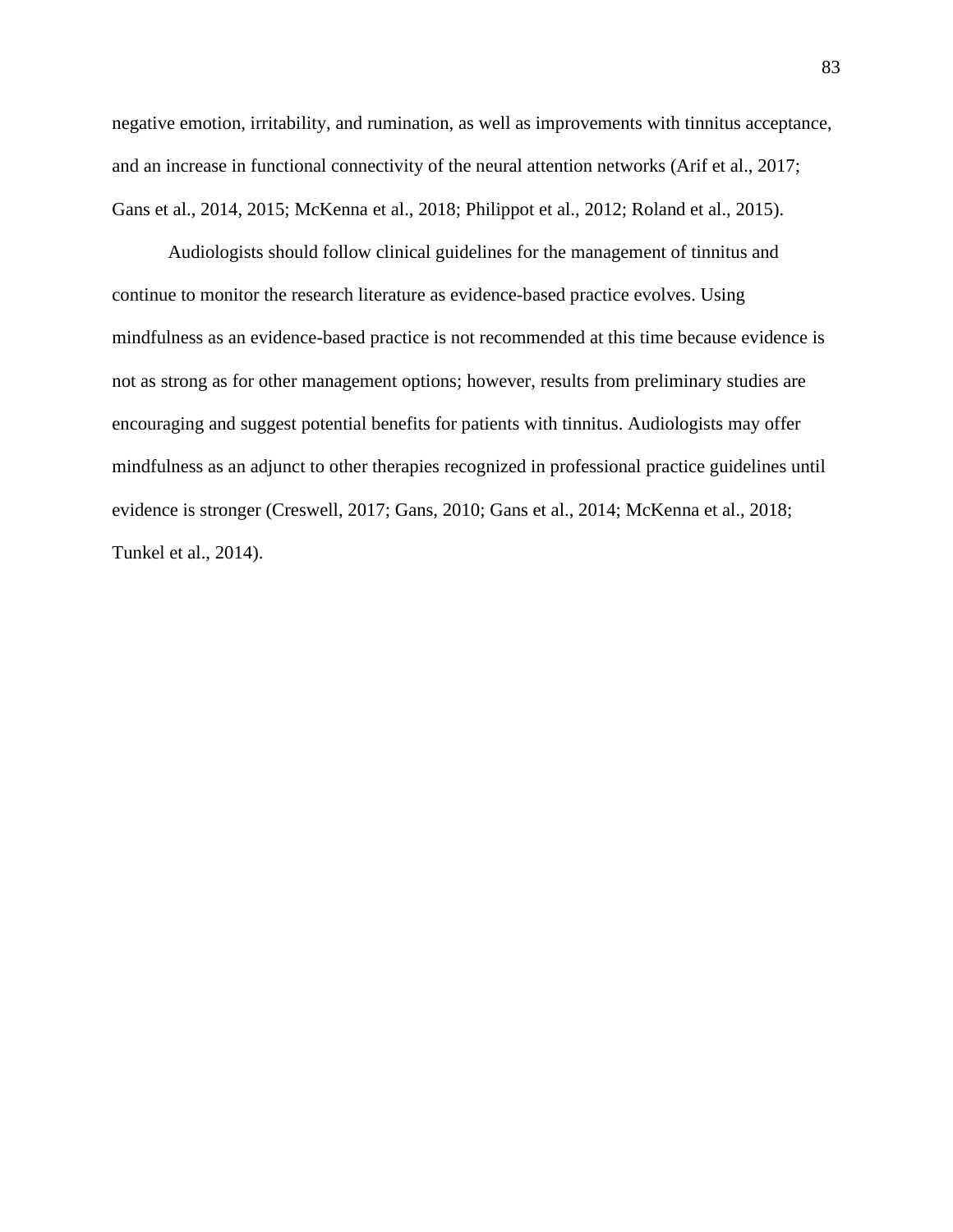## **REFERENCES**

Adjamian, P., Hall, D. A., Palmer, A. R., Allan, T. W., & Langers, D. R. M. (2014).

Neuroanatomical abnormalities in chronic tinnitus in the human brain. *Neuroscience and Biobehavioral Reviews, 45*(100), 119-133.

<https://doi.org/10.1016/j.neubiorev.2014.05.013>

- Agency for Healthcare Research and Quality. (2019, December). *Evaluation and treatment of tinnitus: A comparative effectiveness review*. Effective Health Care Program. <https://effectivehealthcare.ahrq.gov/products/tinnitus/research-protocol>
- Allan, T. W., Besle, J., Langers, D. R., Davies, J., Hall, D. A., Palmer, A. R., & Adjamian, P. (2016). Neuroanatomical alterations in tinnitus assessed with magnetic resonance imaging. *Frontiers in Aging Neuroscience*, *8*(221), 1-14. <https://doi.org/10.3389/fnagi.2016.00221>
- The American Academy of Audiology. (2021). *Tinnitus: Ringing in the ear*. The American Academy of Audiology. [https://www.audiology.org/consumers-and-patients/hearing-and](https://www.audiology.org/consumers-and-patients/hearing-and-balance/tinnitus/)[balance/tinnitus/](https://www.audiology.org/consumers-and-patients/hearing-and-balance/tinnitus/)
- The American Academy of Audiology. (2022, April 7). *American Board of Audiology.* https://www.audiology.org/american-board-of-audiology/
- American Speech-Language-Hearing Association. (2021). *Tinnitus* [Infographic]. ASHA Store. <https://www.asha.org/siteassets/ais/ais-tinnitus-poster.pdf>
- American Tinnitus Association. (2021). *Understanding the facts*. American Tinnitus Association.<https://www.ata.org/understanding-facts>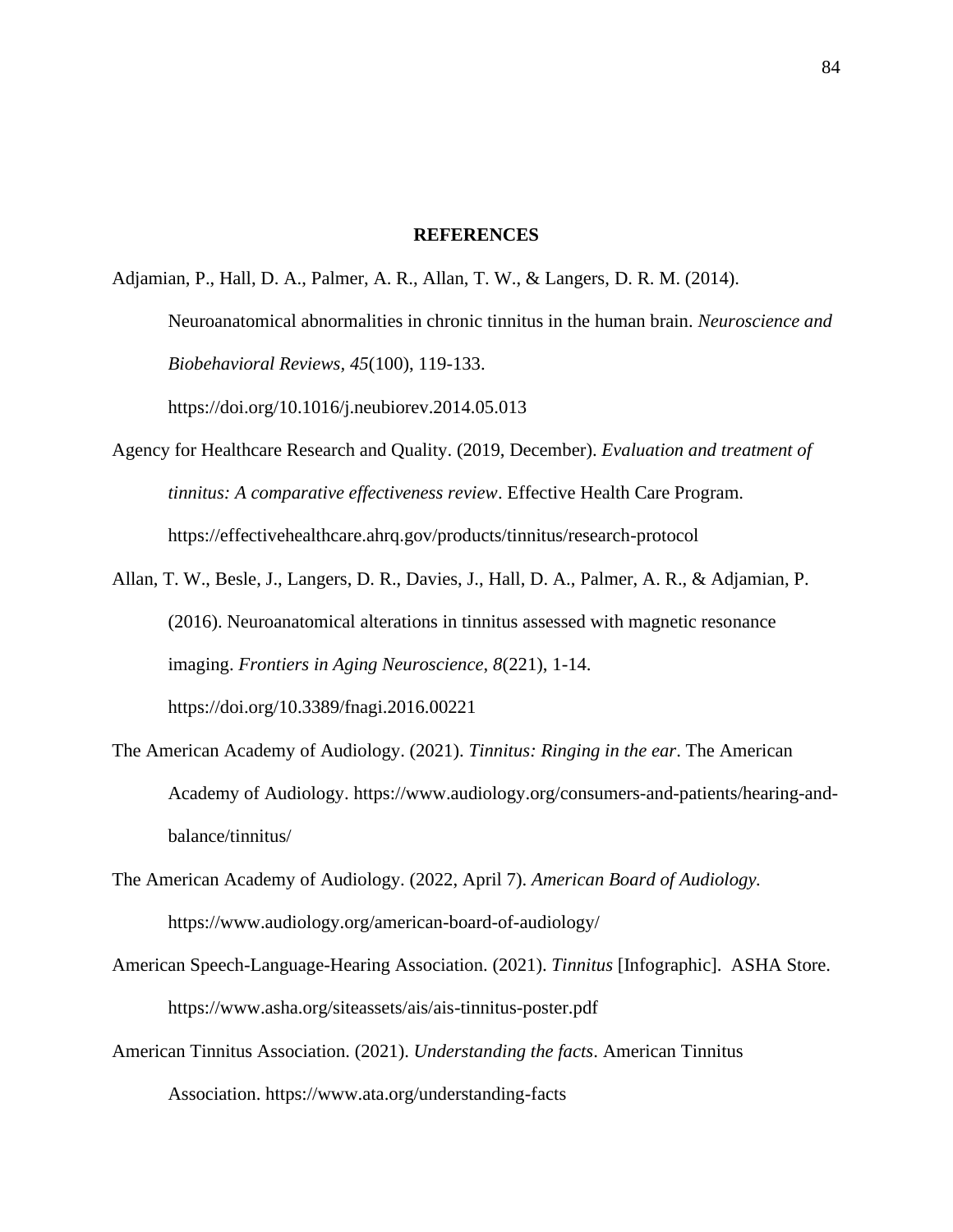- Arif, M., Sadlier, M., Rajenderkumar, D., James, J., & Tahir, T. (2017). A randomised controlled study of mindfulness meditation versus relaxation therapy in the management of tinnitus. *The Journal of Laryngology & Otology*, *131*(6), 501-507. <https://doi.org/10.1017/S002221511700069X>
- Baer, R., Crane, C., Miller, E., & Kuyken, W. (2019). Doing no harm in mindfulness-based programs: Conceptual issues and empirical findings. *Clinical Psychology Review*, *71*, 101-114.<https://doi.org/10.1016/j.cpr.2019.01.001>
- Baer, R. A., Smith, G. T., Lykins, E., Button, D., Krietemeyer, J., Sauer, S., Walsh, E., Duggan, D., & Williams, J. M. G. (2008). Construct validity of the five facet mindfulness questionnaire in meditating and nonmeditating samples. *Assessment, 15*(3), 329-342. <https://doi.org/10.1177/1073191107313003>
- Baliki, M., & Apkarian, A. (2015). Nociception, pain, negative moods, and behavior selection. *Neuron, 87*(3), 474-491.<https://doi.org/10.1016/j.neuron.2015.06.005>
- Baracca, G. N., Forti, S., Crocetti, A., Fagnani, E., Scotti, A., Del Bo, L., & Ambrosetti, U. (2007). Results of TRT after eighteen months: Our experience. *International Journal of Audiology, 46*(5), 217-222.<https://doi.org/10.1080/14992020601175945>
- Bastien, C. H., Vallières, A., & Morin, C. M. (2001). Validation of the Insomnia Severity Index as an outcome measure for insomnia research. *Sleep Medicine*, *2*(4), 297-307. [https://doi.org/10.1016/s1389-9457\(00\)00065-4](https://doi.org/10.1016/s1389-9457(00)00065-4)
- Bauer, C. A. (2018). Tinnitus. *The New England Journal of Medicine, 378*(13), 1224-1231. <https://doi.org/10.1056/NEJMcp1506631>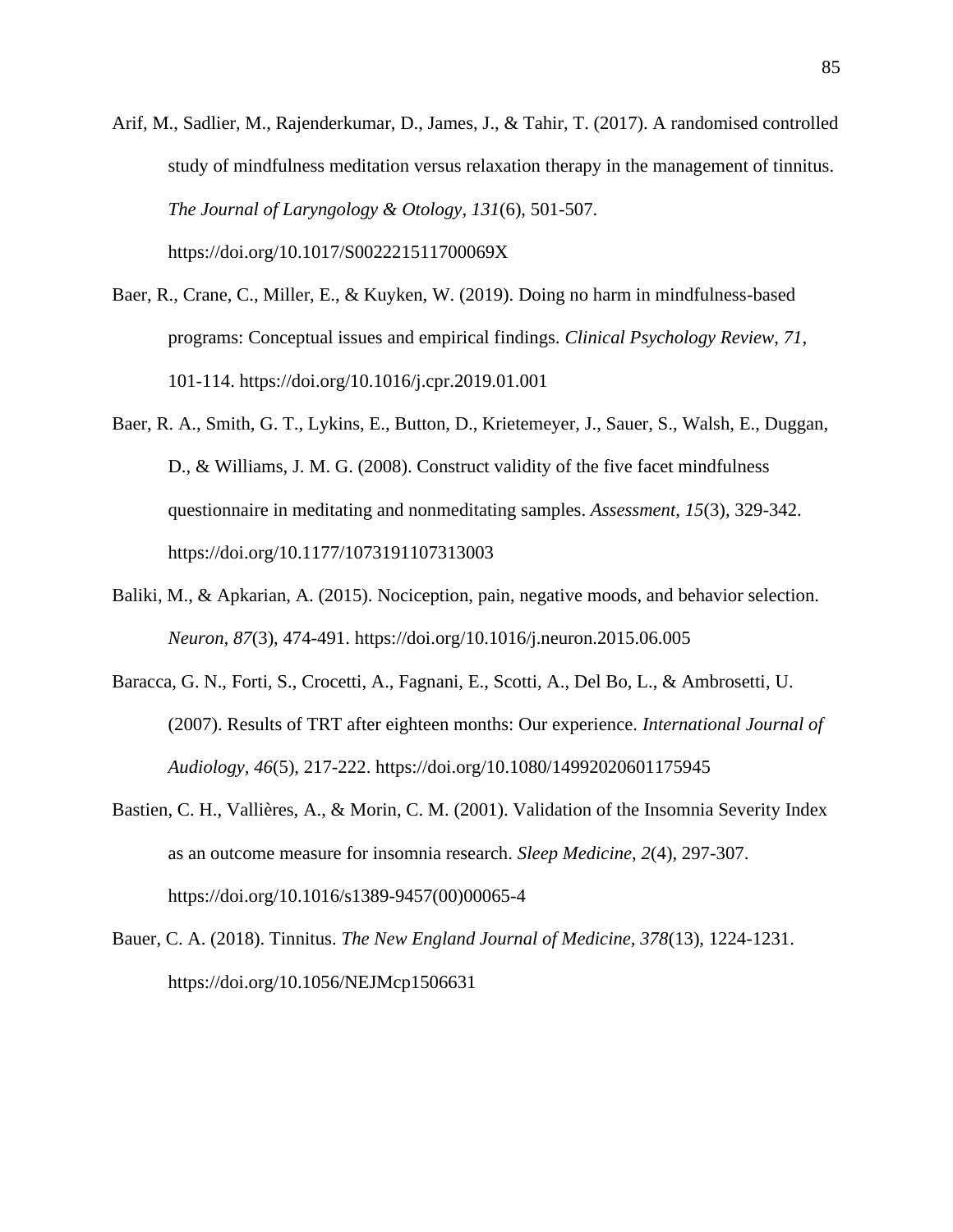- Bauer, C. A., Berry, J. L., & Brozoski, T. J. (2017). The effect of tinnitus retraining therapy on chronic tinnitus: A controlled trial. *Laryngoscope Investigative Otolaryngology*, *2*(4), 166-177.<https://doi.org/10.1002/lio2.76>
- Beck, A. T. (1976). *Cognitive therapy and the emotional disorders*. International Universities Press.
- Beck, A. T., Steer, R. A., & Brown, G. K. (1987). *Beck depression inventory*. Harcourt Brace Jovanovich.
- Beck, J. E., Zaugg, T. L., Egge, J. L., Lima, E. N., & Thielman, E. J. (2019). Progressive tinnitus management at two veterans' affairs medical centers: Clinical implementation with modified protocols. *American Journal of Audiology, 28*(1), 162-173. [https://doi.org/10.1044/2018\\_AJA-TTR17-18-0040](https://doi.org/10.1044/2018_AJA-TTR17-18-0040)
- Betlejewski, S., & Betlejewski, A. (2009). Joseph Toynbee--otologist, scientist, philanthropist. *Otolaryngologia Polska*, *63*(2), 199-203. [https://doi.org/10.1016/S0030-6657\(09\)70106-4](https://doi.org/10.1016/S0030-6657(09)70106-4)
- Bhatt, J. M., Lin, H. W., & Bhattacharyya, N. (2016). Prevalence, severity, exposures, and treatment patterns of tinnitus in the United States. *JAMA Otolaryngology--Head & Neck Surgery*, *142*(10), 959-965.<https://doi.org/10.1001/jamaoto.2016.1700>
- Bowen, S., Witkiewitz, K., Clifasefi, S. L., Grow, J., Chawla, N., Hsu, S. H., Carroll, H. A., Harrop, E., Collins, S. E., Lustyk, M. K., & Larimer, M. E. (2014). Relative efficacy of mindfulness-based relapse prevention, standard relapse prevention, and treatment as usual for substance use disorders. *JAMA Psychiatry, 71*(5), 547-556. <https://doi.org/10.1001/jamapsychiatry.2013.4546>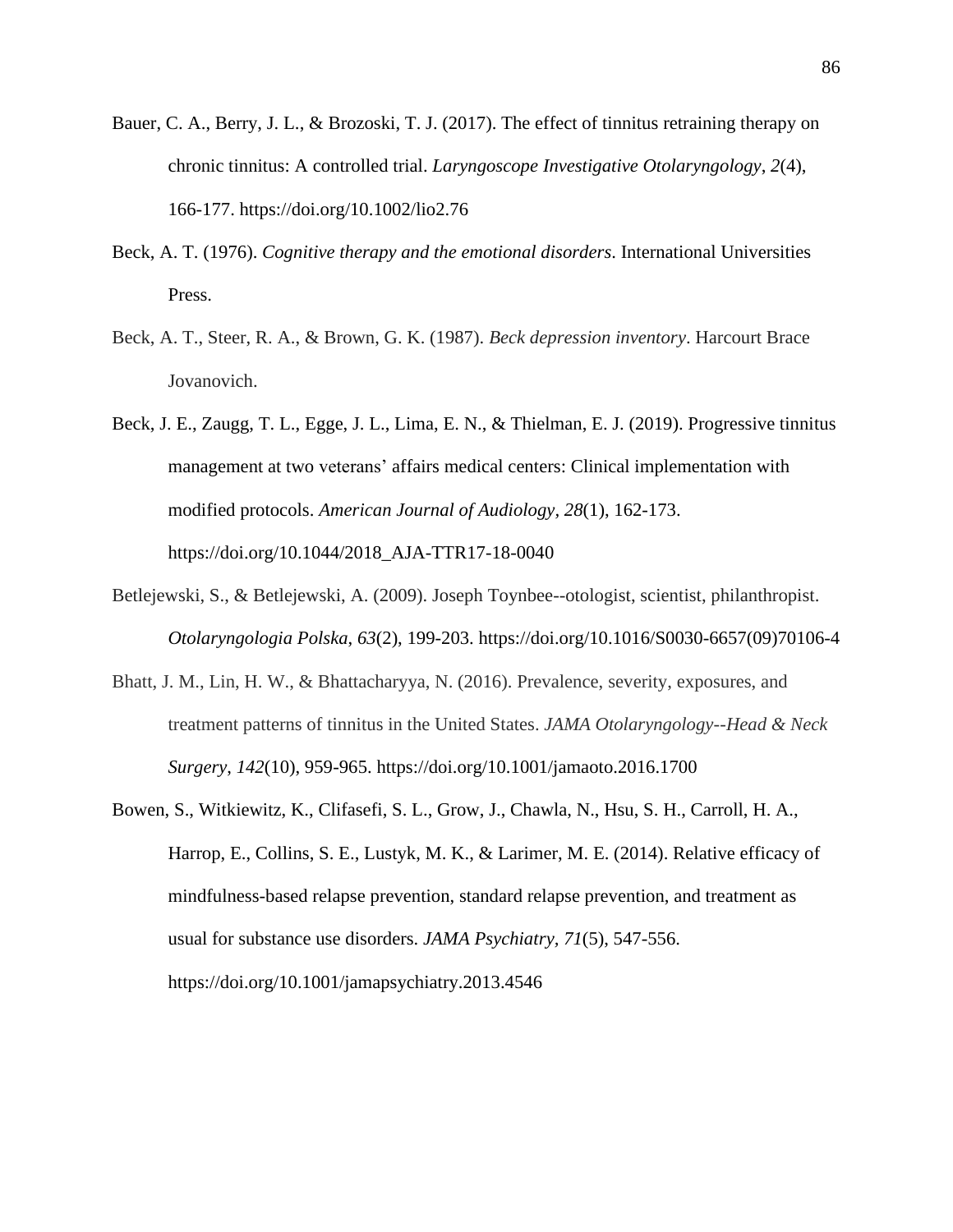- Boyen, K., Langers, D. R. M., de Kleine, E., & van Dijk, P. (2013). Gray matter in the brain: Differences associated with tinnitus and hearing loss. *Hearing Research*, *295*, 67-78. <https://doi.org/10.1016/j.heares.2012.02.010>
- Bracke, P. E. (2010). Progressive muscle relaxation. *The Corsini Encyclopedia of Psychology*, 1-2.<https://doi.org/10.1002/9780470479216.corpsy0712>
- Britton, W. B., Lindahl, J. R., Cooper, D. J., Canby, N. K., & Palitsky, R. (2021). Defining and measuring meditation-related adverse effects in mindfulness-based programs. *Clinical Psychological Science*, *9*(6), 1185-1204.<https://doi.org/10.1177/2167702621996340>
- Brown, K. W., & Ryan, R. M. (2003). The benefits of being present: Mindfulness and its role in psychological well-being. *Journal of Personality and Social Psychology, 84*(4), 822-848. <https://doi.org/10.1037/0022-3514.84.4.822>
- Bushnell, M. C., Ceko, M., & Low, L. A. (2013). Cognitive and emotional control of pain and its disruption in chronic pain. *Nature Reviews Neuroscience, 14*(7), 502-511. <https://doi.org/10.1038/nrn3516>
- Carson, J. W., Carson, K. M., Gil, K. M., & Baucom, D. H. (2004). Mindfulness-based relationship enhancement. *Behavior Therapy*, *35*(3), 471-494. [https://doi.org/10.1016/S0005-7894\(04\)80028-5](https://doi.org/10.1016/S0005-7894(04)80028-5)
- Coderre, T. J., Katz, J., Vaccarino, A. L., & Melzack, R. (1993). Contribution of central neuroplasticity to pathological pain: Review of clinical and experimental evidence. *The Journal of the International Association for the Study of Pain, 52*(3), 259-285. [https://doi.org/10.1016/0304-3959\(93\)90161-H](https://doi.org/10.1016/0304-3959(93)90161-H)
- Creswell, J. D. (2017). Mindfulness interventions. *Annual Review of Psychology, 68*(1), 491-516. <https://doi.org/10.1146/annurev-psych-042716-051139>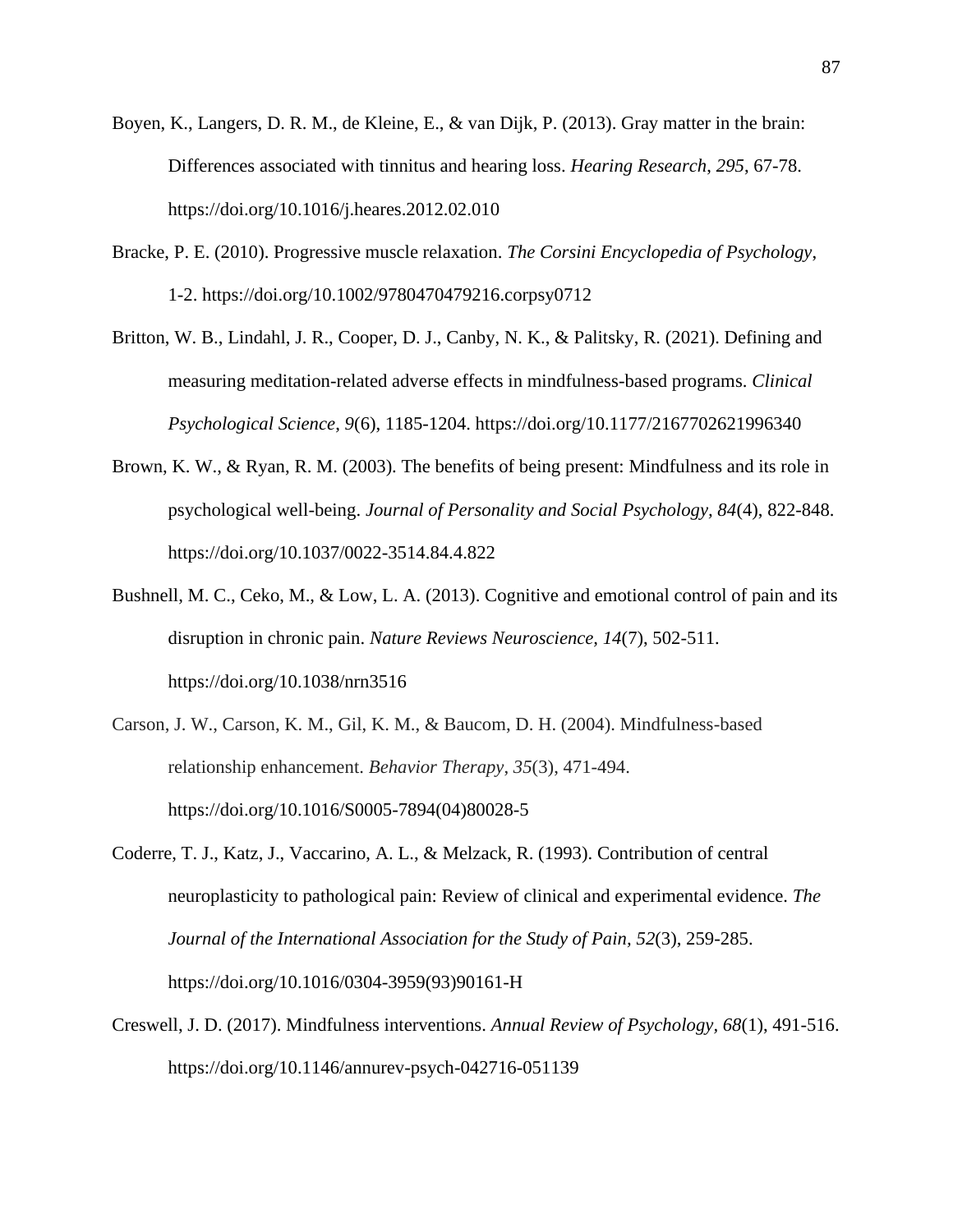- Creswell, J. D., Irwin, M. R., Burklund, L. J., Lieberman, M. D., Arevalo, J. M. G., Ma, J., Breen, E. C., & Cole, S. W. (2012). Mindfulness-based stress reduction training reduces loneliness and pro-inflammatory gene expression in older adults: A small randomized controlled trial. *Brain, Behavior, and Immunity, 26*(7), 1095-1101. <https://doi.org/10.1016/j.bbi.2012.07.006>
- Creswell, J. D., Way, B. M., Eisenberger, N. I., & Lieberman, M. D. (2007). Neural correlates of dispositional mindfulness during affect labeling. *Psychosomatic medicine*, *69*(6), 560-565.<https://doi.org/10.1097/PSY.0b013e3180f6171f>
- Dalrymple, S. N., Lewis, S. H., & Philman, S. (2021). Tinnitus: Diagnosis and Management. *American Family Physician*, *103*(11), 663-671.
- Davidson, R. J., Kabat-Zinn, J., Schumacher, J., Rosenkranz, M., Muller, D., Santorelli, S. F., Urbanowski, F., Harrington, A., Bonus, K., & Sheridan, J. F. (2003). Alterations in brain and immune function produced by mindfulness meditation. *Psychosomatic Medicine*, *65*(4), 564-570.<https://doi.org/10.1097/01.psy.0000077505.67574.e3>
- The Department of Veterans Affairs. (2021). *Tinnitus QA*. Tinnitus. <https://www.ncrar.research.va.gov/Documents/TinnitusQA.pdf>
- Derogatis, L. R. (2017). Symptom checklist-90-revised, Brief Symptom Inventory, and BSI-18. In M. E. Maruish (Ed.), *Handbook of psychological assessment in primary care settings* (pp. 599-629). Routledge/Taylor & Francis Group.
- Dietrich, S. (2004). Earliest historic reference of 'tinnitus' is controversial. *The Journal of Laryngology & Otology*, *118*(7), 487-488.<https://doi.org/10.1258/0022215041615182>
- Epstein, R. M. (1999). Mindful practice. *Jama, 282*(9), 833-839. <https://doi.org/10.1001/jama.282.9.833>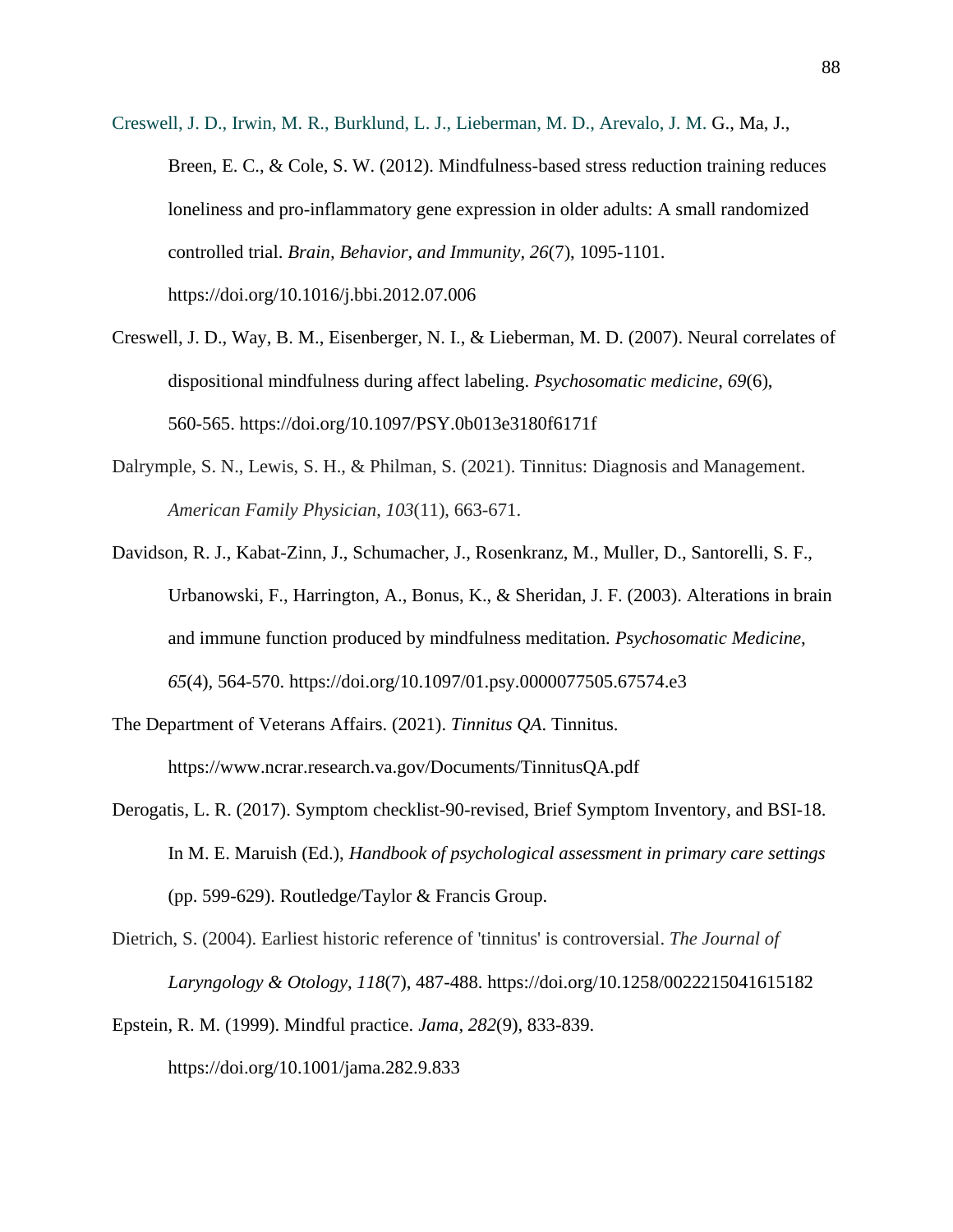- Evans, C., Connell, J., Barkham, M., Margison, F., McGrath, G., Mellor-Clark, J., & Audin, K. (2002). Towards a standardized brief outcome measure: Psychometric properties and utility of the CORE--OM. *The British Journal of Psychiatry, 180*(1), 51-60. <https://doi.org/10.1192/bjp.180.1.51>
- Feinstein, A. R. (1994). "Clinical Judgment" revisited: The distraction of quantitative models. *Annals of Internal Medicine*, *120*(9), 799-805. [https://doi.org/10.7326/0003-4819-120-9-](https://doi.org/10.7326/0003-4819-120-9-199405010-00012) [199405010-00012](https://doi.org/10.7326/0003-4819-120-9-199405010-00012)
- Formby, C., & Keaser, M. L. (2007). Secondary treatment benefits achieved by hearing-impaired tinnitus patients using aided environmental sound therapy for tinnitus retraining therapy: Comparisons with matched groups of tinnitus patients using noise generators for sound therapy. *Seminars in Hearing, 28*(4), 276-294.<https://doi.org/10.1055/s-2007-990715>
- Frisch, M. B., Cornell, J., Villanueva, M., & Retzlaff, P. J. (1992). Clinical validation of the Quality of Life Inventory. A measure of life satisfaction for use in treatment planning and outcome assessment. *Psychological Assessment*, *4*(1), 92. [https://doi.org/10.1037/1040-](https://doi.org/10.1037/1040-3590.4.1.92) [3590.4.1.92](https://doi.org/10.1037/1040-3590.4.1.92)
- Fuller, T., Cima, R., Langguth, B., Mazurek, B., Vlaeyen, J. W. S., & Hoare, D. J. (2020). Cognitive behavioural therapy for tinnitus. *Cochrane Database of Systematic Reviews, 2020*(1).<https://doi.org/10.1002/14651858.CD012614.pub2>
- Gans, J. (2015). *Mindfulness based tinnitus stress reduction*. Mindfulness Based Tinnitus Stress Reduction.<https://mindfultinnitusrelief.com/>
- Gans, J. J. (2010). Mindfulness-based tinnitus therapy is an approach with ancient roots. *The Hearing Journal*, *63*(11), 52-56.<https://doi.org/10.1097/01.hj.0000390823.09995.f3>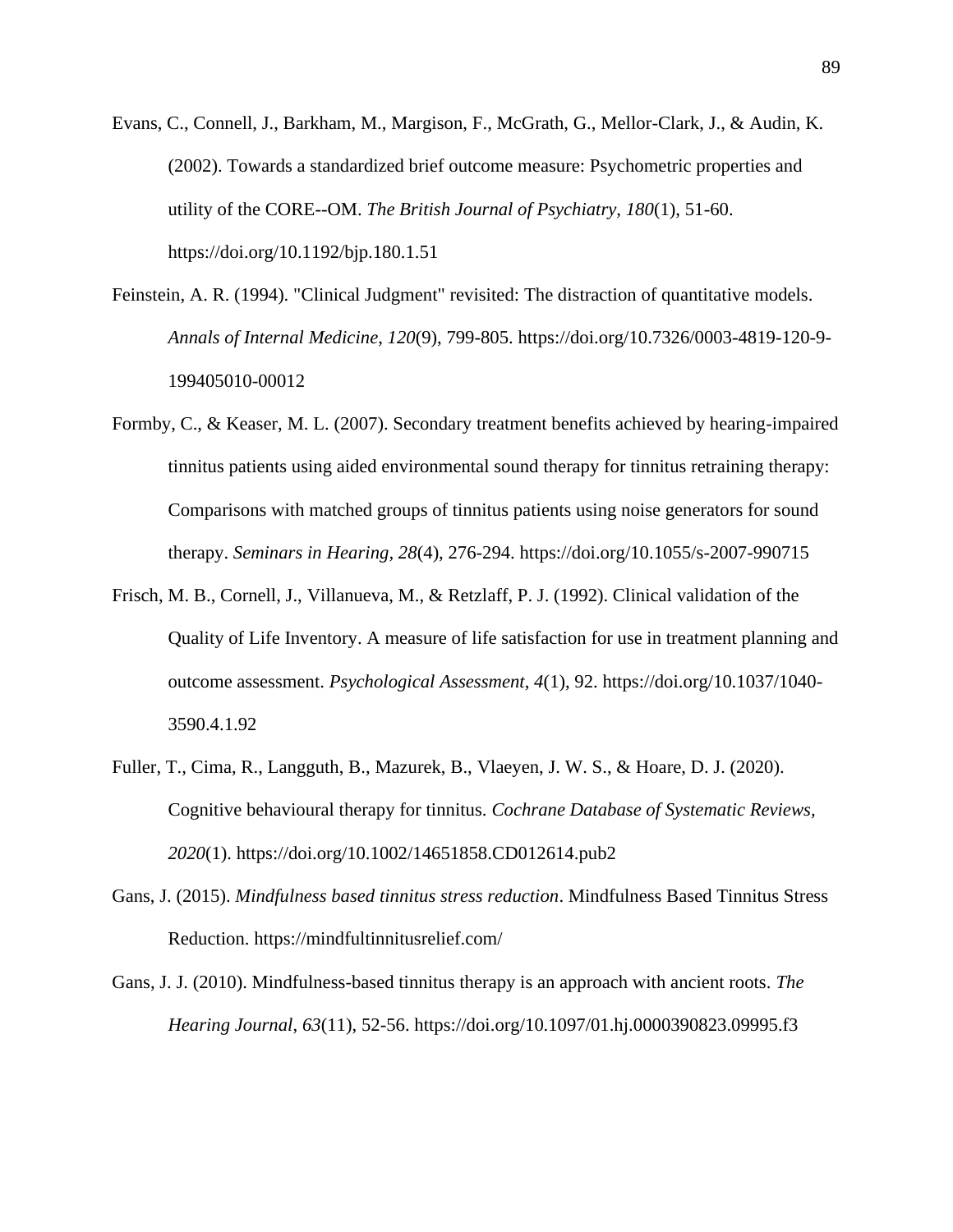- Gans, J. J., Cole, M. A., & Greenberg, B. (2015). Sustained benefit of Mindfulness-Based Tinnitus Stress Reduction (MBTSR) in adults with chronic tinnitus: A pilot study. *Mindfulness*, *6*(5), 1232-1234.
- Gans, J. J., O'Sullivan, P., & Bircheff, V. (2014). Mindfulness based tinnitus stress reduction pilot study. *Mindfulness*, *5*(3), 322-333.
- Goldman, G. M. (1990). The tacit dimension of clinical judgment. *The Yale Journal of Biology and Medicine*, *63*(1), 47-61.
- Gotter, A. (2020, June 17). *Box breathing*. Healthline. [https://www.healthline.com/health/box](https://www.healthline.com/health/box-breathing%23benefits)[breathing#benefits](https://www.healthline.com/health/box-breathing%23benefits)
- Greater Good Magazine. (2021). *What is mindfulness?* Greater Good Science Center. https://greatergood.berkeley.edu/topic/mindfulness/definition
- Greenberg, M. (2016). *The stress-proof brain: Master your emotional response to stress using mindfulness & neuroplasticity*. New Harbinger Publications.
- Guy, W. (1976). *ECDEU assessment manual for psychopharmacology.* U.S. Dept. of Health, Education, and Welfare, Public Health Service, Alcohol, Drug Abuse, and Mental Health Administration, National Institute of Mental Health, Psychopharmacology Research Branch, Division of Extramural Research Programs.
- Hall, D. A., Fackrell, K., Li, A. B., Thavayogan, R., Smith, S., Kennedy, V., Tinoco, C., Rodrigues, E. D., Campelo, P., Martins, T. D., Lourenço, V. M., Ribeiro, D., & Haider, H. F. (2018). A narrative synthesis of research evidence for tinnitus-related complaints as reported by patients and their significant others. *Health and Quality of Life Outcomes, 16*(1), 61.<https://doi.org/10.1186/s12955-018-0888-9>

Hallam, R. S. (2009). *TQ: Manual of the tinnitus questionnaire* (Revised). Polpresa Press.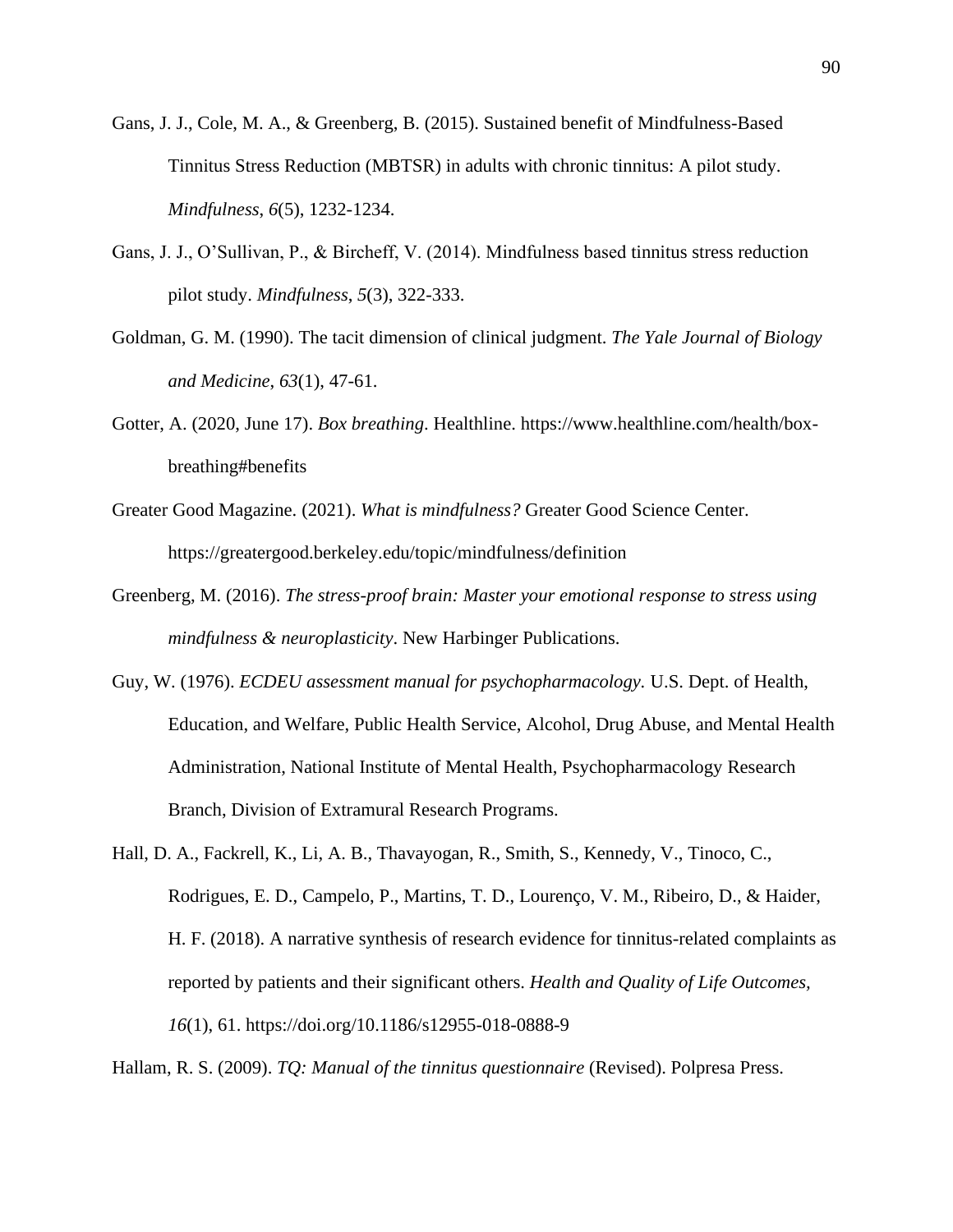- Han, B. I., Lee, H. W., Kim, T. Y., Lim, J. S., & Shin, K. S. (2009). Tinnitus: Characteristics, causes, mechanisms, and treatments. *Journal of Clinical Neurology*, *5*(1), 11. <https://doi.org/10.3988/jcn.2009.5.1.11>
- Harvard Medical School. (2021, March 17). *Two mindfulness meditation exercises to try*. [https://www.health.harvard.edu/alternative-and-complementary-medicine/two](https://www.health.harvard.edu/alternative-and-complementary-medicine/two-mindfulness-meditation-exercises-to-try)[mindfulness-meditation-exercises-to-try](https://www.health.harvard.edu/alternative-and-complementary-medicine/two-mindfulness-meditation-exercises-to-try)
- Hayes, M. H. S., & Patterson, D. G. (1921). Experimental development of the graphic rating method. *Psychological Bulletin*, *18*, 98-99.
- Hazell, J. W., & Jastreboff, P. J. (1990). Tinnitus. I: Auditory mechanisms: A model for tinnitus and hearing impairment. *Journal of Otolaryngology, 19*(1), 1.
- Headspace Inc. (2021). *Meditation and mindfulness exercises*. Headspace. <https://www.headspace.com/meditation/exercises>
- Henry, J. A., Thielman, E. J., Zaugg, T. L., Kaelin, C., Schmidt, C. J., Griest, S., McMillan, G. P., Myers, P., Rivera, I., Baldwin, R., & Carlson, K. (2017). Randomized controlled trial in clinical settings to evaluate effectiveness of coping skills education used with progressive tinnitus management. *Journal of Speech, Language, and Hearing Research, 60*(5), 1378-1397. [https://doi.org/10.1044/2016\\_JSLHR-H-16-0126](https://doi.org/10.1044/2016_JSLHR-H-16-0126)
- Henry, J. A., Zaugg, T. L., Myers, P. J., & Schechter, M. A. (2008). Using therapeutic sound with progressive audiologic tinnitus management. *Trends in Amplification, 12*(3), 188-209.<https://doi.org/10.1177/1084713808321184>
- Henry, J. A., Zaugg, T. L., & Schechter, M. A. (2005). Clinical guide for audiologic tinnitus management II: Treatment. *American Journal of Audiology*, *14*(1), 49-70.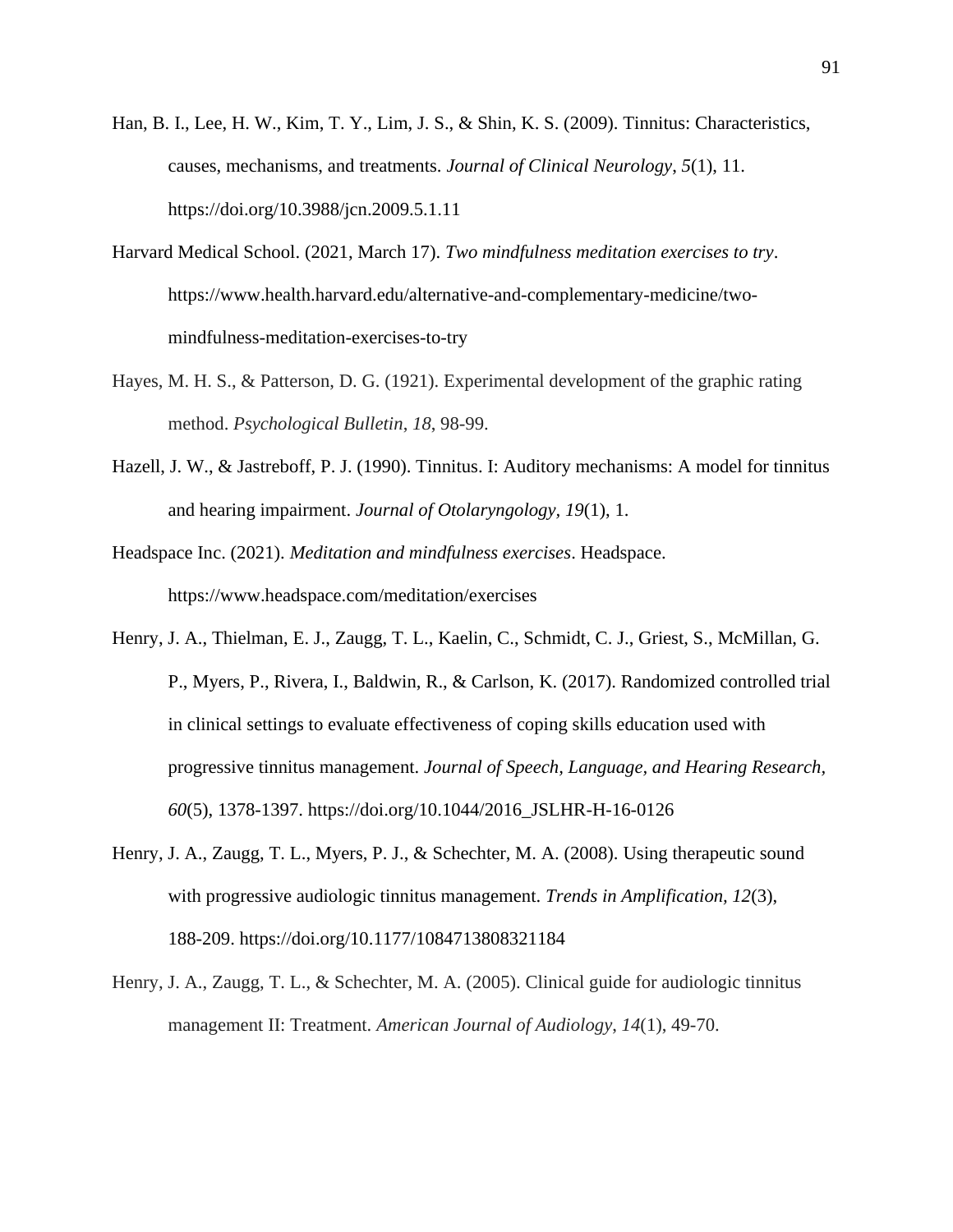- Hesser, H., Weise, C., Westin, V. Z., & Andersson, G. (2011). A systematic review and metaanalysis of randomized controlled trials of cognitive–behavioral therapy for tinnitus distress. *Clinical Psychology Review, 31*(4), 545-553. <https://doi.org/10.1016/j.cpr.2010.12.006>
- Hoare, D. J., Edmondson, J. M., Sereda, M., Akeroyd, M. A., & Hall, D. (2014). Amplification with hearing aids for patients with tinnitus and co-existing hearing loss. *Cochrane Database of Systematic Reviews,* (1).<https://doi.org/10.1002/14651858.CD010151.pub2>
- Hoge, E. A., Bui, E., Marques, L., Metcalf, C. A., Morris, L. K., Robinaugh, D. J., Worthington, J. J., Pollack, M. H., & Simon, N. M. (2013). Randomized controlled trial of mindfulness meditation for generalized anxiety disorder: Effects on anxiety and stress reactivity. *The Journal of Clinical Psychiatry, 74*(08), 786-792.<https://doi.org/10.4088/jcp.12m08083>
- Hong, T., Ralli, M., Stocking, C., & Sheppard, A. (2020). Acoustic analysis of hearing aid sound therapy programs. *Hearing, Balance and Communication, 18*(1), 8-15. <https://doi.org/10.1080/21695717.2019.1692592>
- Husain, F. T., Gander, P. E., Jansen, J. N., & Shen, S. (2018). Expectations for tinnitus treatment and outcomes: a survey study of audiologists and patients. *Journal of the American Academy of Audiology, 29*(4), 313-336. <https://doi.org/10.3766/jaaa.16154>
- International Mindfulness Teachers Association. (2020). *Mission and vision--IMTA*. Mission and Vision.<https://www.imta.org/page/vision>
- IXL Learning. (2022). *Meditation - definition, meaning & synonyms*. Vocabulary.com. https://www.vocabulary.com/dictionary/meditation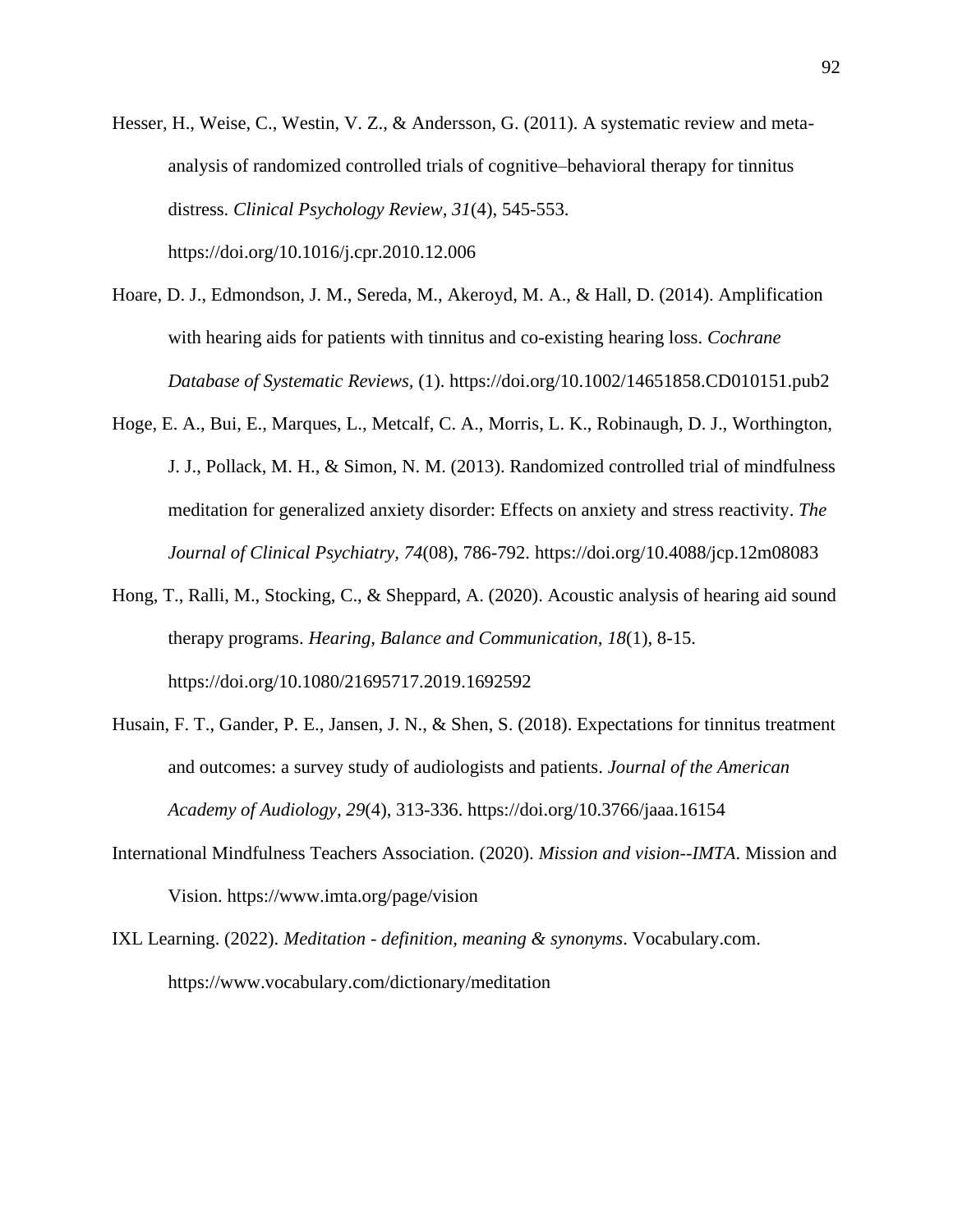- Jansen, J., Butow, P. N., van Weert, J. C. M., van Dulmen, S., Devine, R. J., Heeren, T. J., Bensing, J. M., & Tattersall, M. H. N. (2008). Does age really matter? Recall of information presented to newly referred patients with cancer. *Journal of Clinical Oncology, 26*(33), 5450-5457.<https://doi.org/10.1200/jco.2007.15.2322>
- Jastreboff, P. J. (1990). Phantom auditory perception (tinnitus): Mechanisms of generation and perception. *Neuroscience Research, 8*(4), 221-254. [https://doi.org/10.1016/0168-](https://doi.org/10.1016/0168-0102(90)90031-9) [0102\(90\)90031-9](https://doi.org/10.1016/0168-0102(90)90031-9)
- Kabat-Zinn, J. (1982). An outpatient program in behavioral medicine for chronic pain patients based on the practice of mindfulness meditation: Theoretical considerations and preliminary results. *General Hospital Psychiatry*, *4*, 33-47. [https://doi.org/10.1016/0163-](https://doi.org/10.1016/0163-8343(82)90026-3) [8343\(82\)90026-3](https://doi.org/10.1016/0163-8343(82)90026-3)
- Kabat-Zinn, J. (2003). Mindfulness-based interventions in context: Past, present, and future. *Clinical Psychology, 10*(2), 144-156.<https://doi.org/10.1093/clipsy/bpg016>
- Kabat-Zinn, J. (2013). *Full catastrophe living, revised edition: how to cope with stress, pain and illness using mindfulness meditation*. Piatkus.
- Kabat-Zinn, J., & University of Massachusetts Medical Center/Worcester. Stress Reduction Clinic. (2005). *Full catastrophe living: Using the wisdom of your body and mind to face stress, pain, and illness*. Delta Trade Paperbacks. (Original work published in 1990)
- Kaltenbach, J. A. (2009). Insights on the origins of tinnitus: An overview of recent research. *The Hearing Journal*, *62*(2), 26-29.
- Kessels, R. P. (2003). Patients' memory for medical information. *Journal of the Royal Society of Medicine*, *96*(5), 219-222.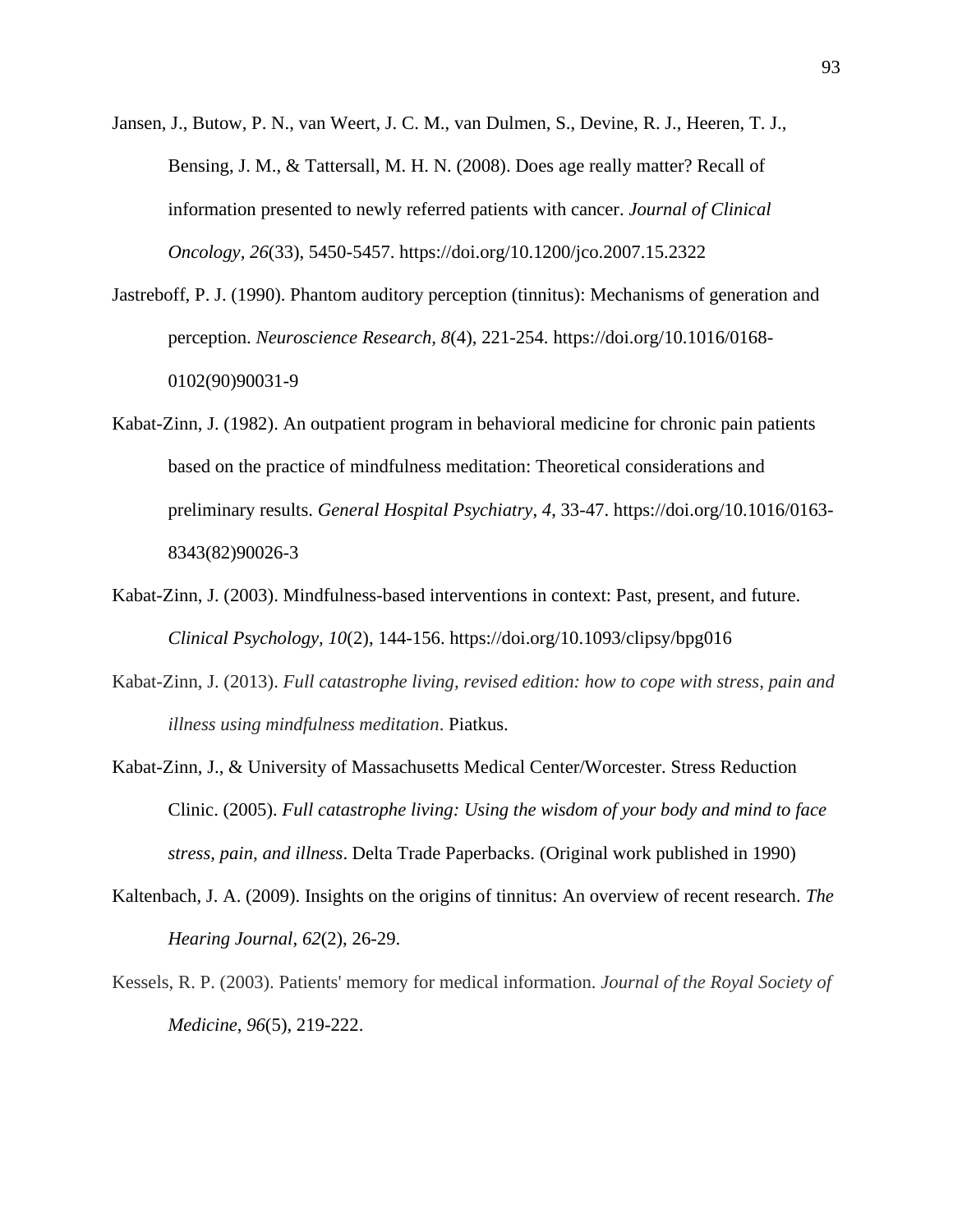- Khalfa, S., Dubal, S., Veuillet, E., Perez-Diaz, F., Jouvent, R., & Collet, L. (2002). Psychometric normalization of a hyperacusis questionnaire. *O.R.L. Journal for Oto-Rhino-Laryngology and its Related Specialties*, *64*(6), 436-442.<https://doi.org/10.1159/000067570>
- Khatri, M. (2019, November 12). *Tinnitus (ringing in the ears) causes and definition*. Web MD. <https://www.webmd.com/a-to-z-guides/understanding-tinnitus-basics>

Kuk, F. K., Tyler, R. S., Russell, D., & Jordan, H. (1990). The psychometric properties of a tinnitus handicap questionnaire. *Ear and Hearing*, *11*(6), 434-445. <https://doi.org/10.1097/00003446-199012000-00005>

- Landry, E. C., Sandoval, X. C., Simeone, C. N., Tidball, G., Lea, J., & Westerberg, B. D. (2020). Systematic review and network meta-analysis of Cognitive and/or Behavioral Therapies (CBT) for tinnitus. *Otology & Neurotology, 41* (2), 153-166. <https://doi.org/10.1097/MAO.0000000000002472>
- Langguth, B., Kreuzer, P. M., Kleinjung, T., & De Ridder, D. (2013). Tinnitus: Causes and clinical management. *The Lancet Neurology*, *12*(9), 920-930. [https://doi.org/10.1016/S1474-4422\(13\)70160-1](https://doi.org/10.1016/S1474-4422(13)70160-1)
- Llorca-Torralba, M., Suárez-Pereira, I., Bravo, L., Camarena-Delgado, C., Garcia-Partida, J. A., Mico, J. A., & Berrocoso, E. (2019). Chemogenetic silencing of the locus Coeruleus– Basolateral amygdala pathway abolishes pain-induced anxiety and enhanced aversive learning in rats. *Biological Psychiatry, 85*(12), 1021-1035. <https://doi.org/10.1016/j.biopsych.2019.02.018>
- Ludwig, D. S., & Kabat-Zinn, J. (2008). Mindfulness in medicine. *Jama*, *300*(11), 1350-1352. <https://doi.org/10.1001/jama.300.11.1350>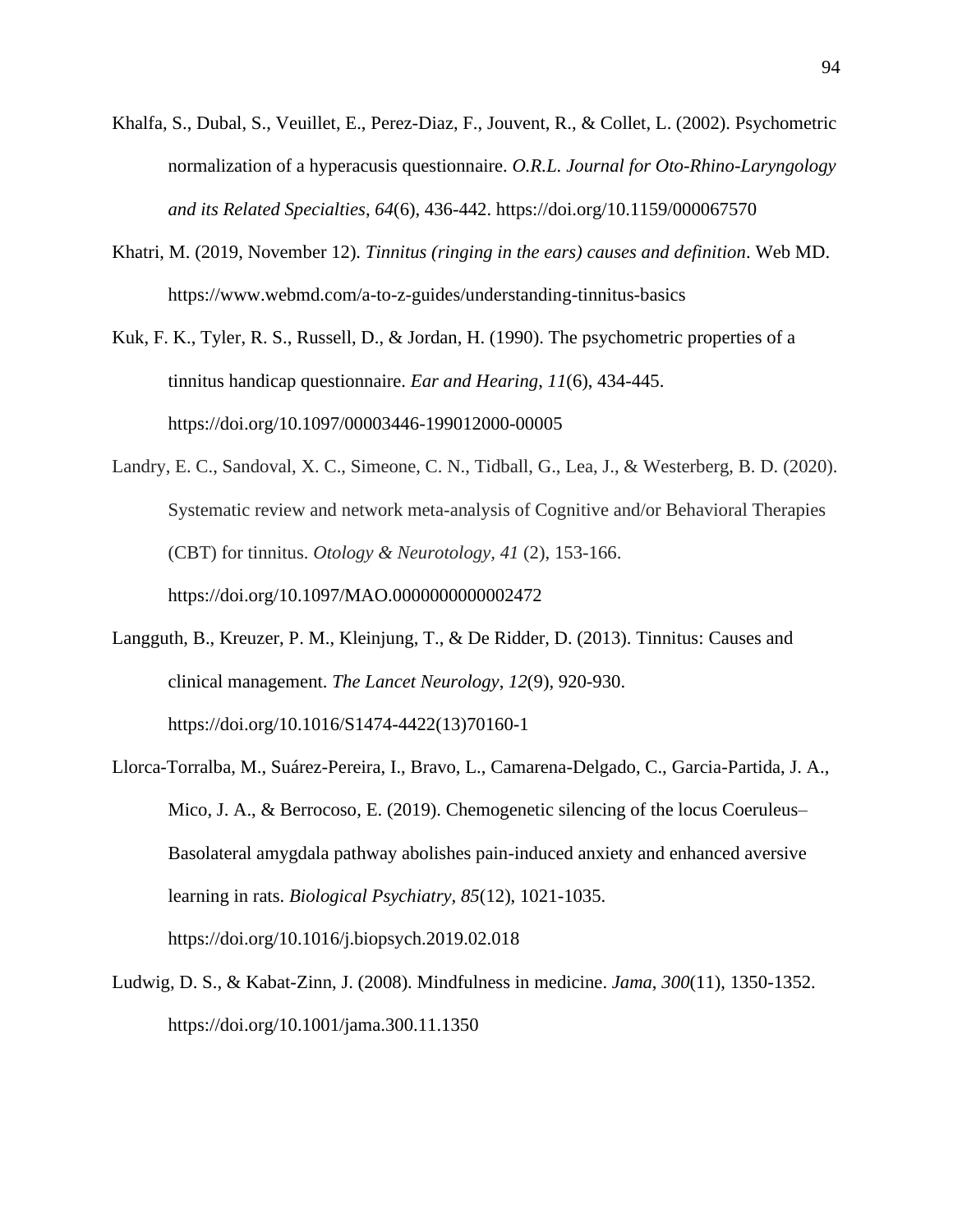- Lutz, A., Greischar, L. L., Rawlings, N. B., Ricard, M., & Davidson, R. J. (2004). Long-term meditators self-induce high-amplitude gamma synchrony during mental practice. *Proceedings of the National Academy of Sciences, 101*(46), 16369-16373. <https://doi.org/10.1073/pnas.0407401101>
- Malcangio, M. (2018). GABA<sup>B</sup> receptors and pain. *Neuropharmacology*, *136*, 102-105. <https://doi.org/10.1016/j.neuropharm.2017.05.012>
- Mayo Foundation for Medical Education and Research. (2020, September 15). *Mindfulness exercises*. Mayo Clinic. [https://www.mayoclinic.org/healthy-lifestyle/consumer](https://www.mayoclinic.org/healthy-lifestyle/consumer-health/in-depth/mindfulness-exercises/art-20046356)[health/in-depth/mindfulness-exercises/art-20046356](https://www.mayoclinic.org/healthy-lifestyle/consumer-health/in-depth/mindfulness-exercises/art-20046356)

McFadden, D. (1982). *Tinnitus: Facts, theories, and treatments*. National Academy Press.

McFerran, D. J., Stockdale, D., Holme, R., Large, C. H., & Baguley, D. M. (2019). Why is there no cure for tinnitus? *Frontiers in Neuroscience, 13*, 802-802. <https://doi.org/10.3389/fnins.2019.00802>

- McKenna, L., Handcomb, L., Hoare, D., & Hall, D. (2014). A scientific cognitive-behavioral model of tinnitus: Novel conceptualizations of tinnitus distress. *Frontiers in Neurology, 5*, 196.<https://doi.org/10.3389/fneur.2014.00196>
- McKenna, L., & Irwin, R. (2008). Sound therapy for tinnitus-sacred cow or idol worship?: An investigation of the evidence. *Audiological Medicine*, *6*(1), 16-24. <https://doi.org/10.1080/16513860801899389>
- McKenna, L., Marks, E. M., & Vogt, F. (2018). Mindfulness-based cognitive therapy for chronic tinnitus: Evaluation of benefits in a large sample of patients attending a tinnitus clinic. *Ear and Hearing, 39*(2), 359-366.<https://doi.org/10.1097/AUD.0000000000000491>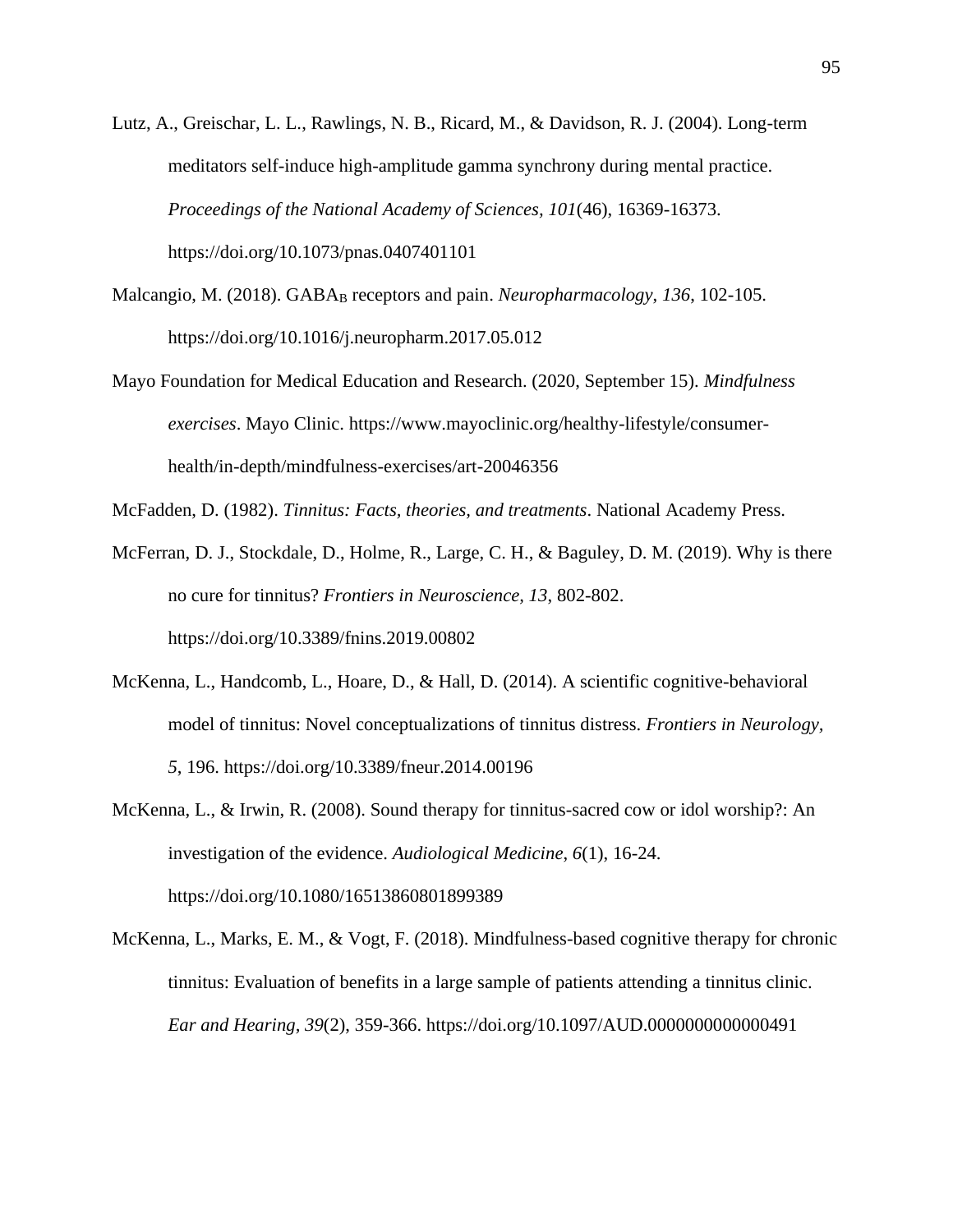- McKenna, L., & Marks, L. (2019, April 11). *Mindfulness for tinnitus*. British Tinnitus Association.<https://www.tinnitus.org.uk/mindfulness-for-tinnitus>
- McNeill, C., Távora-Vieira, D., Alnafjan, F., Searchfield, G. D., & Welch, D. (2012). Tinnitus pitch, masking, and the effectiveness of hearing aids for tinnitus therapy. *International Journal of Audiology*, *51*(12), 914-919. <https://doi.org/10.3109/14992027.2012.721934>
- Meikle, M. B., Henry, J. A., Griest, S. E., Stewart, B. J., Abrams, H. B., McArdle, R., Myers, P. J., Newman, C. W., Sandridge, S., Turk, D. C., Folmer, R. L., Frederick, E. J., House, J. W., Jacobson, G. P., Kinney, S. E., Martin, W. H., Nagler, S. M., Reich, G. E., Searchfield, G., … Vernon, J. A. (2012). The tinnitus functional index: development of a new clinical measure for chronic, intrusive tinnitus. *Ear and Hearing*, *33*(2), 153-176. <https://doi.org/10.1097/AUD.0b013e31822f67c0>
- Mindful Communications & Such, PBC. (2021). *Getting started with mindfulness*. Mindful. <https://www.mindful.org/meditation/mindfulness-getting-started/>
- Møller, A. (2000). Similarities between Severe Tinnitus and chronic pain. *Journal of the American Academy of Audiology*, *11*(3), 115-124.
- Moschen, R., Schlatter, A., Rumpold, G., & Schmidt, A. (2010). Validation of the Chronic Tinnitus Acceptance Questionnaire (CTAQ). *Journal of Psychosomatic Research*, *68*(6), 650-650.
- Musiek, F. E., & Baran, J. A. (2020). Overview of the anatomy and physiology of the auditory system. In *The auditory system: Anatomy, physiology, and clinical correlates* (pp. 1-42). Plural Publishing Inc.
- Neff, K. (2003). Self-compassion: An alternative conceptualization of a healthy attitude toward oneself. *Self and Identity, 2*(2), 85-101.<https://doi.org/10.1080/15298860309032>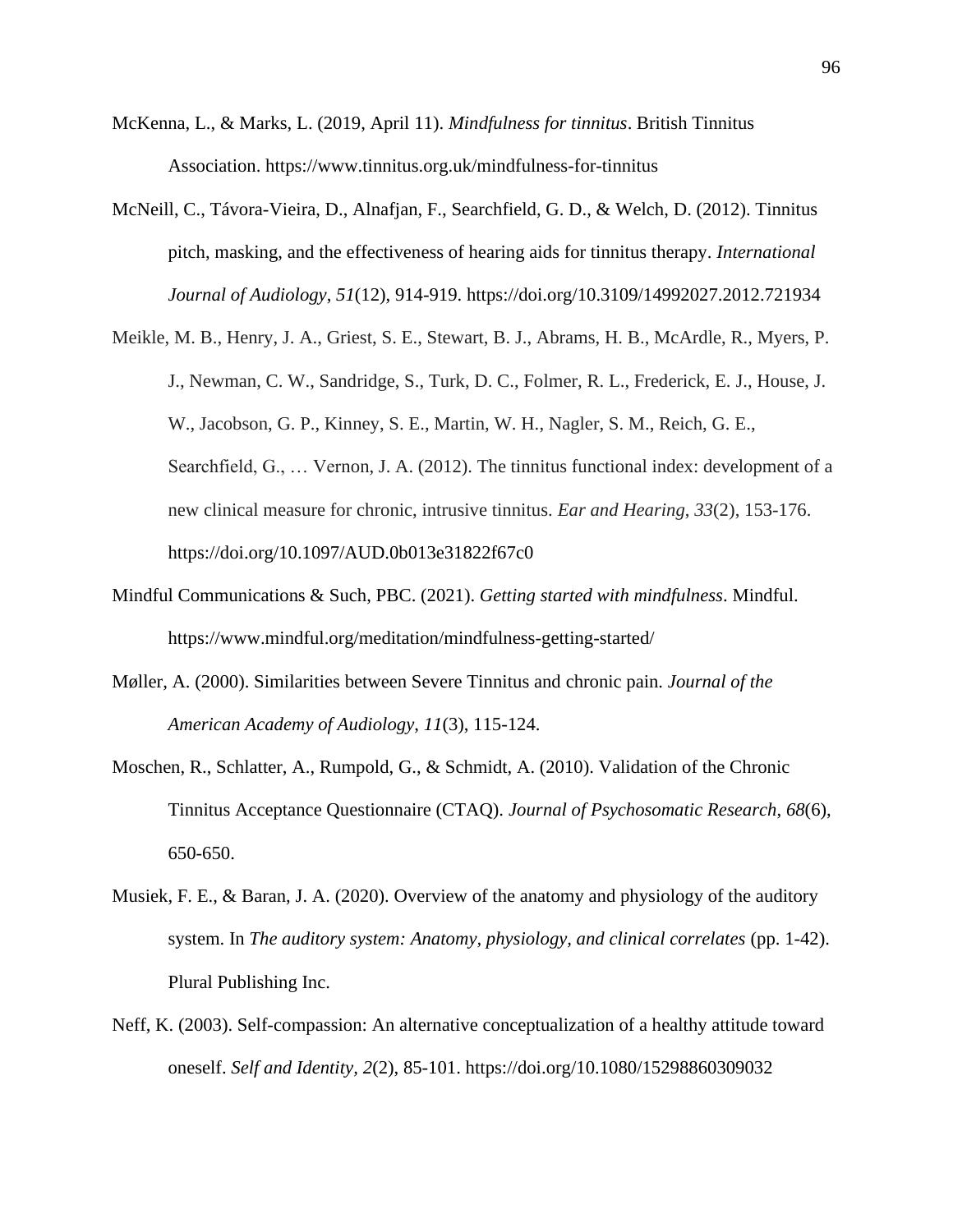- Newman, C. W., Jacobson, G. P., & Spitzer, J. B. (1996). Development of the tinnitus handicap inventory. *Archives of Otolaryngology-Head & Neck Surgery*, *122*(2), 143-148. <https://doi.org/10.1001/archotol.1996.01890140029007>
- Nhất Hạnh, T. (2006). *Present moment, wonderful moment: Mindfulness verses for daily living*. Parallax Press.
- Nhất Hạnh, T. (2016). *Silence: The power of quiet in a world full of noise*. HarperOne.
- Noreña, A. J., & Eggermont, J. J. (2006). Enriched acoustic environment after noise trauma abolishes neural signs of tinnitus. *Neuroreport*, *17*(6), 559-563.
- Novack, D. H., Epstein, R. M., & Paulsen, R. H. (1999). Toward creating physician-healers: Fostering medical students' self-awareness, personal growth, and well-being. *Academic Medicine: Journal of the Association of American Medical Colleges*, *74*(5), 516-520. <https://doi.org/10.1097/00001888-199905000-00017>
- Novack, D. H., Suchman, A. L., Clark, W., Epstein, R. M., Najberg, E., & Kaplan, C. (1997). Calibrating the physician. Personal awareness and effective patient care. *JAMA: The Journal of the American Medical Association, 278*(6), 502-509.
- Occa, A., Morgan, S. E., Scaglione, T. L., Kuzbyt, B., & Bookman, R. J. (2020). What would an evidence-based tinnitus patient education program look like? Findings from a scoping review. *Journal of Communication in Healthcare, 13*(3), 188-200. <https://doi.org/10.1080/17538068.2020.1819941>
- Oldfield, R. C. (1971). The assessment and analysis of handedness: The Edinburgh inventory. *Neuropsychologia*, *9*(1), 97-113. [https://doi.org/10.1016/0028-3932\(71\)90067-4](https://doi.org/10.1016/0028-3932(71)90067-4)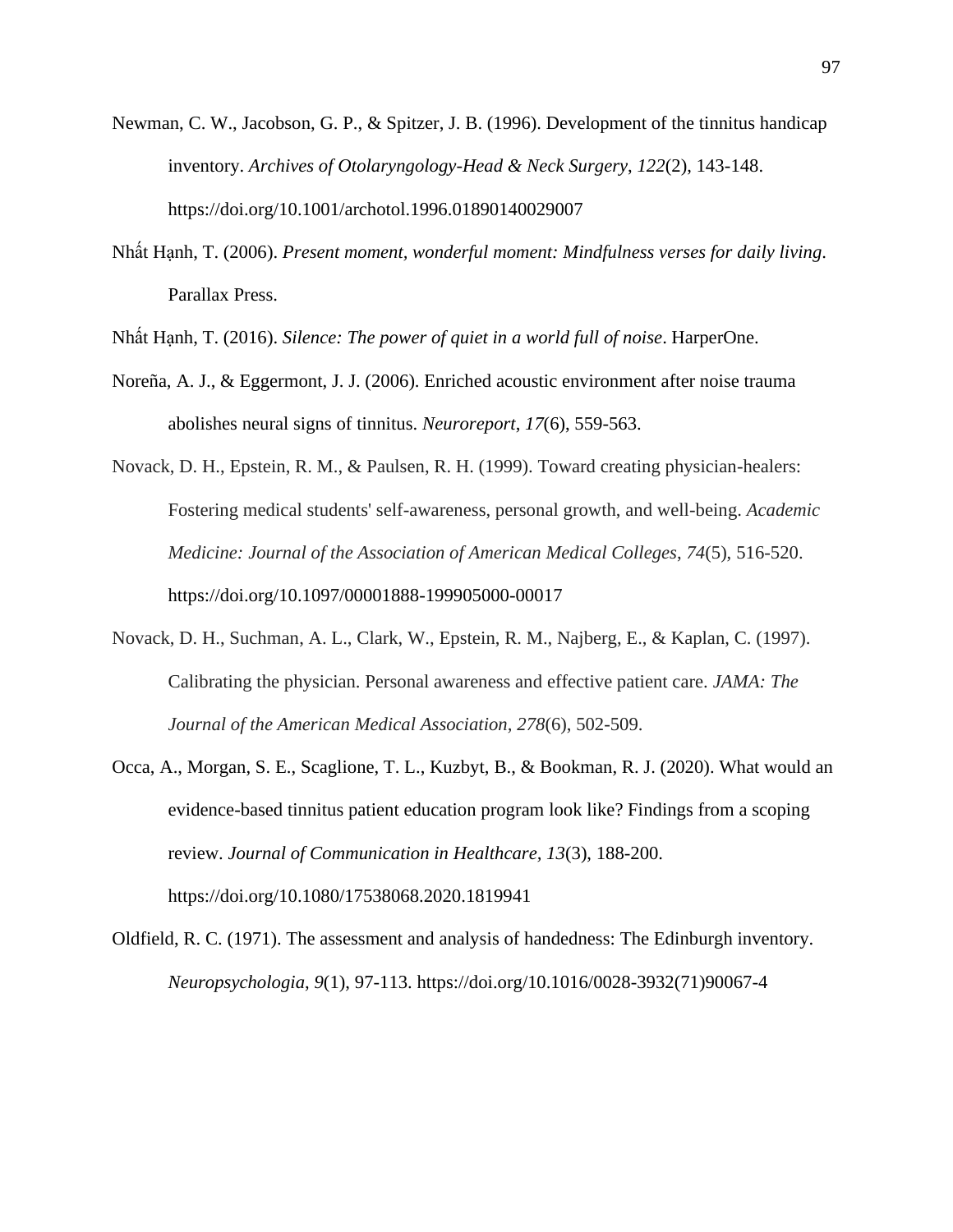- Öst, L. G. (1987). Applied relaxation: Description of a coping technique and review of controlled studies. *Behaviour Research and Therapy*, *25*(5), 397-409. [https://doi.org/10.1016/0005-](https://doi.org/10.1016/0005-7967(87)90017-9) [7967\(87\)90017-9](https://doi.org/10.1016/0005-7967(87)90017-9)
- Patuzzi, R. (2002). Non-linear aspects of outer hair cell transduction and the temporary threshold shifts after acoustic trauma. *Audiology and Neurotology*, *7*(1), 17-20.
- Philippot, P., Nef, F., Clauw, L., de Romrée, M., & Segal, Z. (2012). A randomized controlled trial of Mindfulness‐Based Cognitive Therapy for treating tinnitus. *Clinical Psychology & Psychotherapy*, *19*(5), 411-419.<https://doi.org/10.1002/cpp.756>
- Pienkowski, M. (2019). Rationale and efficacy of sound therapies for tinnitus and hyperacusis. *Neuroscience*, *407*, 120-134.<https://doi.org/10.1016/j.neuroscience.2018.09.012>
- Polusny, M. A., Erbes, C. R., Thuras, P., Moran, A., Lamberty, G. J., Collins, R. C., Rodman, J. L., & Lim, K. O. (2015). Mindfulness-based stress reduction for post-traumatic stress disorder among veterans: A randomized clinical trial. *JAMA*, *314*(5), 456-465. <https://doi.org/10.1001/jama.2015.8361>
- Price, D. D., Long, S., & Huitt, C. (1992). Sensory testing of pathophysiological mechanisms of pain in patients with reflex sympathetic dystrophy. *Pain, 49*(2), 163-173. [https://doi.org/10.1016/0304-3959\(92\)90139-3](https://doi.org/10.1016/0304-3959(92)90139-3)
- Random House. (2021). *Meditation*. Dictionary.com. <https://www.dictionary.com/browse/meditation>
- Riedl, D., Rumpold, G., Schmidt, A., Zorowka, P., Bliem, H., & Moschen, R. (2015). The influence of tinnitus acceptance on the quality of life and psychological distress in patients with chronic tinnitus. *Noise & Health, 17*(8), 374-381. <https://doi.org/10.4103/1463-1741.165068>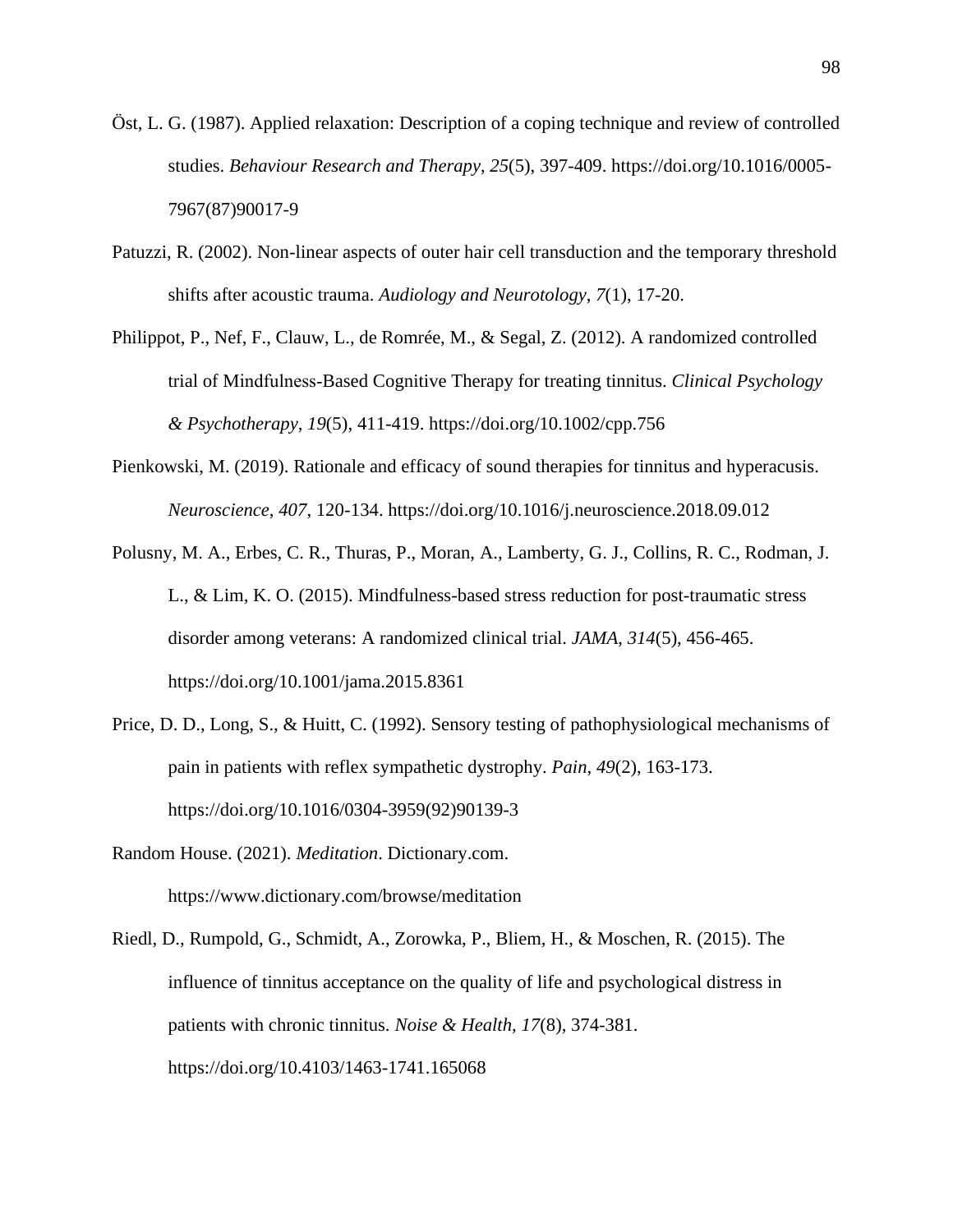- Roca, P., Diez, G. G., Castellanos, N., & Vazquez, C. (2019). Does mindfulness change the mind? A novel psychonectome perspective based on network analysis. *PloS One, 14*(7), e0219793-e0219793.<https://doi.org/10.1371/journal.pone.0219793>
- Roelofs, J., Peters, M. L., McCracken, L., & Vlaeyen, J. (2003). The Pain Vigilance and Awareness Questionnaire (PVAQ): Further psychometric evaluation in fibromyalgia and other chronic pain syndromes. *Pain*, *101*(3), 299-306. [https://doi.org/10.1016/S0304-](https://doi.org/10.1016/S0304-3959(02)00338-X) [3959\(02\)00338-X](https://doi.org/10.1016/S0304-3959(02)00338-X)
- Roland, L. T., Lenze, E. J., Hardin, F. M., Kallogjeri, D., Nicklaus, J., Wineland, A. M., Fendell, G., Peelle, J. E., & Piccirillo, J. F. (2015). Effects of mindfulness based stress reduction therapy on subjective bother and neural connectivity in chronic tinnitus. *Otolaryngology-Head and Neck Surgery, 152*(5), 919-926.<https://doi.org/10.1177/0194599815571556>
- Saltzman, M., & Ersner, M. S. (1947). A hearing aid for the relief of tinnitus aurium. *The Laryngoscope, 57*(5), 358-366.<https://doi.org/10.1288/00005537-194705000-00005>
- Schaette, R., & Kempter, R. (2006). Development of tinnitus-related neuronal hyperactivity through homeostatic plasticity after hearing loss: A computational model. *European Journal of Neuroscience*, *23*(11), 3124-3138. [https://doi.org/10.1111/j.1460-](https://doi.org/10.1111/j.1460-9568.2006.04774.x) [9568.2006.04774.x](https://doi.org/10.1111/j.1460-9568.2006.04774.x)
- Schaette, R., & Kempter, R. (2012). Computational models of neurophysiological correlates of tinnitus. *Frontiers in Systems Neuroscience*, *6*, 34. <https://doi.org/10.3389/fnsys.2012.00034>
- Schmidt, S., Grossman, P., Schwarzer, B., Jena, S., Naumann, J., & Walach, H. (2011). Treating fibromyalgia with Mindfulness-Based Stress Reduction: Results from a 3-armed randomized controlled trial. *PAIN*, *152*(2), 361-369.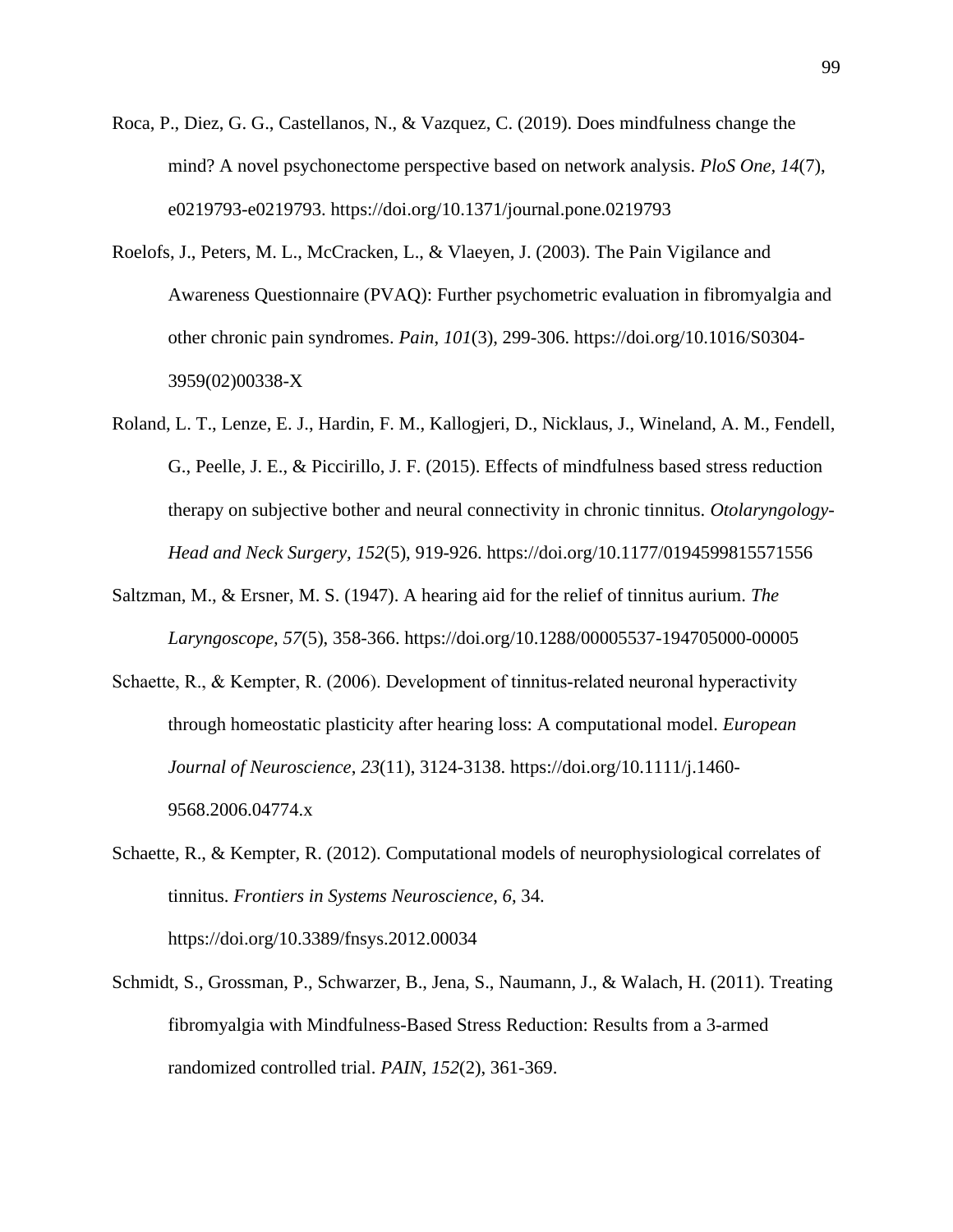- Segal, Z. V., Williams, J. M. G., & Teasdale, J. D. (2002). *Mindfulness-based cognitive therapy for depression: A new approach to preventing relapse.* Guilford Press.
- Shapiro, S. L., Schwartz, G. E., & Bonner, G. (1998). Effects of mindfulness-based stress reduction on medical and premedical students. *Journal of Behavioral Medicine*, *21*(6), 581-599.<https://doi.org/10.1023/a:1018700829825>
- Silverman, C. A., & Silman, S. (1990). Apparent auditory deprivation from monaural amplification and recovery with binaural amplification: Two case studies. *Journal of the American Academy of Audiology*, *1*(4), 175-180.
- Singh, V. (2014). Historical overview of tinnitus. *National Journal of Otorhinolaryngology and Head and Neck Surgery*, *11*(1), 1-4.
- Society for Medical Anthropology. (2018, November 6). *What is medical anthropology?*  <https://medanthro.net/about/about-medical-anthropology/>
- Spielberger, C. D. (1983). State-trait anxiety inventory for adults. *APA Psych Tests.* <https://doi.org/10.1037/t06496-000>
- Sweetow, R. W. (1986). Cognitive aspects of tinnitus patient management. *Ear and Hearing*, *7*(6), 390-396.<https://doi.org/10.1097/00003446-198612000-00008>
- Szczepaniak, W. S., & Møller, A. R. (1996). Evidence of neuronal plasticity within the inferior colliculus after noise exposure: A study of evoked potentials in the rat. *Electroencephalography and Clinical Neurophysiology*, *100*(2), 158-164. [https://doi.org/10.1016/0013-4694\(95\)00234-0](https://doi.org/10.1016/0013-4694(95)00234-0)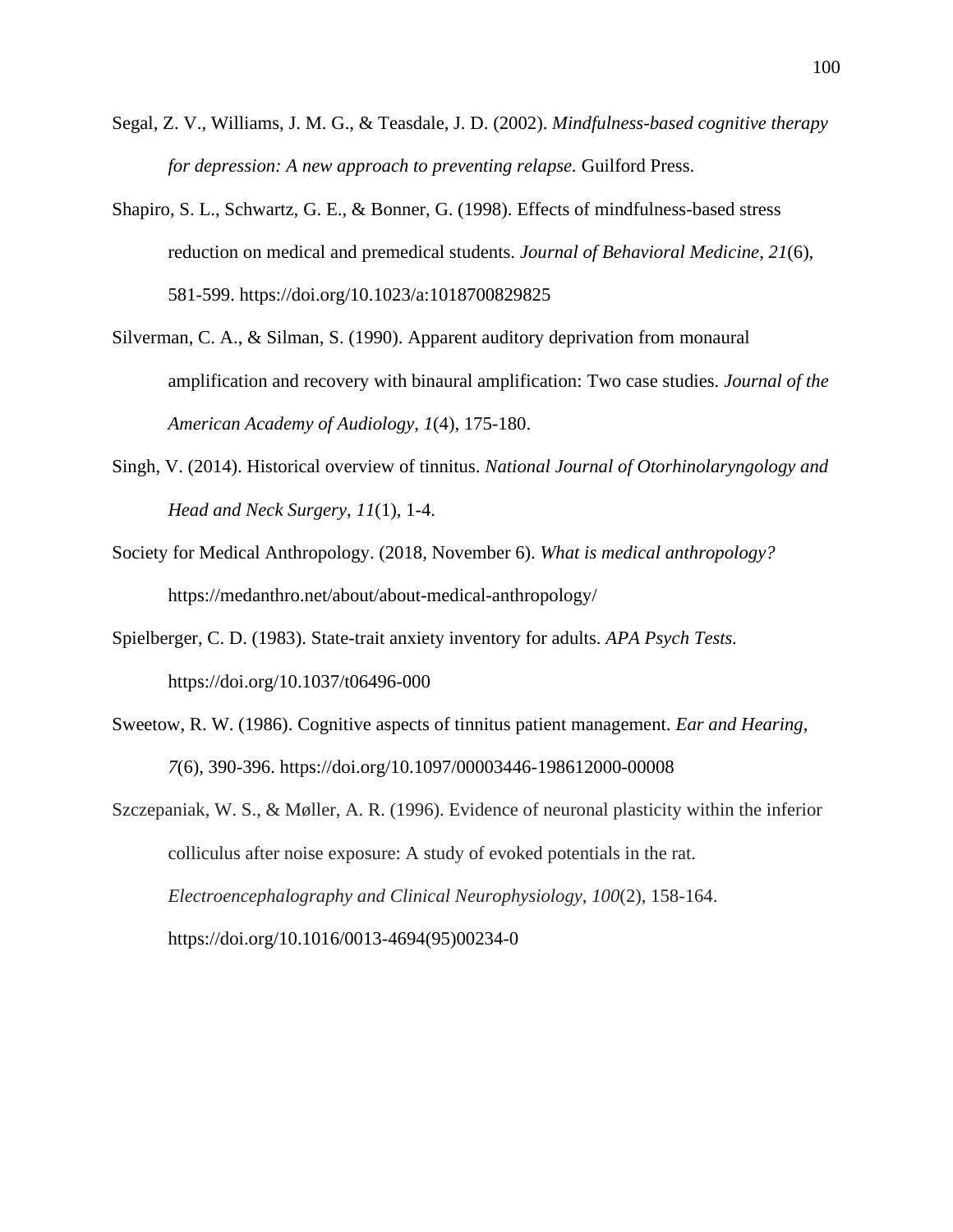Teasdale, J. D., Segal, Z. V., Williams, J. M. G., Ridgeway, V. A., Soulsby, J. M., & Lau, M. A. (2000). Prevention of relapse/recurrence in major depression by Mindfulness-Based Cognitive Therapy. *Journal of Consulting and Clinical Psychology*, *68*(4), 615. <https://doi.org/10.1037/0022-006X.68.4.615>

- Thompson, D. M., Hall, D. A., Walker, D., & Hoare, D. J. (2017). Psychological therapy for people with tinnitus: A scoping review of treatment components. *Ear and Hearing, 38*(2), 149-158.<https://doi.org/10.1097/AUD.0000000000000363>
- Trevis, K. J., McLachlan, N. M., & Wilson, S. J. (2016). Psychological mediators of chronic tinnitus: The critical role of depression. *Journal of Affective Disorders*, *204*, 234-240. <https://doi.org/10.1016/j.jad.2016.06.055>
- Tseng, J., & Poppenk, J. (2020). Brain meta-state transitions demarcate thoughts across task contexts exposing the mental noise of trait neuroticism. *Nature Communications, 11*(1), 3480-3480.<https://doi.org/10.1038/s41467-020-17255-9>

Tunkel, D. E., Bauer, C. A., Sun, G. H., Rosenfeld, R. M., Chandrasekhar, S. S., Cunningham, E. R., Archer, S. M., Blakley, B. W., Carter, J. M., Granieri, E. C., Henry, J. A., Hollingsworth, D., Khan, F. A., Mitchell, S., Monfared, A., Newman, C. W., Omole, F. S., Phillips, C. D., Robinson, S. K., . . . Whamond, E. J. (2014). Clinical practice guideline: Tinnitus. *Otolaryngology-Head and Neck Surgery, 151*(2 Suppl), S1-S40. <https://doi.org/10.1177/0194599814545325>

Tutaj, L., Hoare, D. J., & Sereda, M. (2018). Combined amplification and sound generation for tinnitus: A scoping review. *Ear and Hearing*, *39*(3), 412-422. <https://doi.org/10.1097/AUD.0000000000000516>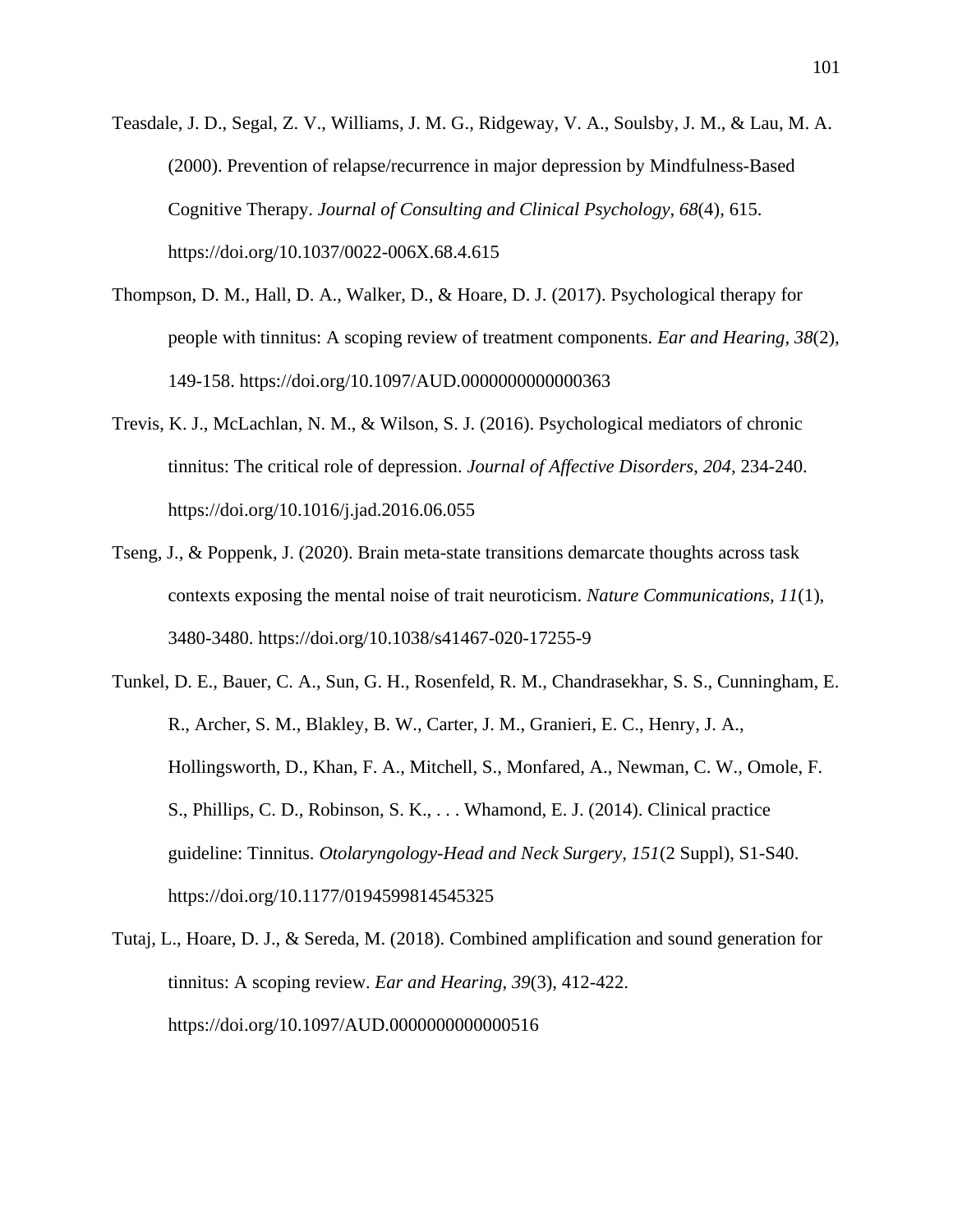- Tyler, R. S., Perreau, A., Powers, T., Watts, A., Owen, R., Ji, H., & Mancini, P. C. (2020). Tinnitus sound therapy trial shows effectiveness for those with tinnitus. *Journal of the American Academy of Audiology*, *31*(1), 6-16.<https://doi.org/10.3766/jaaa.18027>
- UMass Memorial Health. (2021a). *Center for mindfulness*. Center for Mindfulness. [https://www.ummhealth.org/umass-memorial-medical-center/services-treatments/center](https://www.ummhealth.org/umass-memorial-medical-center/services-treatments/center-for-mindfulness)[for-mindfulness/](https://www.ummhealth.org/umass-memorial-medical-center/services-treatments/center-for-mindfulness)faqs
- UMass Memorial Health. (2021b). *Mindfulness programs*. [https://www.ummhealth.org/umass](https://www.ummhealth.org/umass-memorial-medical-center/services-treatments/center-for-mindfulness/mindfulness-classes)[memorial-medical-center/services-treatments/center-for-mindfulness/mindfulness-classes](https://www.ummhealth.org/umass-memorial-medical-center/services-treatments/center-for-mindfulness/mindfulness-classes)
- U.S. Department of Health and Human Services. (2011, June 24). *How to evaluate health information on the internet: Questions and answers*. NIH Office of Dietary Supplements. [https://ods.od.nih.gov/HealthInformation/How\\_To\\_Evaluate\\_Health\\_Information\\_on\\_the](https://ods.od.nih.gov/HealthInformation/How_To_Evaluate_Health_Information_on_the_Internet_Questions_and_Answers.aspx) [\\_Internet\\_Questions\\_and\\_Answers.aspx](https://ods.od.nih.gov/HealthInformation/How_To_Evaluate_Health_Information_on_the_Internet_Questions_and_Answers.aspx)
- U.S. Department of Health and Human Services. (2017, March 6). *Tinnitus*. National Institute of Deafness and Other Communication Disorders.<https://www.nidcd.nih.gov/health/tinnitus>
- Vanneste, S., To, W. T., & De Ridder, D. (2019). Tinnitus and neuropathic pain share a common neural substrate in the form of specific brain connectivity and microstate profiles. *Progress in Neuro-Psychopharmacology and Biological Psychiatry*, *88*, 388-400. <https://doi.org/10.1016/j.pnpbp.2018.08.015>
- Velde, H. M., van Heteren, J. A., Smit, A. L., & Stegeman, I. (2021). Spin in published reports of tinnitus randomized controlled trials: Evidence of overinterpretation of results. *Frontiers in Neurology, 12*, 1-8. <https://doi.org/10.3389/fneur.2021.693937>
- Ware, J. E., Jr., & Sherbourne, C. D. (1992). The MOS 36-item Short-Form Health Survey (SF-36). I. Conceptual framework and item selection. *Medical Care*, *30*(6), 473-483.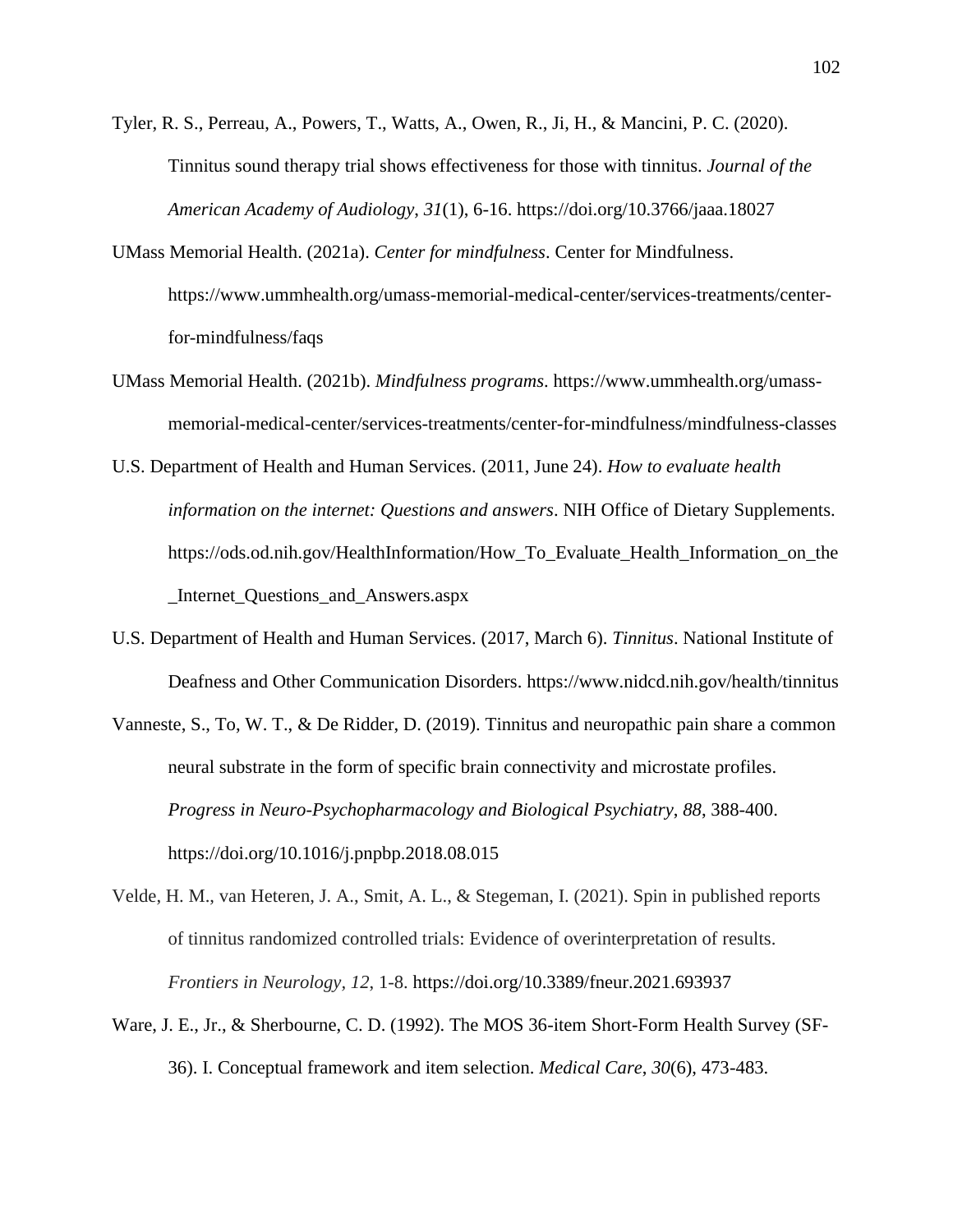- Westin, V. Z., Hayes, S., & Andersson, G. (2008). Is it the sound or your relationship to it? The role of acceptance in predicting tinnitus impact. *Behaviour Research and Therapy, 46*(12), 1259.
- Westin, V. Z., Schulin, M., Hesser, H., Karlsson, M., Noe, R. Z., Olofsson, U., Stalby, M., Wisung, G., & Andersson, G. (2011). Acceptance and commitment therapy versus tinnitus retraining therapy in the treatment of tinnitus: A randomized controlled trial. *Behaviour Research and Therapy, 49*(11), 737-747. <https://doi.org/10.1016/j.brat.2011.08.001>
- Wilson, P. H., Henry, J., Bowen, M., & Haralambous, G. (1991). Tinnitus reaction questionnaire: Psychometric properties of a measure of distress associated with tinnitus. *Journal of Speech, Language, and Hearing Research*, *34*(1), 197-201. <https://doi.org/10.1044/jshr.3401.197>
- Wong, A. C., & Ryan, A. F. (2015). Mechanisms of sensorineural cell damage, death and survival in the cochlea. *Frontiers in Aging Neuroscience*, *7*, 58-58. <https://doi.org/10.3389/fnagi.2015.00058>
- Wong, H. J., & Anitescu, M. (2017). The role of health locus of control in evaluating depression and other comorbidities in patients with chronic pain conditions. A Cross‐Sectional study. *Pain Practice, 17*(1), 52-61.<https://doi.org/10.1111/papr.12410>
- World Health Organization. (2020). *Measuring quality of life*. World Health Organization. <https://www.who.int/tools/whoqol>
- Yang, S., & Chang, M. C. (2019). Chronic pain: Structural and functional changes in brain structures and associated negative affective states. *International Journal of Molecular Sciences, 20*(13), 3130.<https://doi.org/10.3390/ijms20133130>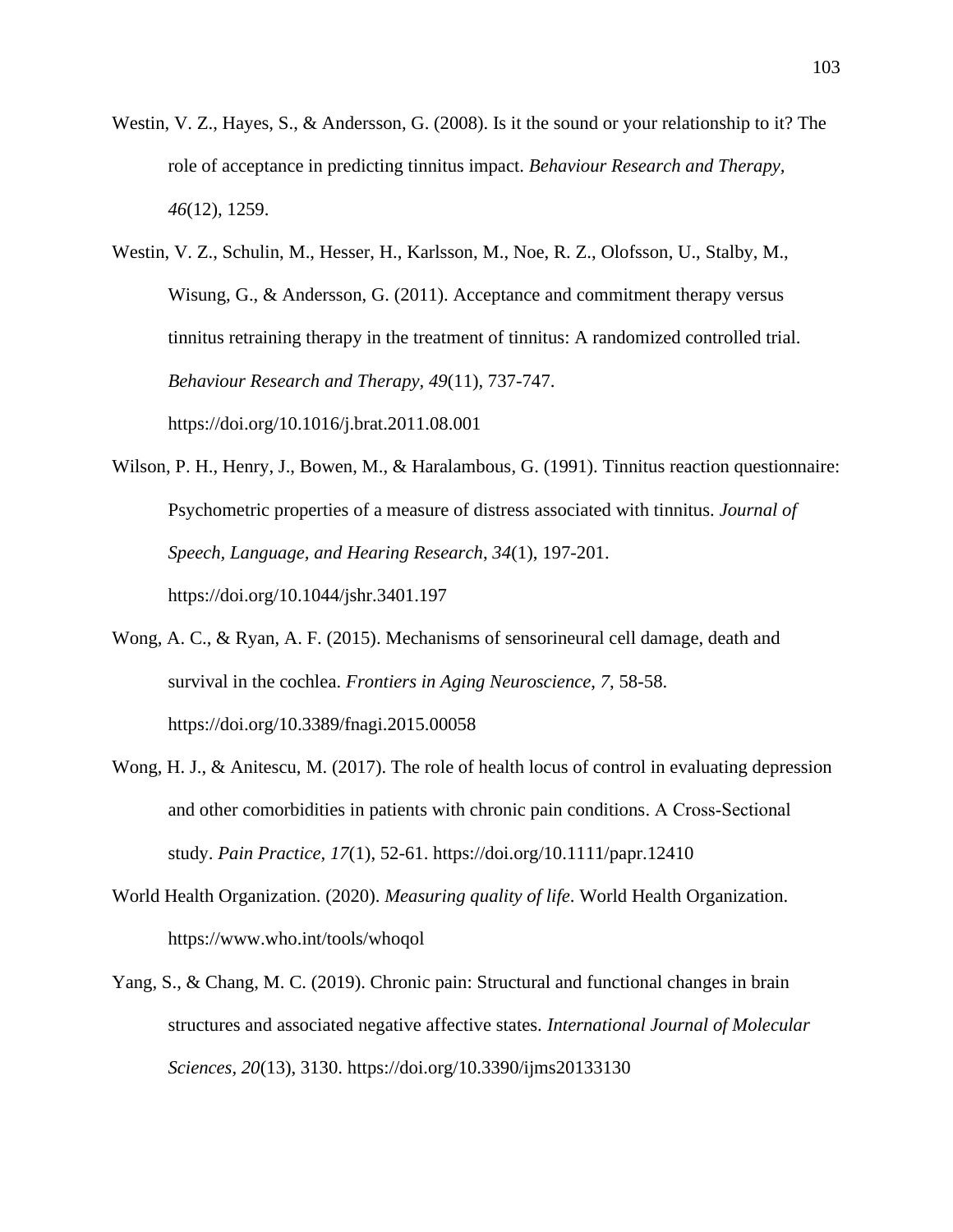Yokota, Y., Yamashita, A., Koyama, S., Kitano, K., Otsuka, S., & Kitahara, T. (2020). Retrospective evaluation of secondary effects of hearing aids for tinnitus therapy in patients with hearing loss. *Auris Nasus Larynx*, *47*(5), 763-768. <https://doi.org/10.1016/j.anl.2020.03.005>

Zenner, H. P., Delb, W., Kröner-Herwig, B., Jäger, B., Peroz, I., Hesse, G., Mazurek, B., Goebel, G., Gerloff, C., Trollmann, R., Biesinger, E., Seidler, H., & Langguth, B. (2017). A multidisciplinary systematic review of the treatment for chronic idiopathic tinnitus. *European Archives of Oto-Rhino-Laryngology*, *274*(5), 2079-2091. <https://doi.org/10.1007/s00405-016-4401-y>

Zigmond, A. S., & Snaith, R. P. (1983). The hospital anxiety and depression scale. *Acta Psychiatrica Scandinavica*, *67*(6), 361-370. [https://doi.org/10.1111/j.1600-](https://doi.org/10.1111/j.1600-0447.1983.tb09716.x) [0447.1983.tb09716.x](https://doi.org/10.1111/j.1600-0447.1983.tb09716.x)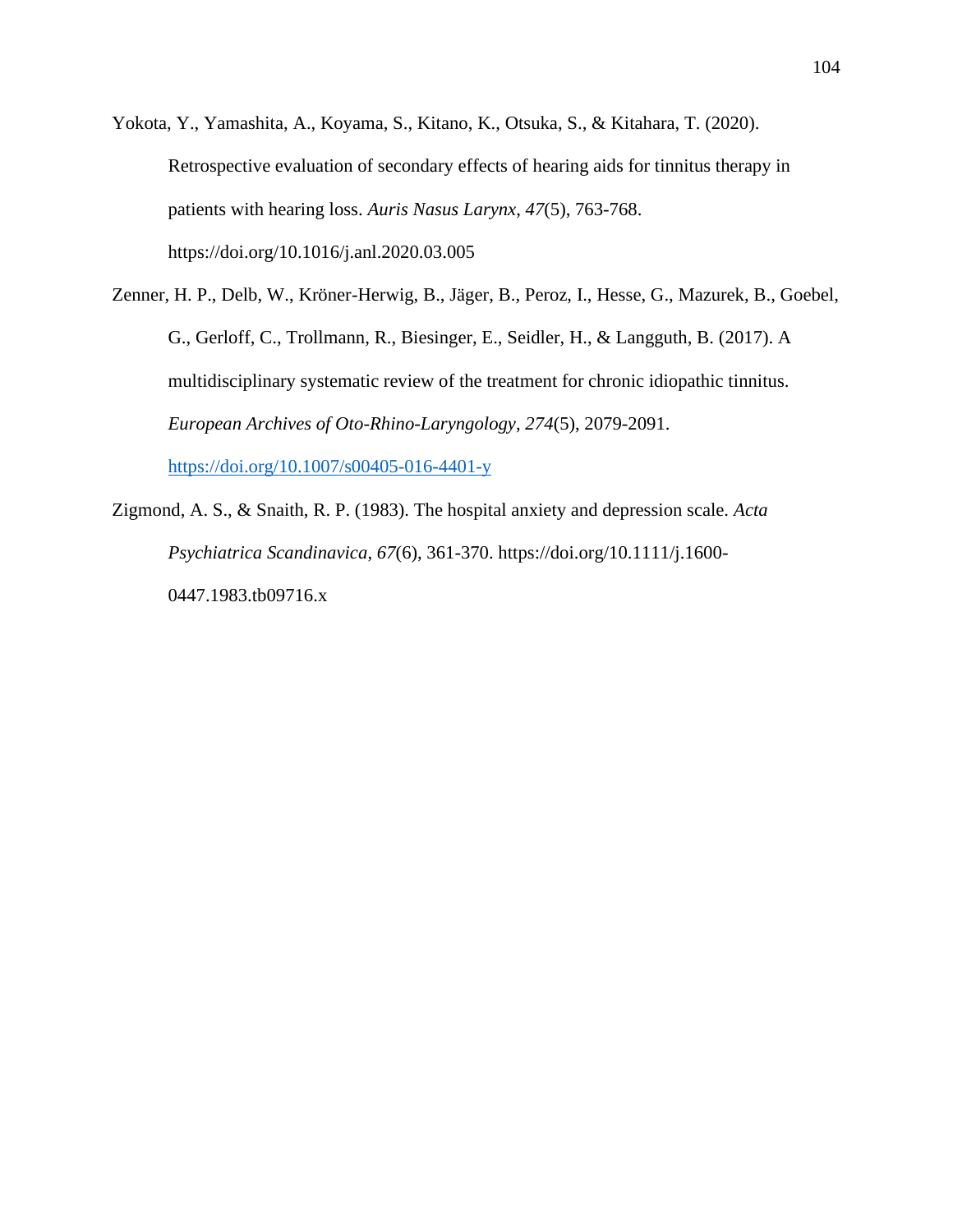## **APPENDIX A**

## **TINNITUS EDUCATION HANDOUT**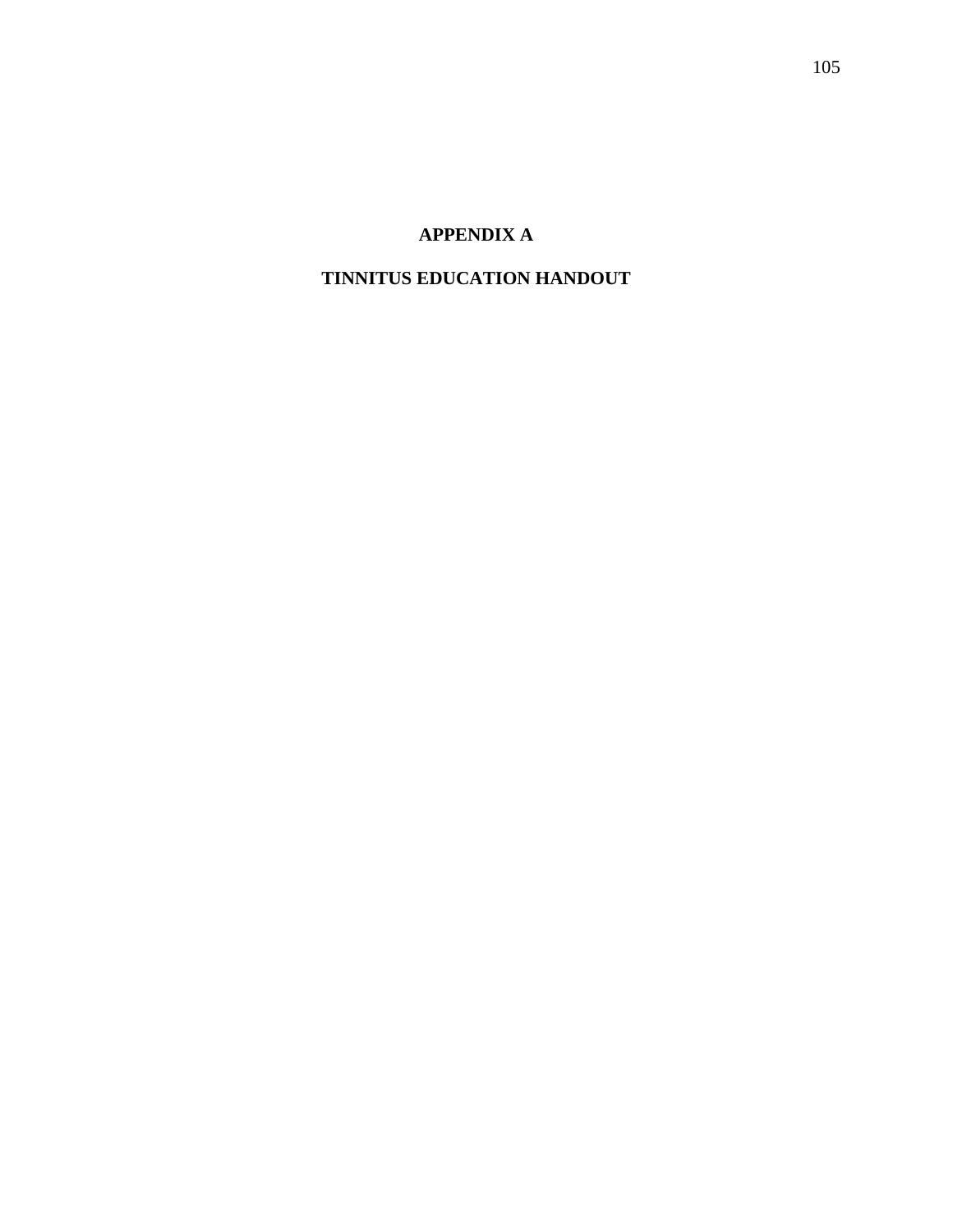# TINNITUS

# *"tin-EYE-tus" or "TIN-uh-tus"*

#### **WHAT IS TINNITUS?**

Commonly referred to as a "ringing in the ears." It is the perception of sound when no external sound is present. It can be perceived as loud or quiet and in one or both ears. It can sound different to different people (ringing, buzzing, chirping, crickets, humming, static, etc.).

#### **IS TINNITUS COMMON?**

It affects approximately 1 in 10 adults in the United States. Around 50 million American adults have tinnitus. It is found more commonly in males than females and has a peak occurrence around 60-69 years of age, however any age can experience tinnitus.

#### **WHY DOES TINNITUS OCCUR?**

Tinnitus can have many causes. Some causes are unknown. Some causes could be exposure to loud sounds, hearing loss, head injury, medications, ear wax, or even a number of health conditions.

#### **IS THERE A CURE?**

The symptoms of tinnitus may be different in each individual. This means that the exact known cause of tinnitus may be hard to identity. This results in no known cure, however scientists around the world are looking for a cure.

#### **IS TINNITUS PREVENTABLE?**

In some cases, tinnitus may be prevented by protecting your hearing when exposed to loud sounds. Protecting your hearing from loud sounds may also help prevent your tinnitus from worsening.

#### **COMMON SYMPTOMS OF TINNITUS**

Some common symptoms of tinnitus may include anxiety, depression, sleep disturbances, annoyance, irritability, distress, frustration, lack of joy, anger, difficulty relaxing, concentration difficulties, etc. Others may merely notice the presence of tinnitus but not emotionally react to it.

#### **CAN ANYTHING HELP THE PERCEPTION OF TINNITUS?**

If hearing loss is present, using hearing aids may help reduce the perception of tinnitus by stimulating the auditory pathways and providing distraction to the brain. Managing the reactions to tinnitus may also help reduce the perception of tinnitus.

#### **HOW DO THEY MEASURE TINNITUS?**

There is no direct measurement of tinnitus because it is something that is only perceived by the patient. However, an audiologist will be able to provide more information on tinnitus by asking questions about the perceived tinnitus. These questions may include:

- What does the tinnitus sound like to you?
- Is it in one ear or both?
- How long have you experienced tinnitus?
- Does the tinnitus sound change?
- Is there anything that makes your tinnitus worse or better?
- Does it affect your sleep, work, daily life?

#### **MANAGEMENT OPTIONS**

Management options may include hearing aids, use of sounds playing in the background (such as a fan, white noise, music, or ocean waves), or therapies (mindfulness, cognitive behavioral therapy, acceptance and commitment therapy, progressive tinnitus management). Talk with your audiologist about the different management options that may be available, and which approach they think would be beneficial for you.

Created by Trista Ann Hauser-Smith. Sources included: American Speech-Language-Hearing Association, American Academy of Audiology, American Tinnitus Association, National Institutes of Health and the National Center for Rehabilitative Auditory Research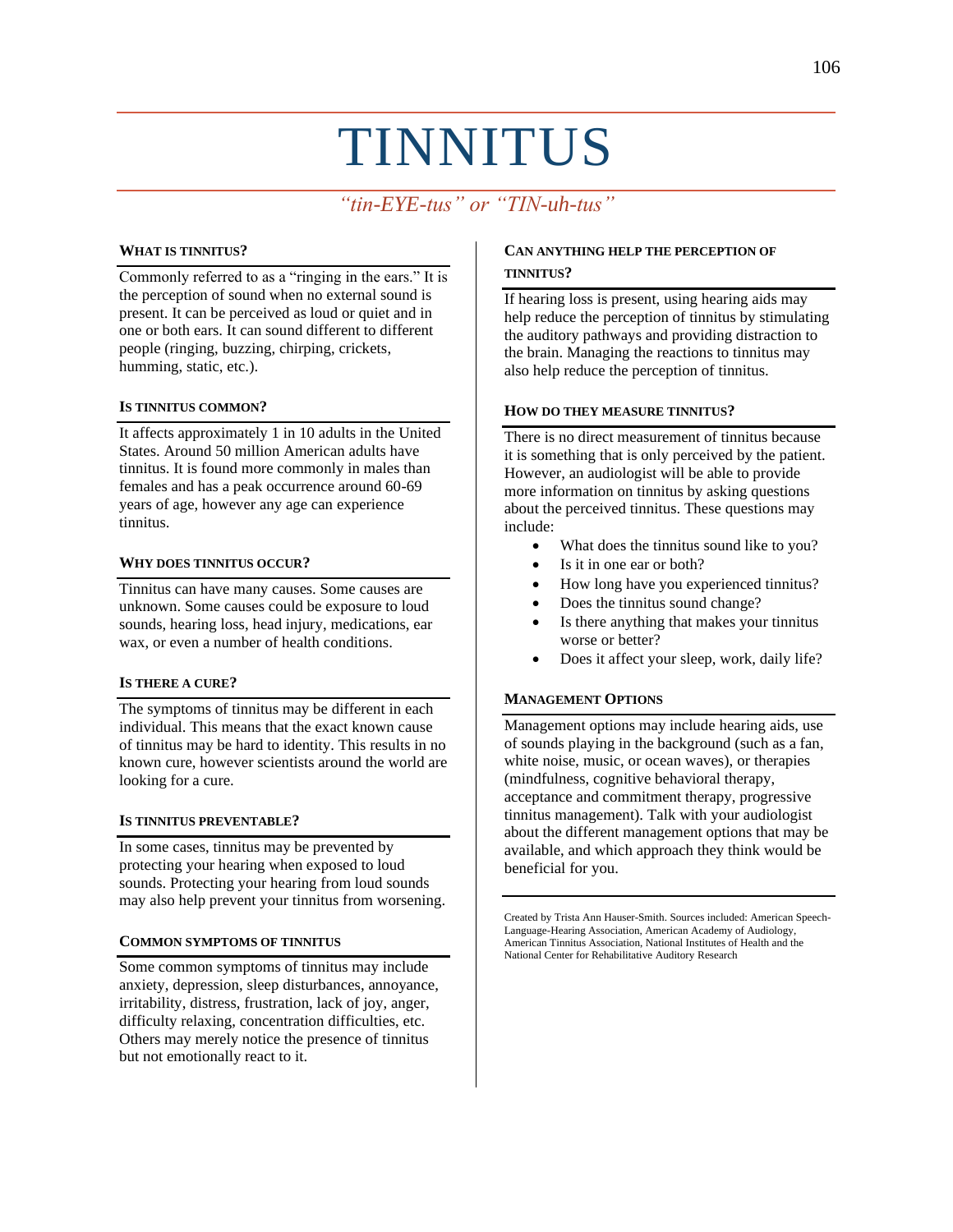## **APPENDIX B**

## **TINNITUS EDUCATION WEBSITES HANDOUT**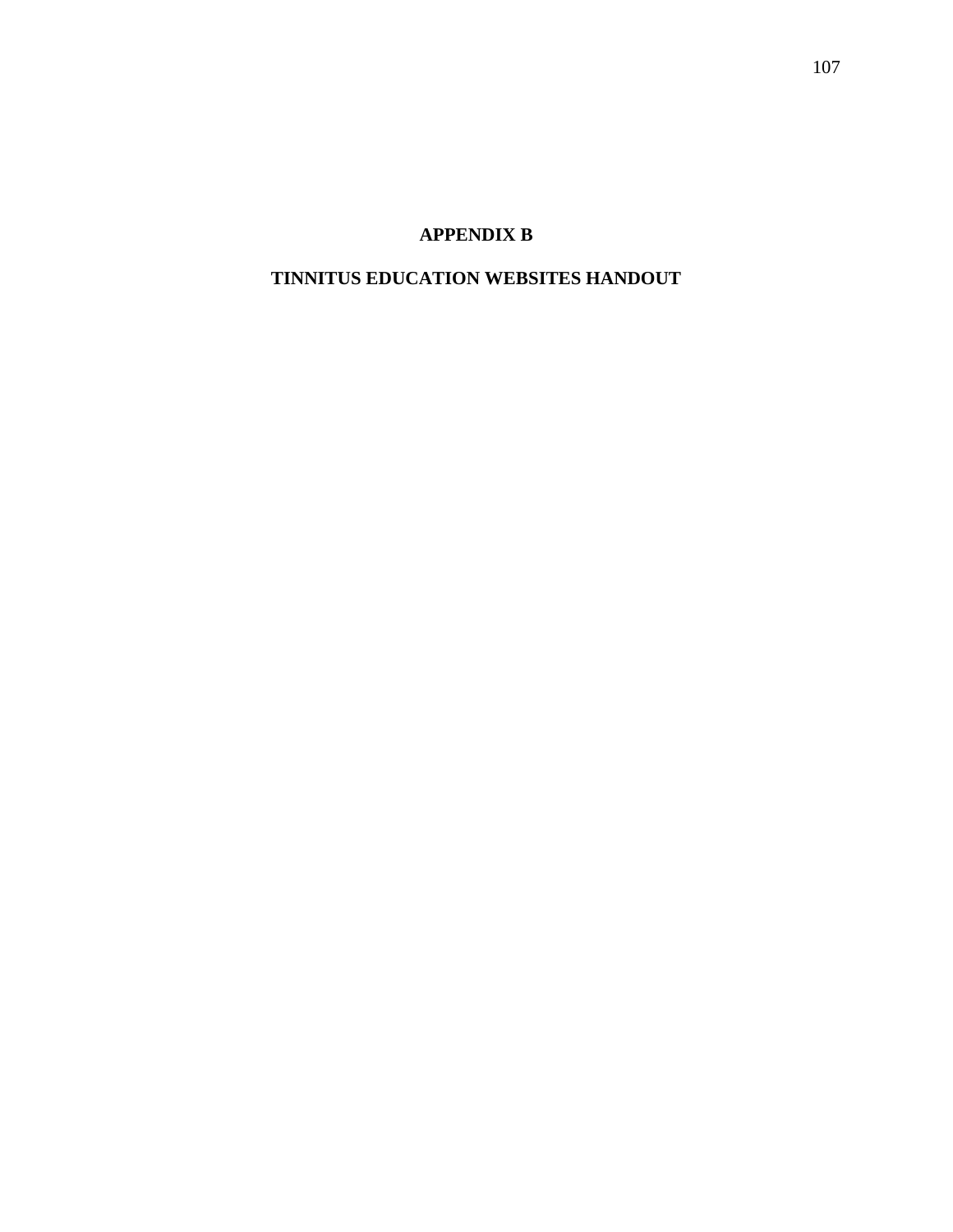# TINNITUS EDUCATION WEBSITES

## **AMERICAN SPEECH-LANGUAGE-HEARING ASSOCIATION — ASHA**

**HTTPS://WWW.ASHA.ORG/SITEASSETS/UPLOADEDFILES/AIS-TINNITUS.PDF**

**HTTPS://WWW.ASHA.ORG/SITEASSETS/UPLOADEDFILES/AIS-TINNITUS-POSTER.PDF**

# **AMERICAN ACADEMY OF AUDIOLOGY — AAA**

**HTTPS://WWW.AUDIOLOGY.ORG/[CONSUMERS](https://www.audiology.org/consumers-and-patients/hearing-and-balance/tinnitus/)-AND-PATIENTS/HEARING-AND-**

**[BALANCE](https://www.audiology.org/consumers-and-patients/hearing-and-balance/tinnitus/)/TINNITUS/**

**AMERICAN TINNITUS ASSOCIATION — ATA**

**HTTPS://WWW.ATA.ORG/UNDERSTANDING-FACTS**

## **NATIONAL INSTITUTES OF HEALTH — NIH**

**HTTPS://WWW.NIDCD.NIH.GOV/HEALTH/TINNITUS**

# **NATIONAL CENTER FOR REHABILITATIVE AUDITORY RESEARCH — NCRAR**

**HTTPS://WWW.NCRAR.RESEARCH.VA.GOV/DOCUMENTS/TINNITUSQA.PDF**

Created by Trista Ann Hauser-Smith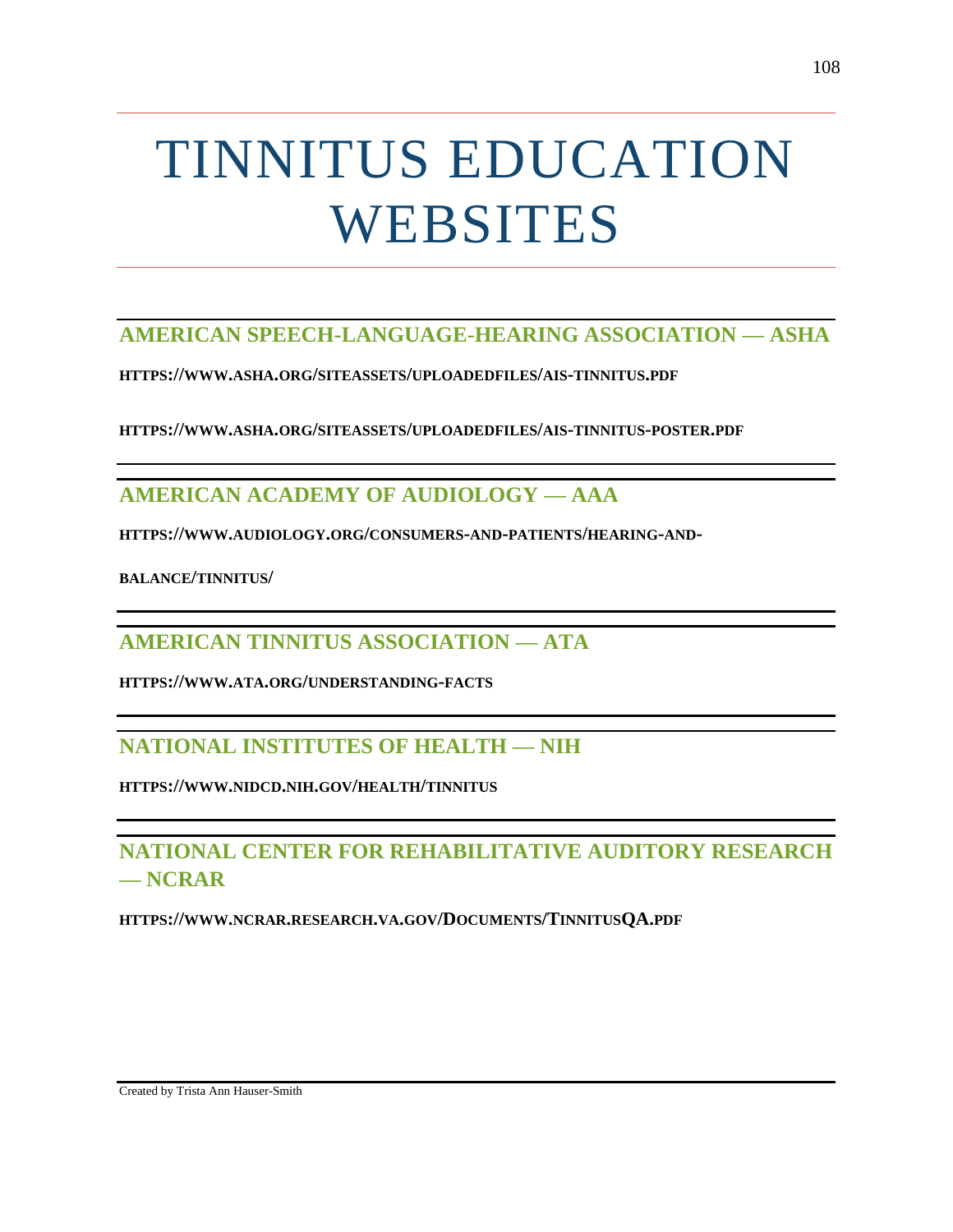## **APPENDIX C**

## **MINDFULNESS EDUCATION HANDOUT**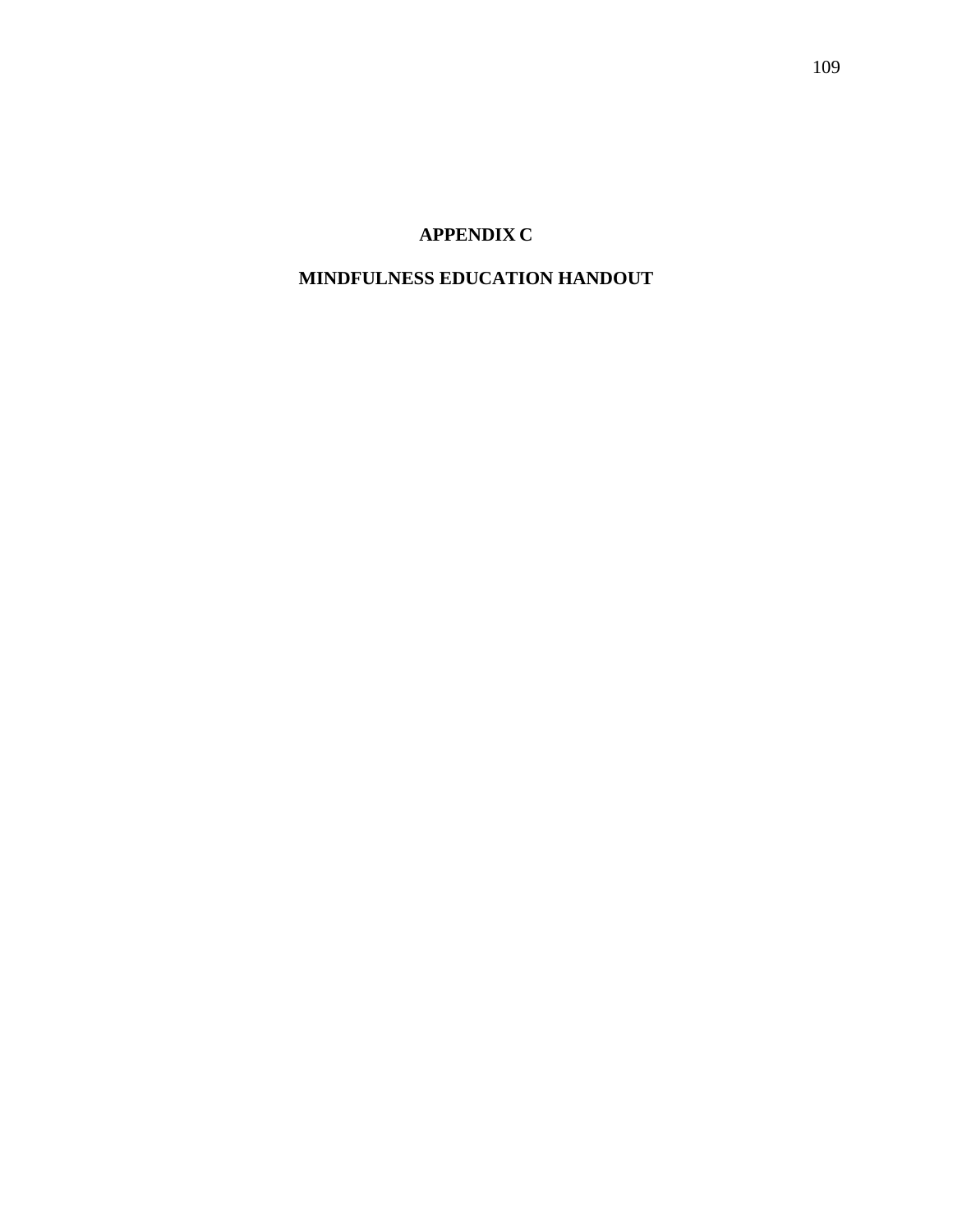# MINDFULNESS

"SIMPLY PUT, MINDFULNESS IS MOMENT-TO-MOMENT NON-JUDGMENTAL AWARENESS. IT IS CULTIVATED BY PURPOSEFULLY PAYING ATTENTION TO THINGS WE ORDINARILY NEVER GIVE A MOMENT'S THOUGHT TO. IT IS A SYSTEMATIC APPROACH TO DEVELOPING NEW KINDS OF AGENCY, CONTROL, AND WISDOM IN OUR LIVES, BASED ON OUR INNER CAPACITY FOR PAYING ATTENTION AND ON THE AWARENESS, INSIGHT, AND COMPASSION THAT NATURALLY ARISE FROM PAYING ATTENTION IN SPECIFIC WAYS." —JON KABAT-ZINN, *FULL CATASTROPHE LIVING*

**MINDFULNESS IS ACCEPTING WHAT IS IN THIS MOMENT AND LETTING GO OF THE DESIRE TO CONTROL EVERYTHING. IT IS AN INTENTION TO SPEND MOMENTS ANCHORED TO THE PRESENT MOMENT WITH AN OPEN HEART AND MIND WHILE BEING RECEPTIVE AND CURIOUS.**

**"MINDFULNESS IS OFTEN DESCRIBED AS A BELL THAT REMINDS US TO STOP AND SILENTLY LISTEN." —THICH NHấT HANH,** *SILENCE: THE POWER OF QUIET IN A WORLD FULL OF NOISE*

**"MEDITATION IS NOT PASSIVE SITTING IN SILENCE. IT IS SITTING IN AWARENESS, FREE FROM DISTRACTION, AND REALIZING THE CLEAR UNDERSTANDING THAT ARISES FROM CONCENTRATION." —THICH NHấT HANH,** *PRESENT MOMENT WONDERFUL MOMENT*

*STRESS IMPAIRS THE BRAIN CELLS' ABILITY TO TRANSPORT AND USE GLUCOSE WHICH CAUSES THE CELLS TO BE LESS RESILIENT AND VULNERABLE TO DAMAGE. IN TURN THIS CAN LEAD TO NEGATIVE EFFECTS ON THE ABILITY TO LEARN, MEMORY, AND MOOD. CHRONIC STRESS CAN LEAD TO STRENGTHENED CONNECTIONS BETWEEN THE AMYGDALA AND HIPPOCAMPUS CAUSES INCREASED "FIGHT, FLIGHT, OR FREEZE MODE" WITH LESS ABILITY TO CALM DOWN AND CAUSES MORE NEGATIVE REACTIONS. MINDFULNESS INCREASES THE CONNECTIVITY BETWEEN THE PREFRONTAL CORTEX AND AMYGDALA TO REDUCE THE STRESS IN THE BRAIN. BY BEING MORE MINDFUL THE MORE INNER CALM IS CREATED TO GIVE PEACE TO THOUGHTS AND FEELINGS IN THE PRESENT MOMENT AND REDUCES THE NEGATIVE EFFECTS ON THE BRAIN.* **—MELANIE GREENBERG,** *THE STRESS PROOF BRAIN*

*MINDFULNESS IS USED TO BE LESS "MIND FULL" AND MORE "MINDFUL" BY BECOMING MORE AWARE AND OBSERVE MORE IN THE PRESENT MOMENT WITHOUT JUDGEMENT.*

Created by Trista Ann Hauser-Smith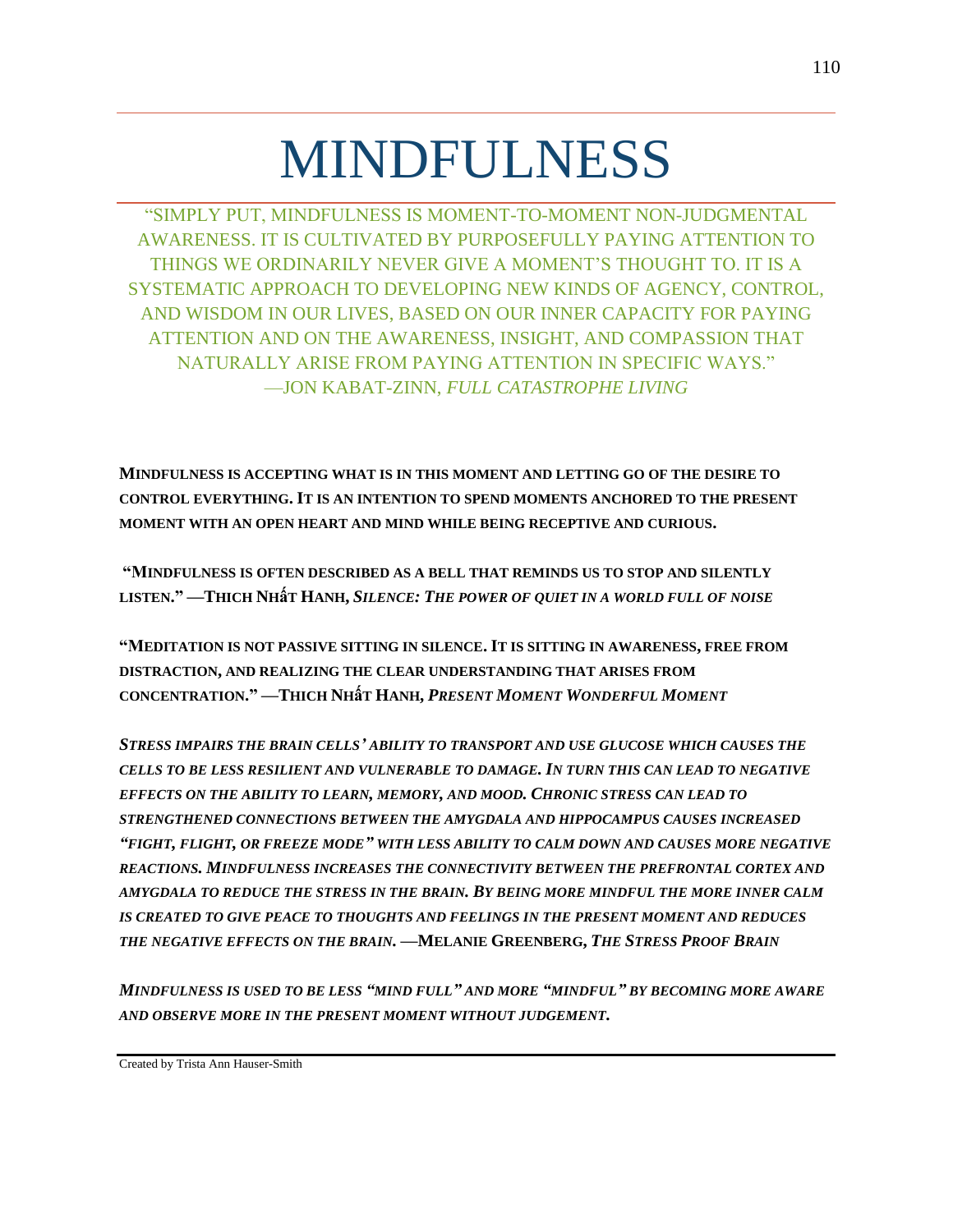## **APPENDIX D**

## **MINDFULNESS EDUCATION WEBSITES HANDOUT**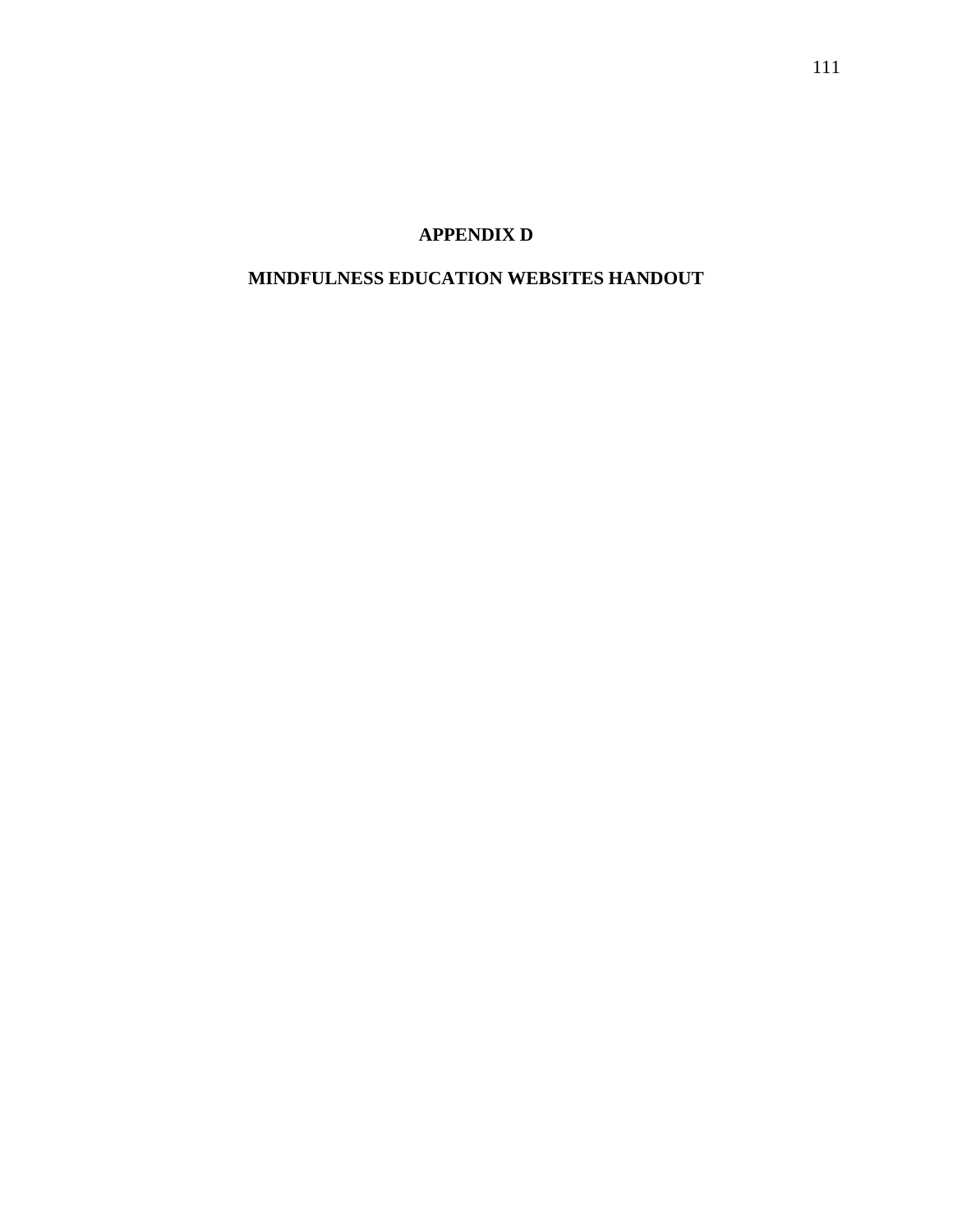# MINDFULNESS WEBSITES

#### **HTTPS://WWW.MINDFUL.ORG/MEDITATION/MINDFULNESS-GETTING-STARTED/**

- **DESCRIPTION OF MINDFULNESS**
- **DESCRIPTION OF MEDITATION**
- **HOW TO PRACTICE MINDFULNESS**
- **FREE GUIDED MEDITATIONS**
- **ANSWERS TO COMMON QUESTIONS**
- **BENEFITS TO MINDFULNESS**
- **ADDITIONAL RESOURCES FOR ONLINE COURSES AND FINDING AN INSTRUCTOR**

### **HTTPS://GREATERGOOD.BERKELEY.EDU/TOPIC/MINDFULNESS/DEFINITION#WHAT-IS-MINDFULNESS**

- **DESCRIPTION OF MINDFULNESS**
- **WHAT ARE THE LIMITATIONS TO MINDFULNESS?**
- **WHY PRACTICE MINDFULNESS?**
- **CULTIVATING MINDFULNESS**
- **PODCASTS ON MINDFULNESS**

#### **HTTPS://WWW.UMMHEALTH.ORG/UMASS-MEMORIAL-MEDICAL-CENTER/SERVICES-TREATMENTS/CENTER-FOR-MINDFULNESS/FAQS**

| <b>DESCRIPTION OF MINDFULNESS</b>         |  |
|-------------------------------------------|--|
| <b>LINKS TO RESEARCH ARTICLES SHOWING</b> |  |
| <b>BENEFITS OF MINDFULNESS IN VARIOUS</b> |  |
| MEDICAL AND PSYCHOLOGICAL                 |  |
| <b>CONDITIONS</b>                         |  |
|                                           |  |

- **Q&A ON MBSR COURSES**
- **LINKS TO MBSR COURSES PROVIDED THROUGH UMASS**
- **INFORMATION ON MBSR TEACHER TRAININGS**

#### **HTTPS://WWW.MINDFULTINNITUSRELIEF.COM**

- **8-WEEK MINDFULNESS COURSE FOCUSED SPECIFICALLY ON TINNITUS**
- **AWARENESS TO THE EXPERIENCE OF TINNITUS**
- **APPROACHING TINNITUS WITH ACCEPTANCE**
- **COMPASSION, OPENNESS, AND CURIOSITY TO TINNITUS**
- **CULTIVATING MINDFULNESS**
- **AWARENESS TO THE MOMENT**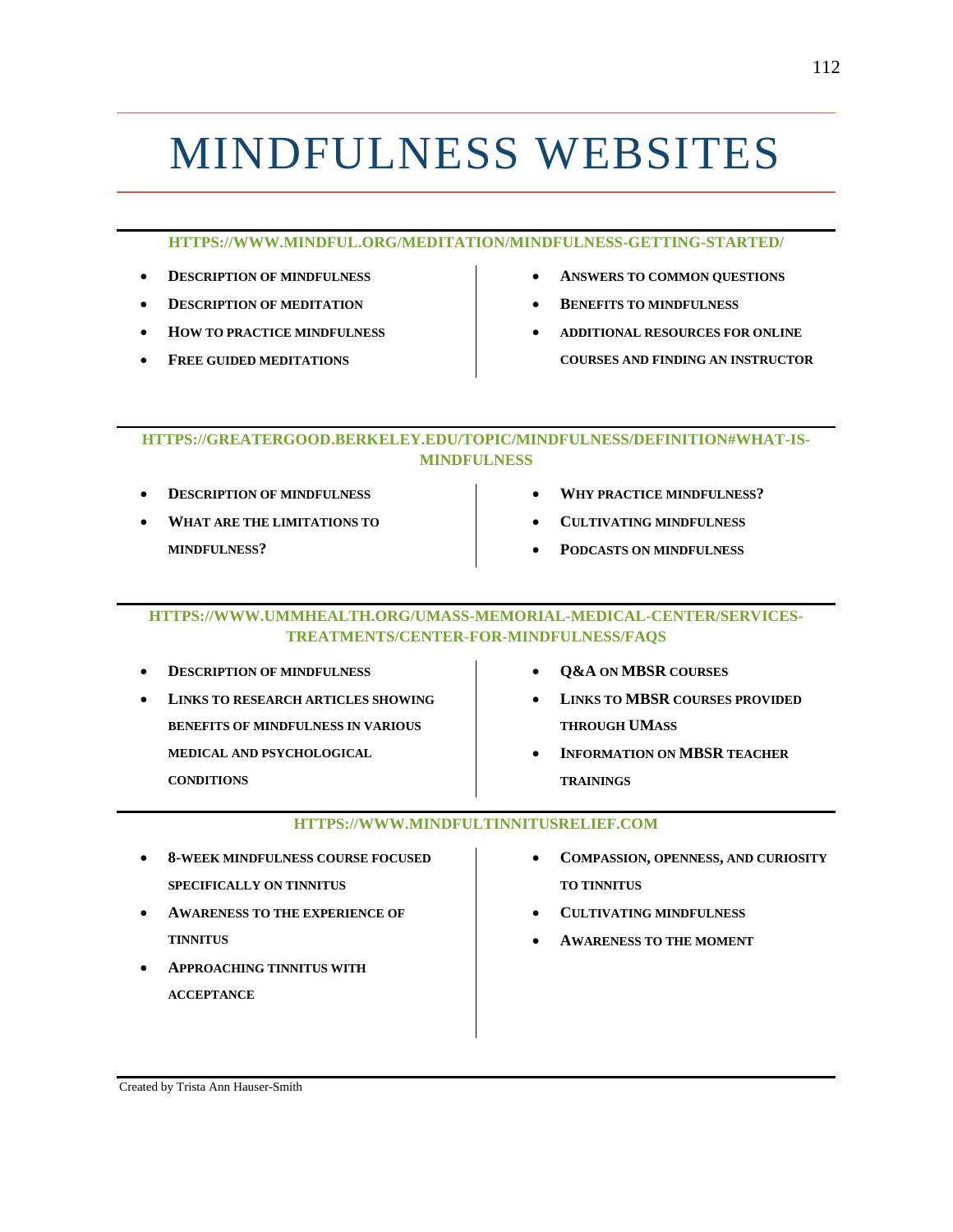## **APPENDIX E**

## **MINDFULNESS EXERCISES HANDOUT**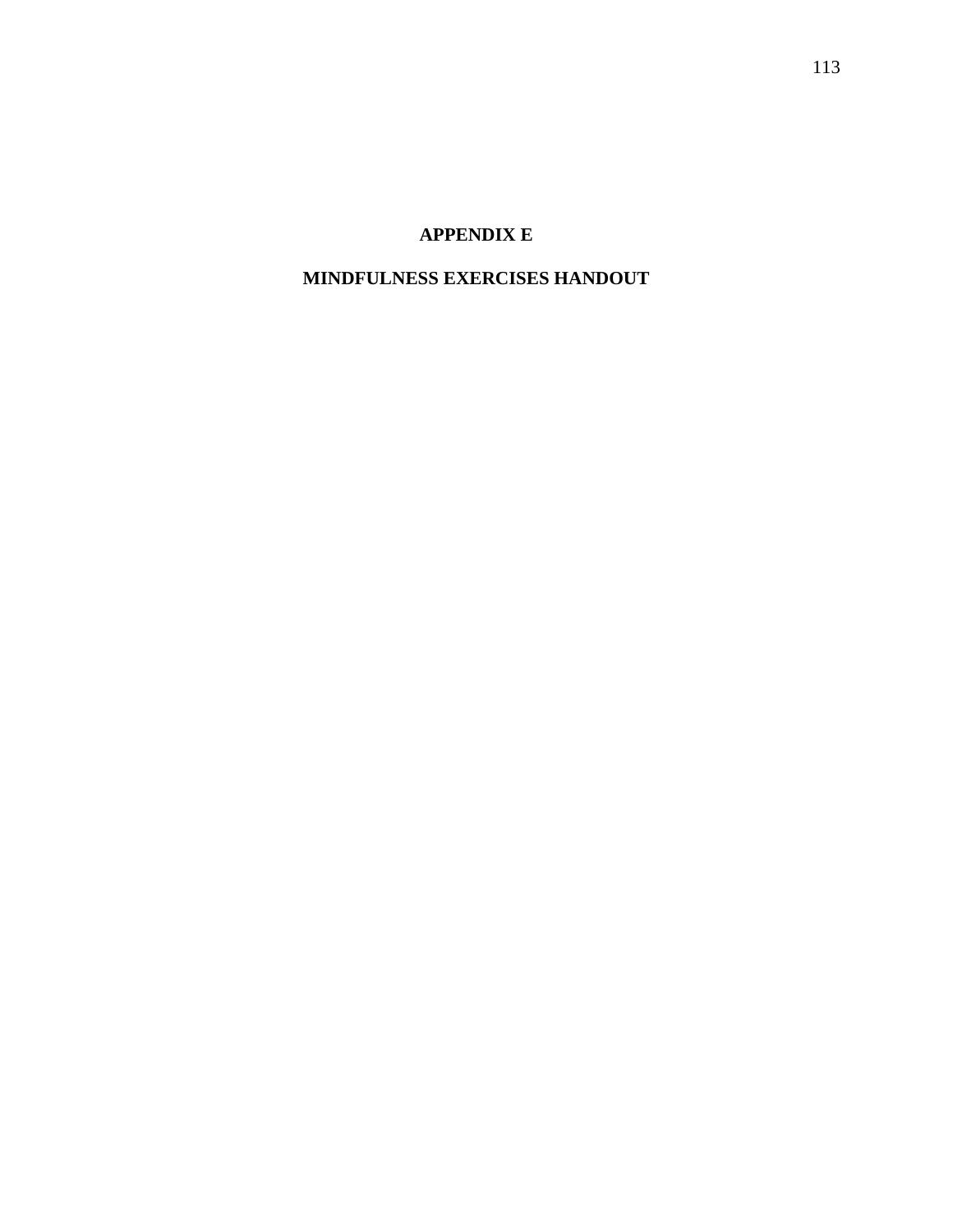# MINDFULNESS EXERCISES

### MINDFULNESS MEDITATION

SIT UPRIGHT WITH GOOD POSTURE WITH FEET FLAT ON THE FLOOR OR CROSS-LEGGED. BEGIN BY FOCUSING ON YOUR BREATHING. NOTICE THE SENSATIONS OF THE AIR FLOWING IN AND OUT OR YOUR BELLY RISING AND FALLING. ONCE YOUR FOCUS IN NARROWED TO THESE SENSATIONS BEGIN TO WIDEN YOUR FOCUS TO BE MORE AWARE OF SOUNDS, SENSATIONS, AND IDEAS. EMBRACE AND CONSIDER EACH SENSATION WITHOUT JUDGING IT GOOD OR BAD. IF YOUR MIND WANDERS SIMPLY RETURN YOUR FOCUS TO YOU BREATHING AND EXPAND YOUR AWARENESS AGAIN.

### SITTING MEDITATION

SIT COMFORTABLY IN GOOD POSTURE WITH YOUR BACK STRAIGHT AND HANDS IN YOUR LAP. BREATH THROUGH YOUR NOSE AND FOCUS ON YOUR BREATH THE MOVES IN AND OUT OF YOUR BODY. IF ANY PHYSICAL SENSATIONS OR THOUGHTS INTERRUPT THE MEDITATION, BE AWARE OF THEM AND PASS NO JUDGEMENT ON THEM AND SIMPLY RETURN YOUR FOCUS TO YOUR BREATH.

### WALKING MEDITATION

FIND A QUIET PLACE TO WALK SLOWLY. FOCUS ON THE EXPERIENCE OF WALKING AND BECOME AWARE OF THE SENSATION OF STANDING, SUBTLE MOVEMENTS TO KEEP YOU BALANCED, THE FEELING IN YOUR FEET, THE TEMPERATURE OF THE AIR, ANY NATURE SOUNDS, ETC. MAINTAIN THAT AWARENESS THROUGHOUT THE MEDITATION.

### BOX BREATHING

FIND A QUIET ENVIRONMENT AND SIT UPRIGHT WITH GOOD POSTURE. PLACE YOUR FEET FLAT ON THE FLOOR AND HAND RELAXED IN THE LAP WITH YOUR PALMS FACING UP. SLOWLY EXHALE THROUGH THE MOUTH THEN INHALE SLOWLY AND DEEPLY THROUGH THE NOISE FOR 4 SLOW SECONDS. HOLD YOUR BREATH FOR 4 SLOW SECONDS. EXHALE THROUGH THE MOUTH FOR 4 SLOW SECONDS. REPEAT.